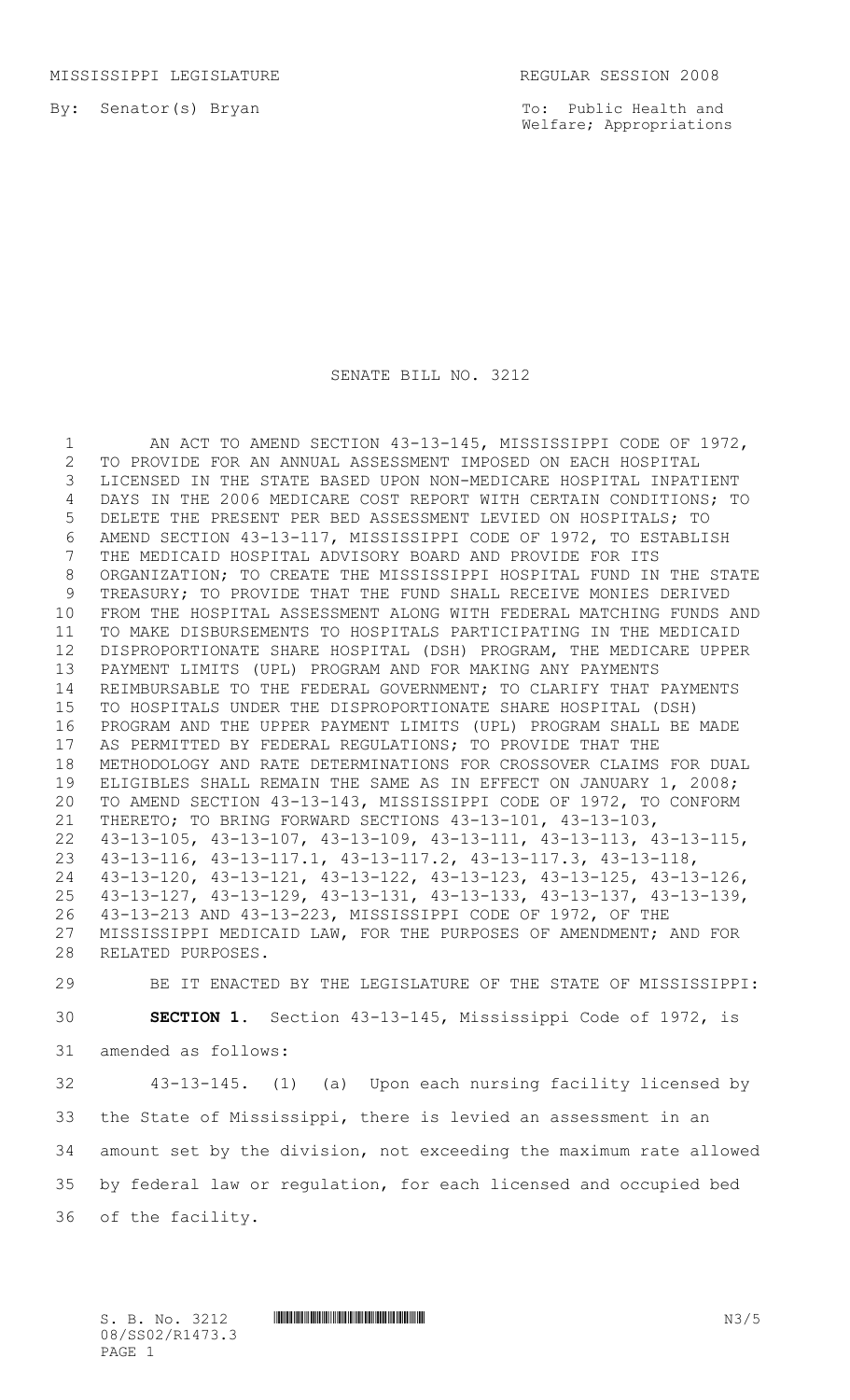$S. B. No. 3212$  **INNIFICALLY AND ALL AND ALL AND ADDRESS** 08/SS02/R1473.3 (b) A nursing facility is exempt from the assessment levied under this subsection if the facility is operated under the direction and control of: (i) The United States Veterans Administration or 41 other agency or department of the United States government; (ii) The State Veterans Affairs Board; (iii) The University of Mississippi Medical Center; or (iv) A state agency or a state facility that either provides its own state match through intergovernmental transfer or certification of funds to the division. (2) (a) Upon each intermediate care facility for the mentally retarded licensed by the State of Mississippi, there is levied an assessment in an amount set by the division, not exceeding the maximum rate allowed by federal law or regulation, for each licensed and occupied bed of the facility. (b) An intermediate care facility for the mentally retarded is exempt from the assessment levied under this subsection if the facility is operated under the direction and control of: (i) The United States Veterans Administration or other agency or department of the United States government; (ii) The State Veterans Affairs Board; or (iii) The University of Mississippi Medical Center. (3) (a) Upon each psychiatric residential treatment facility licensed by the State of Mississippi, there is levied an assessment in an amount set by the division, not exceeding the maximum rate allowed by federal law or regulation, for each licensed and occupied bed of the facility. (b) A psychiatric residential treatment facility is exempt from the assessment levied under this subsection if the facility is operated under the direction and control of: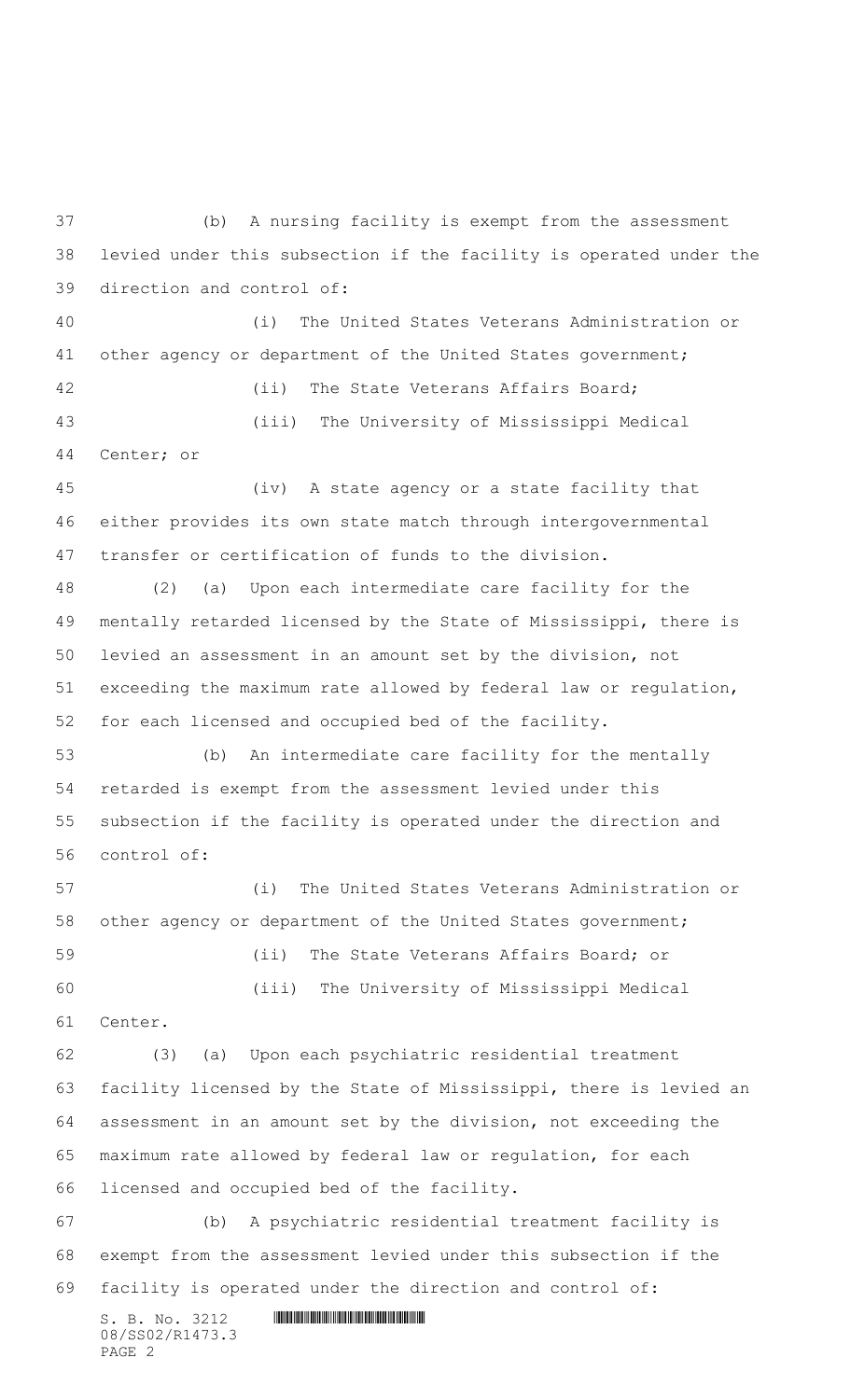$S. B. No. 3212$  **INNIFICALLY AND ALL AND ALL AND ADDRESS** 08/SS02/R1473.3 (i) The United States Veterans Administration or 71 other agency or department of the United States government; (ii) The University of Mississippi Medical Center; (iii) A state agency or a state facility that either provides its own state match through intergovernmental transfer or certification of funds to the division. (4) Hospital Assessment. (a) Subject to and upon fulfillment of the requirements and conditions of subsection (f) below, effective July 1, 2008, an annual assessment is imposed on each hospital licensed in the state in an amount equal to One Hundred Fifty-five Dollars (\$155.00) per non-Medicare hospital inpatient day as stated in the 2006 Medicare cost report. There shall be no increase or change in the rate or calculation of hospital assessments except as 84 provided in this subsection. (b) Payment and definitions. (i) Payment. The division shall develop and publish to all hospitals a prescribed assessment calculation form which shall be completed and submitted to the division by each hospital to the division no later than June 1 of each year beginning June 1, 2008. Upon approval by the Centers for Medicare 91 and Medicaid Services (CMS), as provided in Section 43-13-117(24), the assessment shall be paid in quarterly installments due ten (10) days following payment of the Disproportionate Share Hospital 94 (DSH) and Medicare Upper Payment Limits (UPL) payments required by Section 43-13-117(18). (ii) Definitions. For purposes of this subsection (4): 98 1. "Non-Medicare hospital inpatient day" means total hospital inpatient days excluding Medicare inpatient days. 2. "Hospital inpatient day" means the number of days of care charged to a beneficiary for inpatient hospital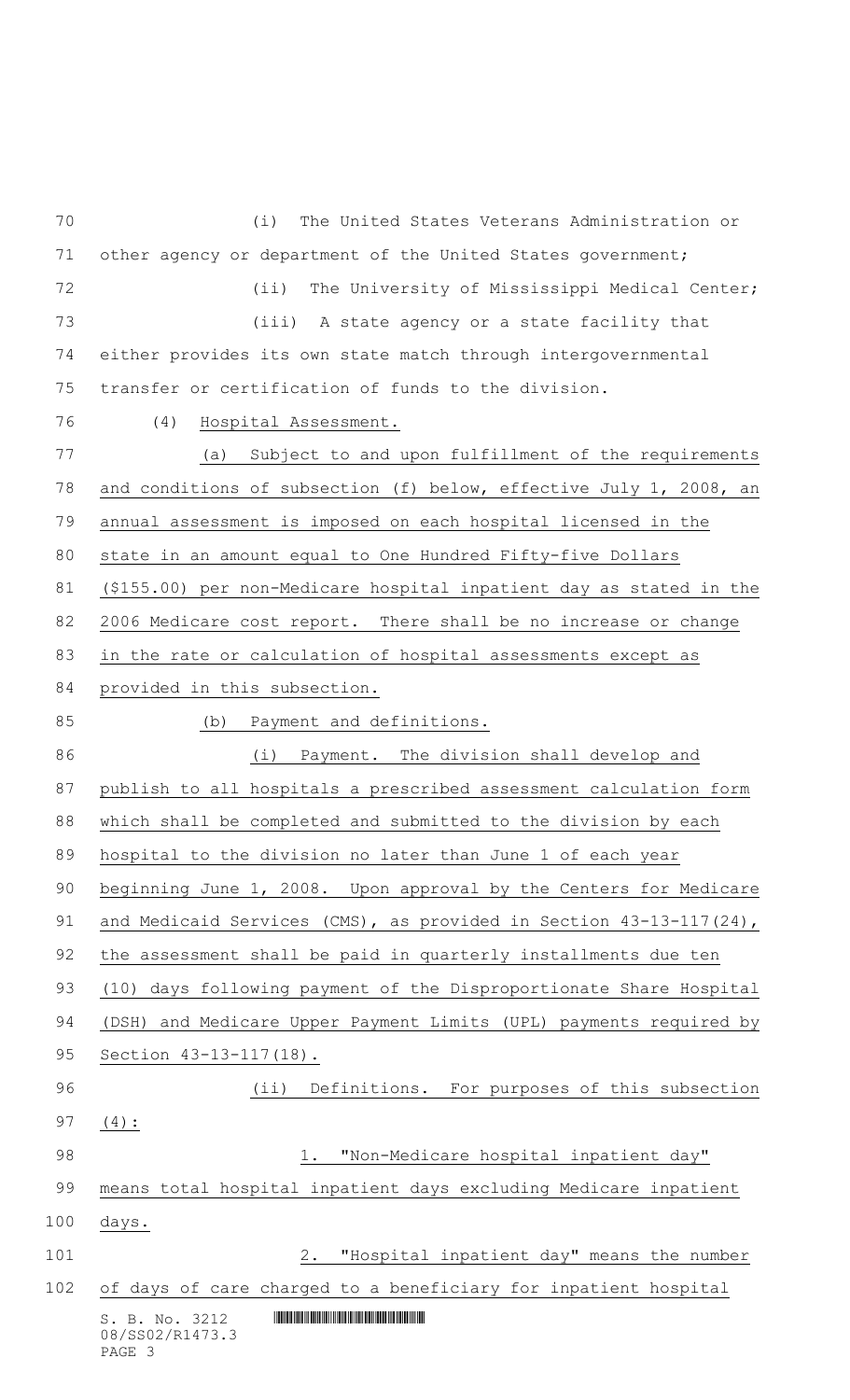$S. B. No. 3212$  **INNIFICALLY AND ALL AND ALL AND ADDRESS**  care services in units of full days. A day begins at midnight and ends twenty-four (24) hours later. A part of a day, including the day of admission and day on which a patient returns from leave of absence, counts as a full day. However, the day of discharge, death, or a day on which a patient begins a leave of absence is not counted as a day unless discharge or death occur on the day of admission. If admission and discharge or death occur on the same day, the day is considered a day of admission and counts as one (1) inpatient day. (c) Nothing in this act shall be construed to authorize any state agency, division or department, or county, municipality or other local governmental unit to license for revenue, levy or impose any tax, fee or assessment upon hospitals in this state. (d) Hospitals operated by the United States Department of Veterans Affairs shall not be subject to the Hospital Assessment provided in this subsection. (e) Multihospital systems, closure, merger and new hospitals: 121 (i) If a hospital conducts, operates or maintains more than one (1) hospital licensed by the State Department of Health, the provider shall pay the hospital assessment for each hospital separately. (ii) Notwithstanding any other provision in this section, if a hospital subject to this assessment operates or 127 conducts business only for a portion of a fiscal year, the assessment for the state fiscal year in which the cessation occurs shall be adjusted by multiplying the assessment computed under subsection (24) of this section by a fraction, the numerator of 131 which is the number of days in the year during which the hospital operates, and the denominator of which is three hundred sixty-five (365). Immediately upon ceasing to operate, the hospital shall pay the assessment for the year as so adjusted (to the extent not 135 previously paid).

08/SS02/R1473.3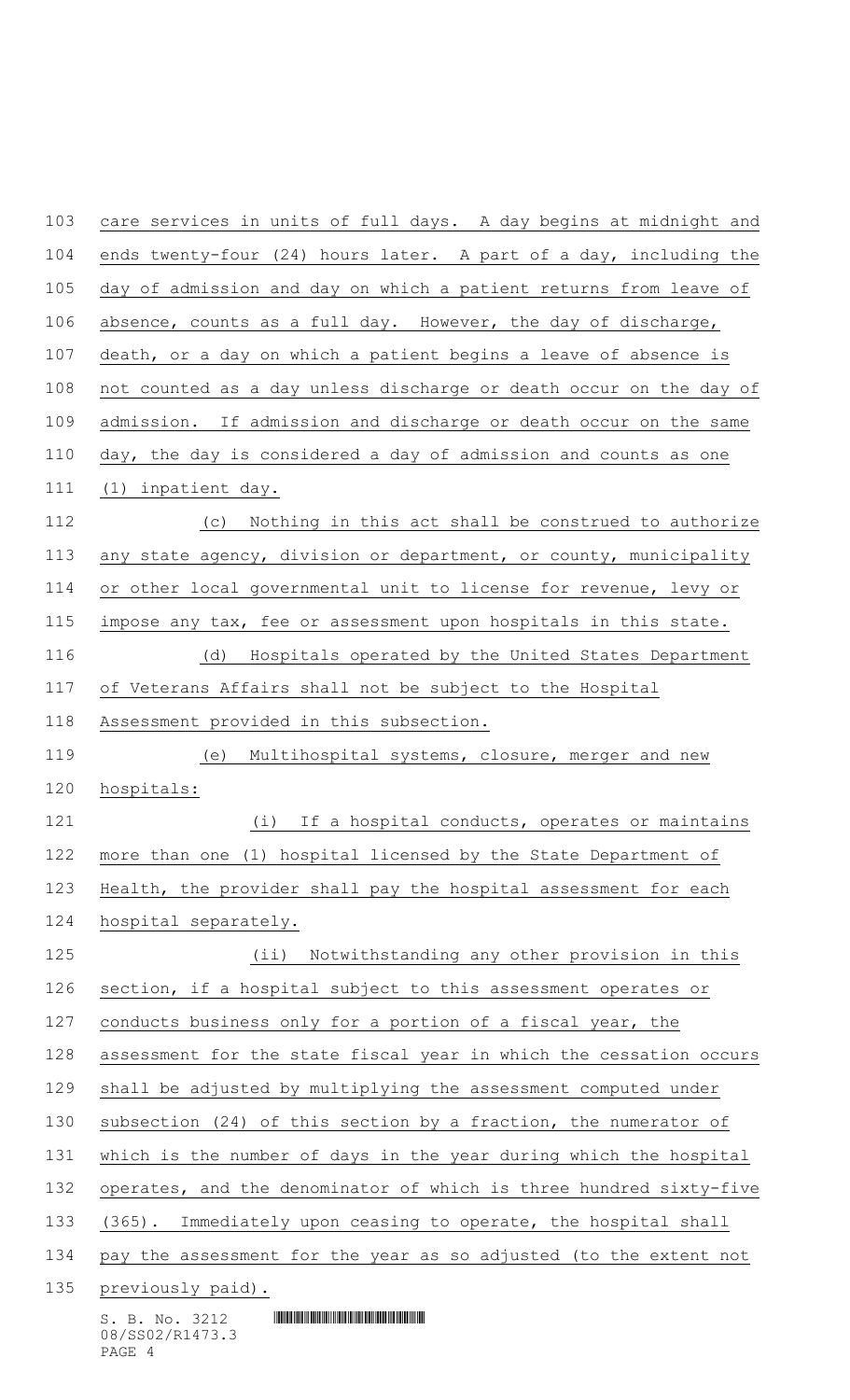$S. B. No. 3212$  **INNIFICALLY AND ALL AND ALL AND ADDRESS** 08/SS02/R1473.3 (f) Applicability. (i) The hospital assessment imposed by this subsection shall not take effect and/or shall cease to be imposed, and any monies remaining in the fund shall be refunded to hospitals in proportion to the amounts paid by them plus an amount equal to ten percent (10%) of the amount paid by such hospital, if: 143 18 1. The State Plan amendments required by paragraphs (18)(a) and (18)(b) of Section 43-13-117 are not submitted by the Division of Medicaid as recommended by the Medicaid Hospital Advisory Board and are not approved by the Centers for Medicare and Medicaid Services (CMS); or 2. The sum of the total expenditures for hospital payments under the medical assistance program is less than the amount expended in state fiscal year 2007; or 3. The division makes changes in its rules that reduce the hospital inpatient or outpatient payment rates without receiving a recommendation from the Hospital Advisory Board; or 4. Except as provided in paragraph (24) of Section 43-13-117, the disproportionate share hospital (DSH) and upper payment limit (UPL) payments to hospitals required under subsection (18) of Section 43-13-117 are changed or are not eligible for federal matching funds under Title XIX or XXI of the Social Security Act. (ii) The hospital assessment imposed by this subsection shall not take effect and/or shall cease to be imposed if the assessment is determined to be an impermissible tax under Title XIX of the Social Security Act. Monies in the Hospital Provider Fund derived from assessments imposed prior to such determination shall be disbursed in accordance with the State Plan to the extent federal matching is not reduced due to the impermissibility of the assessments, and any remaining monies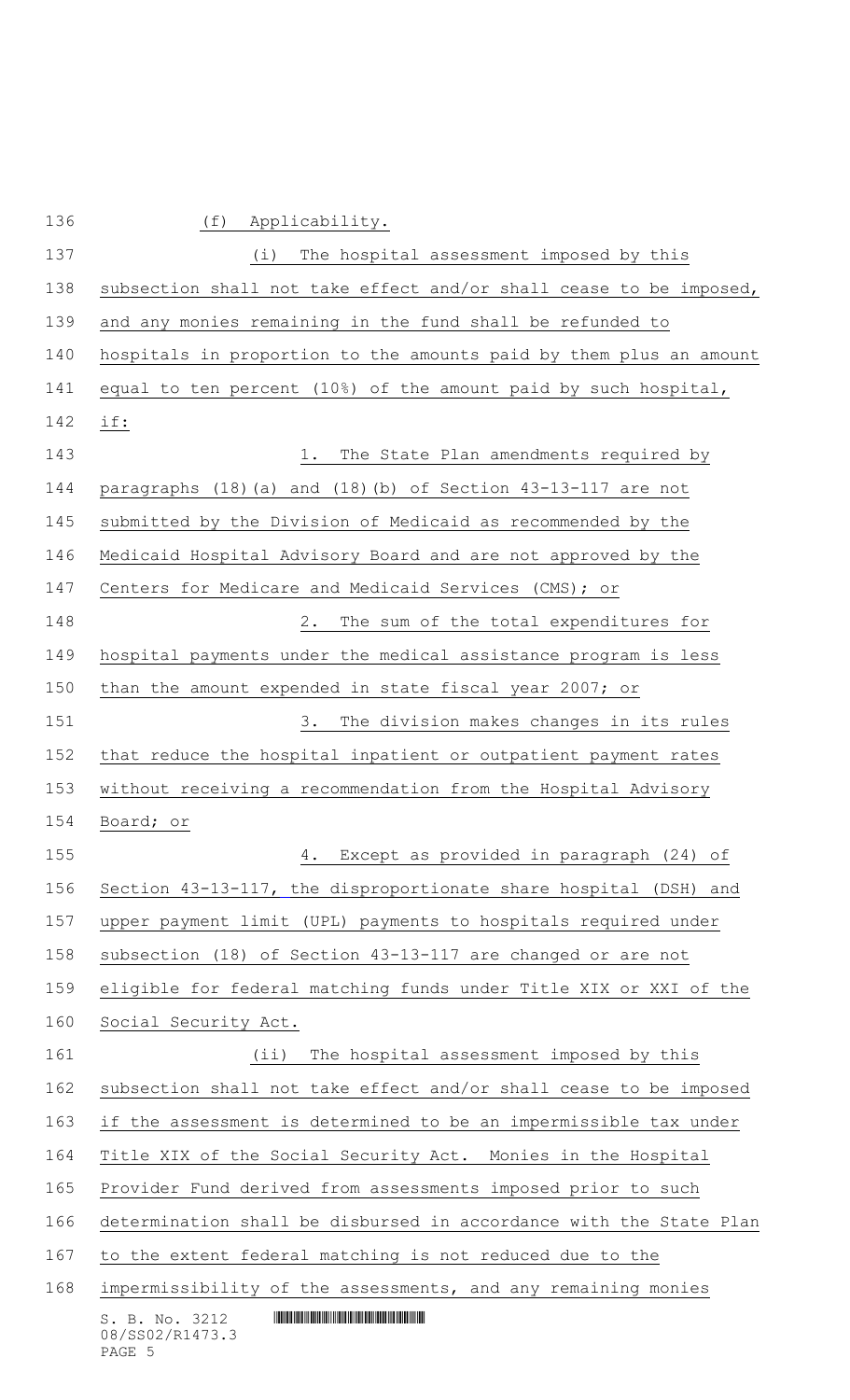shall be refunded to hospitals in proportion to the amounts paid

by them.

(g) This subsection (4) is repealed on June 30, 2012.

 (5) Each health care facility that is subject to the provisions of this section shall keep and preserve such suitable books and records as may be necessary to determine the amount of assessment for which it is liable under this section. The books and records shall be kept and preserved for a period of not less than five (5) years, and those books and records shall be open for examination during business hours by the division, the State Tax Commission, the Office of the Attorney General and the State Department of Health.

 (6) The assessment levied under this section shall be collected by the division each month beginning on March 31, 2005.

 (7) All assessments collected under this section shall be deposited in the Medical Care Fund created by Section 43-13-143. (8) The assessment levied under this section shall be in

186 addition to any other assessments, taxes or fees levied by law, and the assessment shall constitute a debt due the State of Mississippi from the time the assessment is due until it is paid.

 (9) (a) If a health care facility that is liable for payment of an assessment levied by the division does not pay the assessment when it is due, the division shall give written notice to the health care facility by certified or registered mail demanding payment of the assessment within ten (10) days from the date of delivery of the notice. If the health care facility fails or refuses to pay the assessment after receiving the notice and demand from the division, the division shall withhold from any Medicaid reimbursement payments that are due to the health care facility the amount of the unpaid assessment and a penalty of ten percent (10%) of the amount of the assessment, plus the legal rate of interest until the assessment is paid in full. If the health care facility does not participate in the Medicaid program, the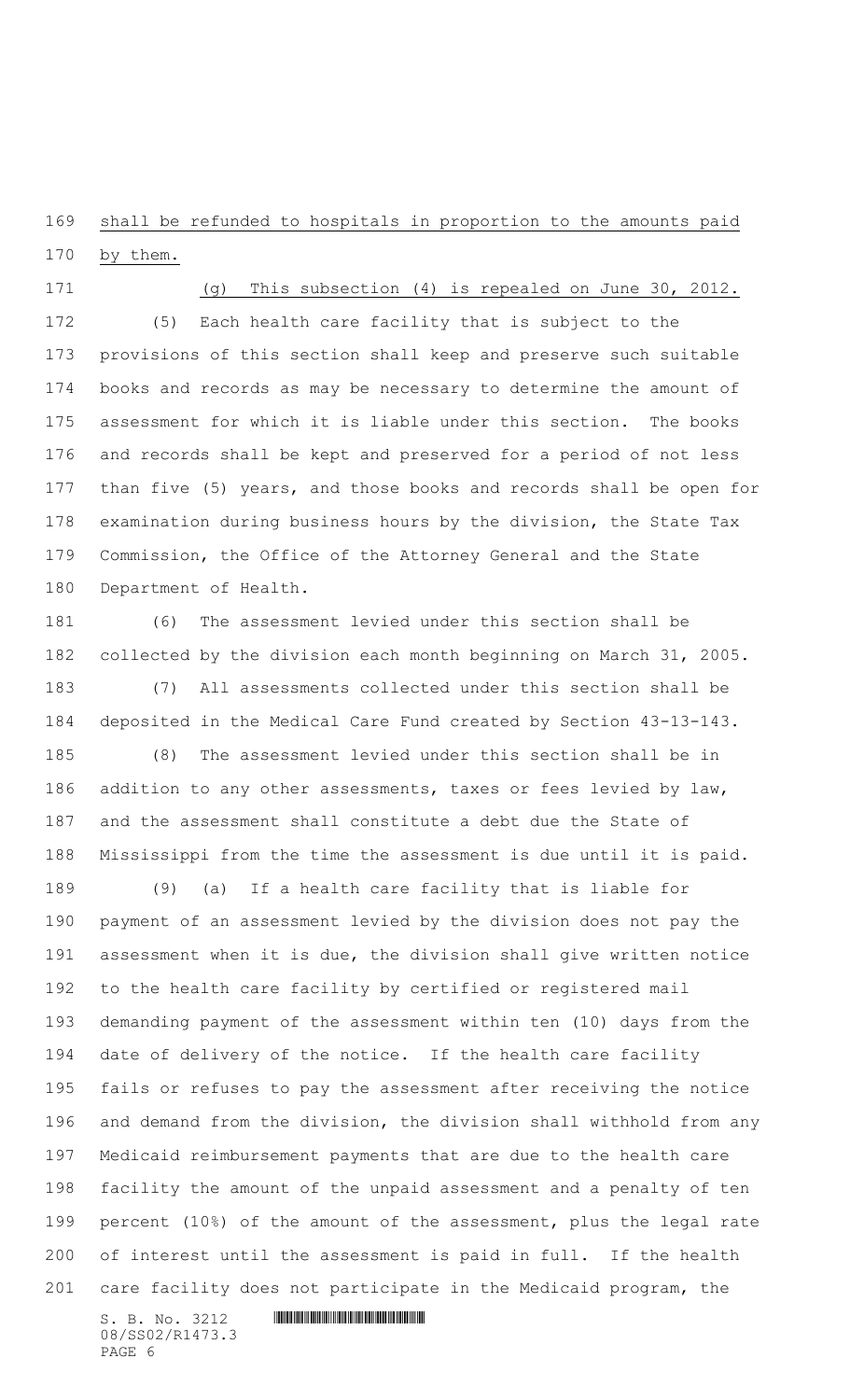division shall turn over to the Office of the Attorney General the collection of the unpaid assessment by civil action. In any such civil action, the Office of the Attorney General shall collect the amount of the unpaid assessment and a penalty of ten percent (10%) of the amount of the assessment, plus the legal rate of interest until the assessment is paid in full.

 (b) As an additional or alternative method for collecting unpaid assessments levied by the division, if a health care facility fails or refuses to pay the assessment after receiving notice and demand from the division, the division may file a notice of a tax lien with the circuit clerk of the county 213 in which the health care facility is located, for the amount of the unpaid assessment and a penalty of ten percent (10%) of the amount of the assessment, plus the legal rate of interest until the assessment is paid in full. Immediately upon receipt of notice of the tax lien for the assessment, the circuit clerk shall enter the notice of the tax lien as a judgment upon the judgment roll and show in the appropriate columns the name of the health care facility as judgment debtor, the name of the division as judgment creditor, the amount of the unpaid assessment, and the date and time of enrollment. The judgment shall be valid as against mortgagees, pledgees, entrusters, purchasers, judgment creditors and other persons from the time of filing with the clerk. The amount of the judgment shall be a debt due the State of Mississippi and remain a lien upon the tangible property of the health care facility until the judgment is satisfied. The judgment shall be the equivalent of any enrolled judgment of a court of record and shall serve as authority for the issuance of writs of execution, writs of attachment or other remedial writs. **SECTION 2.** Section 43-13-117, Mississippi Code of 1972, as

 amended by Senate Bill No. 2904, 2008 Regular Session, is amended as follows: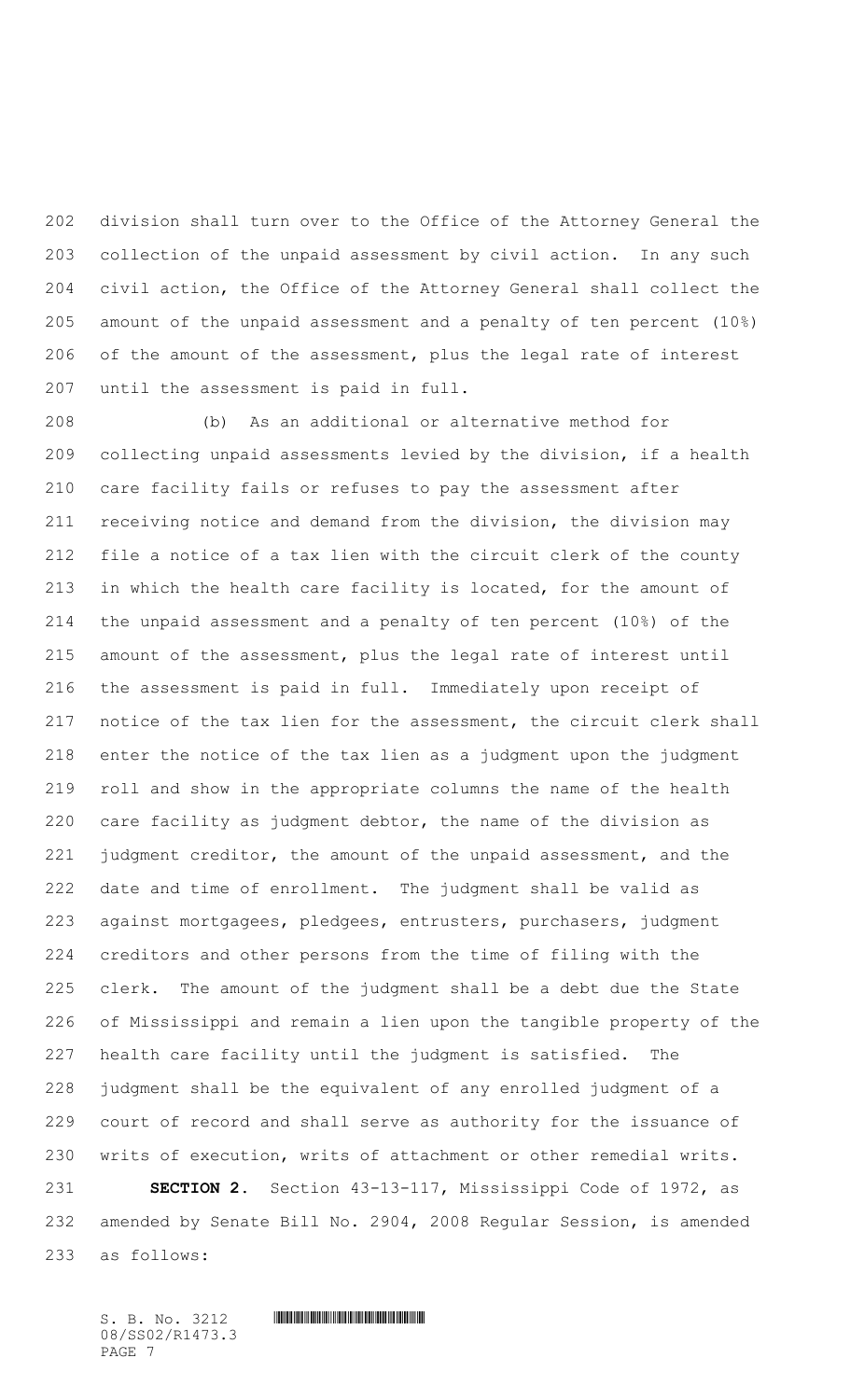43-13-117. Medicaid as authorized by this article shall include payment of part or all of the costs, at the discretion of the division, with approval of the Governor, of the following types of care and services rendered to eligible applicants who have been determined to be eligible for that care and services, within the limits of state appropriations and federal matching funds:

# (1) Inpatient hospital services.

 (a) The division shall allow thirty (30) days of inpatient hospital care annually for all Medicaid recipients. Medicaid recipients requiring transplants shall not have those days included in the transplant case rate count against the thirty-day limit for inpatient hospital care. Precertification of inpatient days must be obtained as required by the division. The division may allow unlimited days in disproportionate hospitals as defined by the division for eligible infants and children under the age of six (6) years if certified as medically necessary as required by the division.

 (b) From and after July 1, 1994, the Executive Director of the Division of Medicaid shall amend the Mississippi Title XIX Inpatient Hospital Reimbursement Plan to remove the occupancy rate penalty from the calculation of the Medicaid Capital Cost Component utilized to determine total hospital costs allocated to the Medicaid program.

 (c) Hospitals will receive an additional payment for the implantable programmable baclofen drug pump used to treat spasticity that is implanted on an inpatient basis. The payment pursuant to written invoice will be in addition to the facility's per diem reimbursement and will represent a reduction of costs on the facility's annual cost report, and shall not exceed Ten Thousand Dollars (\$10,000.00) per year per recipient.

 (d) Inpatient hospital rates shall be determined as provided in the State Plan for Medical Assistance ("the State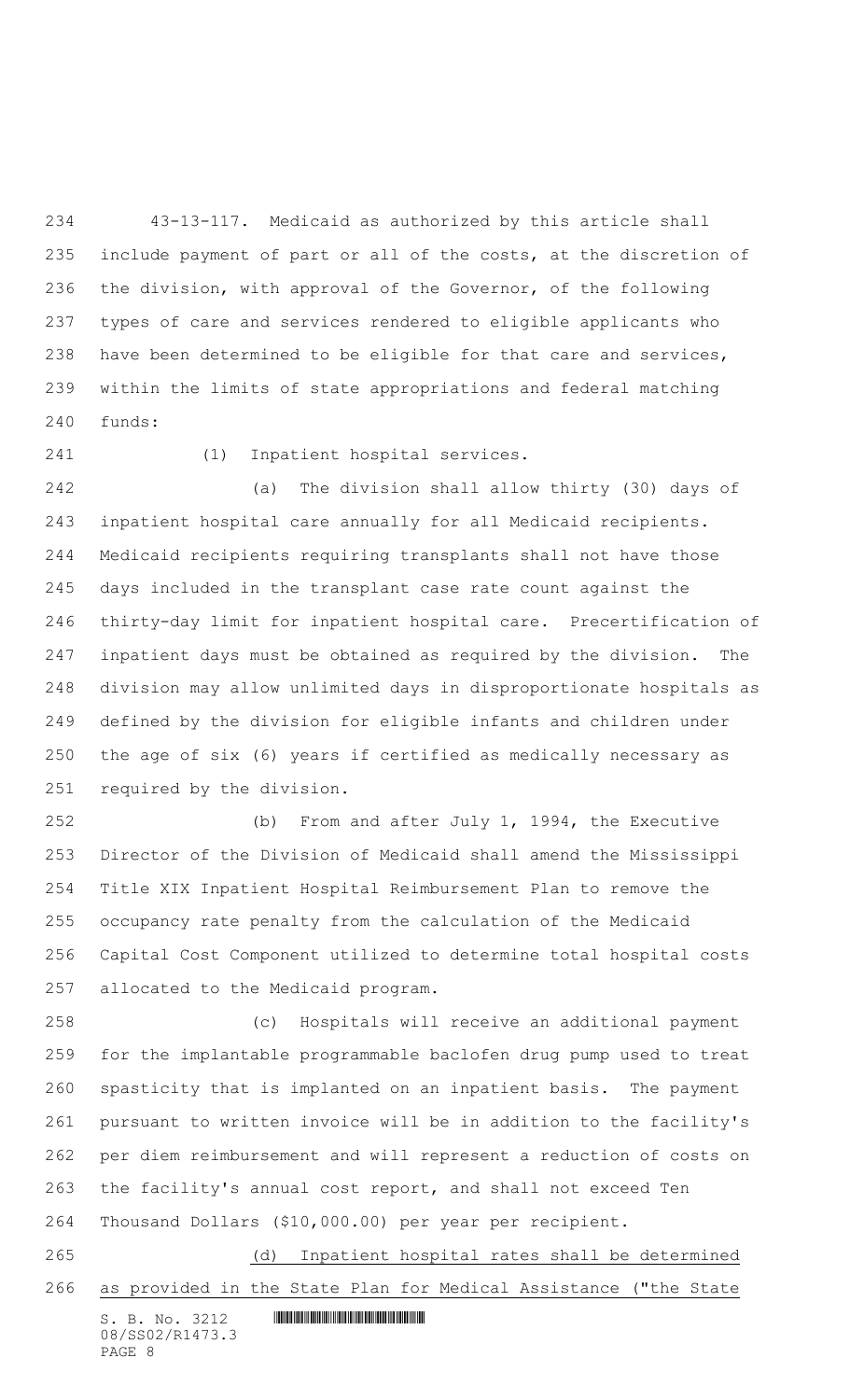Health Plan") in effect January 1, 2008, except as provided in

paragraph 24(d) of this section.

(2) Outpatient hospital services.

 (a) Emergency services. The division shall allow six (6) medically necessary emergency room visits per beneficiary per fiscal year.

 (b) Other outpatient hospital services. The division shall allow benefits for other medically necessary outpatient hospital services (such as chemotherapy, radiation, surgery and therapy). Where the same services are reimbursed as clinic services, the division may revise the rate or methodology of outpatient reimbursement to maintain consistency, efficiency, economy and quality of care, subject to the requirements of paragraph (24)(d) of this section.

(3) Laboratory and x-ray services.

(4) Nursing facility services.

 (a) The division shall make full payment to nursing facilities for each day, not exceeding fifty-two (52) days per year, that a patient is absent from the facility on home leave. Payment may be made for the following home leave days in addition to the fifty-two-day limitation: Christmas, the day before Christmas, the day after Christmas, Thanksgiving, the day before Thanksgiving and the day after Thanksgiving.

S. B. No. 3212 \*SS02/R1473.3\* (b) From and after July 1, 1997, the division shall implement the integrated case-mix payment and quality monitoring system, which includes the fair rental system for property costs and in which recapture of depreciation is eliminated. The division may reduce the payment for hospital leave and therapeutic home leave days to the lower of the case-mix category as computed for the resident on leave using the assessment being utilized for payment at that point in time, or a case-mix score of 1.000 for nursing facilities, and shall compute case-mix scores of residents so that only services provided at the

08/SS02/R1473.3 PAGE 9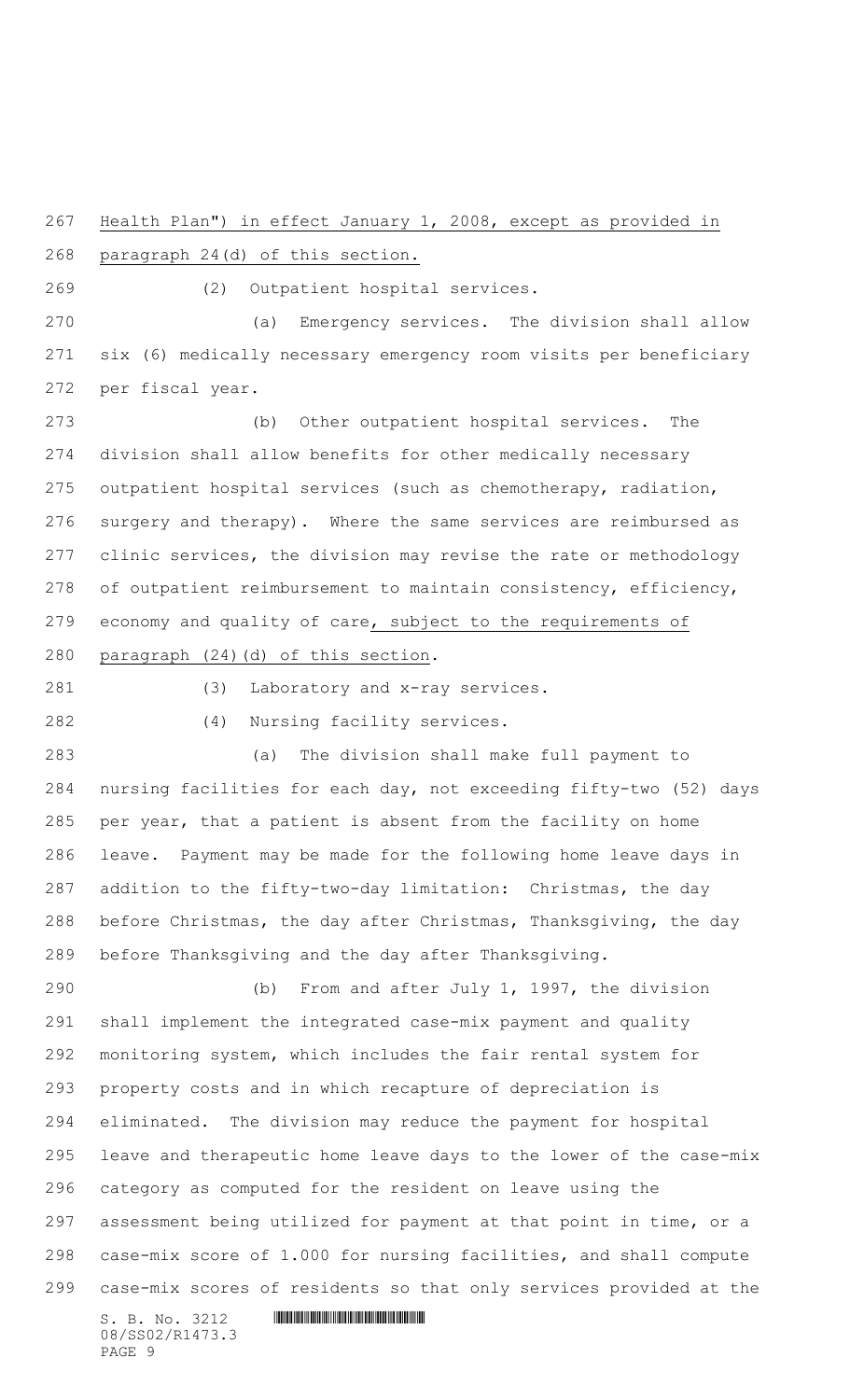nursing facility are considered in calculating a facility's per diem.

 (c) From and after July 1, 1997, all state-owned nursing facilities shall be reimbursed on a full reasonable cost basis.

 (d) When a facility of a category that does not require a certificate of need for construction and that could not be eligible for Medicaid reimbursement is constructed to nursing facility specifications for licensure and certification, and the facility is subsequently converted to a nursing facility under a certificate of need that authorizes conversion only and the applicant for the certificate of need was assessed an application review fee based on capital expenditures incurred in constructing the facility, the division shall allow reimbursement for capital expenditures necessary for construction of the facility that were incurred within the twenty-four (24) consecutive calendar months immediately preceding the date that the certificate of need authorizing the conversion was issued, to the same extent that reimbursement would be allowed for construction of a new nursing facility under a certificate of need that authorizes that construction. The reimbursement authorized in this subparagraph (d) may be made only to facilities the construction of which was completed after June 30, 1989. Before the division shall be authorized to make the reimbursement authorized in this subparagraph (d), the division first must have received approval from the Centers for Medicare and Medicaid Services (CMS) of the change in the state Medicaid plan providing for the reimbursement. (e) The division shall develop and implement, not later than January 1, 2001, a case-mix payment add-on determined by time studies and other valid statistical data that will reimburse a nursing facility for the additional cost of caring for a resident who has a diagnosis of Alzheimer's or other related dementia and exhibits symptoms that require special care. Any

S. B. No. 3212 \*SS02/R1473.3\* 08/SS02/R1473.3 PAGE 10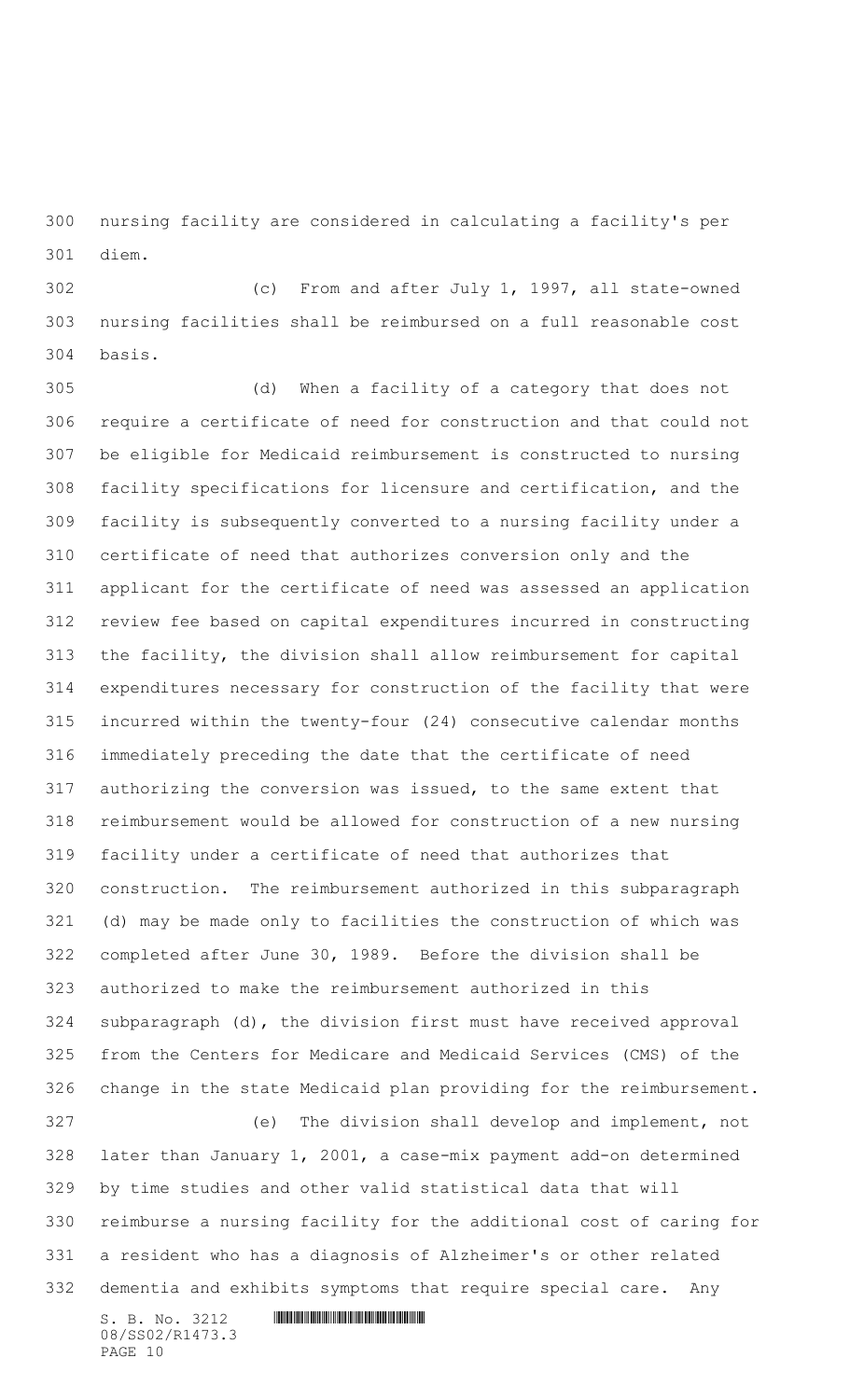such case-mix add-on payment shall be supported by a determination of additional cost. The division shall also develop and implement as part of the fair rental reimbursement system for nursing facility beds, an Alzheimer's resident bed depreciation enhanced reimbursement system that will provide an incentive to encourage nursing facilities to convert or construct beds for residents with Alzheimer's or other related dementia.

 (f) The division shall develop and implement an assessment process for long-term care services. The division may provide the assessment and related functions directly or through contract with the area agencies on aging.

 The division shall apply for necessary federal waivers to assure that additional services providing alternatives to nursing facility care are made available to applicants for nursing facility care.

S. B. No. 3212 \*SS02/R1473.3\* (5) Periodic screening and diagnostic services for individuals under age twenty-one (21) years as are needed to identify physical and mental defects and to provide health care treatment and other measures designed to correct or ameliorate defects and physical and mental illness and conditions discovered by the screening services, regardless of whether these services are included in the State Plan. The division may include in its periodic screening and diagnostic program those discretionary services authorized under the federal regulations adopted to implement Title XIX of the federal Social Security Act, as amended. The division, in obtaining physical therapy services, occupational therapy services, and services for individuals with speech, hearing and language disorders, may enter into a cooperative agreement with the State Department of Education for the provision of those services to handicapped students by public school districts using state funds that are provided from the appropriation to the Department of Education to obtain federal matching funds through the division. The division, in obtaining

08/SS02/R1473.3 PAGE 11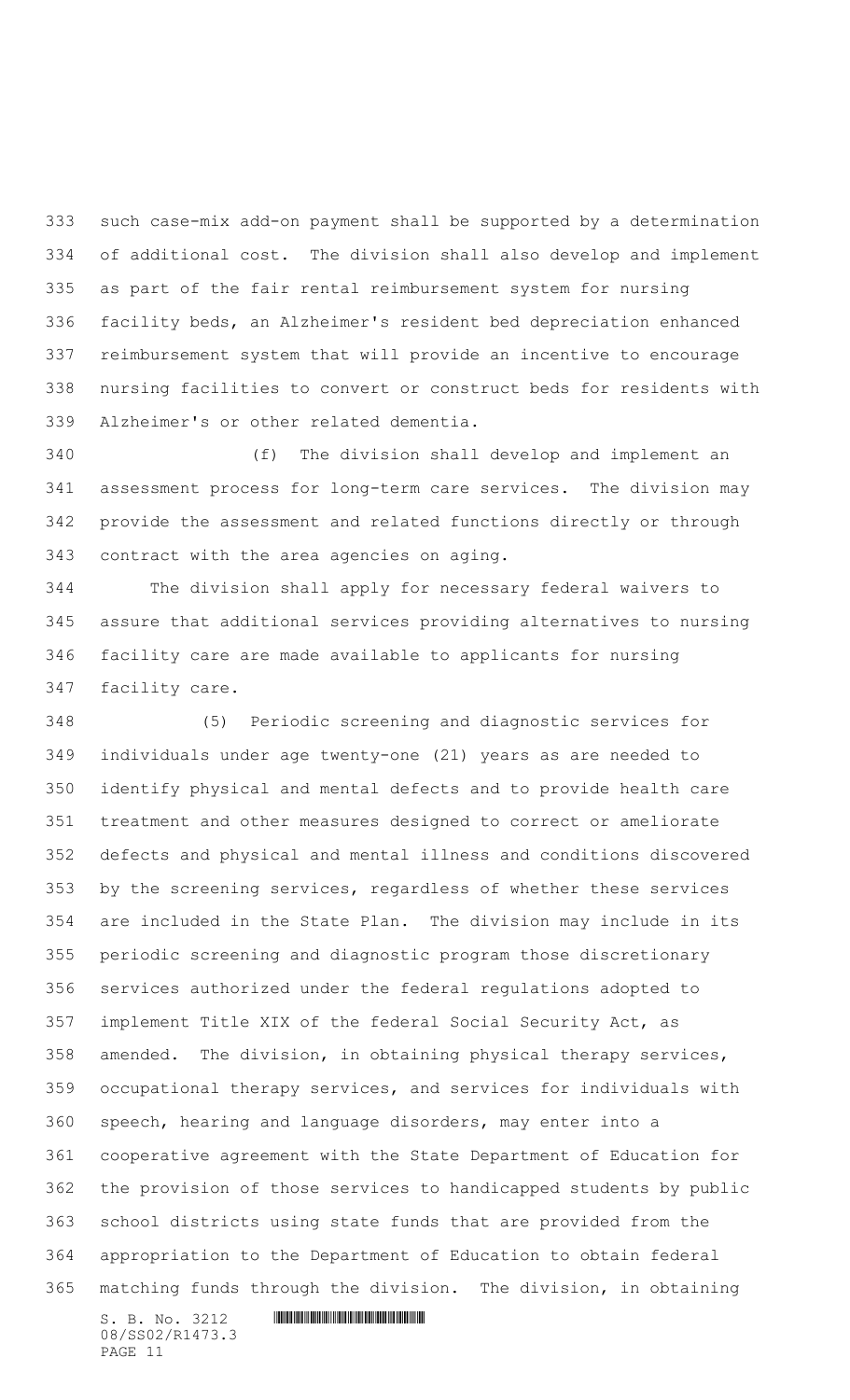medical and psychological evaluations for children in the custody of the Mississippi Department of Human Services may enter into a cooperative agreement with the Mississippi Department of Human Services for the provision of those services using state funds that are provided from the appropriation to the Department of Human Services to obtain federal matching funds through the division.

 (6) Physician's services. The division shall allow twelve (12) physician visits annually. All fees for physicians' services that are covered only by Medicaid shall be reimbursed at ninety percent (90%) of the rate established on January 1, 1999, and as may be adjusted each July thereafter, under Medicare (Title XVIII of the federal Social Security Act, as amended). The division may develop and implement a different reimbursement model or schedule for physician's services provided by physicians based at an academic health care center and by physicians at rural health centers that are associated with an academic health care center.

 (7) (a) Home health services for eligible persons, not to exceed in cost the prevailing cost of nursing facility services, not to exceed twenty-five (25) visits per year. All home health visits must be precertified as required by the division.

(b) [Repealed]

 $S. B. No. 3212$  **INNIFICALLY AND ALL AND ALL AND ADDRESS**  (8) Emergency medical transportation services. On January 1, 1994, emergency medical transportation services shall be reimbursed at seventy percent (70%) of the rate established under Medicare (Title XVIII of the federal Social Security Act, as amended). "Emergency medical transportation services" shall mean, but shall not be limited to, the following services by a properly permitted ambulance operated by a properly licensed provider in accordance with the Emergency Medical Services Act of 1974 (Section 41-59-1 et seq.): (i) basic life support, (ii) advanced

08/SS02/R1473.3 PAGE 12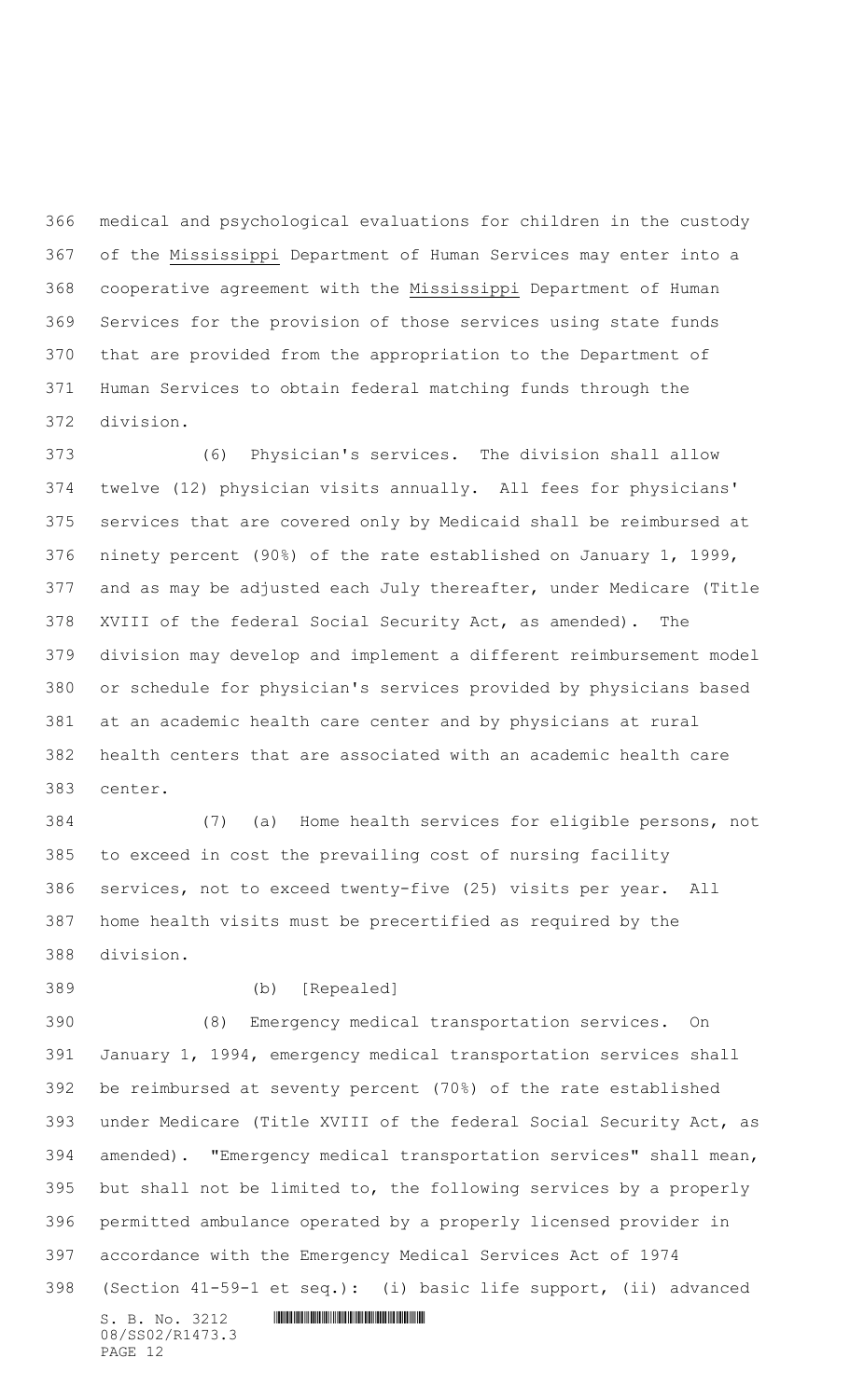life support, (iii) mileage, (iv) oxygen, (v) intravenous fluids, (vi) disposable supplies, (vii) similar services.

 (9) (a) Legend and other drugs as may be determined by the division.

 The division shall establish a mandatory preferred drug list. Drugs not on the mandatory preferred drug list shall be made available by utilizing prior authorization procedures established by the division.

 The division may seek to establish relationships with other states in order to lower acquisition costs of prescription drugs to include single source and innovator multiple source drugs or generic drugs. In addition, if allowed by federal law or regulation, the division may seek to establish relationships with and negotiate with other countries to facilitate the acquisition of prescription drugs to include single source and innovator multiple source drugs or generic drugs, if that will lower the acquisition costs of those prescription drugs.

 The division shall allow for a combination of prescriptions for single source and innovator multiple source drugs and generic drugs to meet the needs of the beneficiaries, not to exceed five (5) prescriptions per month for each noninstitutionalized Medicaid beneficiary, with not more than two (2) of those prescriptions being for single source or innovator multiple source drugs.

 The executive director may approve specific maintenance drugs for beneficiaries with certain medical conditions, which may be prescribed and dispensed in three-month supply increments.

 Drugs prescribed for a resident of a psychiatric residential treatment facility must be provided in true unit doses when available. The division may require that drugs not covered by Medicare Part D for a resident of a long-term care facility be provided in true unit doses when available. Those drugs that were originally billed to the division but are not used by a resident in any of those facilities shall be returned to the billing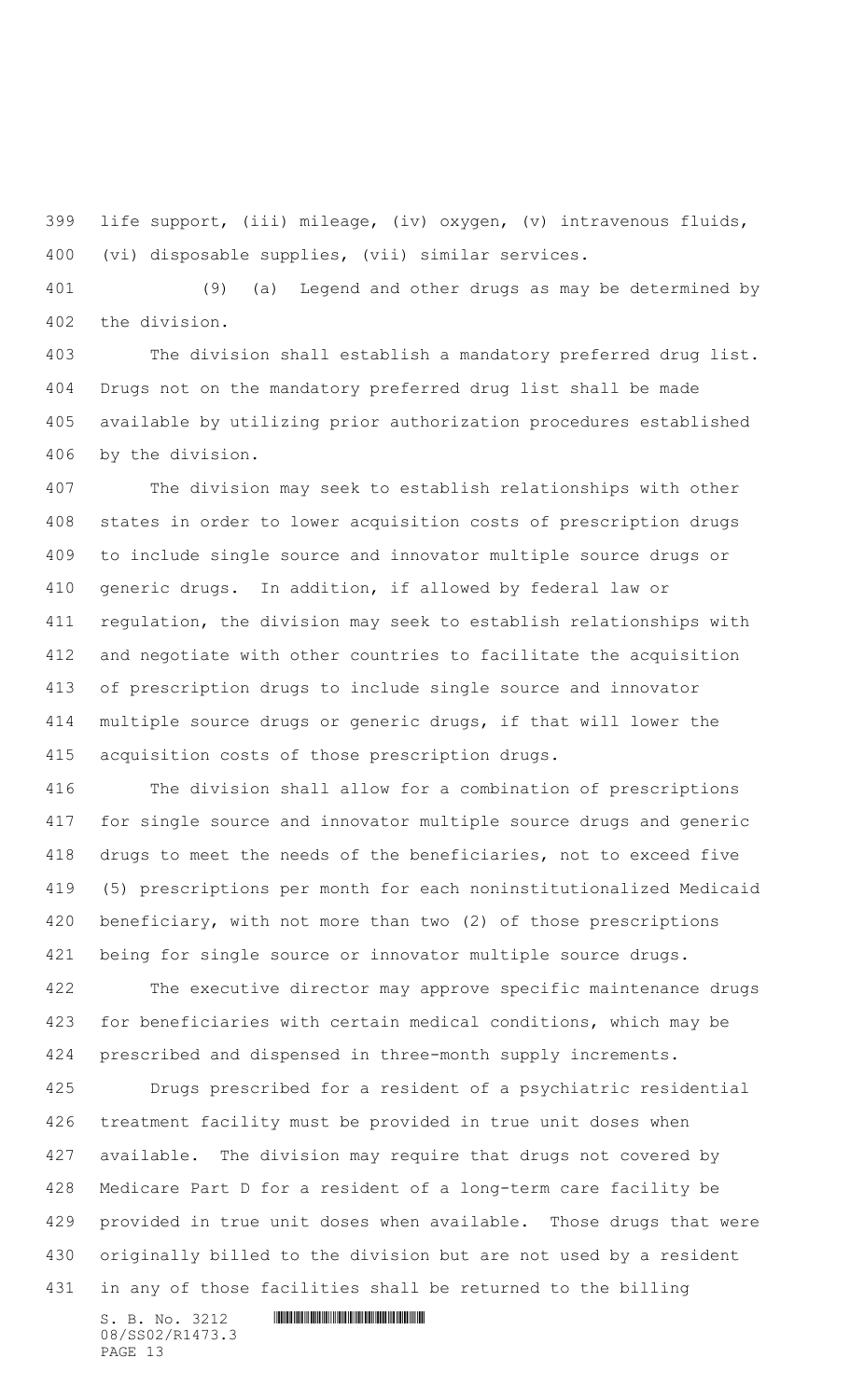pharmacy for credit to the division, in accordance with the guidelines of the State Board of Pharmacy and any requirements of federal law and regulation. Drugs shall be dispensed to a recipient and only one (1) dispensing fee per month may be charged. The division shall develop a methodology for reimbursing for restocked drugs, which shall include a restock fee as determined by the division not exceeding Seven Dollars and Eighty-two Cents (\$7.82).

 The voluntary preferred drug list shall be expanded to function in the interim in order to have a manageable prior authorization system, thereby minimizing disruption of service to beneficiaries.

 Except for those specific maintenance drugs approved by the executive director, the division shall not reimburse for any portion of a prescription that exceeds a thirty-one-day supply of the drug based on the daily dosage.

 The division shall develop and implement a program of payment for additional pharmacist services, with payment to be based on demonstrated savings, but in no case shall the total payment exceed twice the amount of the dispensing fee.

 All claims for drugs for dually eligible Medicare/Medicaid beneficiaries that are paid for by Medicare must be submitted to Medicare for payment before they may be processed by the division's online payment system.

 The division shall develop a pharmacy policy in which drugs in tamper-resistant packaging that are prescribed for a resident of a nursing facility but are not dispensed to the resident shall be returned to the pharmacy and not billed to Medicaid, in accordance with guidelines of the State Board of Pharmacy.

 The division shall develop and implement a method or methods by which the division will provide on a regular basis to Medicaid providers who are authorized to prescribe drugs, information about the costs to the Medicaid program of single source drugs and

S. B. No. 3212 \*SS02/R1473.3\* 08/SS02/R1473.3 PAGE 14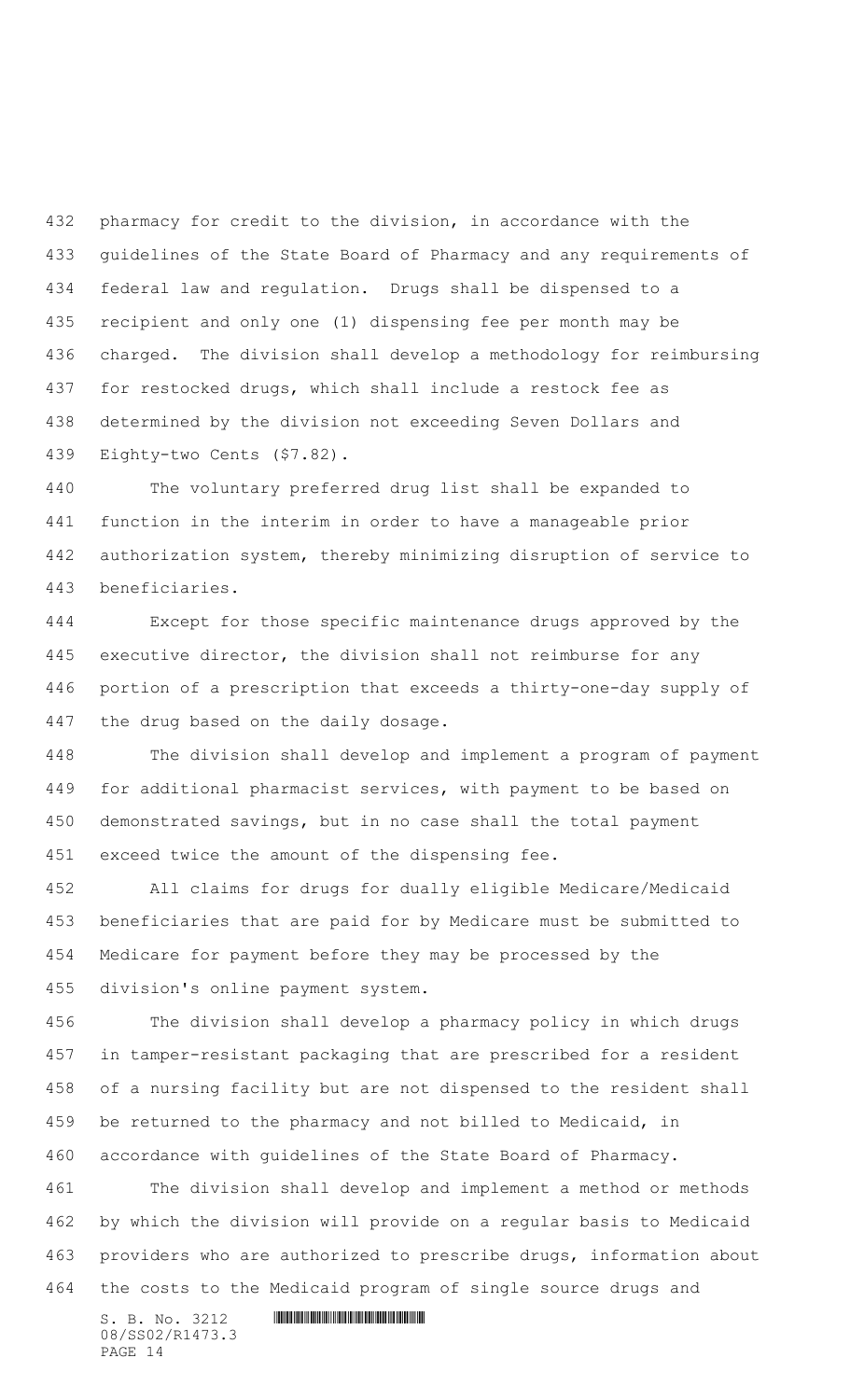innovator multiple source drugs, and information about other drugs that may be prescribed as alternatives to those single source drugs and innovator multiple source drugs and the costs to the Medicaid program of those alternative drugs.

 Notwithstanding any law or regulation, information obtained or maintained by the division regarding the prescription drug program, including trade secrets and manufacturer or labeler pricing, is confidential and not subject to disclosure except to other state agencies.

 (b) Payment by the division for covered multisource drugs shall be limited to the lower of the upper limits established and published by the Centers for Medicare and Medicaid Services (CMS) plus a dispensing fee, or the estimated acquisition cost (EAC) as determined by the division, plus a dispensing fee, or the providers' usual and customary charge to the general public.

 Payment for other covered drugs, other than multisource drugs with CMS upper limits, shall not exceed the lower of the estimated acquisition cost as determined by the division, plus a dispensing fee or the providers' usual and customary charge to the general public.

 Payment for nonlegend or over-the-counter drugs covered by the division shall be reimbursed at the lower of the division's estimated shelf price or the providers' usual and customary charge to the general public.

 The dispensing fee for each new or refill prescription, including nonlegend or over-the-counter drugs covered by the division, shall be not less than Three Dollars and Ninety-one Cents (\$3.91), as determined by the division.

 The division shall not reimburse for single source or innovator multiple source drugs if there are equally effective generic equivalents available and if the generic equivalents are the least expensive.

 $S. B. No. 3212$  **INNIFICALLY AND INTERNATIONAL CONTRACT AND INTERNATIONAL CONTRACT AND INTERNATIONAL CONTRACT AND INTERNATIONAL CONTRACT AND INTERNATIONAL CONTRACT AND INTERNATIONAL CONTRACT OF A SECOND AND INTERNATIONAL CO** 08/SS02/R1473.3 PAGE 15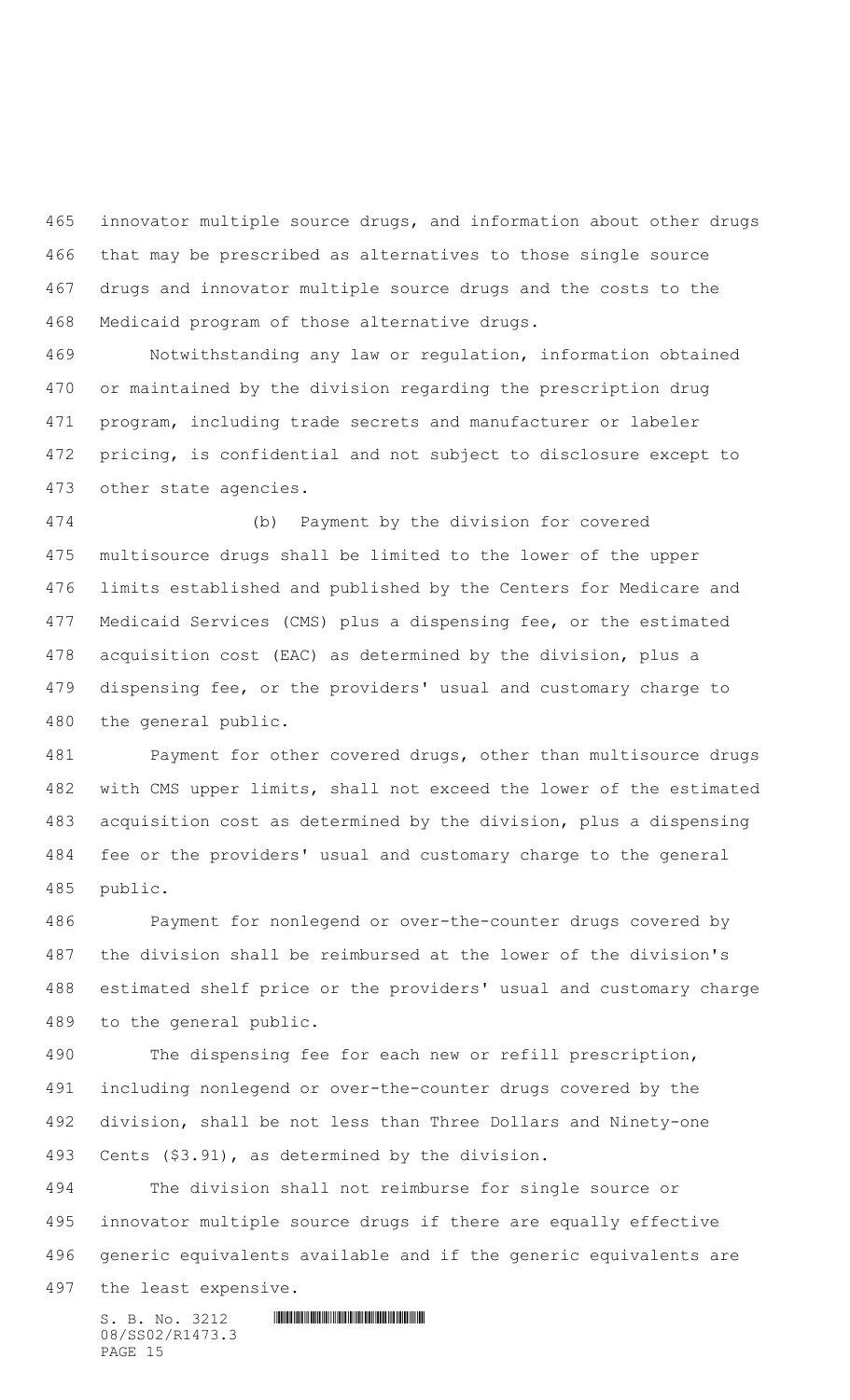It is the intent of the Legislature that the pharmacists providers be reimbursed for the reasonable costs of filling and dispensing prescriptions for Medicaid beneficiaries.

 (10) (a) Dental care that is an adjunct to treatment of an acute medical or surgical condition; services of oral surgeons and dentists in connection with surgery related to the jaw or any structure contiguous to the jaw or the reduction of any fracture of the jaw or any facial bone; and emergency dental extractions and treatment related thereto. On July 1, 2007, fees for dental care and surgery under authority of this paragraph (10) shall be reimbursed as provided in paragraph (b). It is the intent of the Legislature that this rate revision for dental services will be an incentive designed to increase the number of dentists who actively provide Medicaid services. This dental services rate revision shall be known as the "James Russell Dumas Medicaid Dental Incentive Program."

 The division shall annually determine the effect of this incentive by evaluating the number of dentists who are Medicaid providers, the number who and the degree to which they are actively billing Medicaid, the geographic trends of where dentists are offering what types of Medicaid services and other statistics pertinent to the goals of this legislative intent. This data shall be presented to the Chair of the Senate Public Health and Welfare Committee and the Chair of the House Medicaid Committee.

 (b) The Division of Medicaid shall establish a fee schedule, to be effective from and after July 1, 2007, for dental services. The schedule shall provide for a fee for each dental service that is equal to a percentile of normal and customary private provider fees, as defined by the Ingenix Customized Fee Analyzer Report, which percentile shall be determined by the division. The schedule shall be reviewed annually by the division and dental fees shall be adjusted to reflect the percentile determined by the division.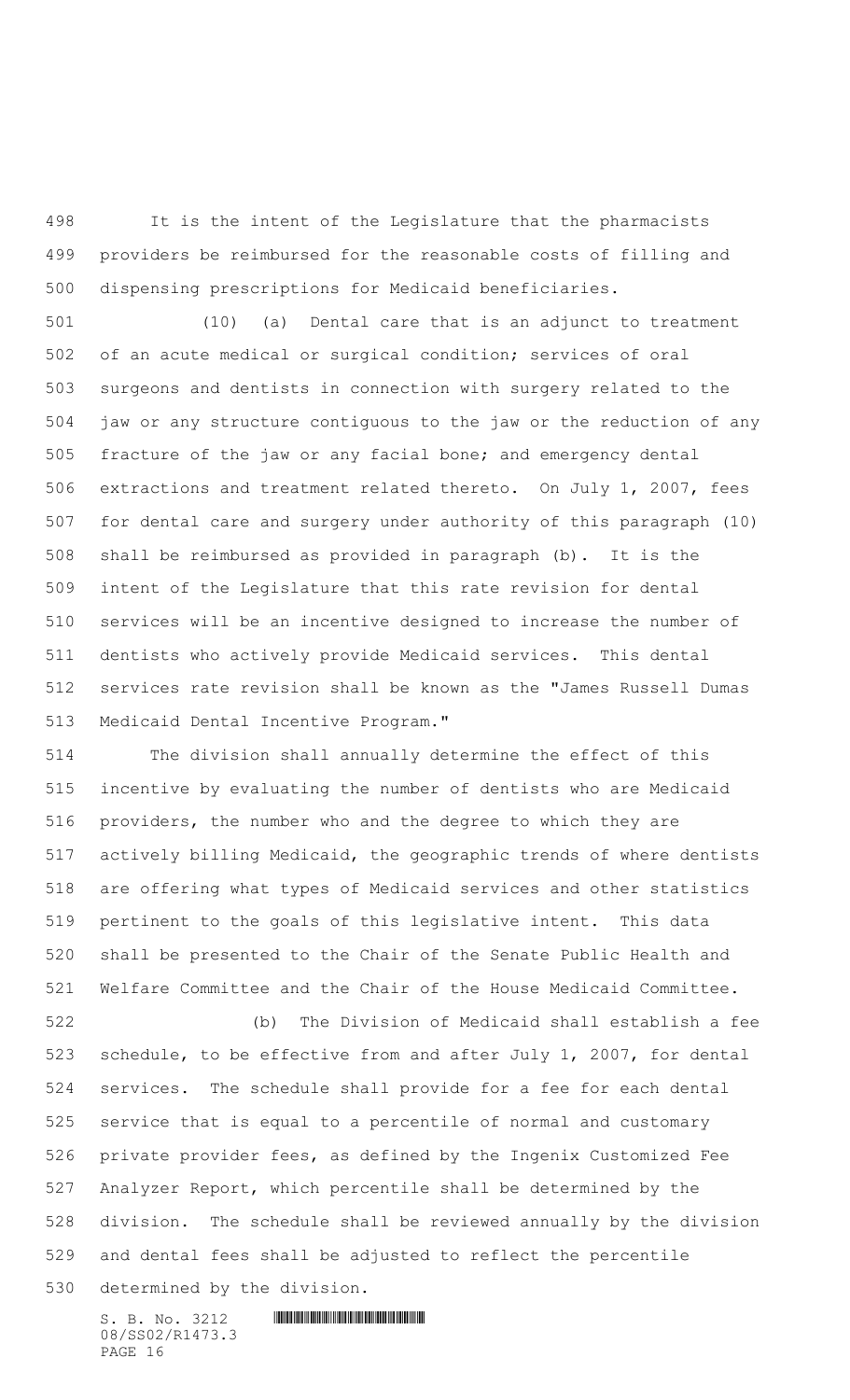(c) For fiscal year 2008, the amount of state funds appropriated for reimbursement for dental care and surgery shall be increased by ten percent (10%) of the amount of state fund expenditures for that purpose for fiscal year 2007. For each of fiscal years 2009 and 2010, the amount of state funds appropriated for reimbursement for dental care and surgery shall be increased by ten percent (10%) of the amount of state fund expenditures for that purpose for the preceding fiscal year.

 (d) The division shall establish an annual benefit limit of Two Thousand Five Hundred Dollars (\$2,500.00) in dental expenditures per Medicaid-eligible recipient; however, a recipient may exceed the annual limit on dental expenditures provided in this paragraph with prior approval of the division.

 (e) The division shall include dental services as a necessary component of overall health services provided to children who are eligible for services.

 (f) This paragraph (10) shall stand repealed on July 1, 2010.

 (11) Eyeglasses for all Medicaid beneficiaries who have (a) had surgery on the eyeball or ocular muscle that results in a vision change for which eyeglasses or a change in eyeglasses is medically indicated within six (6) months of the surgery and is in accordance with policies established by the division, or (b) one (1) pair every five (5) years and in accordance with policies established by the division. In either instance, the eyeglasses must be prescribed by a physician skilled in diseases of the eye or an optometrist, whichever the beneficiary may select.

(12) Intermediate care facility services.

 (a) The division shall make full payment to all intermediate care facilities for the mentally retarded for each day, not exceeding eighty-four (84) days per year, that a patient is absent from the facility on home leave. Payment may be made for the following home leave days in addition to the

08/SS02/R1473.3 PAGE 17

 $S. B. No. 3212$  **INNIFICALLY AND ALL AND ALL AND ADDRESS**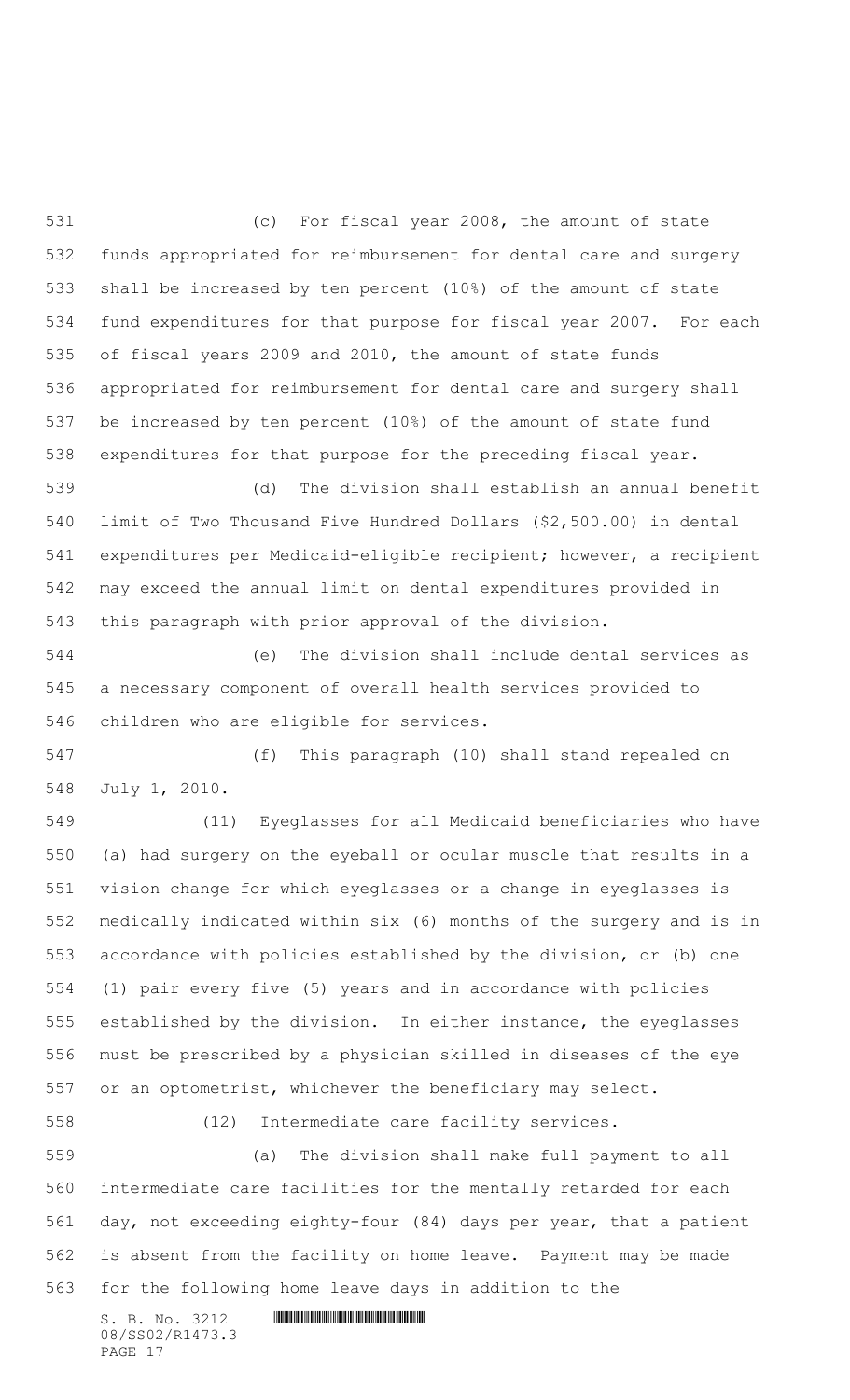eighty-four-day limitation: Christmas, the day before Christmas, the day after Christmas, Thanksgiving, the day before Thanksgiving and the day after Thanksgiving.

 (b) All state-owned intermediate care facilities for the mentally retarded shall be reimbursed on a full reasonable cost basis.

 (13) Family planning services, including drugs, supplies and devices, when those services are under the supervision of a physician or nurse practitioner.

 (14) Clinic services. Such diagnostic, preventive, therapeutic, rehabilitative or palliative services furnished to an outpatient by or under the supervision of a physician or dentist in a facility that is not a part of a hospital but that is organized and operated to provide medical care to outpatients. Clinic services shall include any services reimbursed as outpatient hospital services that may be rendered in such a facility, including those that become so after July 1, 1991. On July 1, 1999, all fees for physicians' services reimbursed under authority of this paragraph (14) shall be reimbursed at ninety percent (90%) of the rate established on January 1, 1999, and as may be adjusted each July thereafter, under Medicare (Title XVIII of the federal Social Security Act, as amended). The division may develop and implement a different reimbursement model or schedule for physician's services provided by physicians based at an academic health care center and by physicians at rural health centers that are associated with an academic health care center.

 (15) Home- and community-based services for the elderly and disabled, as provided under Title XIX of the federal Social Security Act, as amended, under waivers, subject to the availability of funds specifically appropriated for that purpose by the Legislature.

 (16) Mental health services. Approved therapeutic and case management services (a) provided by an approved regional

S. B. No. 3212 \*SS02/R1473.3\* 08/SS02/R1473.3 PAGE 18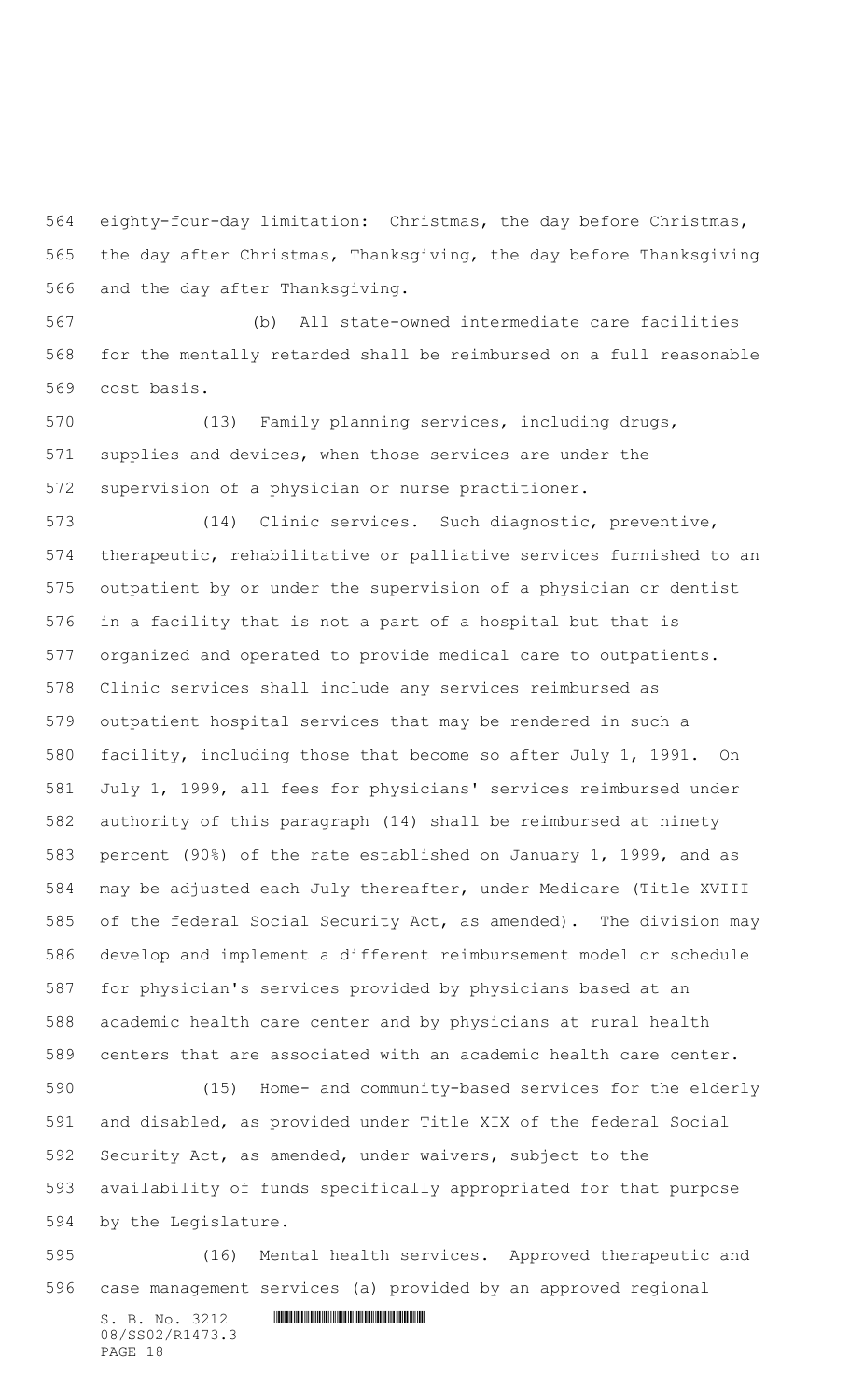mental health/retardation center established under Sections 41-19-31 through 41-19-39, or by another community mental health service provider meeting the requirements of the Department of Mental Health to be an approved mental health/retardation center if determined necessary by the Department of Mental Health, using state funds that are provided from the appropriation to the State Department of Mental Health and/or funds transferred to the department by a political subdivision or instrumentality of the state and used to match federal funds under a cooperative agreement between the division and the department, or (b) provided by a facility that is certified by the State Department of Mental Health to provide therapeutic and case management services, to be reimbursed on a fee for service basis, or (c) provided in the community by a facility or program operated by the Department of Mental Health. Any such services provided by a facility described in subparagraph (b) must have the prior approval of the division to be reimbursable under this section. After June 30, 1997, mental health services provided by regional mental health/retardation centers established under Sections 41-19-31 through 41-19-39, or by hospitals as defined in Section 41-9-3(a) and/or their subsidiaries and divisions, or by psychiatric residential treatment facilities as defined in Section 43-11-1, or by another community mental health service provider meeting the requirements of the Department of Mental Health to be an approved mental health/retardation center if determined necessary by the Department of Mental Health, shall not be included in or provided under any capitated managed care pilot program provided for under paragraph (24) of this section.

 (17) Durable medical equipment services and medical supplies. Precertification of durable medical equipment and medical supplies must be obtained as required by the division. The Division of Medicaid may require durable medical equipment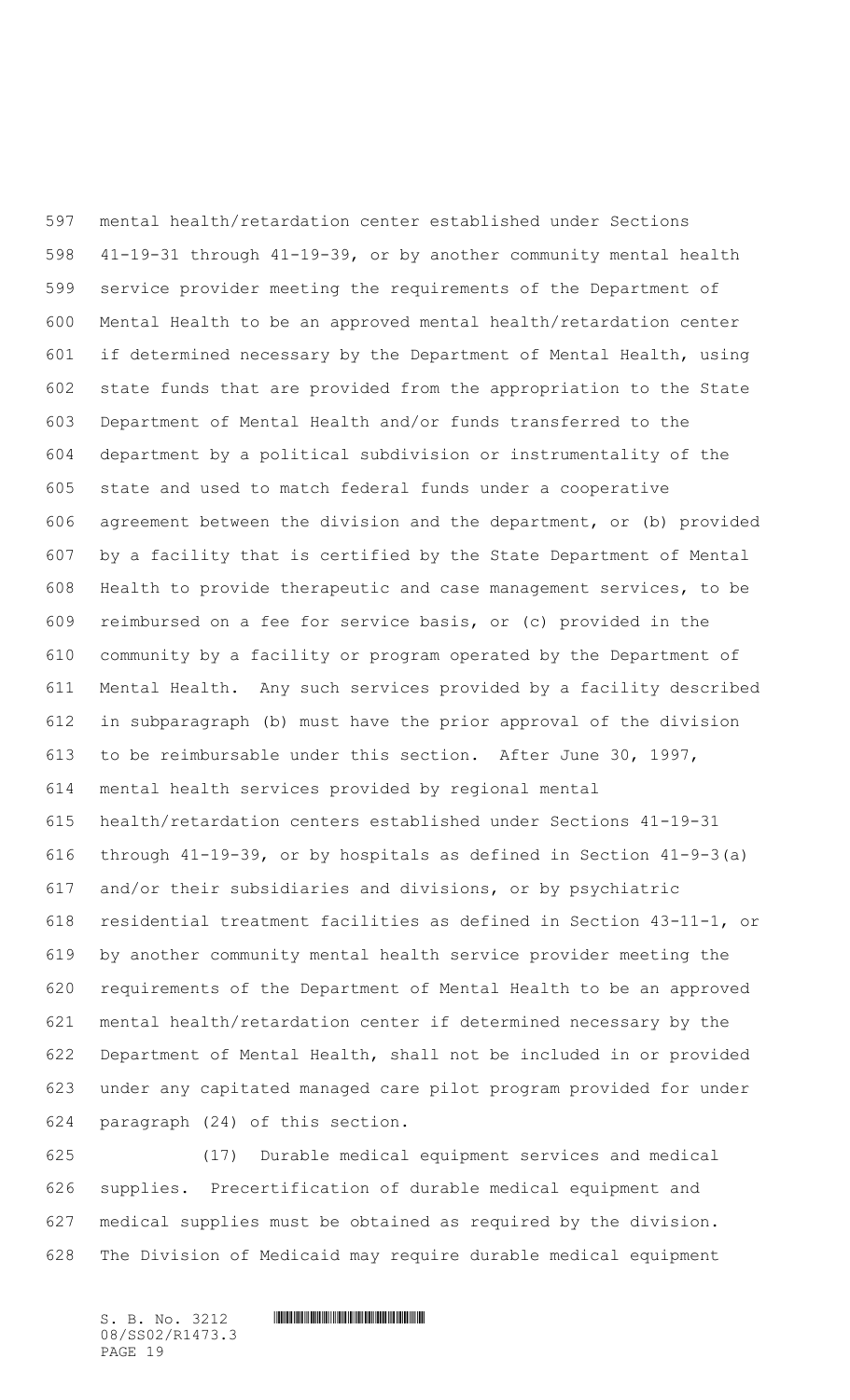providers to obtain a surety bond in the amount and to the specifications as established by the Balanced Budget Act of 1997.

 (18) (a) Disproportionate share hospital program. Notwithstanding any other provision of this section to the contrary, the division shall operate a Disproportionate Share Hospital (DSH) program and make additional reimbursement on a quarterly basis to hospitals that serve a disproportionate share of low-income patients and that meet the federal requirements for those payments as provided in Section 1923 of the federal Social Security Act and any applicable regulations. It is the intent of the Legislature that the division shall draw down all available federal funds allotted to the state for disproportionate share hospitals and make DSH payments to eligible hospitals on a quarterly basis. As permitted by federal regulations and pursuant to subsection (24)(d) below, **\* \* \*** public hospitals participating in the DSH program may be required to participate in an intergovernmental transfer program as provided in Section 1903 of the federal Social Security Act and any applicable regulations. The formula and method of calculation for the DSH payments made pursuant to this subsection shall be prescribed pursuant to an amendment to the State Plan, which shall be submitted by the Division of Medicaid as recommended by the Medicaid Hospital Advisory Board as provided in paragraph (24)(d) of this section. The DSH payments to hospitals shall commence July 1, 2008, or, in the event CMS approval of the State Plan amendments required by this subsection is not obtained by June 10, 2008, on the first day of the quarter immediately following such approval. (b) Upper Payment Limits Program. The division

 $S. B. No. 3212$  **INNIFICALLY AND ALL AND ALL AND ADDRESS**  shall establish a Medicare Upper Payment Limits Program (UPL), as defined in Section 1902(a)(30) of the federal Social Security Act and any applicable federal regulations, for hospitals, and may establish a Medicare Upper Payment Limits Program for nursing facilities. **\* \* \*** If the program is established for nursing

08/SS02/R1473.3 PAGE 20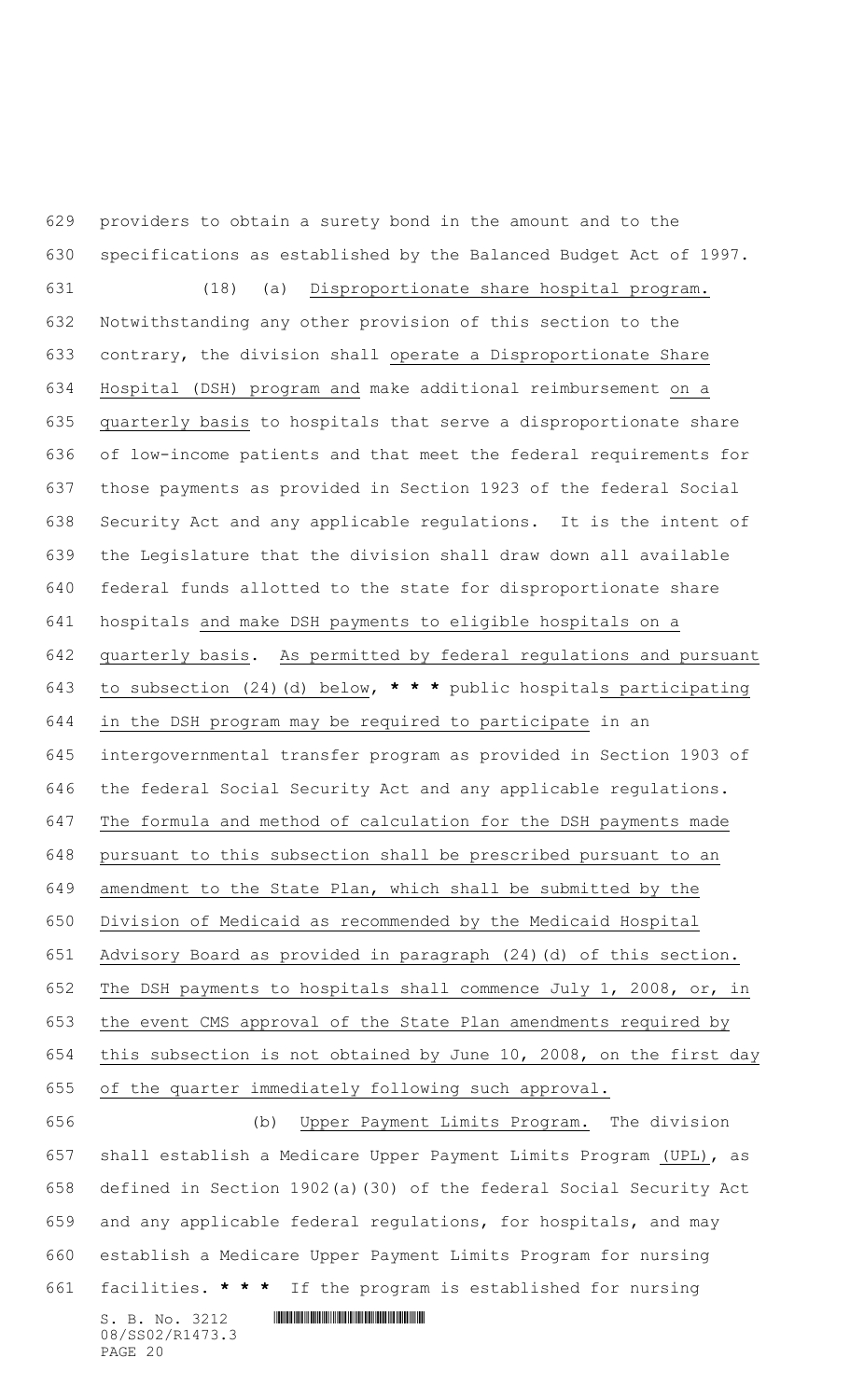facilities, the division shall assess each nursing facility, based on Medicaid utilization or other appropriate method consistent with federal regulations. The nursing facility assessment will remain in effect as long as the state participates in the Medicare Upper Payment Limits Program for nursing facilities. The division shall make the maximum allowable hospital UPL payments on a quarterly basis to hospitals and, if the program is established for nursing facilities, shall make additional reimbursement to nursing facilities, for the Medicare Upper Payment Limits, as defined in Section 1902(a)(30) of the federal Social Security Act 672 and any applicable federal regulations. The UPL payments to hospitals shall commence July 1, 2008, or, in the event CMS approval of the State Plan amendments required by this subsection is not obtained by June 10, 2008, on the first day of the quarter immediately following such approval. The formula and method of calculation for the UPL payments to hospitals made pursuant to this subsection shall be prescribed by the division pursuant to an amendment to the State Plan submitted by the division as recommended by the Medicaid Hospital Advisory Board as provided in paragraph (24)(d) of this section.

 (19) (a) Perinatal risk management services. The division shall promulgate regulations to be effective from and after October 1, 1988, to establish a comprehensive perinatal system for risk assessment of all pregnant and infant Medicaid recipients and for management, education and follow-up for those who are determined to be at risk. Services to be performed include case management, nutrition assessment/counseling, psychosocial assessment/counseling and health education.

 (b) Early intervention system services. The division shall cooperate with the State Department of Health, acting as lead agency, in the development and implementation of a statewide system of delivery of early intervention services, under Part C of the Individuals with Disabilities Education Act (IDEA).

 $S. B. No. 3212$  **IN THE R14**  $S. B. No. 3212$ 08/SS02/R1473.3 PAGE 21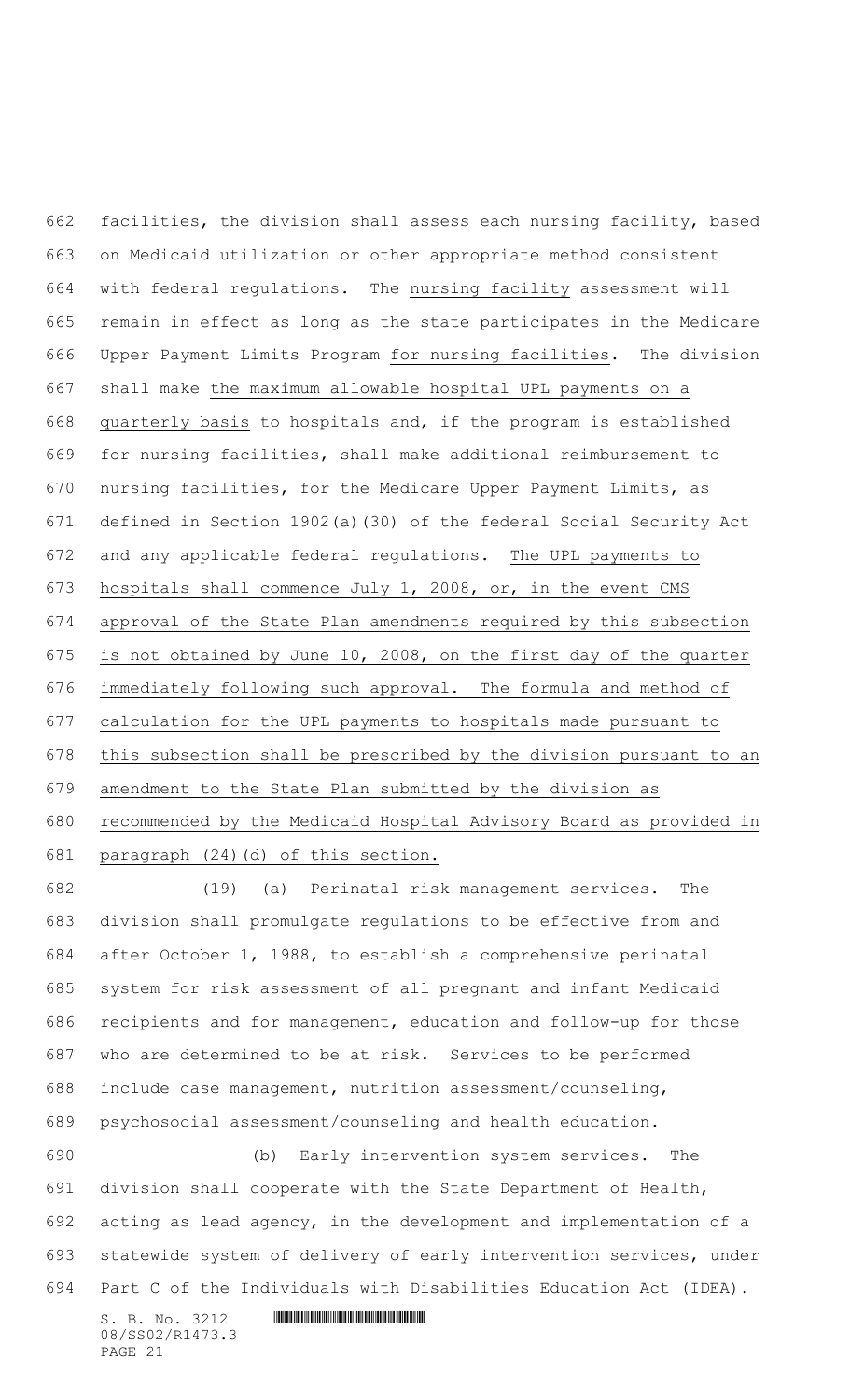The State Department of Health shall certify annually in writing to the executive director of the division the dollar amount of state early intervention funds available that will be utilized as a certified match for Medicaid matching funds. Those funds then shall be used to provide expanded targeted case management services for Medicaid eligible children with special needs who are eligible for the state's early intervention system. Qualifications for persons providing service coordination shall be

 determined by the State Department of Health and the Division of Medicaid.

 (20) Home- and community-based services for physically disabled approved services as allowed by a waiver from the United States Department of Health and Human Services for home- and community-based services for physically disabled people using state funds that are provided from the appropriation to the State Department of Rehabilitation Services and used to match federal funds under a cooperative agreement between the division and the department, provided that funds for these services are specifically appropriated to the Department of Rehabilitation Services.

 (21) Nurse practitioner services. Services furnished by a registered nurse who is licensed and certified by the Mississippi Board of Nursing as a nurse practitioner, including, but not limited to, nurse anesthetists, nurse midwives, family nurse practitioners, family planning nurse practitioners, pediatric nurse practitioners, obstetrics-gynecology nurse practitioners and neonatal nurse practitioners, under regulations adopted by the division. Reimbursement for those services shall not exceed ninety percent (90%) of the reimbursement rate for comparable services rendered by a physician.

 (22) Ambulatory services delivered in federally qualified health centers, rural health centers and clinics of the local health departments of the State Department of Health for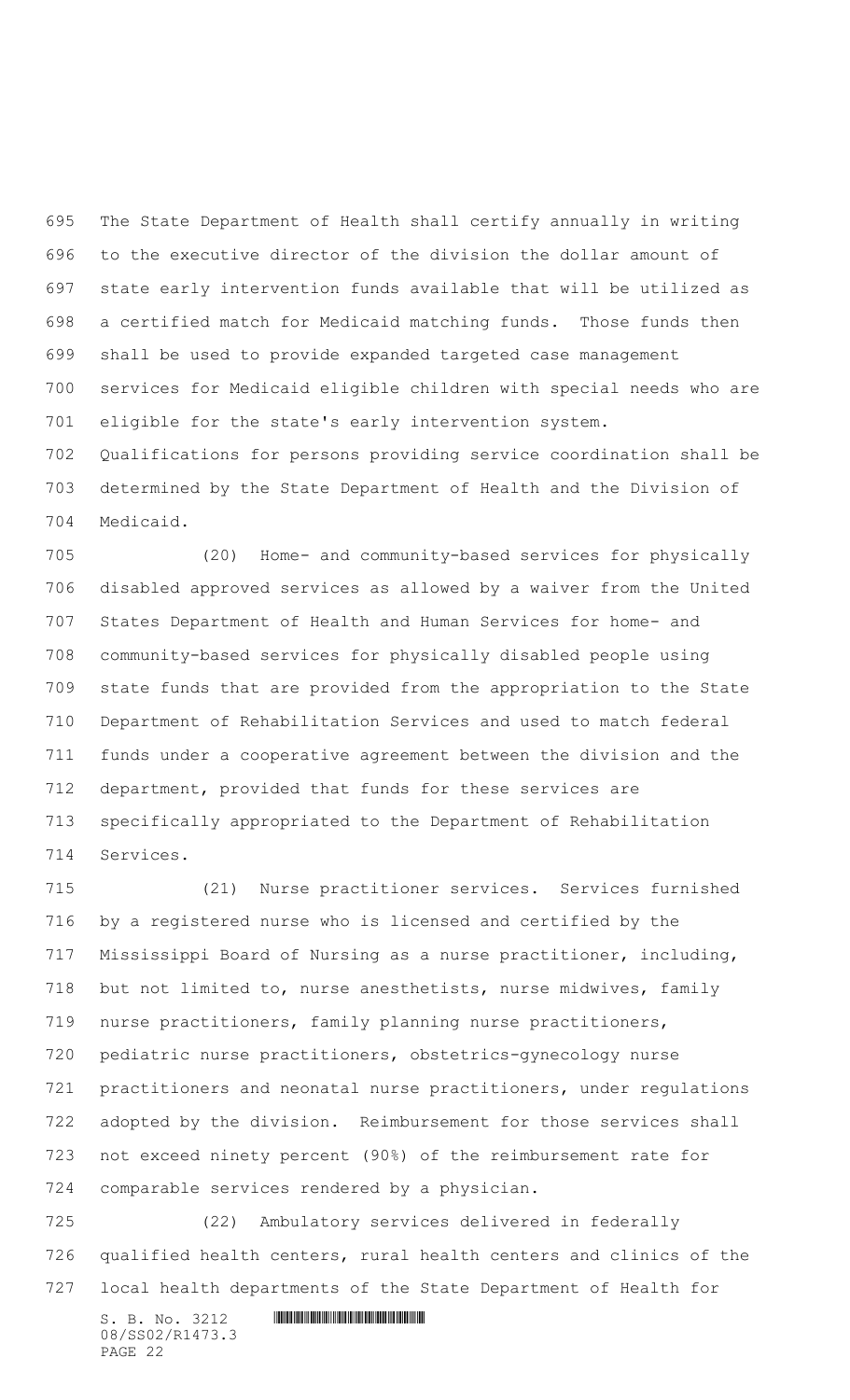individuals eligible for Medicaid under this article based on reasonable costs as determined by the division.

 (23) Inpatient psychiatric services. Inpatient psychiatric services to be determined by the division for recipients under age twenty-one (21) that are provided under the direction of a physician in an inpatient program in a licensed acute care psychiatric facility or in a licensed psychiatric residential treatment facility, before the recipient reaches age twenty-one (21) or, if the recipient was receiving the services immediately before he or she reached age twenty-one (21), before the earlier of the date he or she no longer requires the services 739 or the date he or she reaches age twenty-two (22), as provided by federal regulations. Precertification of inpatient days and residential treatment days must be obtained as required by the division.

 (24) Mississippi Hospital Fund; Medicaid Hospital Advisory Board.

 (a) There is created in the State Treasury the Mississippi Hospital Fund. Interest earned by the fund shall be credited to the fund. The fund shall not be used to replace any monies appropriated to the Medicaid program by the Legislature. (b) The fund is created for the sole purpose of receiving monies derived from the Hospital Assessment provided in subsection (4) of Section 43-13-145, along with matching federal funds attributable to such assessments and, notwithstanding any other provision of law, disbursing monies only for the following purposes: (i) Ninety Million Dollars (\$90,000,000.00) and proportionate federal matching funds to the division for reimbursement of services covered under this section. (ii) For the reimbursement of monies collected by the division from hospitals through error or mistake in performing the activities authorized under this subsection.

 $S. B. No. 3212$  **IN THE R14**  $R$ 08/SS02/R1473.3 PAGE 23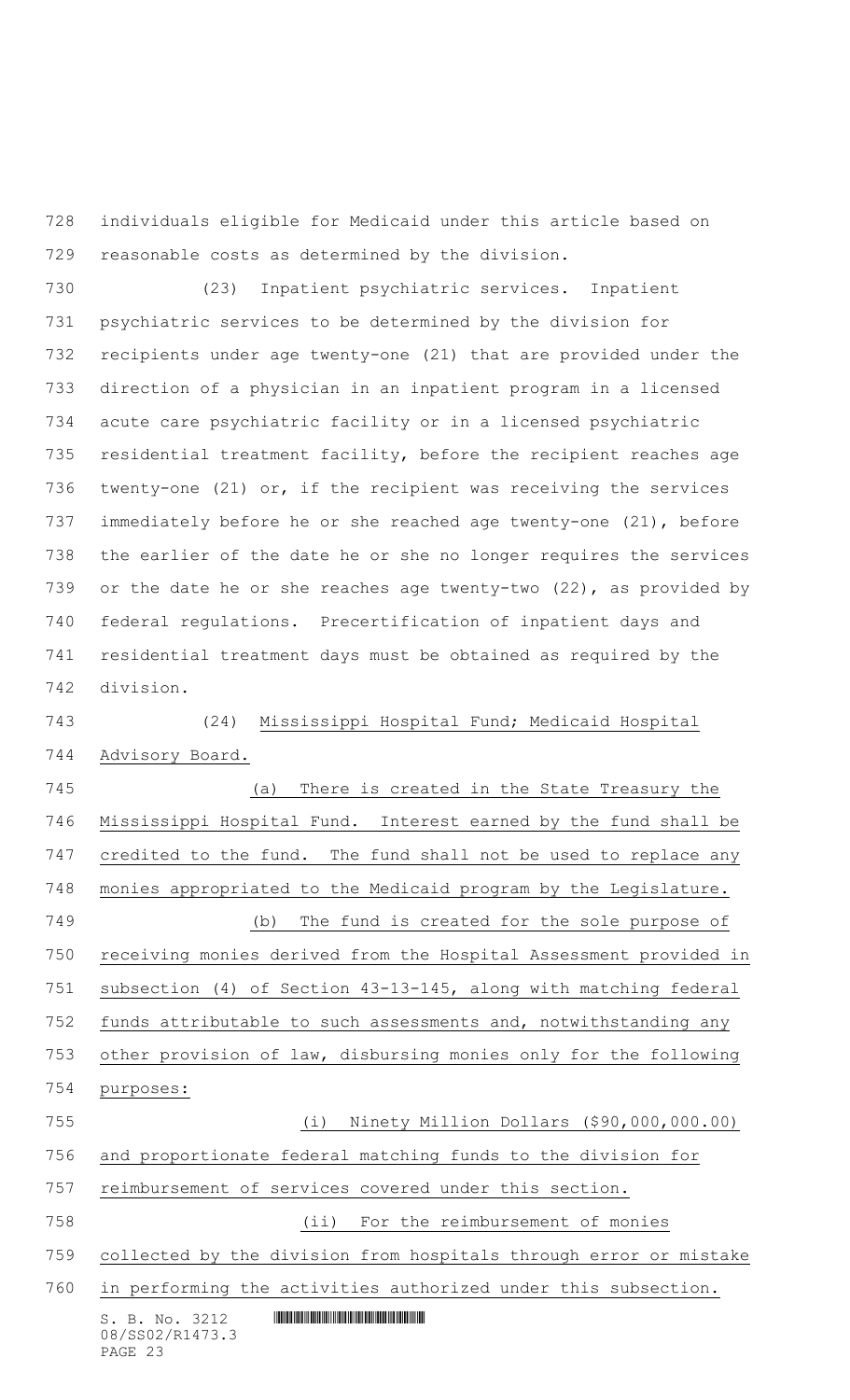| 761 | (iii)<br>For making DSH payments pursuant to                       |
|-----|--------------------------------------------------------------------|
| 762 | paragraph (18) (a) of this section.                                |
| 763 | (iv)<br>For making UPL payments to hospitals                       |
| 764 | pursuant to paragraph (18) (b) of this section.                    |
| 765 | For repayment of any amounts paid to<br>(v)                        |
| 766 | hospitals from the fund which are determined to be reimbursable to |
| 767 | the federal government.                                            |
| 768 | For making refunds to hospitals pursuant<br>(vi)                   |
| 769 | to Section 43-13-145(4)(f).                                        |
| 770 | The fund shall consist of the following:<br>(C)                    |
| 771 | (i)<br>All monies collected or received by the                     |
| 772 | division from the hospital assessments imposed by Section          |
| 773 | $43 - 13 - 145(4)$ .                                               |
| 774 | All federal matching funds received by<br>(i)                      |
| 775 | the division as a result of expenditures made by the division that |
| 776 | are attributable to monies deposited in the fund.                  |
| 777 | (iii) Any interest or penalty levied in                            |
| 778 | conjunction with the administration of the fund, the DSH program,  |
| 779 | or the UPL program.                                                |
| 780 | Medicaid Hospital Advisory Board:<br>(d)                           |
| 781 | There is hereby created the Medicaid<br>(i)                        |
| 782 | Hospital Advisory Board, the purpose of which is to provide advice |
| 783 | and assistance to the division with regard to matters affecting    |
| 784 | hospitals participating in the Mississippi Medicaid program as     |
| 785 | provided in paragraph (24)(d)(iii).                                |
| 786 | (ii) Appointments, qualifications and terms:                       |
| 787 | The Medicaid Hospital Advisory Board shall consist of seven (7)    |
| 788 | members who shall be currently affiliated with a licensed          |
| 789 | Mississippi hospital participating in the Mississippi Medicaid     |
| 790 | program or the Mississippi Hospital Association and who shall be   |
| 791 | appointed as provided in this paragraph (d). The Governor shall    |
| 792 | appoint four (4) members nominated by the Mississippi Hospital     |
| 793 | Association, two (2) of whom shall serve an initial term of two    |
|     | S. B. No. 3212<br>08/SS02/R1473.3<br>PAGE 24                       |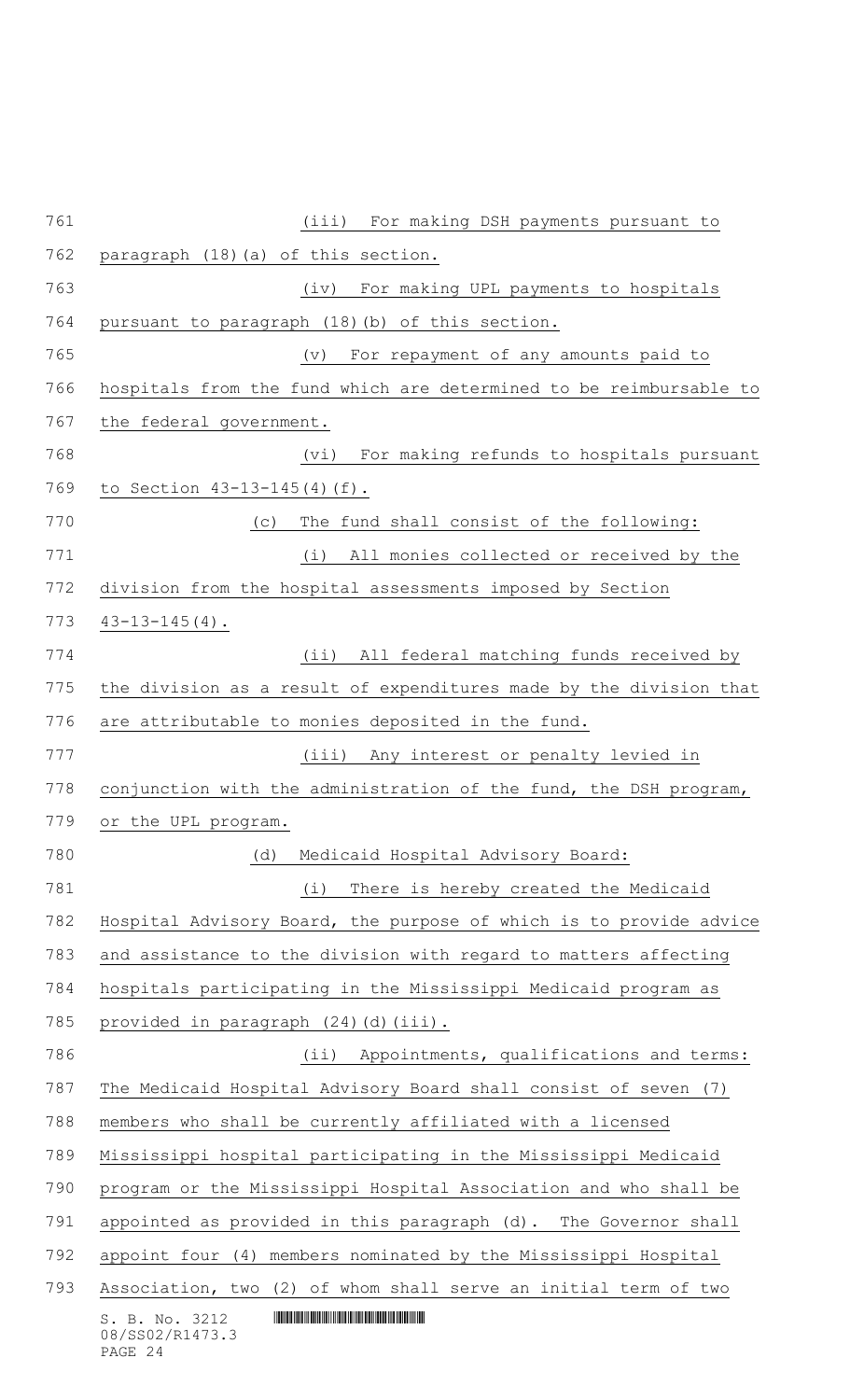$S. B. No. 3212$  **INNIFICALLY AND ALL AND ALL AND ADDRESS**  (2) years and two (2) of whom shall serve an initial term of four (4) years. The Governor shall appoint three (3) additional members, who shall serve an initial term of three (3) years. All initial and subsequent appointments shall be subject to the advice and consent of the Senate. All subsequent appointments shall be made in the manner in this paragraph and shall be for a term of four (4) years and continue until their successors are appointed and commence service. An appointment to fill a vacancy which arises other than by expiration of a term of office shall be for the unexpired term only. Members may be reappointed in the same manner as initial appointments. The Lieutenant Governor may designate a Senator, and the Speaker of the House of Representatives may designate a member of the House, to attend meetings of the Medicaid Hospital Advisory Board for the sole purpose of observing the actions of the board and making reports to the Legislature. 810 (iii) Powers and duties. The powers and duties of the Medicaid Hospital Advisory Board shall be: **1.** To consult with and provide advice to the division with regard to Medicaid operations affecting participating hospitals. 815 2. To review, and provide recommendations on, any and all changes or amendments to the State 817 Plan affecting hospital reimbursement, which recommendations must be given prior to submission for approval by the Centers for Medicare and Medicaid Services (CMS). 820 3. To review, and make recommendations on, the State Plan amendments regarding formula and method of calculation for disproportionate share hospital payments made pursuant to subsection (18)(a) of this section and Medicare Upper Payment Limits payments made pursuant to subsection (18)(b) of 825 this section, which recommendations must be given prior to submission for approval by CMS.

# 08/SS02/R1473.3 PAGE 25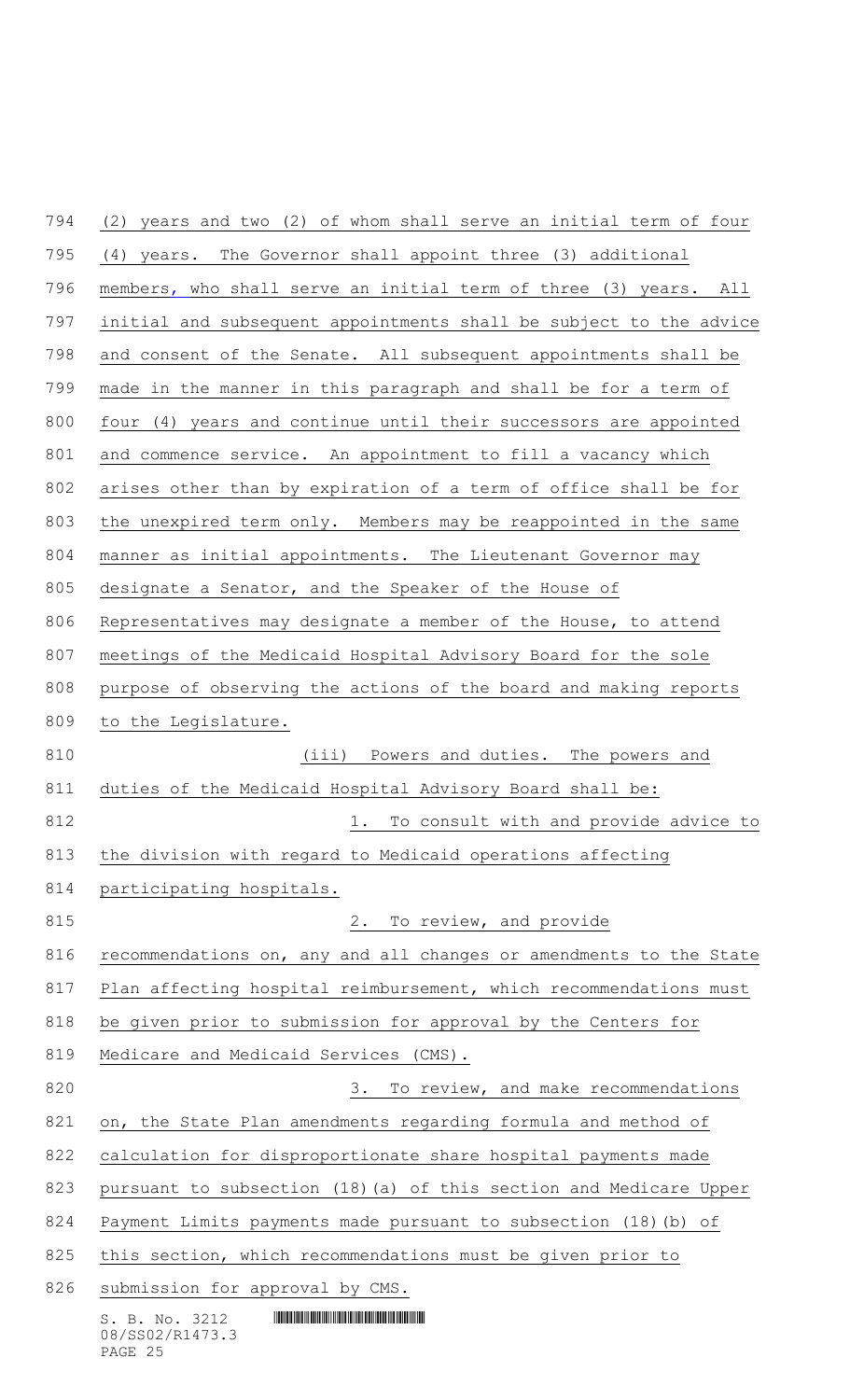| 827 | To review, and make recommendations<br>4.                              |
|-----|------------------------------------------------------------------------|
| 828 | on, all State Plan amendments regarding reimbursement for              |
| 829 | inpatient and outpatient hospital services.                            |
| 830 | 5. To adopt rules and procedures                                       |
| 831 | governing the times and places for meeting, requirements for           |
| 832 | giving notices of meetings and governing the manner of conducting      |
| 833 | the board's business, which rules will be consistent with the          |
| 834 | Mississippi Open Meetings Law, Section 25-41-1 et seq., and the        |
| 835 | Mississippi Public Records Law, Section 25-61-1, et seq.               |
| 836 | 6. To collect data and statistical                                     |
| 837 | information and calculate and propose for approval by the division     |
| 838 | payments to hospitals pursuant to paragraphs $(18)$ (a) and $(18)$ (b) |
| 839 | of this section pursuant to applicable federal regulations and         |
| 840 | subject to approval of the division.                                   |
| 841 | 7. To contract with consultants to                                     |
| 842 | provide administrative support, data collection, calculations and      |
| 843 | methodology for calculation for hospital DSH and UPL programs,         |
| 844 | required by paragraphs (18) (a) and (18) (b) of this section,          |
| 845 | provided that the fees and expenses for such contract shall not be     |
| 846 | borne by the state. Such consultant, its employees and                 |
| 847 | subcontractors shall be entitled to the protections of Section         |
| 848 | 11-46-1 et seq. solely for the purposes of the performance of this     |
| 849 | contract.                                                              |
| 850 | There shall be a chairman and vice<br>(iv)                             |
| 851 | chairman of the board, elected by and from the membership of the       |
| 852 | board; and the chairman shall be the presiding officer of the          |
| 853 | board, and be responsible for causing minutes to be kept, and for      |
| 854 | giving all required notices. Decisions of the board concerning         |
| 855 | State Plan amendments shall be made by two-thirds (2/3) vote of        |
| 856 | the seven (7) members. All other decisions shall be made by a          |
| 857 | majority vote of the seven members.                                    |

 $S. B. No. 3212$  **IN THE R14**  $S. B. No. 3212$ 08/SS02/R1473.3 PAGE 26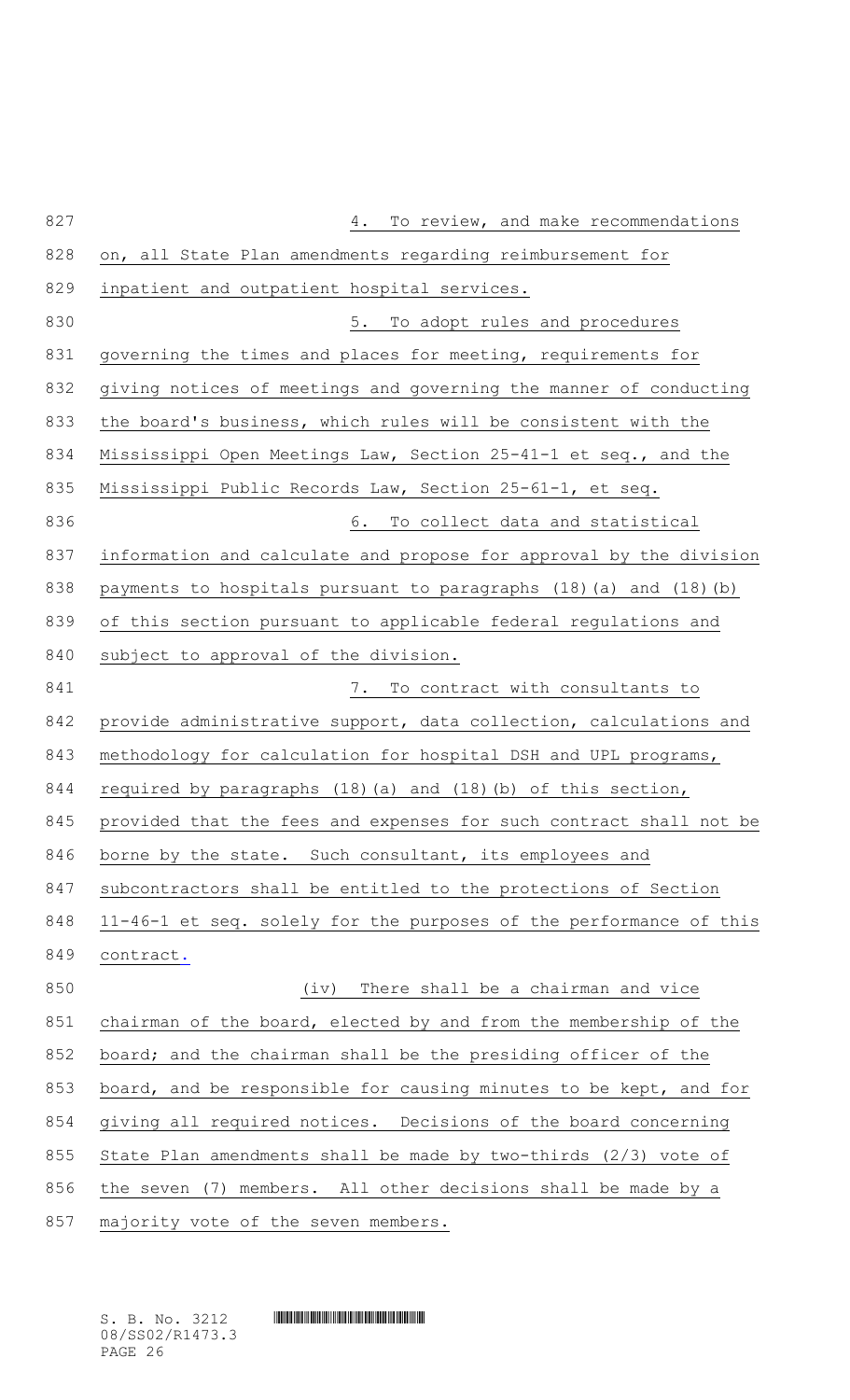(v) The members of the board shall receive no

 annual salary and per diem compensation and expenses shall be borne by the member or his or her employer.

(e) This subsection (24) shall stand repealed on

June 30, 2012.

(25) [Deleted]

 (26) Hospice care. As used in this paragraph, the term "hospice care" means a coordinated program of active professional medical attention within the home and outpatient and inpatient 867 care that treats the terminally ill patient and family as a unit, employing a medically directed interdisciplinary team. The program provides relief of severe pain or other physical symptoms and supportive care to meet the special needs arising out of physical, psychological, spiritual, social and economic stresses that are experienced during the final stages of illness and during dying and bereavement and meets the Medicare requirements for participation as a hospice as provided in federal regulations.

 (27) Group health plan premiums and cost sharing if it is cost effective as defined by the United States Secretary of Health and Human Services.

 (28) Other health insurance premiums that are cost effective as defined by the United States Secretary of Health and Human Services. Medicare eligible must have Medicare Part B before other insurance premiums can be paid.

 (29) The Division of Medicaid may apply for a waiver from the United States Department of Health and Human Services for home- and community-based services for developmentally disabled people using state funds that are provided from the appropriation to the State Department of Mental Health and/or funds transferred to the department by a political subdivision or instrumentality of the state and used to match federal funds under a cooperative agreement between the division and the department, provided that funds for these services are specifically appropriated to the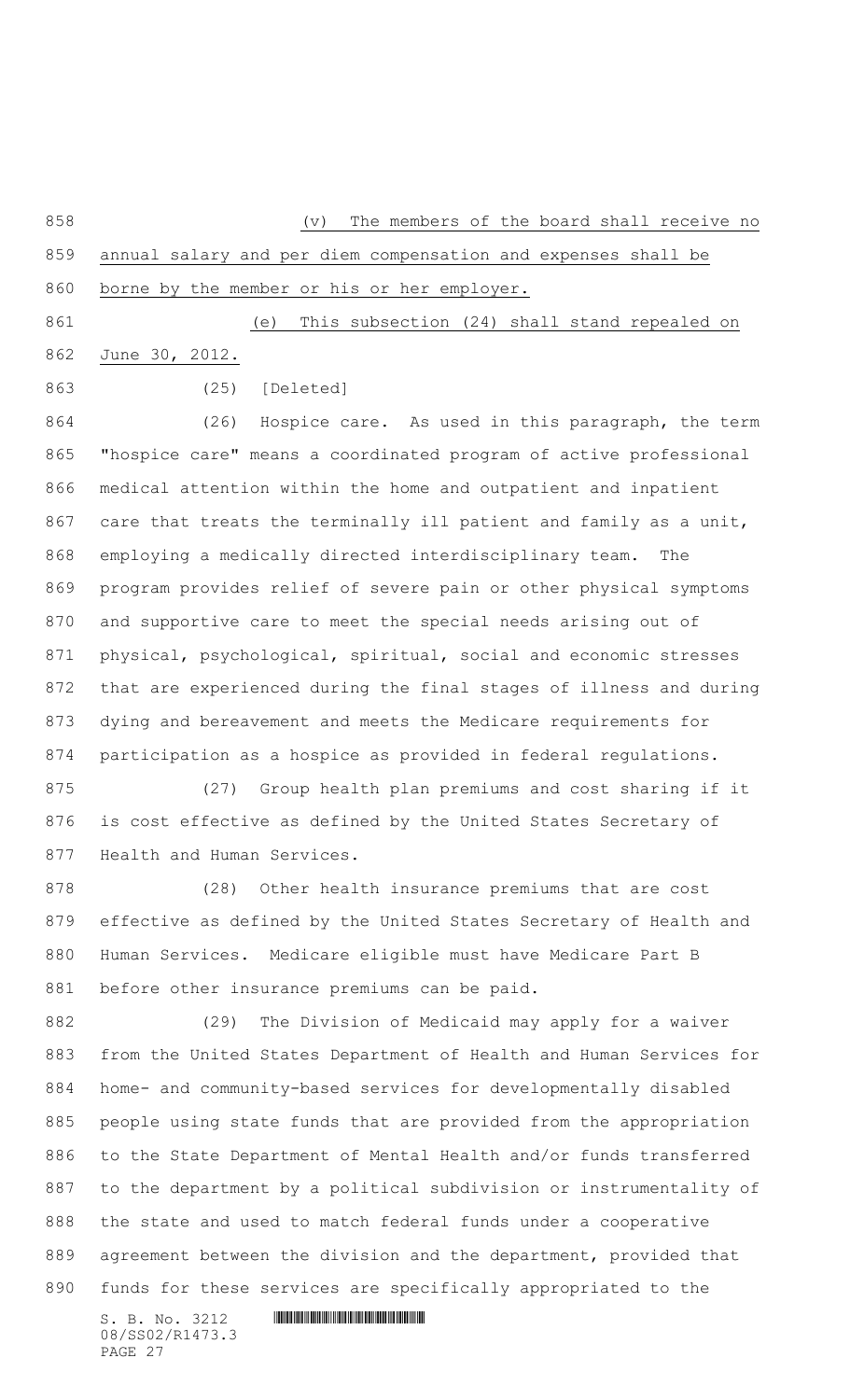Department of Mental Health and/or transferred to the department by a political subdivision or instrumentality of the state.

 (30) Pediatric skilled nursing services for eligible persons under twenty-one (21) years of age.

 (31) Targeted case management services for children with special needs, under waivers from the United States Department of Health and Human Services, using state funds that are provided from the appropriation to the Mississippi Department of Human Services and used to match federal funds under a cooperative agreement between the division and the department.

 (32) Care and services provided in Christian Science Sanatoria listed and certified by the Commission for Accreditation of Christian Science Nursing Organizations/Facilities, Inc., rendered in connection with treatment by prayer or spiritual means to the extent that those services are subject to reimbursement under Section 1903 of the federal Social Security Act.

(33) Podiatrist services.

 (34) Assisted living services as provided through home- and community-based services under Title XIX of the federal Social Security Act, as amended, subject to the availability of funds specifically appropriated for that purpose by the Legislature.

 (35) Services and activities authorized in Sections 43-27-101 and 43-27-103, using state funds that are provided from the appropriation to the Mississippi Department of Human Services and used to match federal funds under a cooperative agreement between the division and the department.

 $S. B. No. 3212$  **INNIFICALLY AND ALL AND ALL AND ADDRESS**  (36) Nonemergency transportation services for Medicaid-eligible persons, to be provided by the Division of Medicaid. The division may contract with additional entities to administer nonemergency transportation services as it deems necessary. All providers shall have a valid driver's license, vehicle inspection sticker, valid vehicle license tags and a standard liability insurance policy covering the vehicle. The

08/SS02/R1473.3 PAGE 28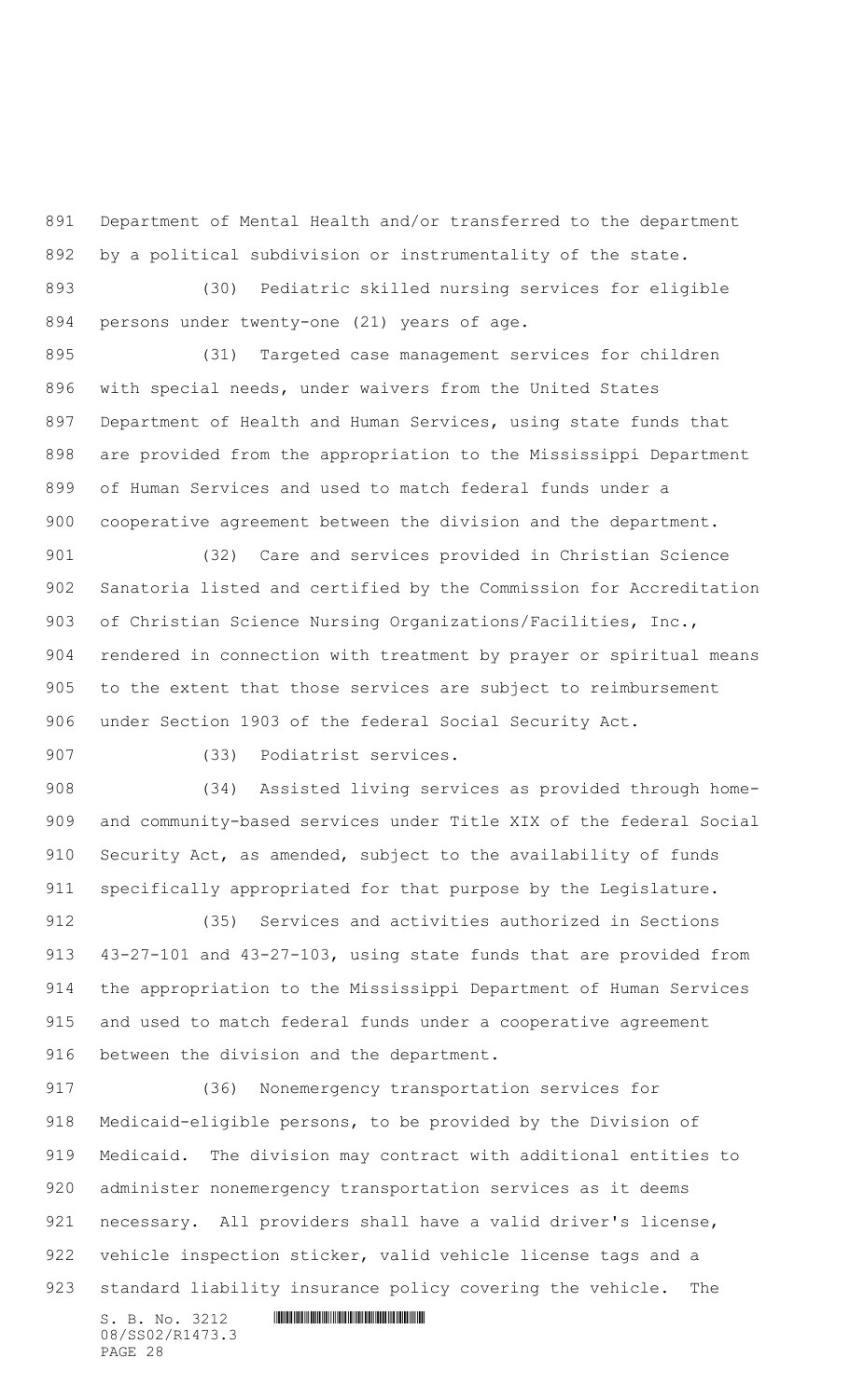division may pay providers a flat fee based on mileage tiers, or in the alternative, may reimburse on actual miles traveled. The division may apply to the Center for Medicare and Medicaid Services (CMS) for a waiver to draw federal matching funds for nonemergency transportation services as a covered service instead of an administrative cost. The PEER Committee shall conduct a performance evaluation of the nonemergency transportation program to evaluate the administration of the program and the providers of transportation services to determine the most cost effective ways of providing nonemergency transportation services to the patients served under the program. The performance evaluation shall be completed and provided to the members of the Senate Public Health and Welfare Committee and the House Medicaid Committee not later than January 15, 2008.

(37) [Deleted]

 (38) Chiropractic services. A chiropractor's manual manipulation of the spine to correct a subluxation, if x-ray demonstrates that a subluxation exists and if the subluxation has resulted in a neuromusculoskeletal condition for which manipulation is appropriate treatment, and related spinal x-rays performed to document these conditions. Reimbursement for chiropractic services shall not exceed Seven Hundred Dollars (\$700.00) per year per beneficiary.

 (39) Dually eligible Medicare/Medicaid beneficiaries. The division shall pay the Medicare deductible and coinsurance amounts for services available under Medicare, as determined by the division.

#### (40) [Deleted]

 (41) Services provided by the State Department of Rehabilitation Services for the care and rehabilitation of persons with spinal cord injuries or traumatic brain injuries, as allowed under waivers from the United States Department of Health and Human Services, using up to seventy-five percent (75%) of the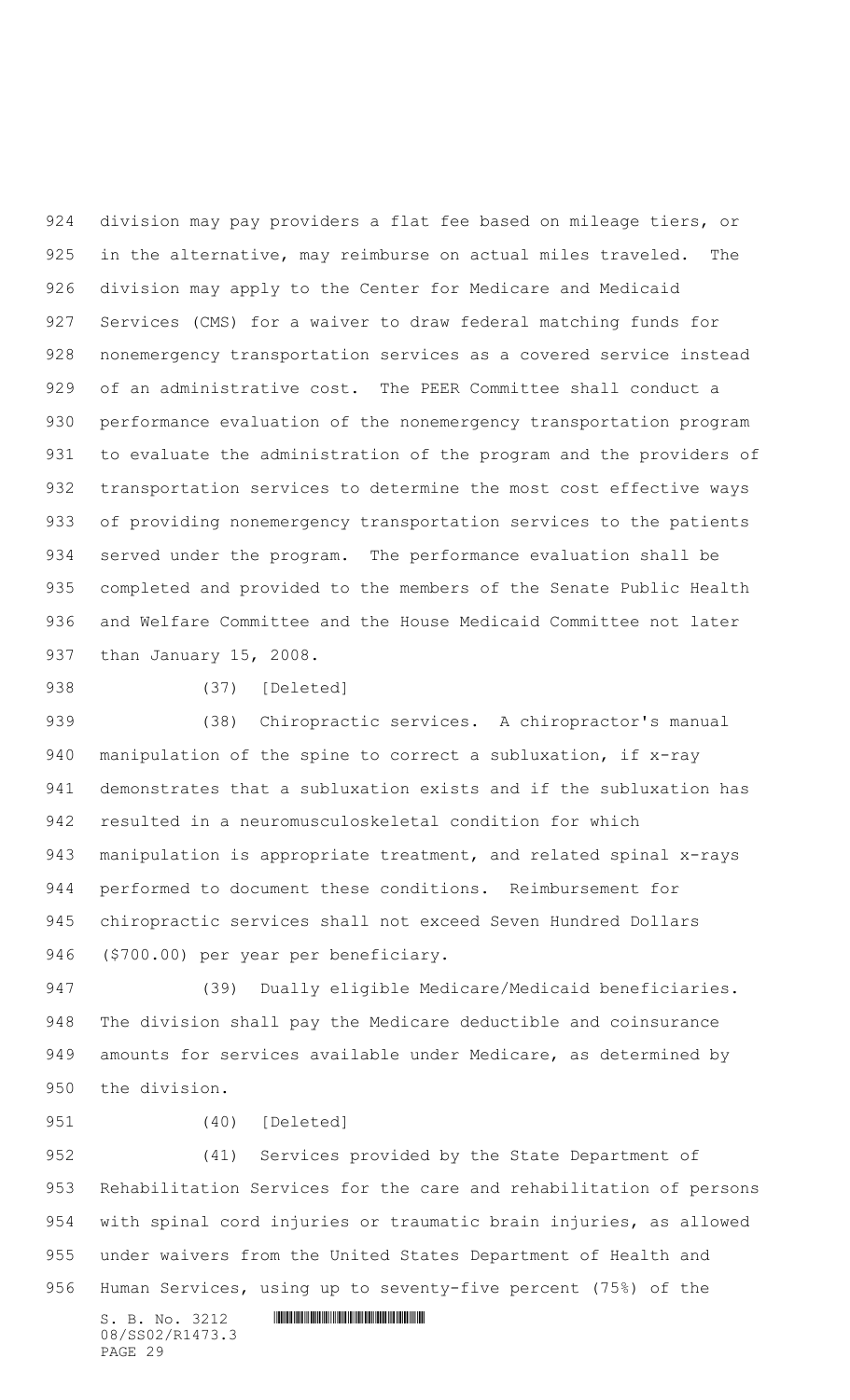funds that are appropriated to the Department of Rehabilitation Services from the Spinal Cord and Head Injury Trust Fund established under Section 37-33-261 and used to match federal funds under a cooperative agreement between the division and the department.

 (42) Notwithstanding any other provision in this article to the contrary, the division may develop a population health management program for women and children health services through the age of one (1) year. This program is primarily for obstetrical care associated with low birth weight and pre-term babies. The division may apply to the federal Centers for Medicare and Medicaid Services (CMS) for a Section 1115 waiver or any other waivers that may enhance the program. In order to effect cost savings, the division may develop a revised payment 971 methodology that may include at-risk capitated payments, and may require member participation in accordance with the terms and conditions of an approved federal waiver.

 (43) The division shall provide reimbursement, according to a payment schedule developed by the division, for smoking cessation medications for pregnant women during their pregnancy and other Medicaid-eligible women who are of child-bearing age.

 (44) Nursing facility services for the severely disabled.

 (a) Severe disabilities include, but are not limited to, spinal cord injuries, closed head injuries and ventilator dependent patients.

 (b) Those services must be provided in a long-term care nursing facility dedicated to the care and treatment of persons with severe disabilities, and shall be reimbursed as a separate category of nursing facilities.

 (45) Physician assistant services. Services furnished by a physician assistant who is licensed by the State Board of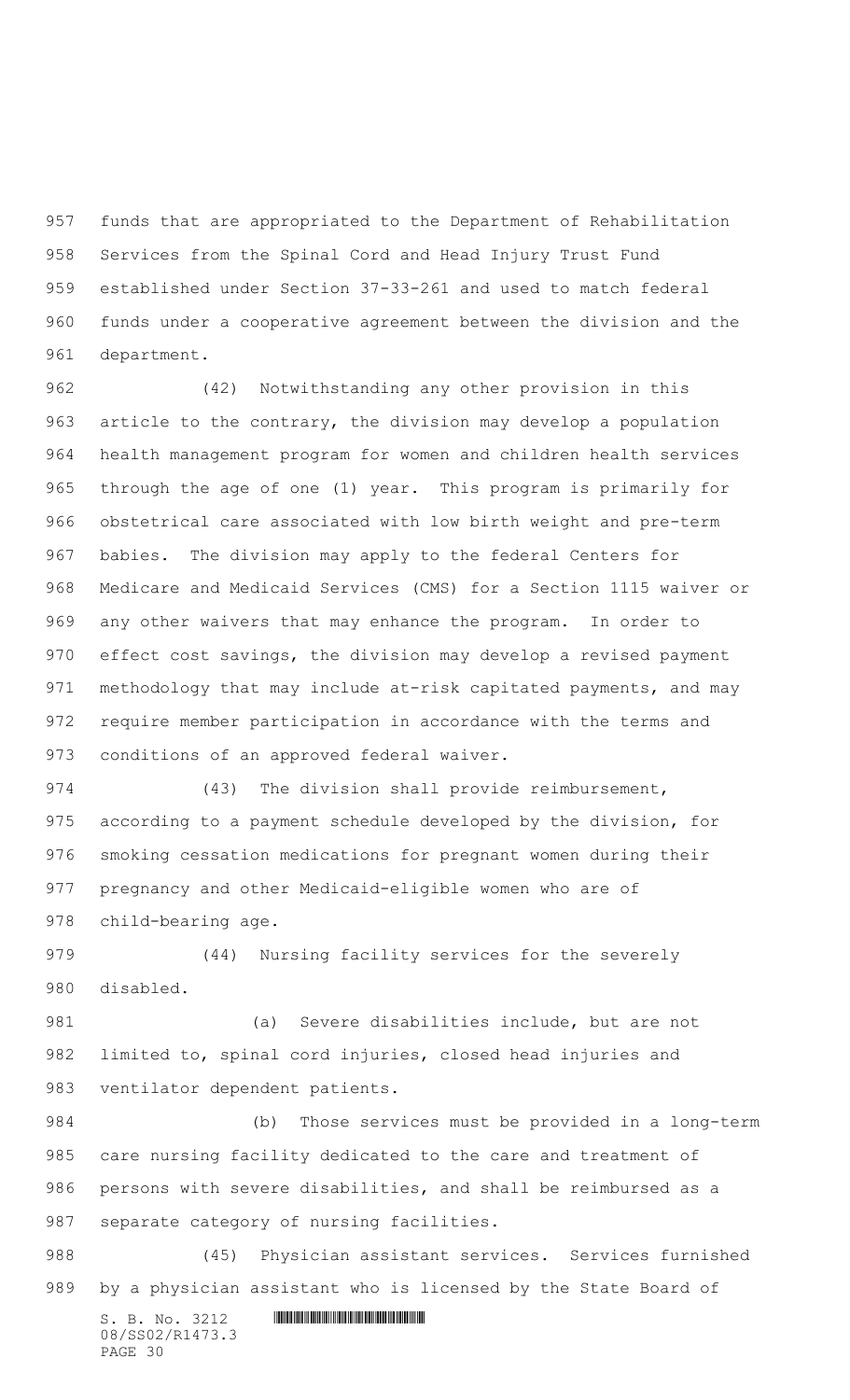Medical Licensure and is practicing with physician supervision under regulations adopted by the board, under regulations adopted by the division. Reimbursement for those services shall not exceed ninety percent (90%) of the reimbursement rate for comparable services rendered by a physician.

 (46) The division shall make application to the federal Centers for Medicare and Medicaid Services (CMS) for a waiver to develop and provide services for children with serious emotional disturbances as defined in Section 43-14-1(1), which may include home- and community-based services, case management services or managed care services through mental health providers certified by the Department of Mental Health. The division may implement and provide services under this waivered program only if funds for these services are specifically appropriated for this purpose by the Legislature, or if funds are voluntarily provided by affected agencies.

 (47) (a) Notwithstanding any other provision in this article to the contrary, the division may develop and implement disease management programs for individuals with high-cost chronic diseases and conditions, including the use of grants, waivers, demonstrations or other projects as necessary.

 (b) Participation in any disease management program implemented under this paragraph (47) is optional with the individual. An individual must affirmatively elect to participate in the disease management program in order to participate, and may elect to discontinue participation in the program at any time. (48) Pediatric long-term acute care hospital services. (a) Pediatric long-term acute care hospital services means services provided to eligible persons under twenty-one (21) years of age by a freestanding Medicare-certified hospital that has an average length of inpatient stay greater than twenty-five (25) days and that is primarily engaged in providing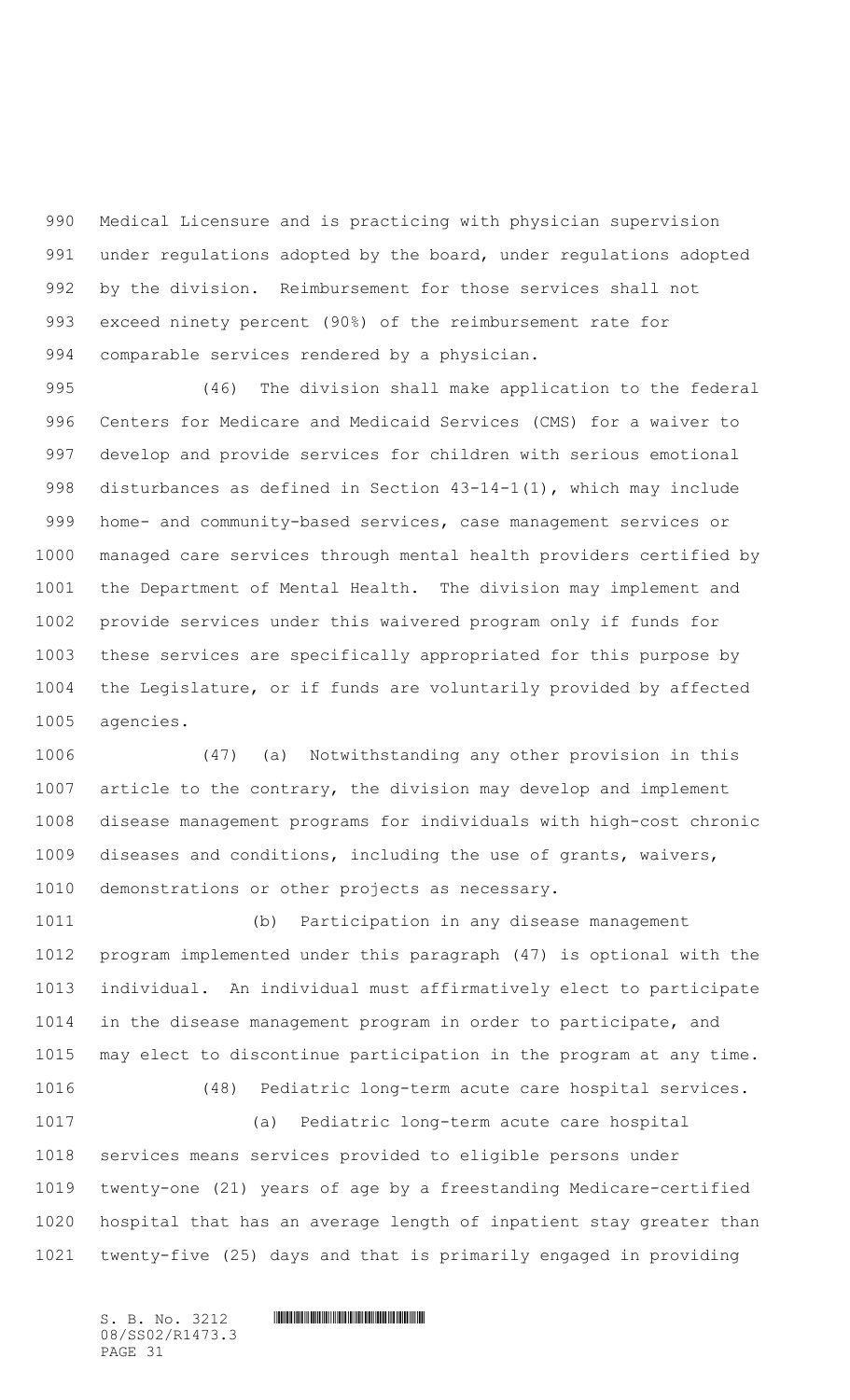chronic or long-term medical care to persons under twenty-one (21) years of age.

 (b) The services under this paragraph (48) shall be reimbursed as a separate category of hospital services.

 (49) The division shall establish copayments and/or coinsurance for all Medicaid services for which copayments and/or coinsurance are allowable under federal law or regulation, and shall set the amount of the copayment and/or coinsurance for each of those services at the maximum amount allowable under federal law or regulation.

 (50) Services provided by the State Department of Rehabilitation Services for the care and rehabilitation of persons who are deaf and blind, as allowed under waivers from the United States Department of Health and Human Services to provide home- and community-based services using state funds that are provided from the appropriation to the State Department of Rehabilitation Services or if funds are voluntarily provided by another agency.

 (51) Upon determination of Medicaid eligibility and in association with annual redetermination of Medicaid eligibility, beneficiaries shall be encouraged to undertake a physical examination that will establish a base-line level of health and identification of a usual and customary source of care (a medical home) to aid utilization of disease management tools. This physical examination and utilization of these disease management tools shall be consistent with current United States Preventive Services Task Force or other recognized authority recommendations. For persons who are determined ineligible for Medicaid, the division will provide information and direction for accessing medical care and services in the area of their residence. (52) Notwithstanding any provisions of this article,

 the division may pay enhanced reimbursement fees related to trauma care, as determined by the division in conjunction with the State Department of Health, using funds appropriated to the State

S. B. No. 3212 \*SS02/R1473.3\* 08/SS02/R1473.3 PAGE 32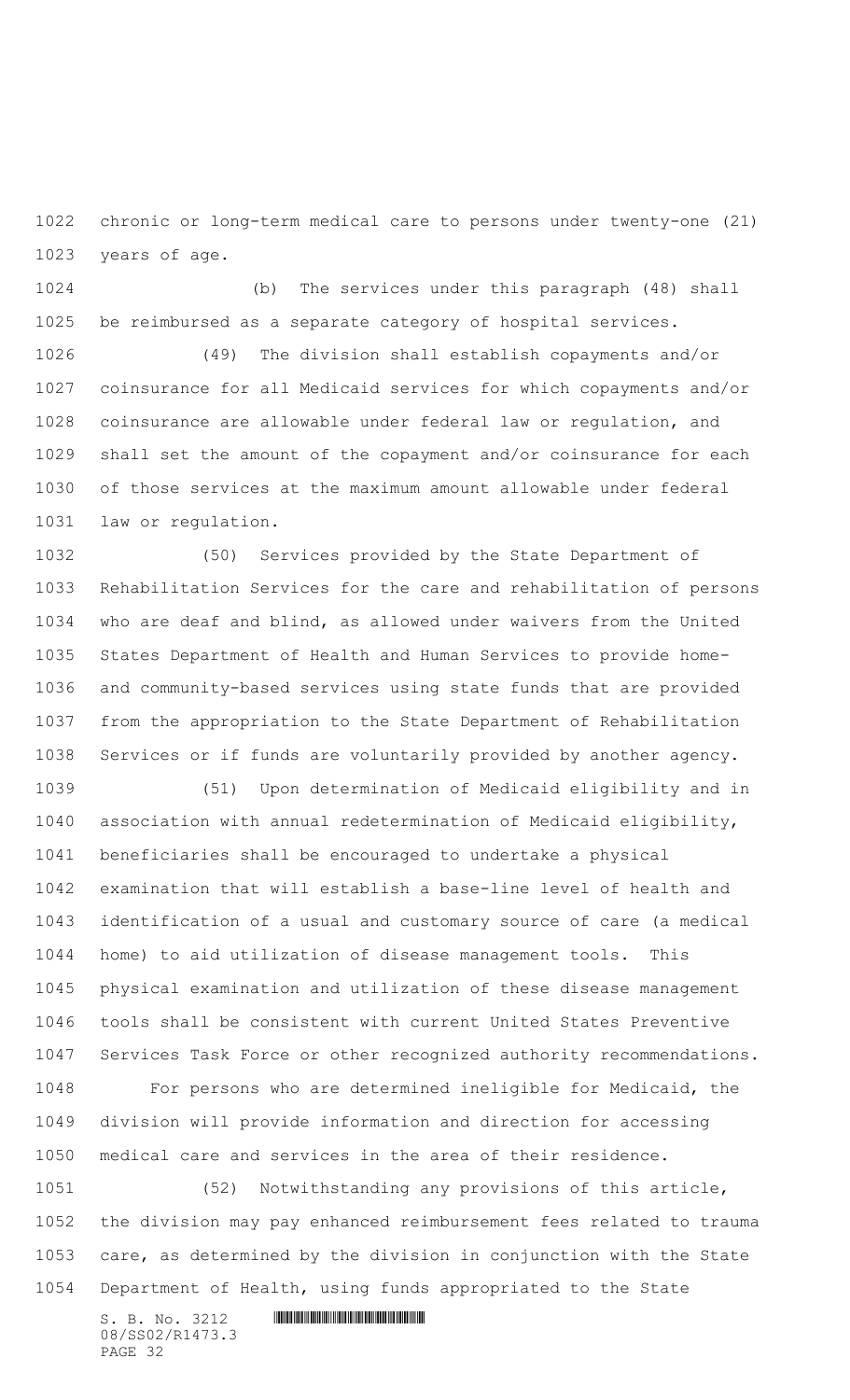Department of Health for trauma care and services and used to match federal funds under a cooperative agreement between the division and the State Department of Health. The division, in conjunction with the State Department of Health, may use grants, waivers, demonstrations, or other projects as necessary in the development and implementation of this reimbursement program.

 (53) Targeted case management services for high-cost beneficiaries shall be developed by the division for all services under this section.

 (54) Adult foster care services pilot program. Social and protective services on a pilot program basis in an approved foster care facility for vulnerable adults who would otherwise need care in a long-term care facility, to be implemented in an area of the state with the greatest need for such program, under the Medicaid Waivers for the Elderly and Disabled program or an assisted living waiver. The division may use grants, waivers, demonstrations or other projects as necessary in the development and implementation of this adult foster care services pilot program.

 (55) Therapy services. The plan of care for therapy services may be developed to cover a period of treatment for up to six (6) months, but in no event shall the plan of care exceed a six-month period of treatment. The projected period of treatment must be indicated on the initial plan of care and must be updated with each subsequent revised plan of care. Based on medical necessity, the division shall approve certification periods for less than or up to six (6) months, but in no event shall the certification period exceed the period of treatment indicated on the plan of care. The appeal process for any reduction in therapy services shall be consistent with the appeal process in federal regulations.

 Notwithstanding any other provision of this article to the contrary, the division shall reduce the rate of reimbursement to

 $S. B. No. 3212$  **INNIFICALLY AND INTERNATIONAL CONTRACT AND INTERNATIONAL CONTRACT AND INTERNATIONAL CONTRACT AND INTERNATIONAL CONTRACT AND INTERNATIONAL CONTRACT AND INTERNATIONAL CONTRACT OF A SECOND AND INTERNATIONAL CO** 08/SS02/R1473.3 PAGE 33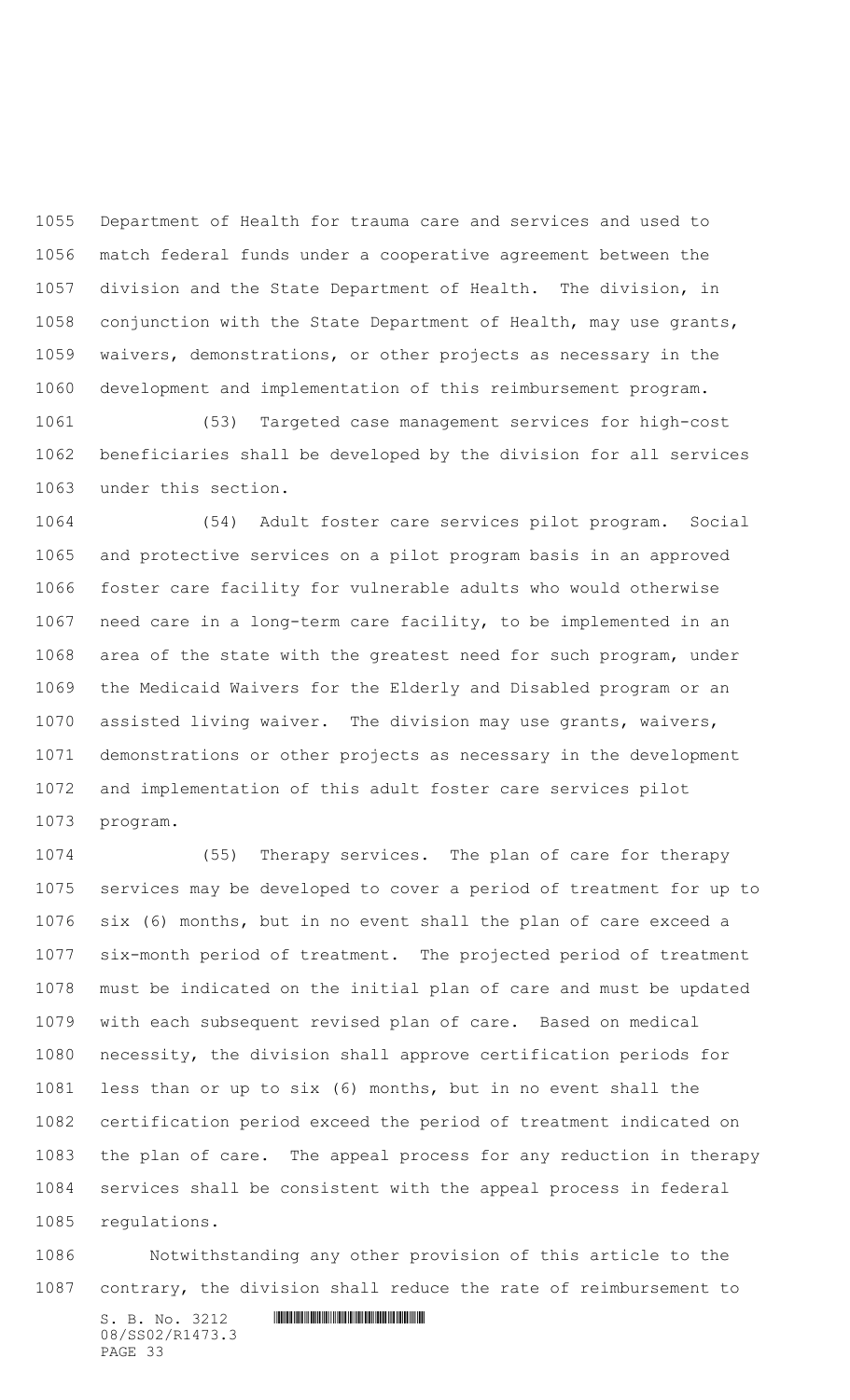providers for any service provided under this section by five percent (5%) of the allowed amount for that service. However, the reduction in the reimbursement rates required by this paragraph shall not apply to inpatient hospital services, nursing facility services, intermediate care facility services, psychiatric residential treatment facility services, pharmacy services provided under paragraph (9) of this section, or any service provided by the University of Mississippi Medical Center or a state agency, a state facility or a public agency that either provides its own state match through intergovernmental transfer or certification of funds to the division, or a service for which the federal government sets the reimbursement methodology and rate. In addition, the reduction in the reimbursement rates required by this paragraph shall not apply to case management services and home-delivered meals provided under the home- and community-based services program for the elderly and disabled by a planning and development district (PDD). Planning and development districts participating in the home- and community-based services program for the elderly and disabled as case management providers shall be reimbursed for case management services at the maximum rate approved by the Centers for Medicare and Medicaid Services (CMS).

 The division may pay to those providers who participate in and accept patient referrals from the division's emergency room redirection program a percentage, as determined by the division, of savings achieved according to the performance measures and reduction of costs required of that program. Federally qualified health centers may participate in the emergency room redirection program, and the division may pay those centers a percentage of any savings to the Medicaid program achieved by the centers' accepting patient referrals through the program, as provided in this paragraph.

 Notwithstanding any provision of this article, except as authorized in the following paragraph and in Section 43-13-139,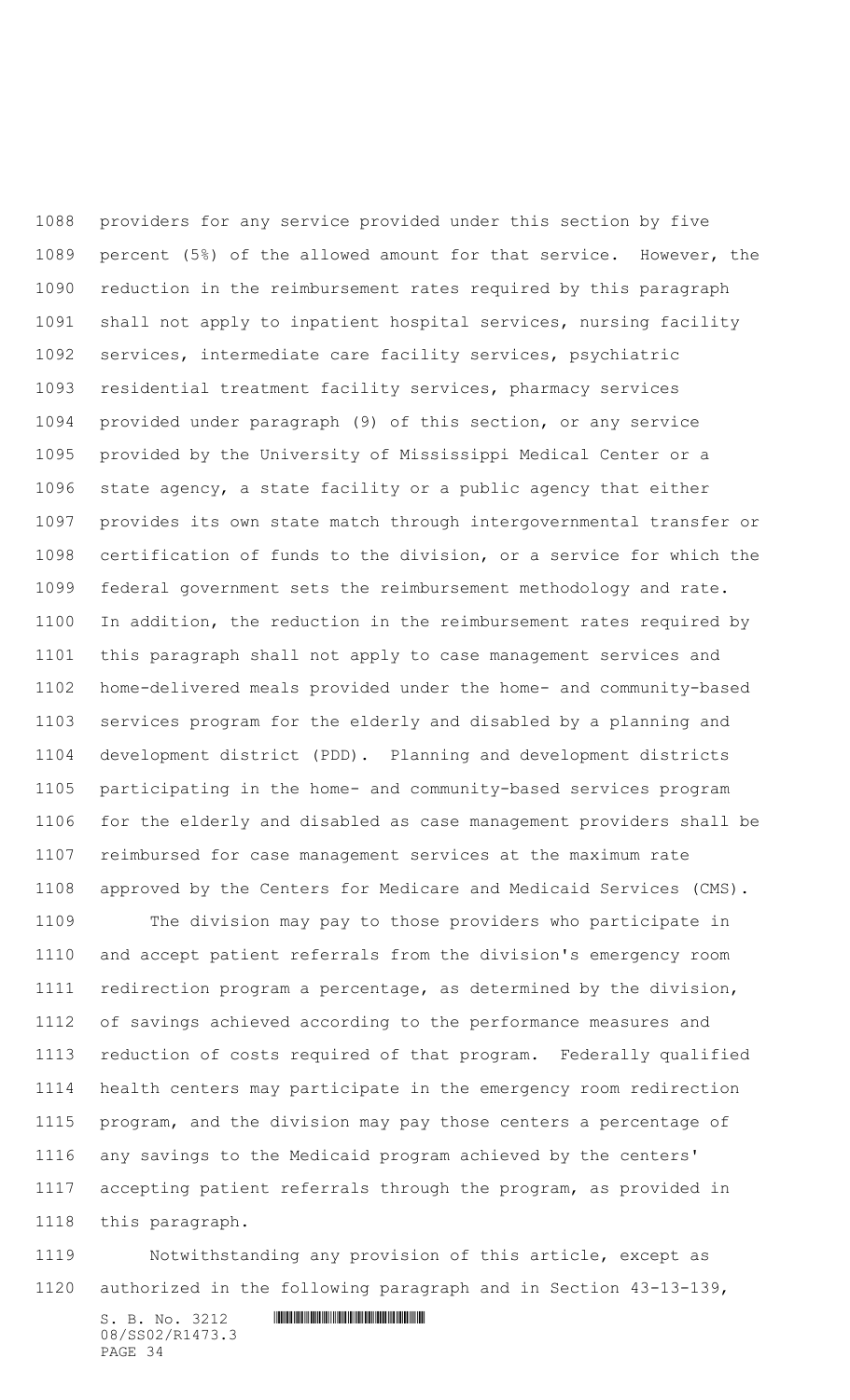neither (a) the limitations on quantity or frequency of use of or the fees or charges for any of the care or services available to recipients under this section, nor (b) the payments or rates of reimbursement to providers rendering care or services authorized under this section to recipients, may be increased, decreased or otherwise changed from the levels in effect on July 1, 1999, unless they are authorized by an amendment to this section by the Legislature. However, the restriction in this paragraph shall not prevent the division from changing the payments or rates of reimbursement to providers without an amendment to this section whenever those changes are required by federal law or regulation, or whenever those changes are necessary to correct administrative errors or omissions in calculating those payments or rates of reimbursement.

 Notwithstanding any provision of this article, no new groups or categories of recipients and new types of care and services may be added without enabling legislation from the Mississippi Legislature, except that the division may authorize those changes without enabling legislation when the addition of recipients or services is ordered by a court of proper authority.

 The executive director shall keep the Governor advised on a timely basis of the funds available for expenditure and the projected expenditures. If current or projected expenditures of the division are reasonably anticipated to exceed the amount of funds appropriated to the division for any fiscal year, the Governor, after consultation with the executive director, shall discontinue any or all of the payment of the types of care and services as provided in this section that are deemed to be optional services under Title XIX of the federal Social Security Act, as amended, and when necessary but only after first discontinuing all optional services, shall institute any other cost containment measures on any program or programs authorized under the article to the extent allowed under the federal law

 $S. B. No. 3212$  **IN ALGEBRAY FOR A SET AND A SET AND A** SET AND **RESPONDED A SET AND A** 08/SS02/R1473.3 PAGE 35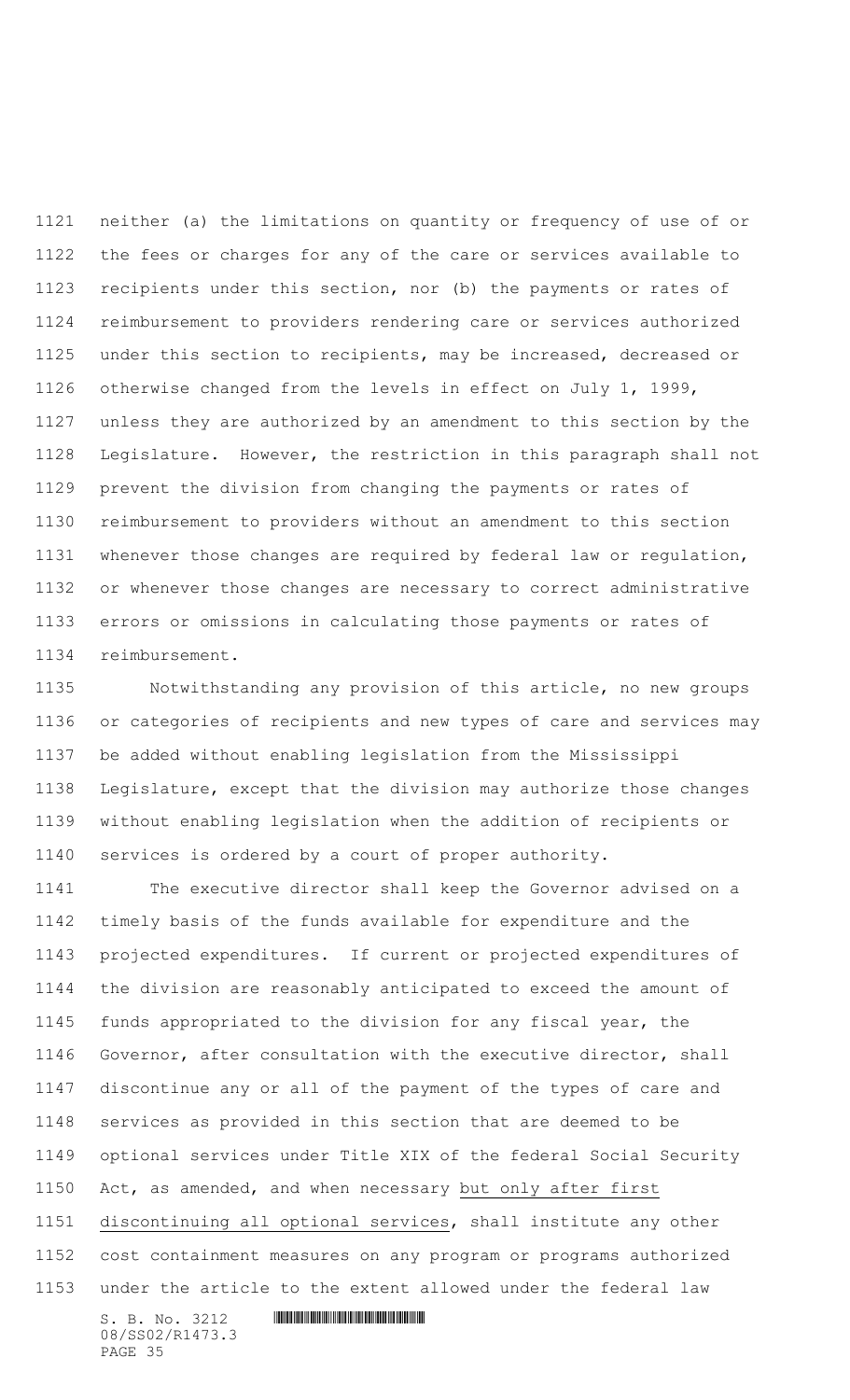governing that program or programs.However, the Governor shall not be authorized to discontinue or eliminate any service under this section that is mandatory under federal law, or to discontinue or eliminate, or adjust income limits or resource limits for, any eligibility category or group under Section 43-13-115.It is the intent of the Legislature that the expenditures of the division during any fiscal year shall not exceed the amounts appropriated to the division for that fiscal year.

 Notwithstanding any other provision of this article, it shall be the duty of each nursing facility, intermediate care facility for the mentally retarded, psychiatric residential treatment facility, and nursing facility for the severely disabled that is participating in the Medicaid program to keep and maintain books, documents and other records as prescribed by the Division of Medicaid in substantiation of its cost reports for a period of three (3) years after the date of submission to the Division of Medicaid of an original cost report, or three (3) years after the date of submission to the Division of Medicaid of an amended cost report.

 Notwithstanding any other provision of this article, unless required by applicable federal law, the methodology and rate determinations for hospital crossover claims for recipients eligible for both Medicare and Medicaid benefits shall remain the same as in effect as of January 1, 2008.

 **SECTION 3.** Section 43-13-143, Mississippi Code of 1972, is amended as follows:

 43-13-143. There is created in the State Treasury a special fund to be known as the "Medical Care Fund," which shall be comprised of monies transferred by public or private health care providers, governing bodies of counties, municipalities, public or community hospitals and other political subdivisions of the state, individuals, corporations, associations and any other entities for

S. B. No. 3212 \*SS02/R1473.3\* 08/SS02/R1473.3 PAGE 36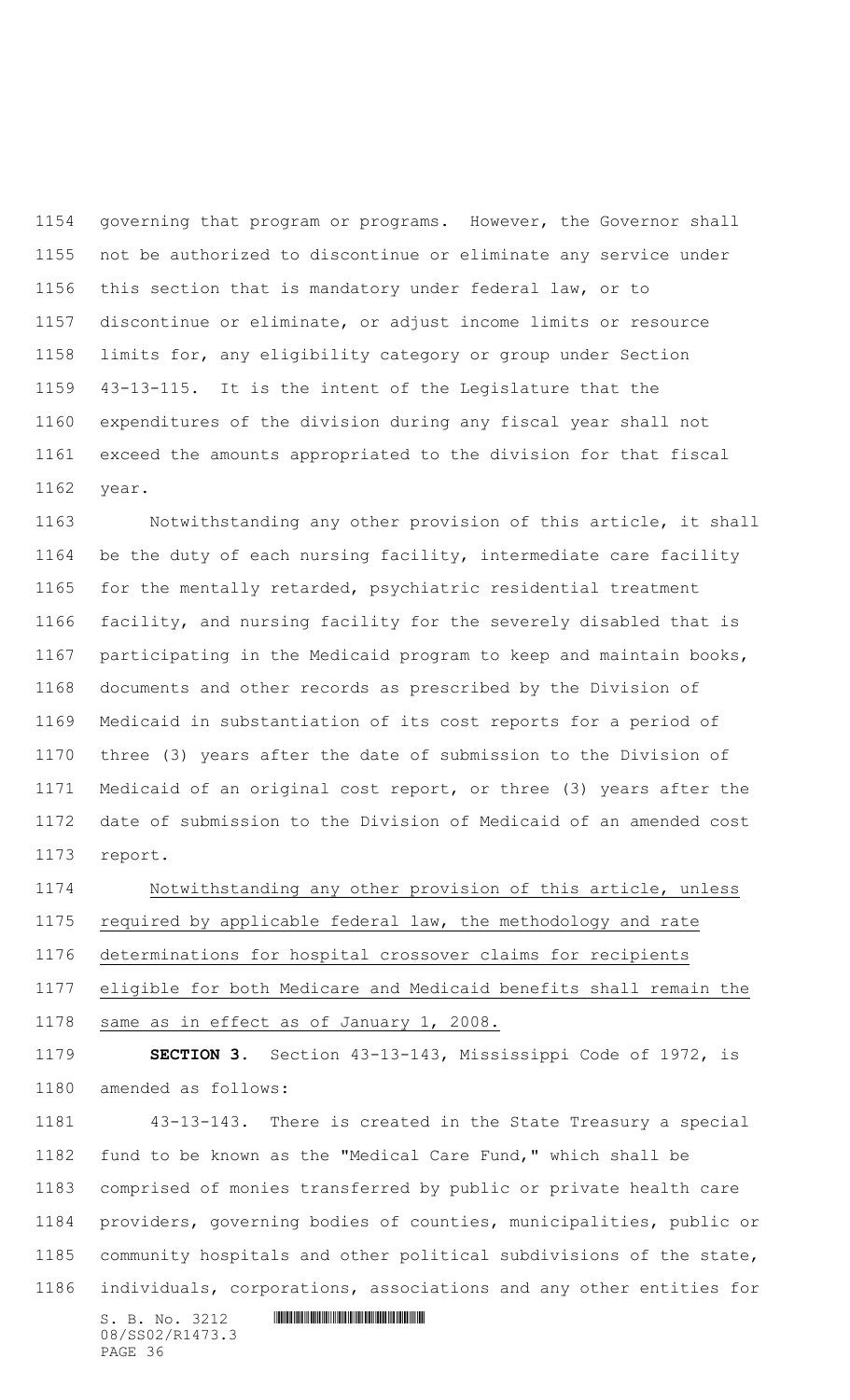the purpose of providing health care services. Any transfer made to the fund shall be paid to the State Treasurer for deposit into the fund, and all such transfers shall be considered as unconditional transfers to the fund. The monies in the Medical Care Fund shall be expended only for health care services, and may be expended only upon appropriation of the Legislature. Except as provided in Section 43-13-117(24), all transfers of monies to the Division of Medicaid by health care providers and by governing bodies of counties, municipalities, public or community hospitals and other political subdivisions of the state shall be deposited into the fund. Unexpended monies remaining in the fund at the end of a fiscal year shall not lapse into the State General Fund, and any interest earned on monies in the fund shall be deposited to the credit of the fund.

 **SECTION 4.** Section 43-13-101, Mississippi Code of 1972, is brought forward as follows:

 43-13-101. This article shall be entitled and cited as the "Mississippi Medicaid Law."

 **SECTION 5.** Section 43-13-103, Mississippi Code of 1972, is brought forward as follows:

 43-13-103. For the purpose of affording health care and remedial and institutional services in accordance with the requirements for federal grants and other assistance under Titles XVIII, XIX and XXI of the Social Security Act, as amended, a statewide system of medical assistance is established and shall be in effect in all political subdivisions of the state, to be financed by state appropriations and federal matching funds therefor, and to be administered by the Office of the Governor as hereinafter provided.

 **SECTION 6.** Section 43-13-105, Mississippi Code of 1972, is brought forward as follows:

 43-13-105. When used in this article, the following definitions shall apply, unless the context requires otherwise: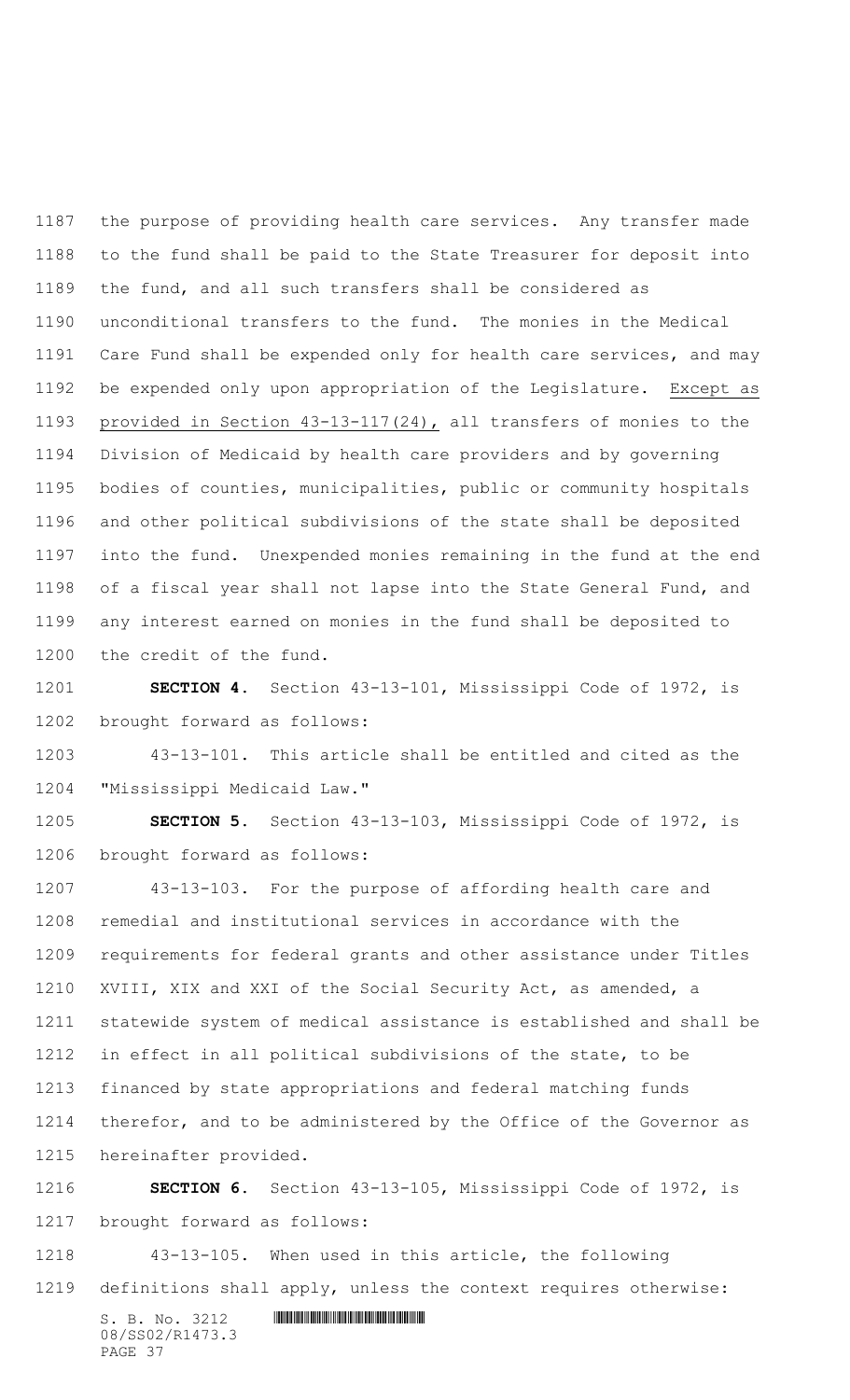(a) "Administering agency" means the Division of Medicaid in the Office of the Governor as created by this article. (b) "Division" or "Division of Medicaid" means the Division of Medicaid in the Office of the Governor.

 (c) "Medical assistance" means payment of part or all of the costs of medical and remedial care provided under the terms of this article and in accordance with provisions of Titles XIX and XXI of the Social Security Act, as amended.

 (d) "Applicant" means a person who applies for assistance under Titles IV, XVI, XIX or XXI of the Social Security Act, as amended, and under the terms of this article.

 (e) "Recipient" means a person who is eligible for assistance under Title XIX or XXI of the Social Security Act, as amended and under the terms of this article.

 (f) "State health agency" shall mean any agency, department, institution, board or commission of the State of Mississippi, except the University Medical School, which is supported in whole or in part by any public funds, including funds directly appropriated from the State Treasury, funds derived by taxes, fees levied or collected by statutory authority, or any other funds used by "state health agencies" derived from federal sources, when any funds available to such agency are expended either directly or indirectly in connection with, or in support of, any public health, hospital, hospitalization or other public programs for the preventive treatment or actual medical treatment of persons who are physically or mentally ill or mentally retarded.

 (g) "Mississippi Medicaid Commission" or "Medicaid Commission" wherever they appear in the laws of the State of Mississippi, shall mean the Division of Medicaid in the Office of the Governor.

 **SECTION 7.** Section 43-13-107, Mississippi Code of 1972, is brought forward as follows: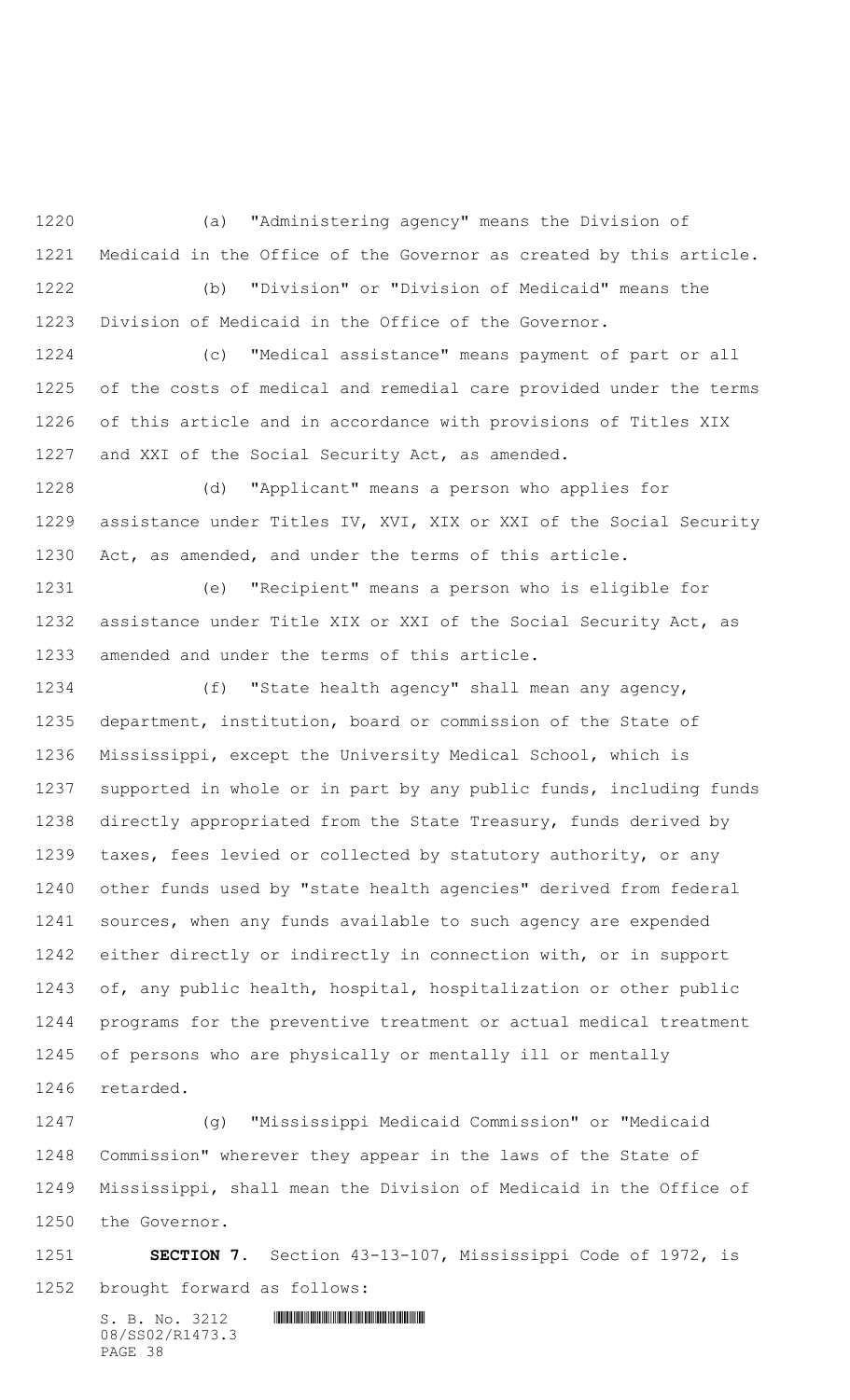43-13-107. (1) The Division of Medicaid is created in the Office of the Governor and established to administer this article and perform such other duties as are prescribed by law.

 (2) (a) The Governor shall appoint a full-time executive director, with the advice and consent of the Senate, who shall be either (i) a physician with administrative experience in a medical care or health program, or (ii) a person holding a graduate degree in medical care administration, public health, hospital administration, or the equivalent, or (iii) a person holding a bachelor's degree in business administration or hospital administration, with at least ten (10) years' experience in management-level administration of Medicaid programs. The executive director shall be the official secretary and legal custodian of the records of the division; shall be the agent of the division for the purpose of receiving all service of process, summons and notices directed to the division; shall perform such other duties as the Governor may prescribe from time to time; and shall perform all other duties that are now or may be imposed upon him or her by law.

 (b) The executive director shall serve at the will and pleasure of the Governor.

 (c) The executive director shall, before entering upon the discharge of the duties of the office, take and subscribe to the oath of office prescribed by the Mississippi Constitution and shall file the same in the Office of the Secretary of State, and shall execute a bond in some surety company authorized to do business in the state in the penal sum of One Hundred Thousand Dollars (\$100,000.00), conditioned for the faithful and impartial discharge of the duties of the office. The premium on the bond shall be paid as provided by law out of funds appropriated to the Division of Medicaid for contractual services.

 (d) The executive director, with the approval of the Governor and subject to the rules and regulations of the State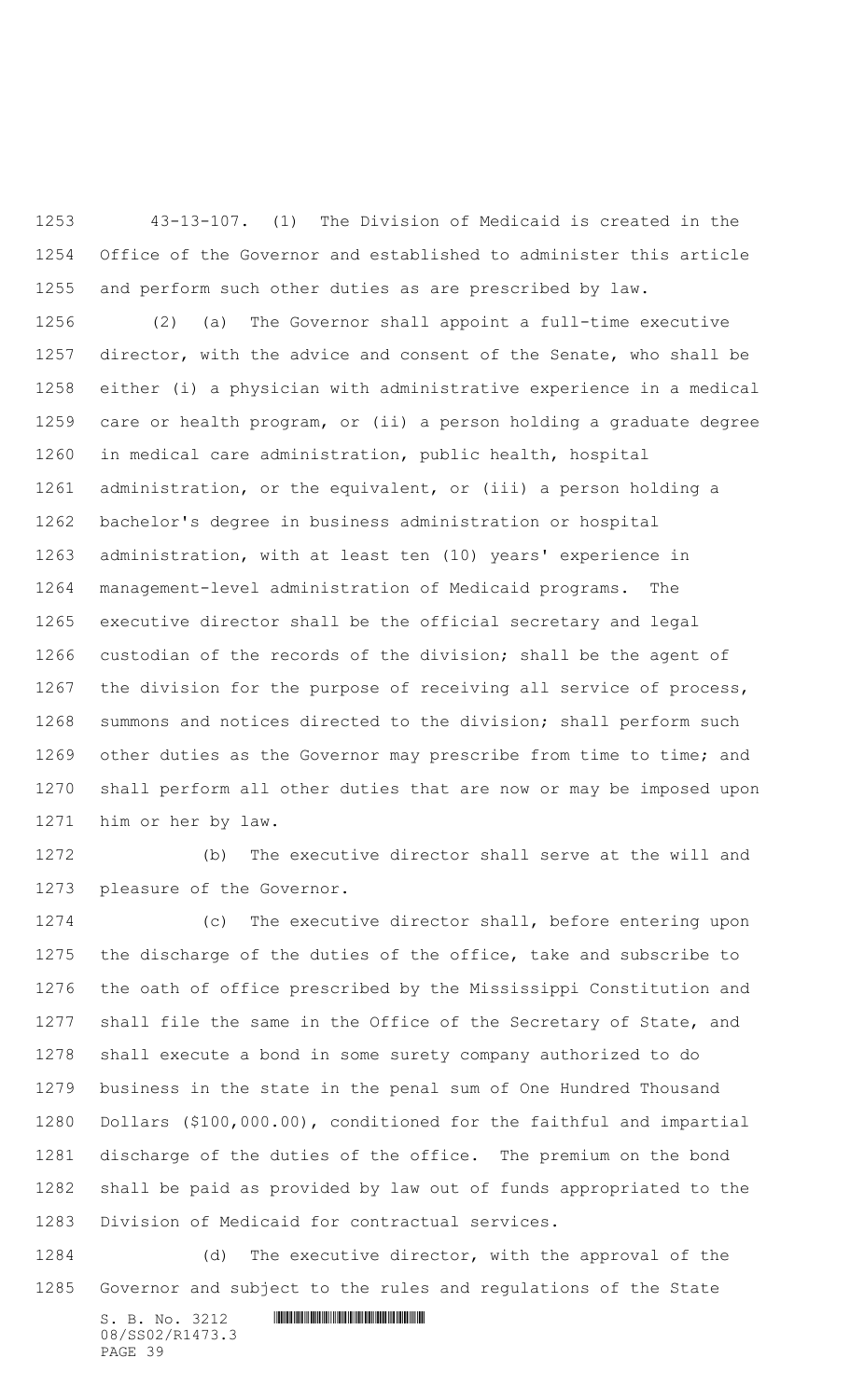Personnel Board, shall employ such professional, administrative, stenographic, secretarial, clerical and technical assistance as may be necessary to perform the duties required in administering this article and fix the compensation for those persons, all in accordance with a state merit system meeting federal requirements. When the salary of the executive director is not set by law, that salary shall be set by the State Personnel Board. No employees of the Division of Medicaid shall be considered to be staff members of the immediate Office of the Governor; however, the provisions of Section 25-9-107(c)(xv) shall apply to the executive director and other administrative heads of the division.

 (3) (a) There is established a Medical Care Advisory Committee, which shall be the committee that is required by federal regulation to advise the Division of Medicaid about health and medical care services.

 (b) The advisory committee shall consist of not less than eleven (11) members, as follows:

 (i) The Governor shall appoint five (5) members, one (1) from each congressional district and one (1) from the state at large;

 (ii) The Lieutenant Governor shall appoint three (3) members, one (1) from each Supreme Court district; (iii) The Speaker of the House of Representatives

 shall appoint three (3) members, one (1) from each Supreme Court district.

 All members appointed under this paragraph shall either be health care providers or consumers of health care services. One (1) member appointed by each of the appointing authorities shall be a board certified physician.

 (c) The respective Chairmen of the House Medicaid Committee, the House Public Health and Human Services Committee, the House Appropriations Committee, the Senate Public Health and Welfare Committee and the Senate Appropriations Committee, or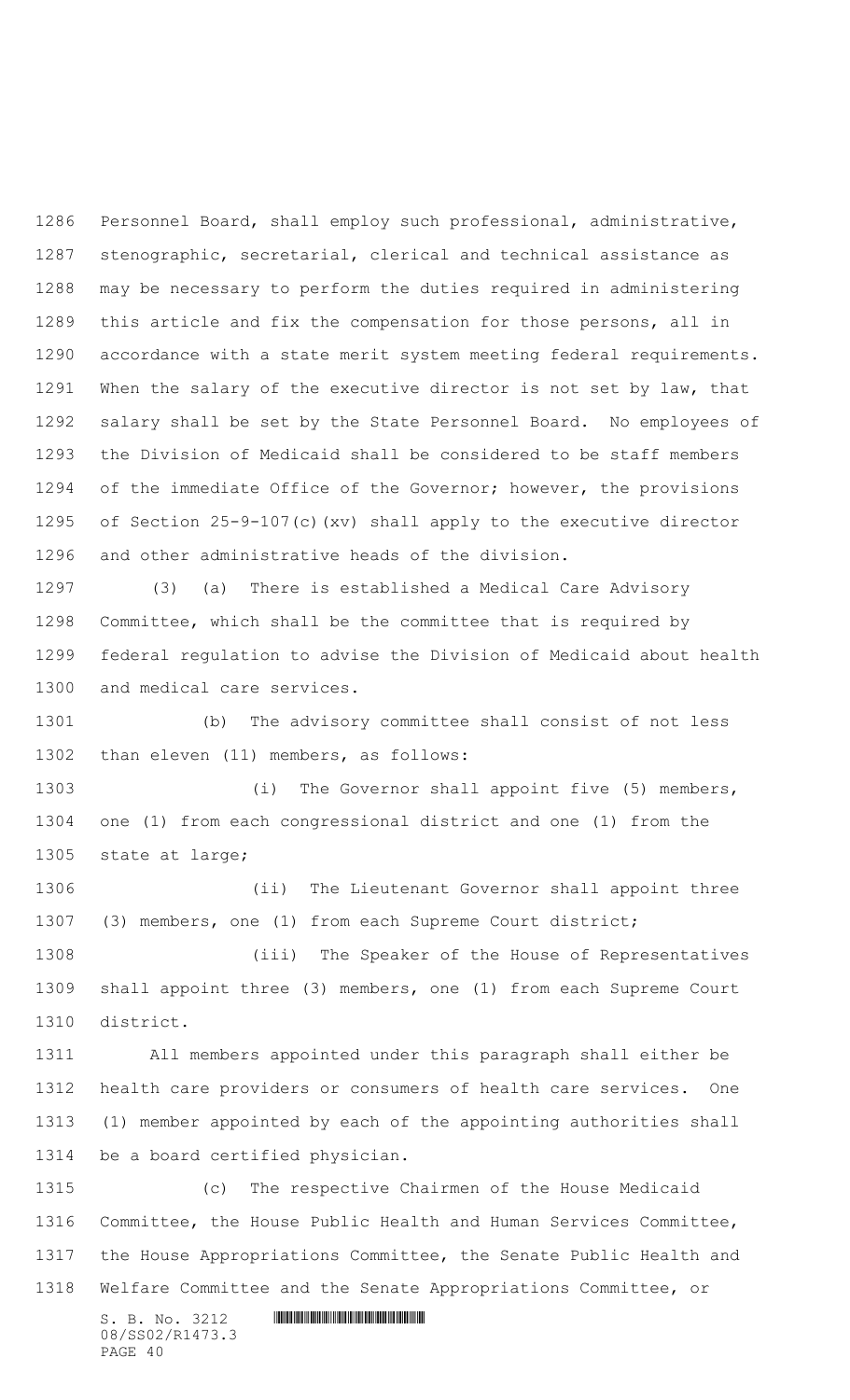their designees, two (2) members of the State Senate appointed by the Lieutenant Governor and one (1) member of the House of Representatives appointed by the Speaker of the House, shall serve as ex officio nonvoting members of the advisory committee.

 (d) In addition to the committee members required by paragraph (b), the advisory committee shall consist of such other members as are necessary to meet the requirements of the federal regulation applicable to the advisory committee, who shall be appointed as provided in the federal regulation.

 (e) The chairmanship of the advisory committee shall be elected by the voting members of the committee annually and shall not serve more than two (2) consecutive years as chairman.

 (f) The members of the advisory committee specified in paragraph (b) shall serve for terms that are concurrent with the terms of members of the Legislature, and any member appointed under paragraph (b) may be reappointed to the advisory committee. The members of the advisory committee specified in paragraph (b) shall serve without compensation, but shall receive reimbursement to defray actual expenses incurred in the performance of committee business as authorized by law. Legislators shall receive per diem and expenses, which may be paid from the contingent expense funds of their respective houses in the same amounts as provided for committee meetings when the Legislature is not in session.

 (g) The advisory committee shall meet not less than quarterly, and advisory committee members shall be furnished written notice of the meetings at least ten (10) days before the date of the meeting.

 (h) The executive director shall submit to the advisory committee all amendments, modifications and changes to the state plan for the operation of the Medicaid program, for review by the advisory committee before the amendments, modifications or changes may be implemented by the division.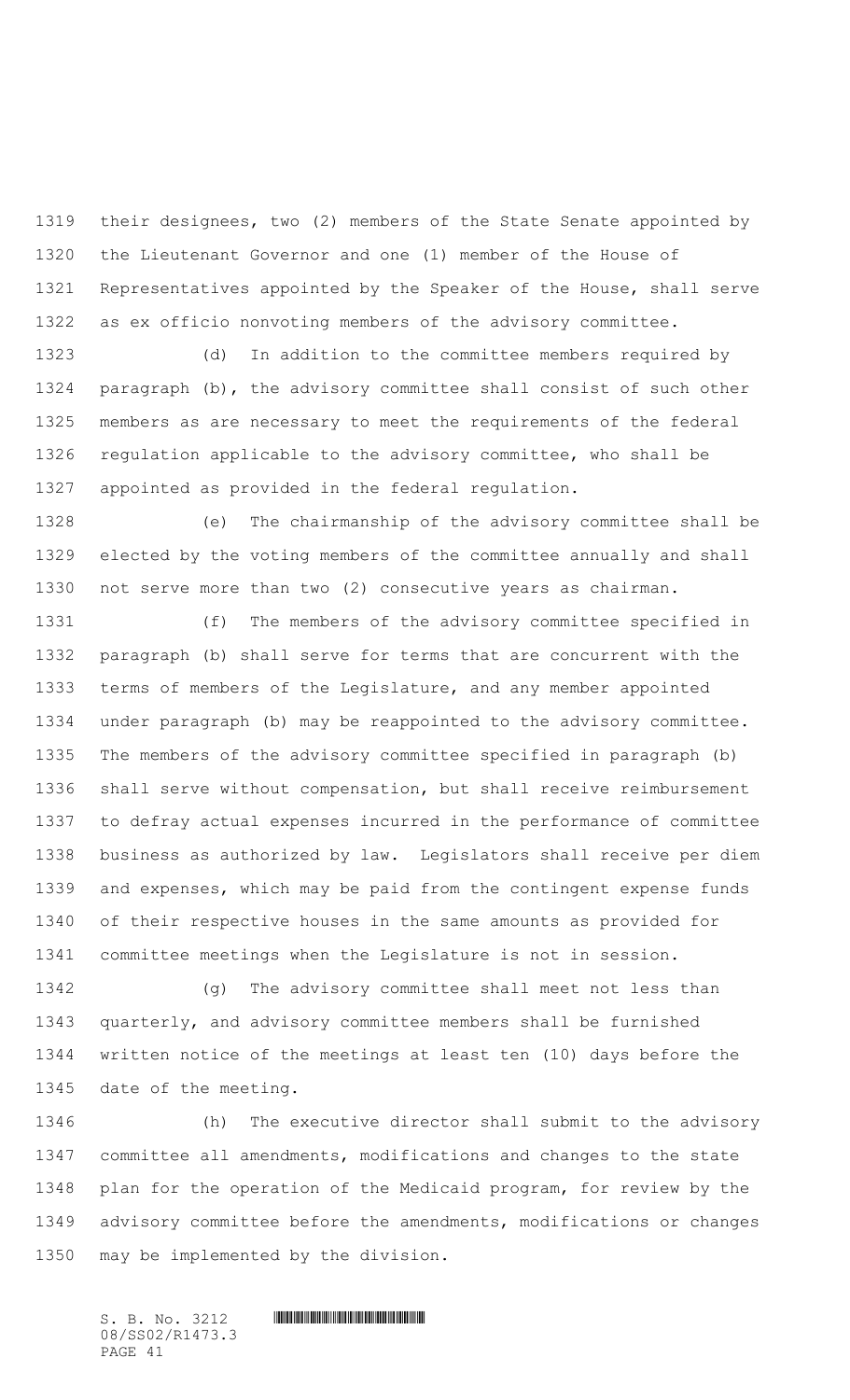(i) The advisory committee, among its duties and responsibilities, shall: (i) Advise the division with respect to amendments, modifications and changes to the state plan for the operation of the Medicaid program;

 (ii) Advise the division with respect to issues concerning receipt and disbursement of funds and eligibility for Medicaid;

 (iii) Advise the division with respect to determining the quantity, quality and extent of medical care provided under this article;

 (iv) Communicate the views of the medical care professions to the division and communicate the views of the division to the medical care professions;

 (v) Gather information on reasons that medical care providers do not participate in the Medicaid program and changes that could be made in the program to encourage more providers to participate in the Medicaid program, and advise the division with respect to encouraging physicians and other medical care providers to participate in the Medicaid program;

 (vi) Provide a written report on or before November 30 of each year to the Governor, Lieutenant Governor and Speaker of the House of Representatives.

 (4) (a) There is established a Drug Use Review Board, which shall be the board that is required by federal law to:

 (i) Review and initiate retrospective drug use, review including ongoing periodic examination of claims data and other records in order to identify patterns of fraud, abuse, gross overuse, or inappropriate or medically unnecessary care, among physicians, pharmacists and individuals receiving Medicaid benefits or associated with specific drugs or groups of drugs. (ii) Review and initiate ongoing interventions for physicians and pharmacists, targeted toward therapy problems or

S. B. No. 3212 \*SS02/R1473.3\* 08/SS02/R1473.3 PAGE 42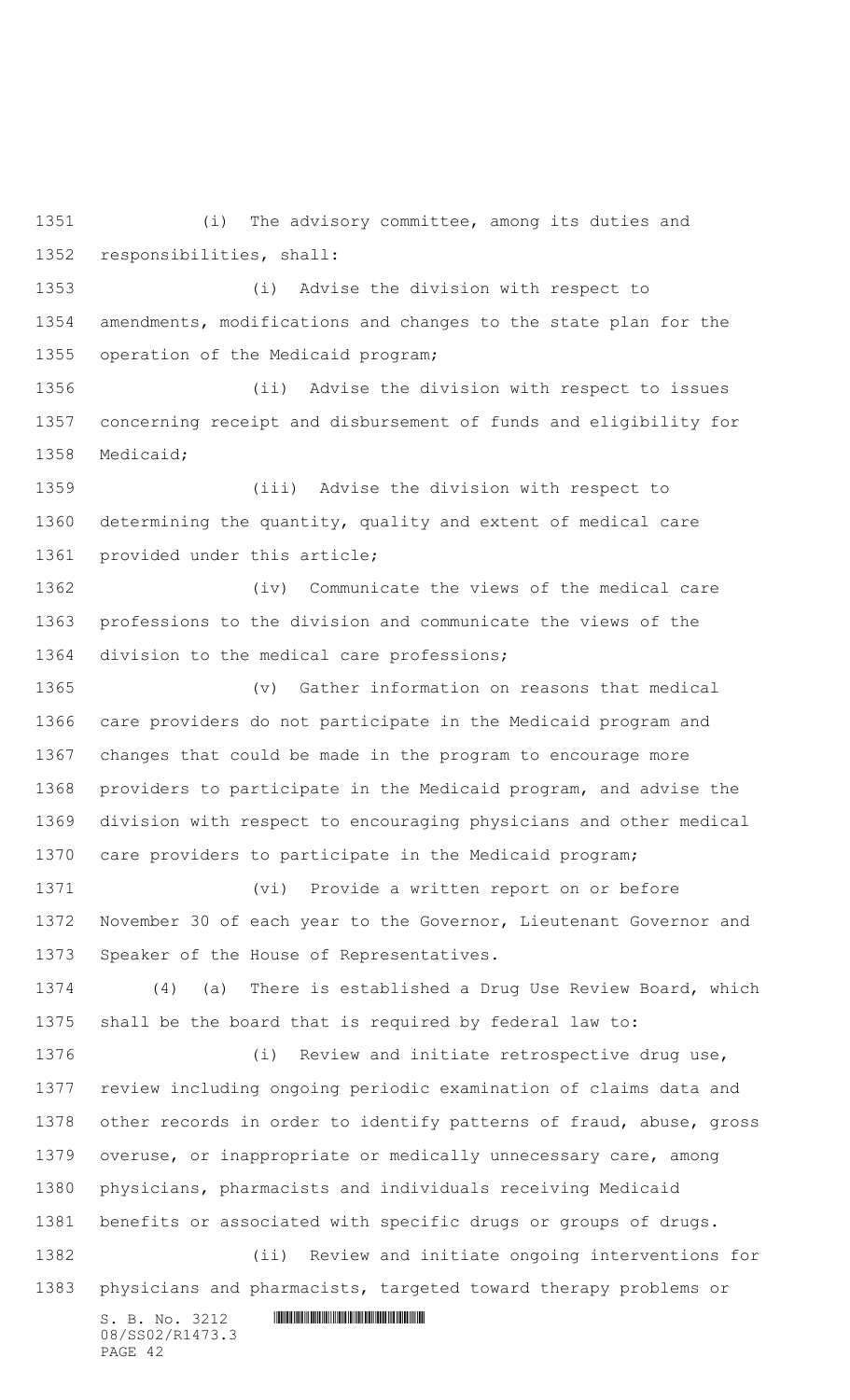individuals identified in the course of retrospective drug use reviews.

 (iii) On an ongoing basis, assess data on drug use against explicit predetermined standards using the compendia and literature set forth in federal law and regulations.

 (b) The board shall consist of not less than twelve (12) members appointed by the Governor, or his designee.

 (c) The board shall meet at least quarterly, and board members shall be furnished written notice of the meetings at least ten (10) days before the date of the meeting.

 (d) The board meetings shall be open to the public, members of the press, legislators and consumers. Additionally, all documents provided to board members shall be available to members of the Legislature in the same manner, and shall be made available to others for a reasonable fee for copying. However, patient confidentiality and provider confidentiality shall be protected by blinding patient names and provider names with numerical or other anonymous identifiers. The board meetings shall be subject to the Open Meetings Act (Section 25-41-1 et seq.). Board meetings conducted in violation of this section shall be deemed unlawful.

 (5) (a) There is established a Pharmacy and Therapeutics Committee, which shall be appointed by the Governor, or his designee.

 (b) The committee shall meet at least quarterly, and committee members shall be furnished written notice of the meetings at least ten (10) days before the date of the meeting.

 (c) The committee meetings shall be open to the public, members of the press, legislators and consumers. Additionally, all documents provided to committee members shall be available to members of the Legislature in the same manner, and shall be made available to others for a reasonable fee for copying. However, patient confidentiality and provider confidentiality shall be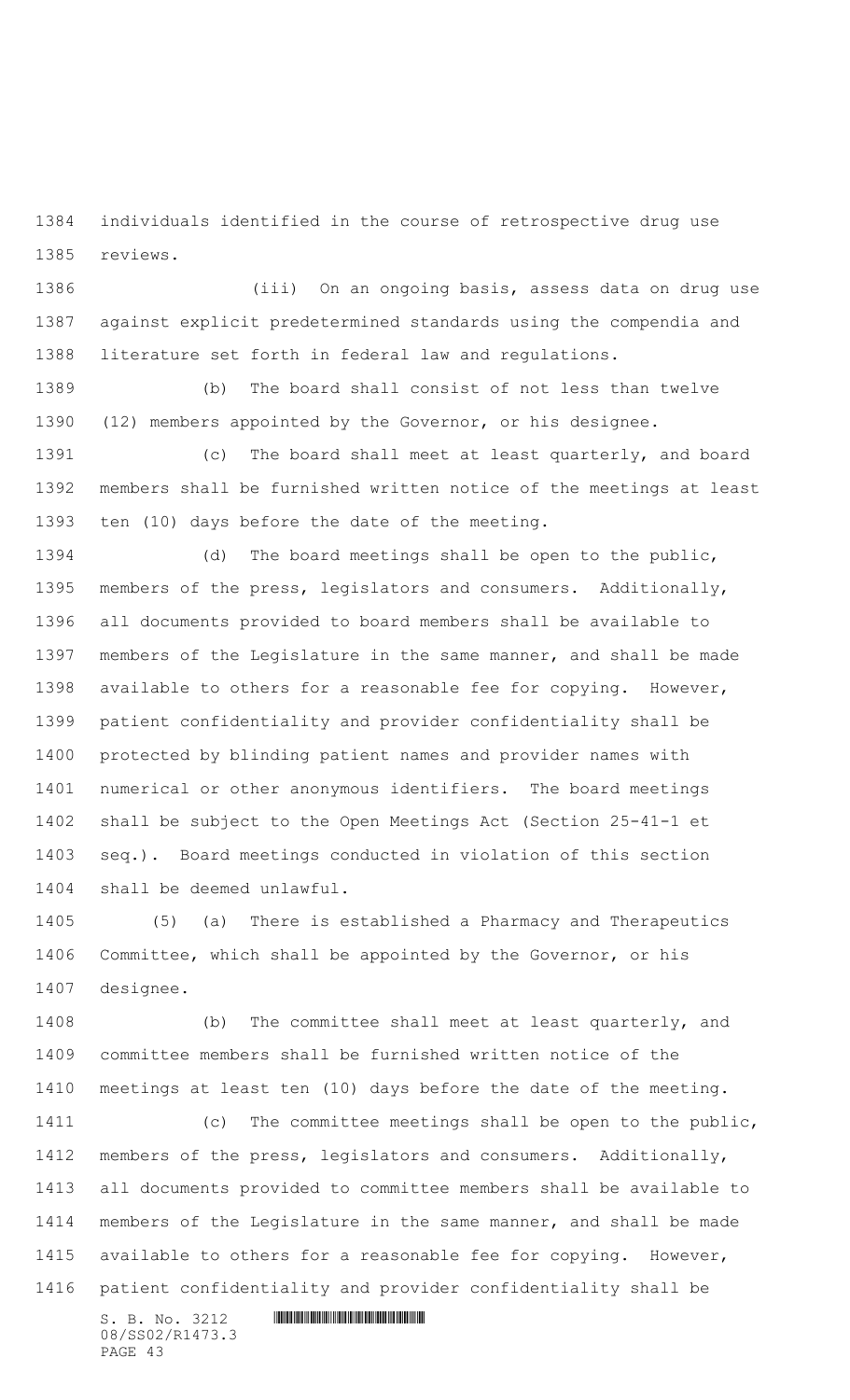protected by blinding patient names and provider names with numerical or other anonymous identifiers. The committee meetings shall be subject to the Open Meetings Act (Section 25-41-1 et seq.). Committee meetings conducted in violation of this section shall be deemed unlawful.

 (d) After a thirty-day public notice, the executive director, or his or her designee, shall present the division's recommendation regarding prior approval for a therapeutic class of drugs to the committee. However, in circumstances where the division deems it necessary for the health and safety of Medicaid beneficiaries, the division may present to the committee its recommendations regarding a particular drug without a thirty-day public notice. In making that presentation, the division shall state to the committee the circumstances that precipitate the need for the committee to review the status of a particular drug without a thirty-day public notice. The committee may determine whether or not to review the particular drug under the circumstances stated by the division without a thirty-day public notice. If the committee determines to review the status of the particular drug, it shall make its recommendations to the division, after which the division shall file those recommendations for a thirty-day public comment under the provisions of Section 25-43-7(1).

 (e) Upon reviewing the information and recommendations, the committee shall forward a written recommendation approved by a majority of the committee to the executive director or his or her designee. The decisions of the committee regarding any limitations to be imposed on any drug or its use for a specified indication shall be based on sound clinical evidence found in labeling, drug compendia, and peer reviewed clinical literature pertaining to use of the drug in the relevant population.

 (f) Upon reviewing and considering all recommendations including recommendation of the committee, comments, and data, the

08/SS02/R1473.3 PAGE 44

```
S. B. No. 3212 INNIFICALLY AND ALL AND ALL AND ADDRESS
```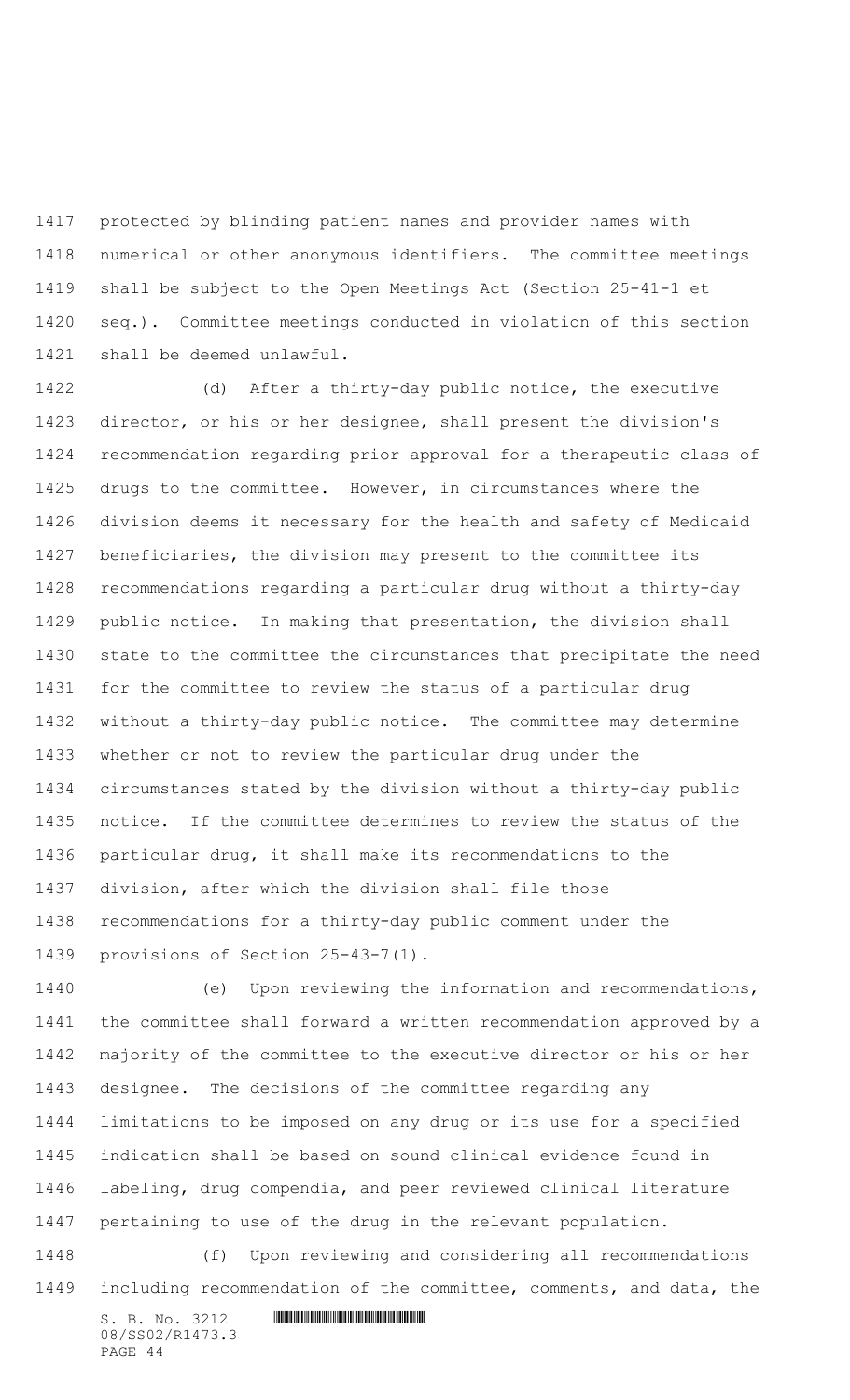executive director shall make a final determination whether to require prior approval of a therapeutic class of drugs, or modify existing prior approval requirements for a therapeutic class of drugs.

 (g) At least thirty (30) days before the executive director implements new or amended prior authorization decisions, written notice of the executive director's decision shall be provided to all prescribing Medicaid providers, all Medicaid enrolled pharmacies, and any other party who has requested the notification. However, notice given under Section 25-43-7(1) will substitute for and meet the requirement for notice under this subsection.

 (h) Members of the committee shall dispose of matters before the committee in an unbiased and professional manner. If a matter being considered by the committee presents a real or apparent conflict of interest for any member of the committee, that member shall disclose the conflict in writing to the committee chair and recuse himself or herself from any discussions and/or actions on the matter.

 (6) This section shall stand repealed on July 1, 2009. **SECTION 8.** Section 43-13-109, Mississippi Code of 1972, is brought forward as follows:

 43-13-109. The director, with the approval of the Governor and pursuant to the rules and regulations of the State Personnel Board, may adopt reasonable rules and regulations to provide for an open, competitive or qualifying examination for all employees of the division other than the director, part-time consultants and professional staff members.

 **SECTION 9.** Section 43-13-111, Mississippi Code of 1972, is brought forward as follows:

 43-13-111. Every state health agency, as defined in Section 43-13-105, shall obtain an appropriation of state funds from the State Legislature for all medical assistance programs rendered by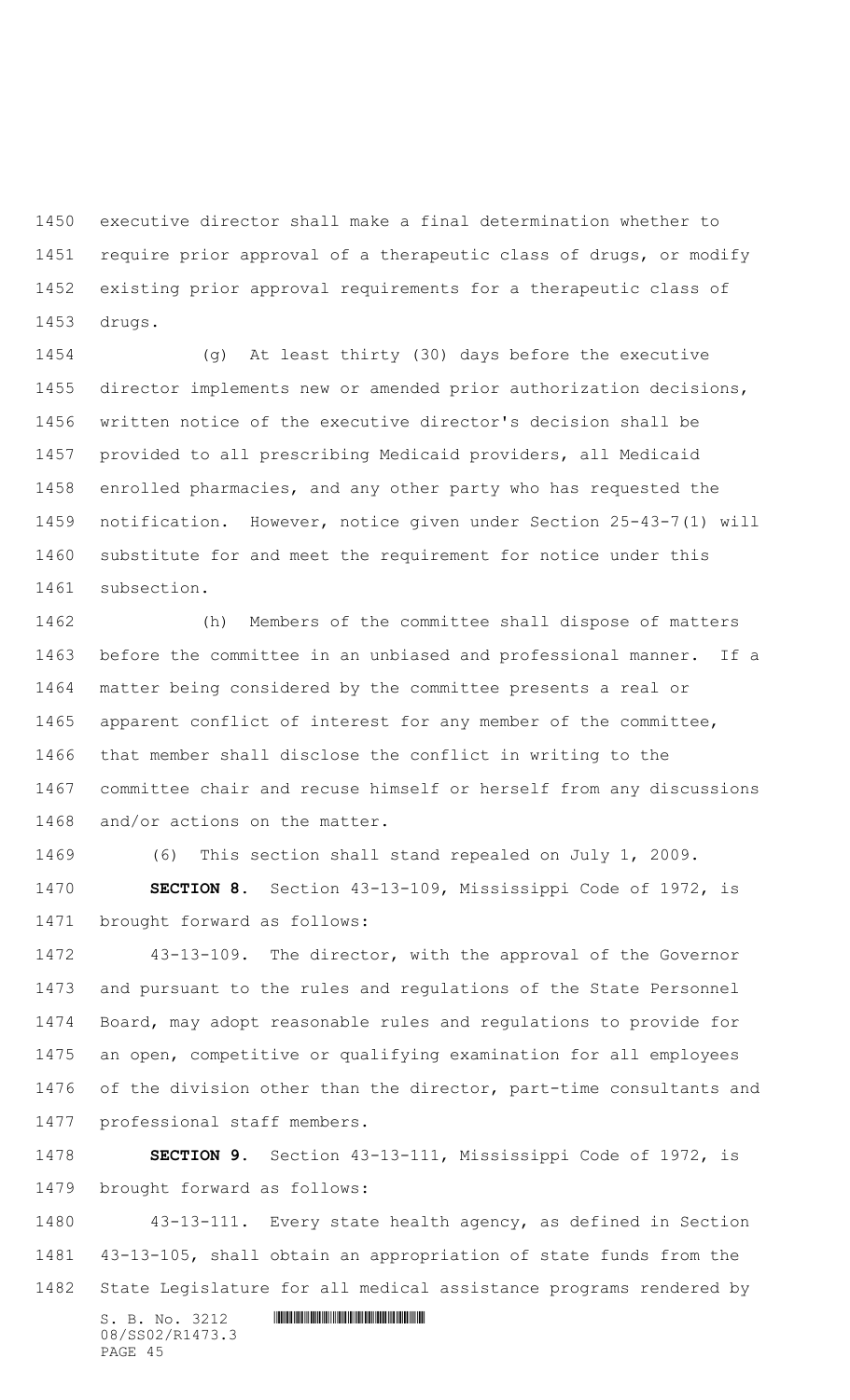the agency and shall organize its programs and budgets in such a manner as to secure maximum federal funding through the Division of Medicaid under Title XIX or Title XXI of the federal Social Security Act, as amended.

 **SECTION 10.** Section 43-13-113, Mississippi Code of 1972, is brought forward as follows:

 43-13-113. (1) The State Treasurer shall receive on behalf of the state, and execute all instruments incidental thereto, federal and other funds to be used for financing the medical assistance plan or program adopted pursuant to this article, and place all such funds in a special account to the credit of the Governor's Office-Division of Medicaid, which funds shall be expended by the division for the purposes and under the provisions of this article, and shall be paid out by the State Treasurer as funds appropriated to carry out the provisions of this article are paid out by him.

 The division shall issue all checks or electronic transfers for administrative expenses, and for medical assistance under the provisions of this article. All such checks or electronic transfers shall be drawn upon funds made available to the division by the State Auditor, upon requisition of the director. It is the purpose of this section to provide that the State Auditor shall transfer, in lump sums, amounts to the division for disbursement under the regulations which shall be made by the director with the approval of the Governor; however, the division, or its fiscal agent in behalf of the division, shall be authorized in maintaining separate accounts with a Mississippi bank to handle claim payments, refund recoveries and related Medicaid program financial transactions, to aggressively manage the float in these accounts while awaiting clearance of checks or electronic transfers and/or other disposition so as to accrue maximum interest advantage of the funds in the account, and to retain all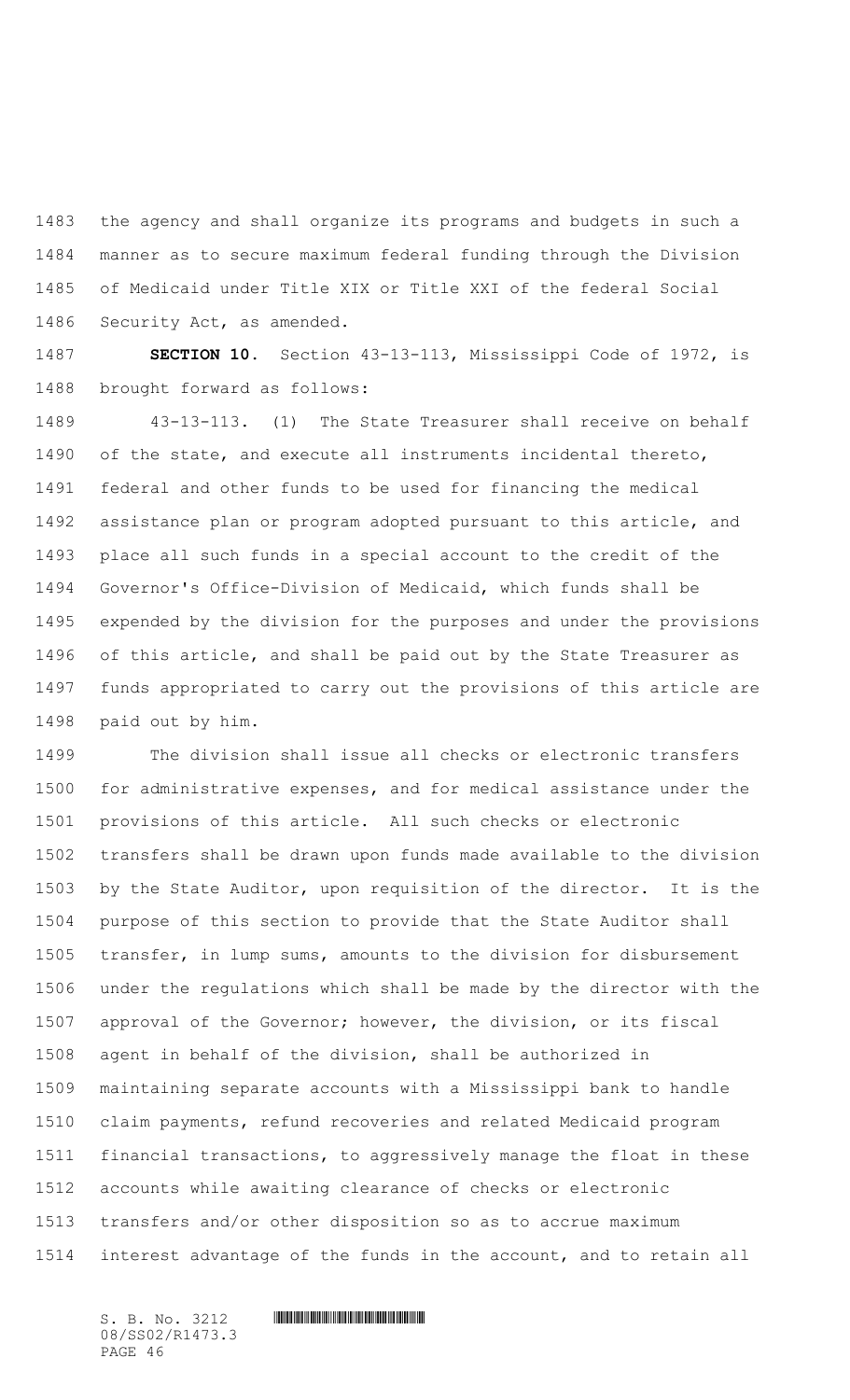earned interest on these funds to be applied to match federal funds for Medicaid program operations.

 (2) The division is authorized to obtain a line of credit through the State Treasurer from the Working Cash-Stabilization Fund or any other special source funds maintained in the State Treasury in an amount not exceeding One Hundred Fifty Million Dollars (\$150,000,000.00) to fund shortfalls which, from time to time, may occur due to decreases in state matching fund cash flow. The length of indebtedness under this provision shall not carry past the end of the quarter following the loan origination. Loan proceeds shall be received by the State Treasurer and shall be placed in a Medicaid designated special fund account. Loan proceeds shall be expended only for health care services provided under the Medicaid program. The division may pledge as security for such interim financing future funds that will be received by the division. Any such loans shall be repaid from the first available funds received by the division in the manner of and subject to the same terms provided in this section.

 In the event the State Treasurer makes a determination that special source funds are not sufficient to cover a line of credit for the Division of Medicaid, the division is authorized to obtain a line of credit, in an amount not exceeding One Hundred Fifty Million Dollars (\$150,000,000.00), from a commercial lender or a consortium of lenders. The length of indebtedness under this provision shall not carry past the end of the quarter following the loan origination. The division shall obtain a minimum of two (2) written quotes that shall be presented to the State Fiscal Officer and State Treasurer, who shall jointly select a lender. Loan proceeds shall be received by the State Treasurer and shall be placed in a Medicaid designated special fund account. Loan proceeds shall be expended only for health care services provided under the Medicaid program. The division may pledge as security for such interim financing future funds that will be received by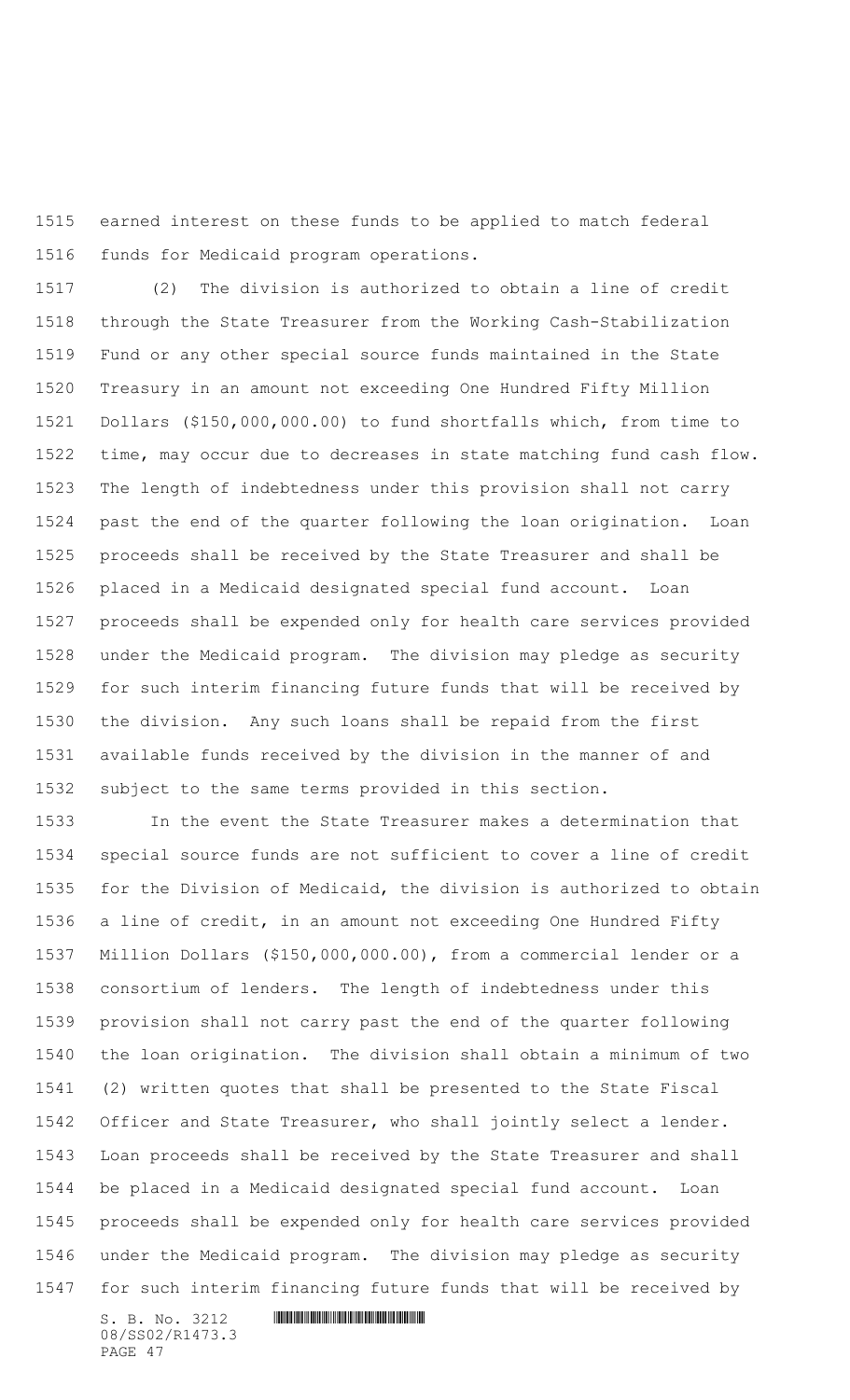the division. Any such loans shall be repaid from the first available funds received by the division in the manner of and subject to the same terms provided in this section.

 (3) Disbursement of funds to providers shall be made as follows:

 (a) All providers must submit all claims to the Division of Medicaid's fiscal agent no later than twelve (12) months from the date of service.

 (b) The Division of Medicaid's fiscal agent must pay ninety percent (90%) of all clean claims within thirty (30) days of the date of receipt.

 (c) The Division of Medicaid's fiscal agent must pay ninety-nine percent (99%) of all clean claims within ninety (90) days of the date of receipt.

 (d) The Division of Medicaid's fiscal agent must pay all other claims within twelve (12) months of the date of receipt. (e) If a claim is neither paid nor denied for valid and

 proper reasons by the end of the time periods as specified above, the Division of Medicaid's fiscal agent must pay the provider interest on the claim at the rate of one and one-half percent (1-1/2%) per month on the amount of such claim until it is finally settled or adjudicated.

 (4) The date of receipt is the date the fiscal agent receives the claim as indicated by its date stamp on the claim or, for those claims filed electronically, the date of receipt is the date of transmission.

 (5) The date of payment is the date of the check or, for those claims paid by electronic funds transfer, the date of the transfer.

 (6) The above specified time limitations do not apply in the following circumstances:

 (a) Retroactive adjustments paid to providers reimbursed under a retrospective payment system;

> $S. B. No. 3212$  **INNIFICALLY AND INTERNATIONAL CONTRACT AND INTERNATIONAL CONTRACT AND INTERNATIONAL CONTRACT AND INTERNATIONAL CONTRACT AND INTERNATIONAL CONTRACT AND INTERNATIONAL CONTRACT OF A SECOND AND INTERNATIONAL CO** 08/SS02/R1473.3 PAGE 48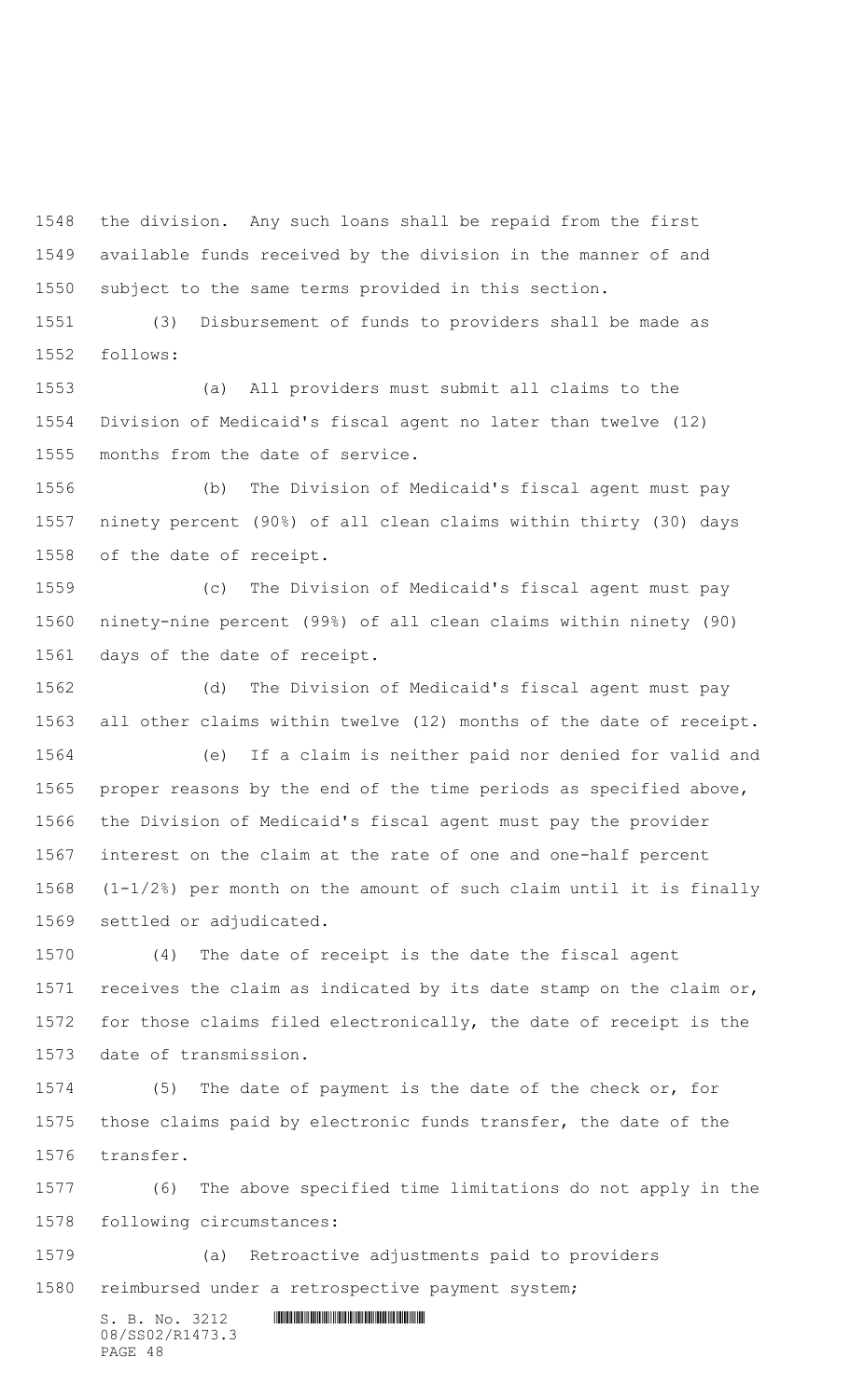(b) If a claim for payment under Medicare has been filed in a timely manner, the fiscal agent may pay a Medicaid claim relating to the same services within six (6) months after it, or the provider, receives notice of the disposition of the Medicare claim;

 (c) Claims from providers under investigation for fraud or abuse; and

 (d) The Division of Medicaid and/or its fiscal agent may make payments at any time in accordance with a court order, to carry out hearing decisions or corrective actions taken to resolve a dispute, or to extend the benefits of a hearing decision, corrective action, or court order to others in the same situation as those directly affected by it.

(7) Repealed.

 (8) If sufficient funds are appropriated therefor by the Legislature, the Division of Medicaid may contract with the Mississippi Dental Association, or an approved designee, to develop and operate a Donated Dental Services (DDS) program through which volunteer dentists will treat needy disabled, aged and medically-compromised individuals who are non-Medicaid eligible recipients.

 **SECTION 11.** Section 43-13-115, Mississippi Code of 1972, is brought forward as follows:

 43-13-115. Recipients of Medicaid shall be the following persons only:

 (1) Those who are qualified for public assistance grants under provisions of Title IV-A and E of the federal Social Security Act, as amended, including those statutorily deemed to be IV-A and low-income families and children under Section 1931 of the federal Social Security Act. For the purposes of this paragraph (1) and paragraphs (8), (17) and (18) of this section, any reference to Title IV-A or to Part A of Title IV of the federal Social Security Act, as amended, or the state plan under

 $S. B. No. 3212$  **IN ALGEBRAY FOR A SET AND A SET AND A** SET AND **RESPONDED A SET AND A** 08/SS02/R1473.3 PAGE 49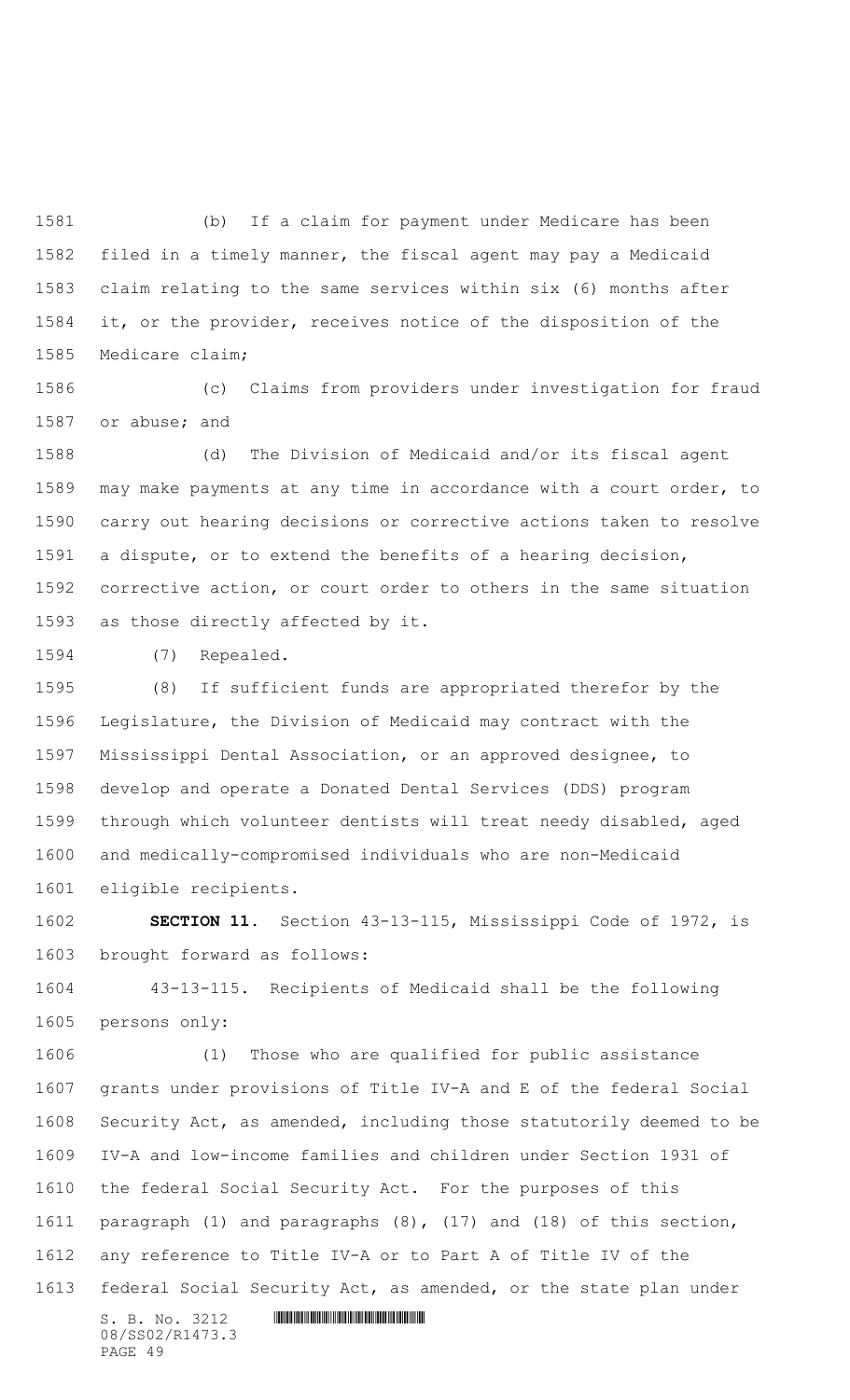Title IV-A or Part A of Title IV, shall be considered as a reference to Title IV-A of the federal Social Security Act, as amended, and the state plan under Title IV-A, including the income and resource standards and methodologies under Title IV-A and the state plan, as they existed on July 16, 1996. The Department of Human Services shall determine Medicaid eligibility for children receiving public assistance grants under Title IV-E. The division shall determine eligibility for low-income families under Section 1931 of the federal Social Security Act and shall redetermine eligibility for those continuing under Title IV-A grants.

 (2) Those qualified for Supplemental Security Income (SSI) benefits under Title XVI of the federal Social Security Act, as amended, and those who are deemed SSI eligible as contained in federal statute. The eligibility of individuals covered in this paragraph shall be determined by the Social Security Administration and certified to the Division of Medicaid.

 (3) Qualified pregnant women who would be eligible for Medicaid as a low-income family member under Section 1931 of the federal Social Security Act if her child were born. The eligibility of the individuals covered under this paragraph shall be determined by the division.

(4) [Deleted]

 (5) A child born on or after October 1, 1984, to a woman eligible for and receiving Medicaid under the state plan on the date of the child's birth shall be deemed to have applied for Medicaid and to have been found eligible for Medicaid under the plan on the date of that birth, and will remain eligible for Medicaid for a period of one (1) year so long as the child is a member of the woman's household and the woman remains eligible for Medicaid or would be eligible for Medicaid if pregnant. The eligibility of individuals covered in this paragraph shall be determined by the Division of Medicaid.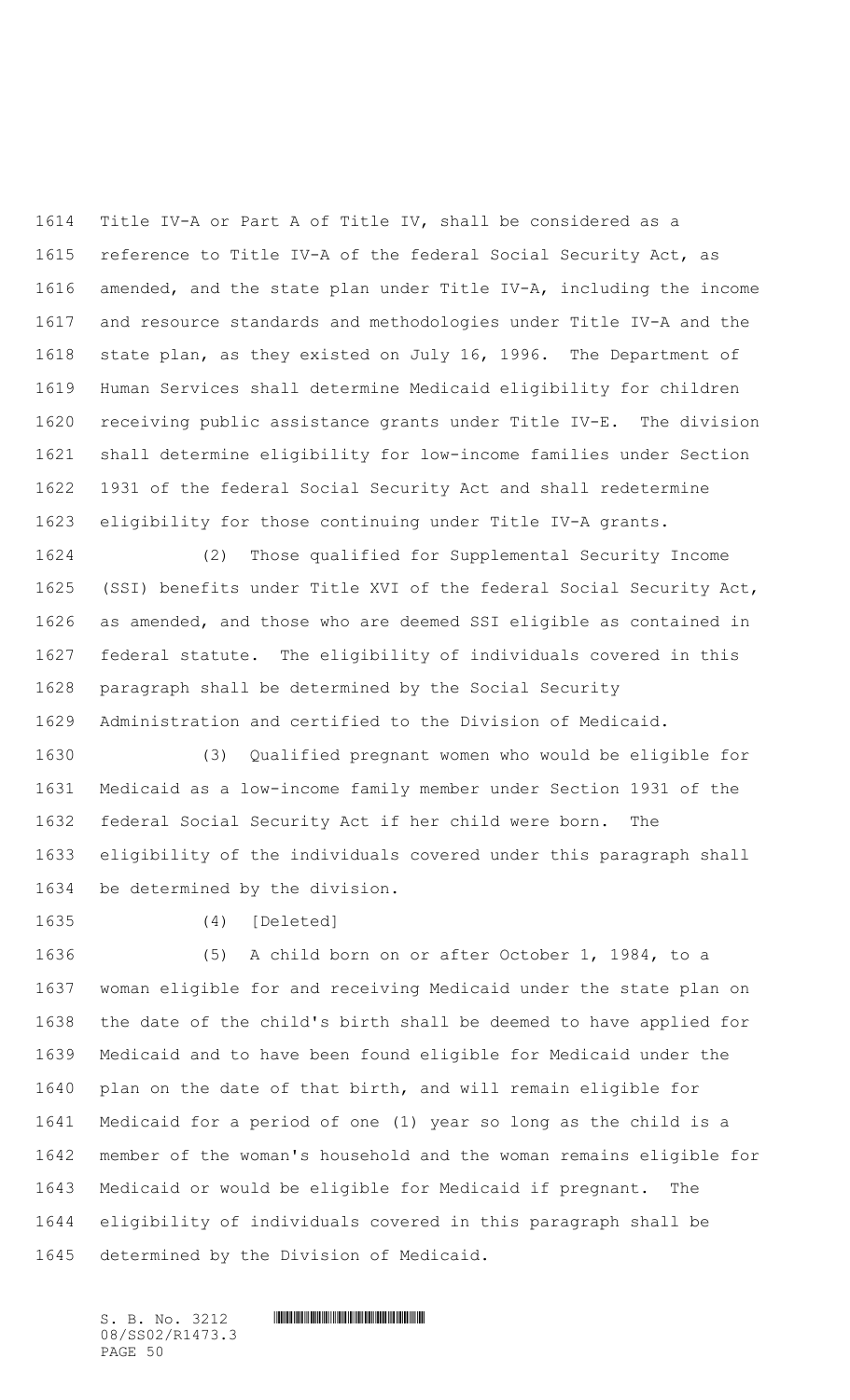(6) Children certified by the State Department of Human Services to the Division of Medicaid of whom the state and county departments of human services have custody and financial responsibility, and children who are in adoptions subsidized in full or part by the Department of Human Services, including special needs children in non-Title IV-E adoption assistance, who are approvable under Title XIX of the Medicaid program. The eligibility of the children covered under this paragraph shall be determined by the State Department of Human Services.

 (7) Persons certified by the Division of Medicaid who are patients in a medical facility (nursing home, hospital, tuberculosis sanatorium or institution for treatment of mental diseases), and who, except for the fact that they are patients in that medical facility, would qualify for grants under Title IV, Supplementary Security Income (SSI) benefits under Title XVI or state supplements, and those aged, blind and disabled persons who would not be eligible for Supplemental Security Income (SSI) benefits under Title XVI or state supplements if they were not institutionalized in a medical facility but whose income is below the maximum standard set by the Division of Medicaid, which standard shall not exceed that prescribed by federal regulation.

 (8) Children under eighteen (18) years of age and pregnant women (including those in intact families) who meet the financial standards of the state plan approved under Title IV-A of the federal Social Security Act, as amended. The eligibility of children covered under this paragraph shall be determined by the Division of Medicaid.

(9) Individuals who are:

 (a) Children born after September 30, 1983, who have not attained the age of nineteen (19), with family income that does not exceed one hundred percent (100%) of the nonfarm official poverty level;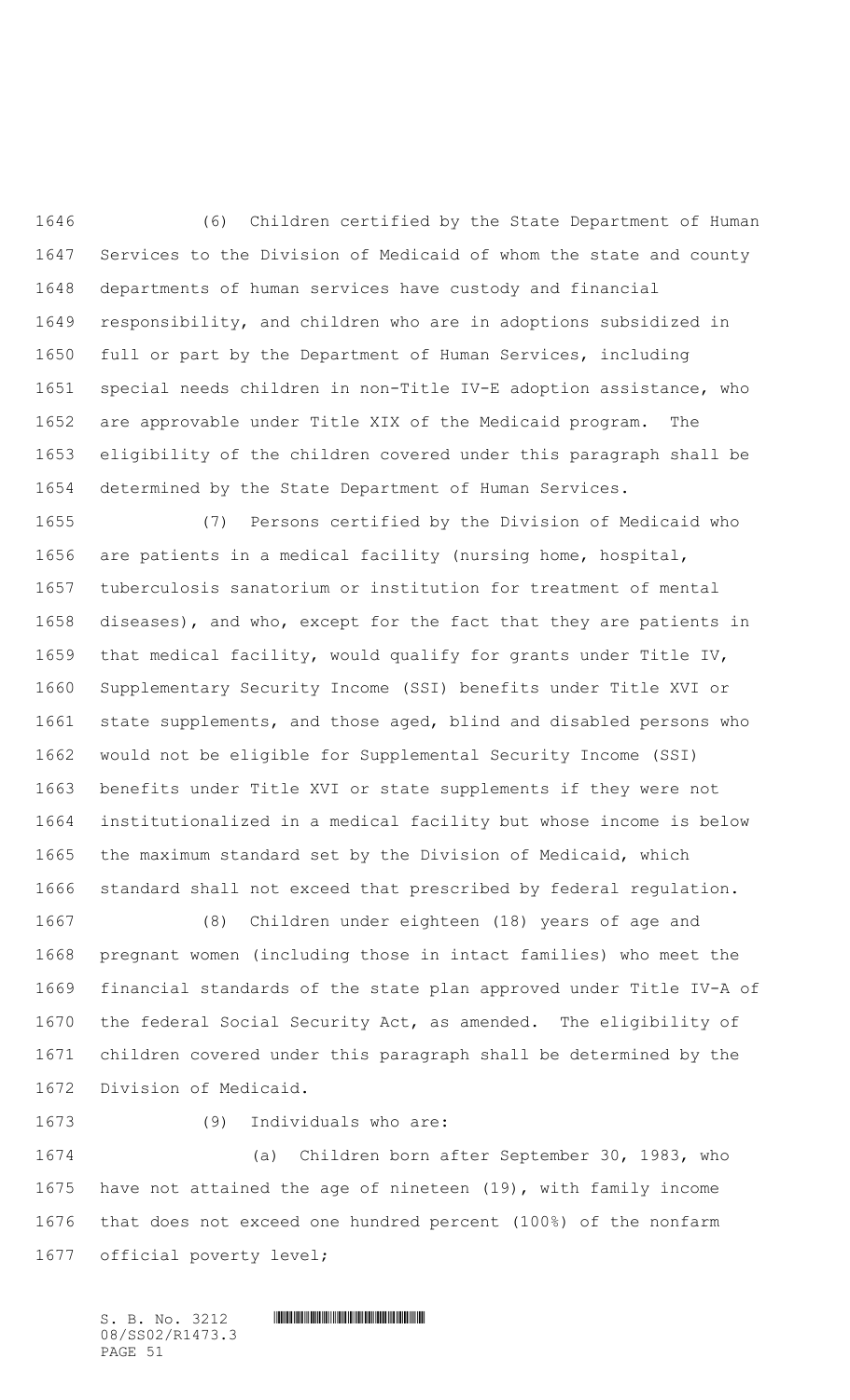(b) Pregnant women, infants and children who have not attained the age of six (6), with family income that does not exceed one hundred thirty-three percent (133%) of the federal poverty level; and

 (c) Pregnant women and infants who have not attained the age of one (1), with family income that does not exceed one hundred eighty-five percent (185%) of the federal poverty level.

 The eligibility of individuals covered in (a), (b) and (c) of this paragraph shall be determined by the division.

 (10) Certain disabled children age eighteen (18) or under who are living at home, who would be eligible, if in a medical institution, for SSI or a state supplemental payment under Title XVI of the federal Social Security Act, as amended, and therefore for Medicaid under the plan, and for whom the state has made a determination as required under Section 1902(e)(3)(b) of the federal Social Security Act, as amended. The eligibility of individuals under this paragraph shall be determined by the Division of Medicaid.

 (11) Until the end of the day on December 31, 2005, individuals who are sixty-five (65) years of age or older or are disabled as determined under Section 1614(a)(3) of the federal Social Security Act, as amended, and whose income does not exceed one hundred thirty-five percent (135%) of the nonfarm official poverty level as defined by the Office of Management and Budget and revised annually, and whose resources do not exceed those established by the Division of Medicaid. The eligibility of individuals covered under this paragraph shall be determined by the Division of Medicaid. After December 31, 2005, only those individuals covered under the 1115(c) Healthier Mississippi waiver will be covered under this category.

 Any individual who applied for Medicaid during the period from July 1, 2004, through March 31, 2005, who otherwise would

 $S. B. No. 3212$  **INNIFICALLY AND INTERNATIONAL CONTRACT AND INTERNATIONAL CONTRACT AND INTERNATIONAL CONTRACT AND INTERNATIONAL CONTRACT AND INTERNATIONAL CONTRACT AND INTERNATIONAL CONTRACT OF A SECOND AND INTERNATIONAL CO** 08/SS02/R1473.3 PAGE 52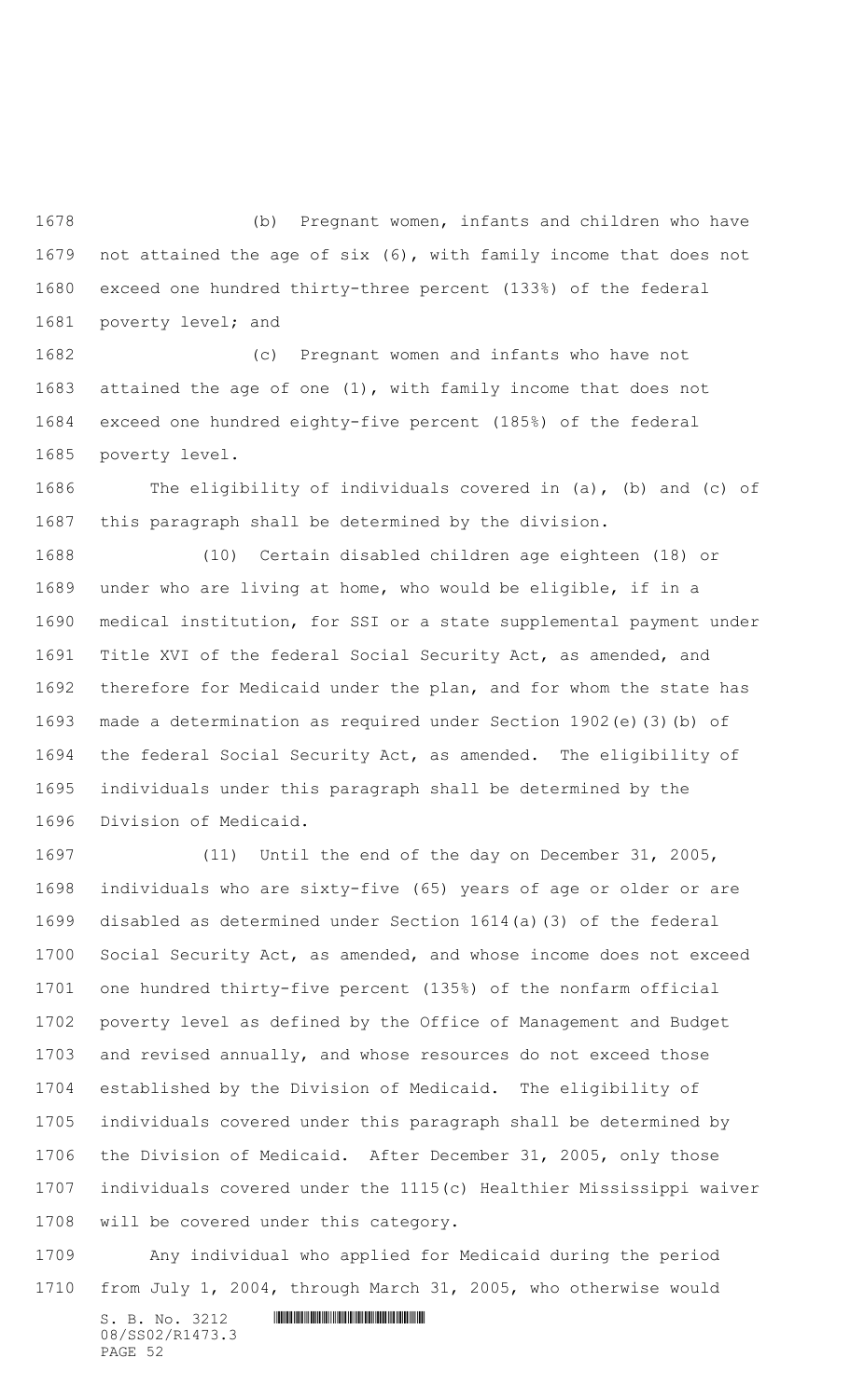have been eligible for coverage under this paragraph (11) if it had been in effect at the time the individual submitted his or her application and is still eligible for coverage under this paragraph (11) on March 31, 2005, shall be eligible for Medicaid coverage under this paragraph (11) from March 31, 2005, through December 31, 2005. The division shall give priority in processing the applications for those individuals to determine their eligibility under this paragraph (11).

 (12) Individuals who are qualified Medicare beneficiaries (QMB) entitled to Part A Medicare as defined under Section 301, Public Law 100-360, known as the Medicare Catastrophic Coverage Act of 1988, and whose income does not exceed one hundred percent (100%) of the nonfarm official poverty level as defined by the Office of Management and Budget and revised annually.

 The eligibility of individuals covered under this paragraph shall be determined by the Division of Medicaid, and those individuals determined eligible shall receive Medicare cost-sharing expenses only as more fully defined by the Medicare Catastrophic Coverage Act of 1988 and the Balanced Budget Act of 1997.

 (13) (a) Individuals who are entitled to Medicare Part A as defined in Section 4501 of the Omnibus Budget Reconciliation Act of 1990, and whose income does not exceed one hundred twenty percent (120%) of the nonfarm official poverty level as defined by the Office of Management and Budget and revised annually. Eligibility for Medicaid benefits is limited to full payment of Medicare Part B premiums.

 (b) Individuals entitled to Part A of Medicare, with income above one hundred twenty percent (120%), but less than one hundred thirty-five percent (135%) of the federal poverty level, and not otherwise eligible for Medicaid benefits, are limited to full payment of Medicare Part B premiums. The number

S. B. No. 3212 \*SS02/R1473.3\* 08/SS02/R1473.3 PAGE 53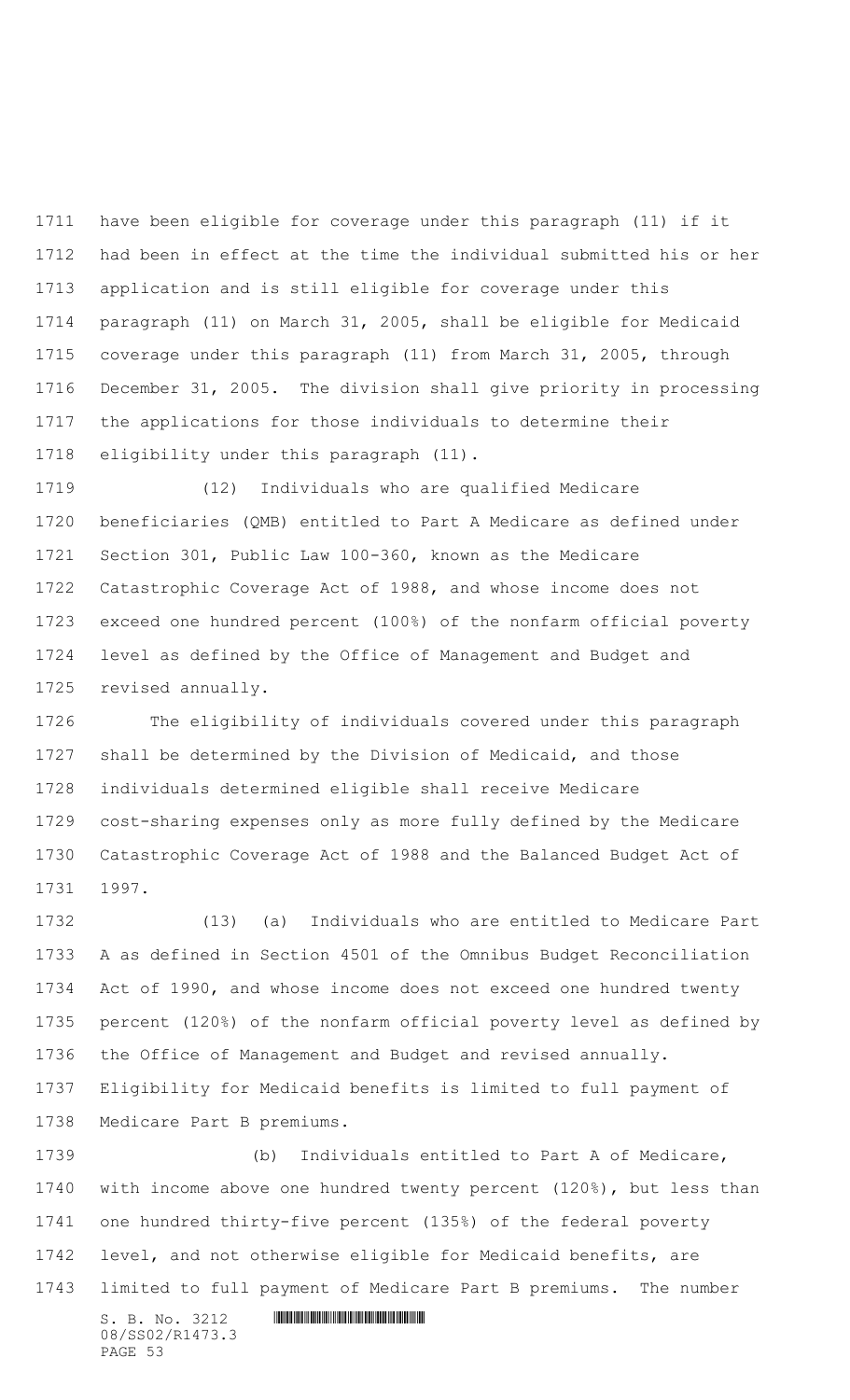of eligible individuals is limited by the availability of the federal capped allocation at one hundred percent (100%) of federal matching funds, as more fully defined in the Balanced Budget Act of 1997.

 The eligibility of individuals covered under this paragraph shall be determined by the Division of Medicaid.

(14) [Deleted]

 (15) Disabled workers who are eligible to enroll in Part A Medicare as required by Public Law 101-239, known as the Omnibus Budget Reconciliation Act of 1989, and whose income does not exceed two hundred percent (200%) of the federal poverty level as determined in accordance with the Supplemental Security Income (SSI) program. The eligibility of individuals covered under this paragraph shall be determined by the Division of Medicaid and those individuals shall be entitled to buy-in coverage of Medicare Part A premiums only under the provisions of this paragraph (15).

 (16) In accordance with the terms and conditions of approved Title XIX waiver from the United States Department of Health and Human Services, persons provided home- and community-based services who are physically disabled and certified by the Division of Medicaid as eligible due to applying the income and deeming requirements as if they were institutionalized.

 (17) In accordance with the terms of the federal Personal Responsibility and Work Opportunity Reconciliation Act of 1996 (Public Law 104-193), persons who become ineligible for assistance under Title IV-A of the federal Social Security Act, as amended, because of increased income from or hours of employment of the caretaker relative or because of the expiration of the applicable earned income disregards, who were eligible for Medicaid for at least three (3) of the six (6) months preceding the month in which the ineligibility begins, shall be eligible for Medicaid for up to twelve (12) months. The eligibility of the

08/SS02/R1473.3 PAGE 54

 $S. B. No. 3212$  **INNIFICALLY AND ALL AND ALL AND ADDRESS**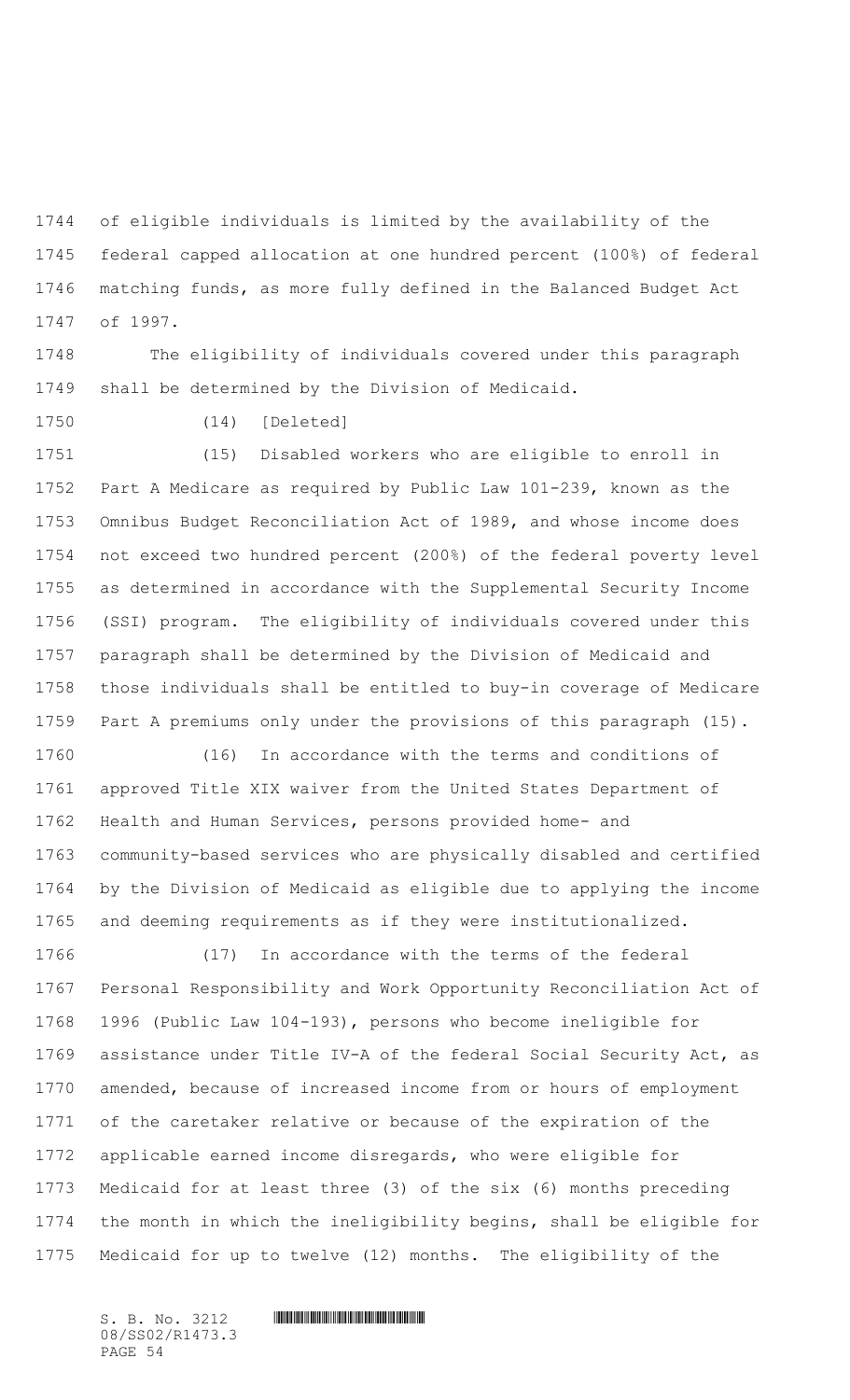individuals covered under this paragraph shall be determined by the division.

 (18) Persons who become ineligible for assistance under Title IV-A of the federal Social Security Act, as amended, as a result, in whole or in part, of the collection or increased collection of child or spousal support under Title IV-D of the federal Social Security Act, as amended, who were eligible for Medicaid for at least three (3) of the six (6) months immediately preceding the month in which the ineligibility begins, shall be eligible for Medicaid for an additional four (4) months beginning with the month in which the ineligibility begins. The eligibility of the individuals covered under this paragraph shall be determined by the division.

 (19) Disabled workers, whose incomes are above the Medicaid eligibility limits, but below two hundred fifty percent (250%) of the federal poverty level, shall be allowed to purchase Medicaid coverage on a sliding fee scale developed by the Division of Medicaid.

 (20) Medicaid eligible children under age eighteen (18) shall remain eligible for Medicaid benefits until the end of a period of twelve (12) months following an eligibility determination, or until such time that the individual exceeds age eighteen (18).

 (21) Women of childbearing age whose family income does not exceed one hundred eighty-five percent (185%) of the federal poverty level. The eligibility of individuals covered under this paragraph (21) shall be determined by the Division of Medicaid, and those individuals determined eligible shall only receive family planning services covered under Section 43-13-117(13) and not any other services covered under Medicaid. However, any individual eligible under this paragraph (21) who is also eligible under any other provision of this section shall receive the benefits to which he or she is entitled under that other

 $S. B. No. 3212$  **INNIFICALLY AND INTERNATIONAL CONTRACT AND INTERNATIONAL CONTRACT AND INTERNATIONAL CONTRACT AND INTERNATIONAL CONTRACT AND INTERNATIONAL CONTRACT AND INTERNATIONAL CONTRACT OF A SECOND AND INTERNATIONAL CO** 08/SS02/R1473.3 PAGE 55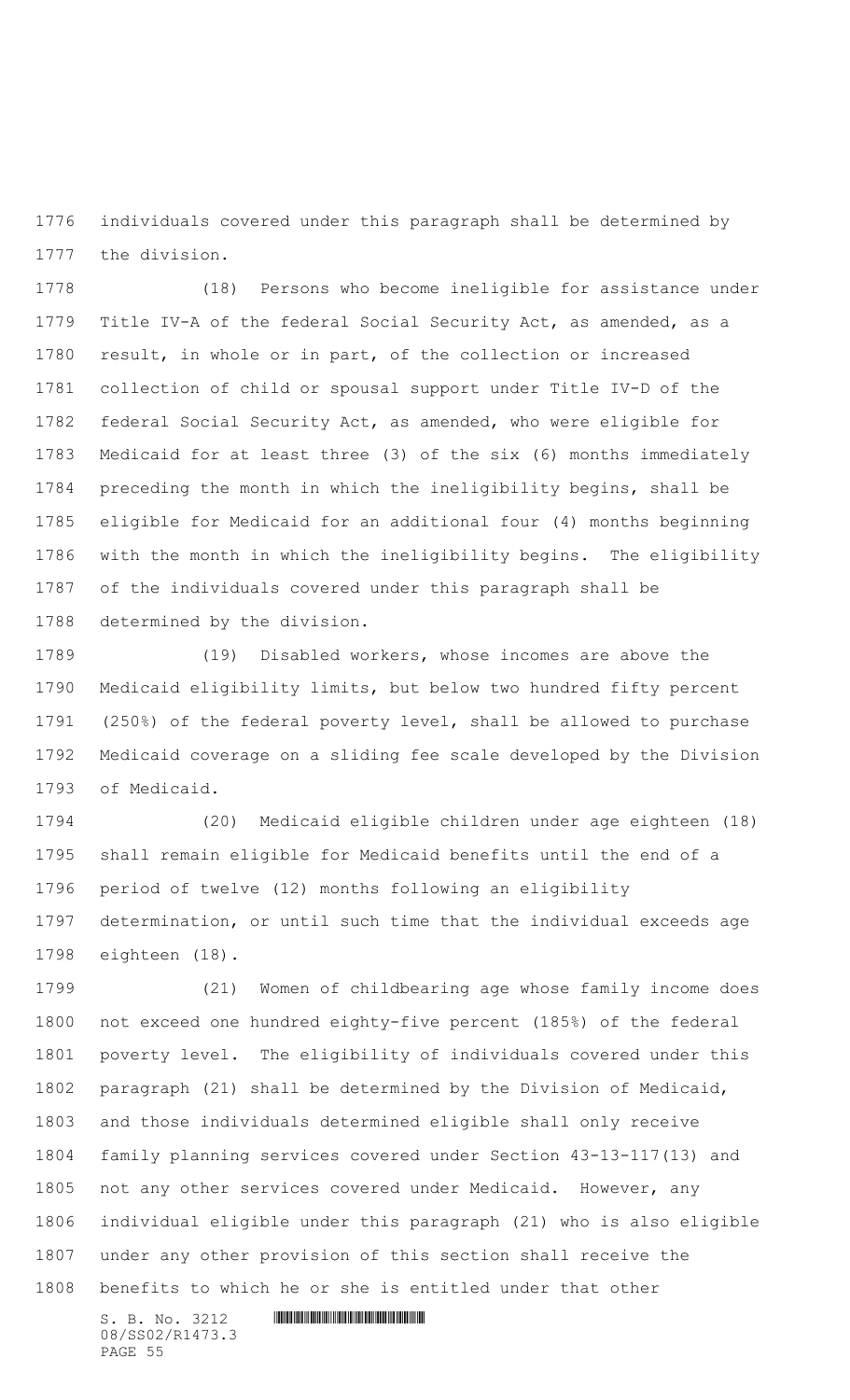provision, in addition to family planning services covered under Section 43-13-117(13).

 The Division of Medicaid shall apply to the United States Secretary of Health and Human Services for a federal waiver of the applicable provisions of Title XIX of the federal Social Security Act, as amended, and any other applicable provisions of federal law as necessary to allow for the implementation of this paragraph (21). The provisions of this paragraph (21) shall be implemented from and after the date that the Division of Medicaid receives the federal waiver.

 (22) Persons who are workers with a potentially severe disability, as determined by the division, shall be allowed to purchase Medicaid coverage. The term "worker with a potentially severe disability" means a person who is at least sixteen (16) years of age but under sixty-five (65) years of age, who has a physical or mental impairment that is reasonably expected to cause the person to become blind or disabled as defined under Section 1614(a) of the federal Social Security Act, as amended, if the person does not receive items and services provided under Medicaid.

 The eligibility of persons under this paragraph (22) shall be conducted as a demonstration project that is consistent with Section 204 of the Ticket to Work and Work Incentives Improvement Act of 1999, Public Law 106-170, for a certain number of persons as specified by the division. The eligibility of individuals covered under this paragraph (22) shall be determined by the Division of Medicaid.

 (23) Children certified by the Mississippi Department of Human Services for whom the state and county departments of human services have custody and financial responsibility who are in foster care on their eighteenth birthday as reported by the Mississippi Department of Human Services shall be certified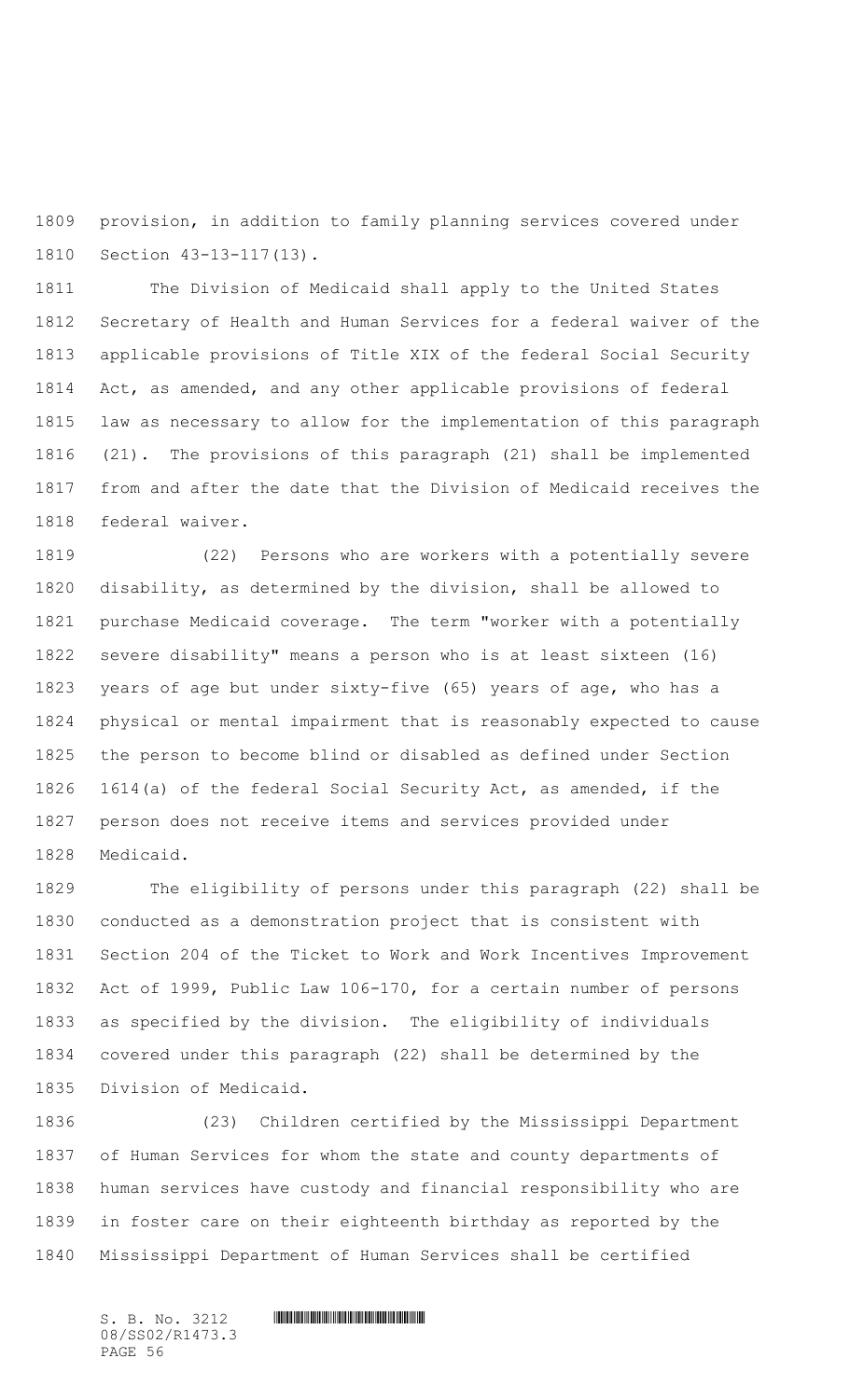Medicaid eligible by the Division of Medicaid until their twenty-first birthday.

 (24) Individuals who have not attained age sixty-five (65), are not otherwise covered by creditable coverage as defined in the Public Health Services Act, and have been screened for breast and cervical cancer under the Centers for Disease Control and Prevention Breast and Cervical Cancer Early Detection Program established under Title XV of the Public Health Service Act in accordance with the requirements of that act and who need treatment for breast or cervical cancer. Eligibility of individuals under this paragraph (24) shall be determined by the Division of Medicaid.

 (25) The division shall apply to the Centers for Medicare and Medicaid Services (CMS) for any necessary waivers to provide services to individuals who are sixty-five (65) years of age or older or are disabled as determined under Section 1614(a)(3) of the federal Social Security Act, as amended, and whose income does not exceed one hundred thirty-five percent (135%) of the nonfarm official poverty level as defined by the Office of Management and Budget and revised annually, and whose resources do not exceed those established by the Division of Medicaid, and who are not otherwise covered by Medicare. Nothing contained in this paragraph (25) shall entitle an individual to benefits. The eligibility of individuals covered under this paragraph shall be determined by the Division of Medicaid.

 (26) The division shall apply to the Centers for Medicare and Medicaid Services (CMS) for any necessary waivers to provide services to individuals who are sixty-five (65) years of age or older or are disabled as determined under Section 1614(a)(3) of the federal Social Security Act, as amended, who are end stage renal disease patients on dialysis, cancer patients on chemotherapy or organ transplant recipients on anti-rejection drugs, whose income does not exceed one hundred thirty-five

S. B. No. 3212 \*SS02/R1473.3\* 08/SS02/R1473.3 PAGE 57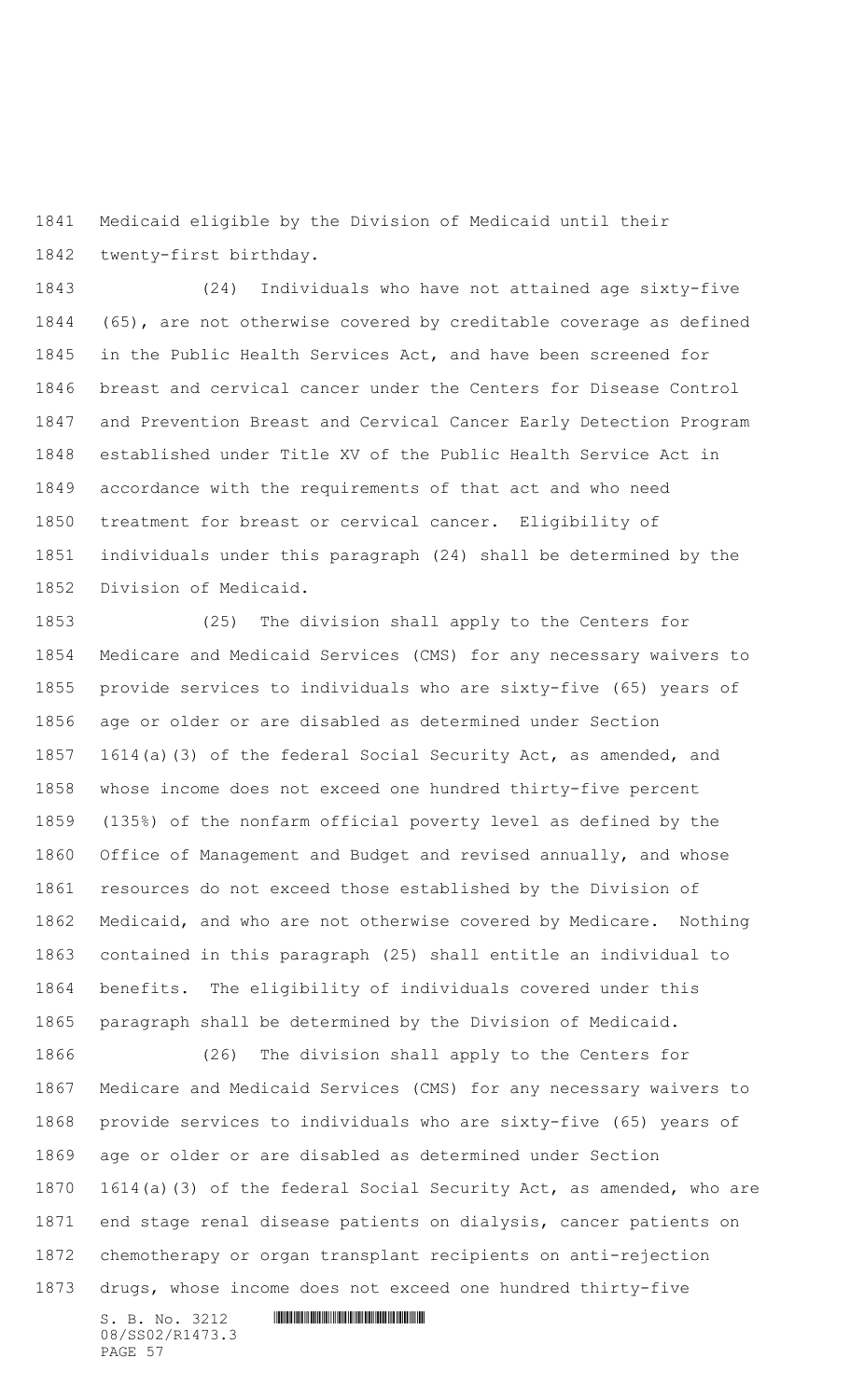percent (135%) of the nonfarm official poverty level as defined by the Office of Management and Budget and revised annually, and whose resources do not exceed those established by the division. Nothing contained in this paragraph (26) shall entitle an individual to benefits. The eligibility of individuals covered under this paragraph shall be determined by the Division of Medicaid.

 (27) Individuals who are entitled to Medicare Part D and whose income does not exceed one hundred fifty percent (150%) of the nonfarm official poverty level as defined by the Office of Management and Budget and revised annually. Eligibility for payment of the Medicare Part D subsidy under this paragraph shall be determined by the division.

 The division shall redetermine eligibility for all categories of recipients described in each paragraph of this section not less frequently than required by federal law.

 **SECTION 12.** Section 43-13-116, Mississippi Code of 1972, is brought forward as follows:

 43-13-116. (1) It shall be the duty of the Division of Medicaid to fully implement and carry out the administrative functions of determining the eligibility of those persons who qualify for medical assistance under Section 43-13-115.

 (2) In determining Medicaid eligibility, the Division of Medicaid is authorized to enter into an agreement with the Secretary of the Department of Health and Human Services for the purpose of securing the transfer of eligibility information from the Social Security Administration on those individuals receiving supplemental security income benefits under the federal Social Security Act and any other information necessary in determining Medicaid eligibility. The Division of Medicaid is further empowered to enter into contractual arrangements with its fiscal agent or with the State Department of Human Services in securing electronic data processing support as may be necessary.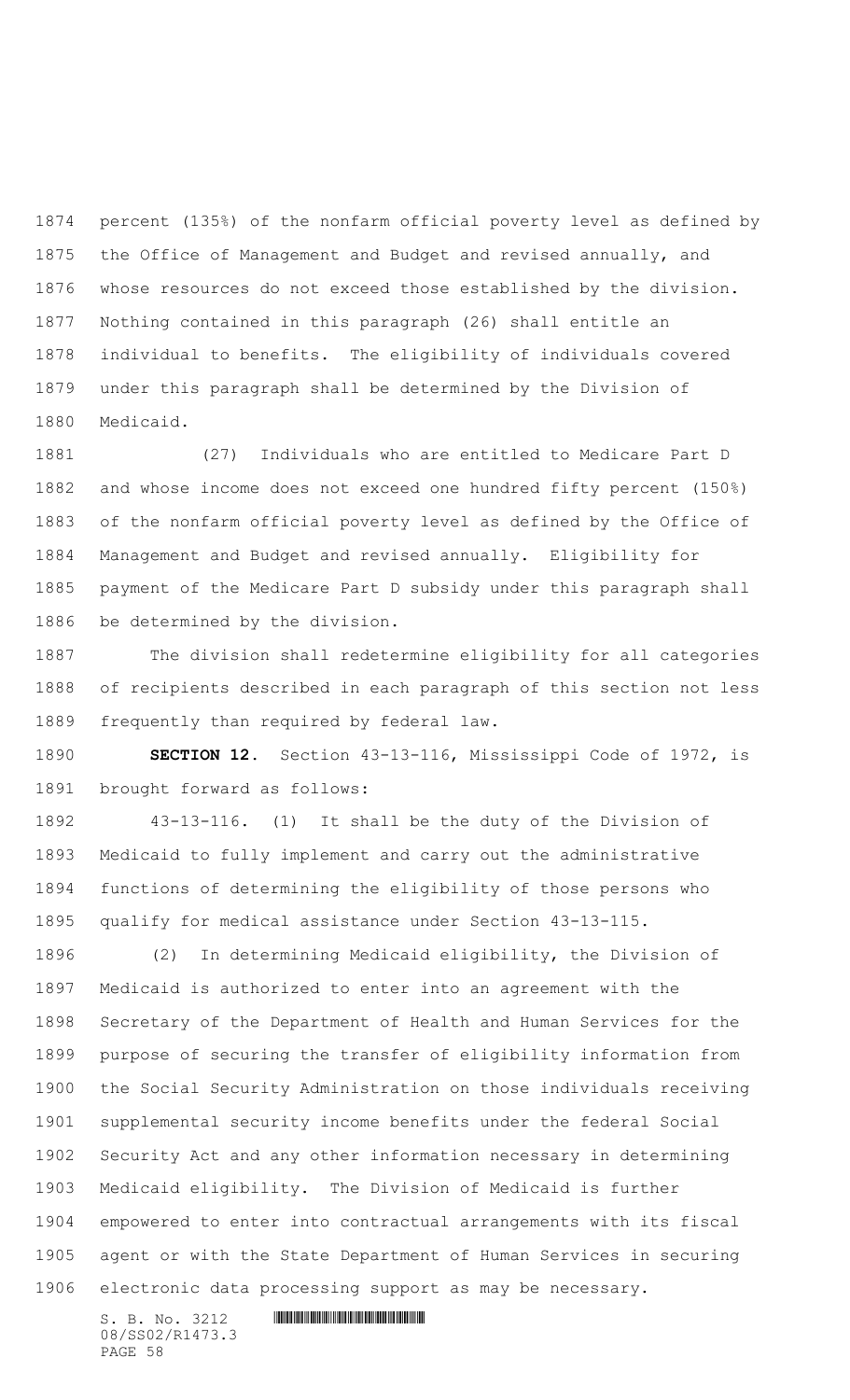(3) Administrative hearings shall be available to any applicant who requests it because his or her claim of eligibility for services is denied or is not acted upon with reasonable promptness or by any recipient who requests it because he or she believes the agency has erroneously taken action to deny, reduce, or terminate benefits. The agency need not grant a hearing if the sole issue is a federal or state law requiring an automatic change adversely affecting some or all recipients. Eligibility determinations that are made by other agencies and certified to the Division of Medicaid pursuant to Section 43-13-115 are not subject to the administrative hearing procedures of the Division of Medicaid but are subject to the administrative hearing procedures of the agency that determined eligibility.

 (a) A request may be made either for a local regional office hearing or a state office hearing when the local regional office has made the initial decision that the claimant seeks to appeal or when the regional office has not acted with reasonable promptness in making a decision on a claim for eligibility or services. The only exception to requesting a local hearing is when the issue under appeal involves either (i) a disability or blindness denial, or termination, or (ii) a level of care denial or termination for a disabled child living at home. An appeal involving disability, blindness or level of care must be handled as a state level hearing. The decision from the local hearing may be appealed to the state office for a state hearing. A decision to deny, reduce or terminate benefits that is initially made at the state office may be appealed by requesting a state hearing.

 (b) A request for a hearing, either state or local, must be made in writing by the claimant or claimant's legal representative. "Legal representative" includes the claimant's authorized representative, an attorney retained by the claimant or claimant's family to represent the claimant, a paralegal representative with a legal aid services, a parent of a minor

S. B. No. 3212 \*SS02/R1473.3\* 08/SS02/R1473.3 PAGE 59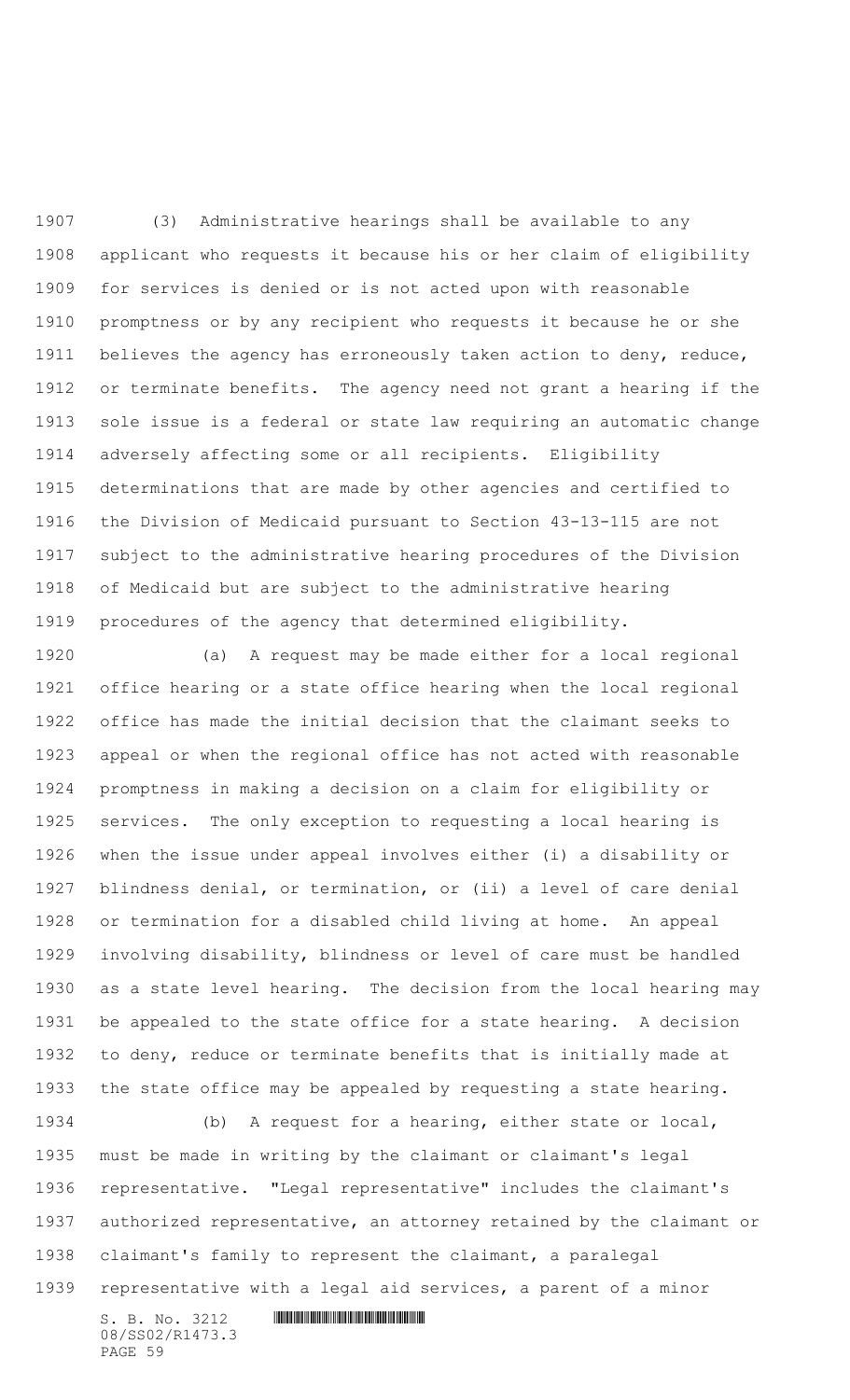child if the claimant is a child, a legal guardian or conservator or an individual with power of attorney for the claimant. The claimant may also be represented by anyone that he or she so designates but must give the designation to the Medicaid regional office or state office in writing, if the person is not the legal representative, legal guardian, or authorized representative.

 (c) The claimant may make a request for a hearing in person at the regional office but an oral request must be put into written form. Regional office staff will determine from the claimant if a local or state hearing is requested and assist the claimant in completing and signing the appropriate form. Regional office staff may forward a state hearing request to the appropriate division in the state office or the claimant may mail the form to the address listed on the form. The claimant may make a written request for a hearing by letter. A simple statement requesting a hearing that is signed by the claimant or legal representative is sufficient; however, if possible, the claimant should state the reason for the request. The letter may be mailed to the regional office or it may be mailed to the state office. If the letter does not specify the type of hearing desired, local or state, Medicaid staff will attempt to contact the claimant to determine the level of hearing desired. If contact cannot be made within three (3) days of receipt of the request, the request will be assumed to be for a local hearing and scheduled accordingly. A hearing will not be scheduled until either a letter or the appropriate form is received by the regional or state office.

 (d) When both members of a couple wish to appeal an action or inaction by the agency that affects both applications or cases similarly and arose from the same issue, one or both may file the request for hearing, both may present evidence at the hearing, and the agency's decision will be applicable to both. If both file a request for hearing, two (2) hearings will be registered but they will be conducted on the same day and in the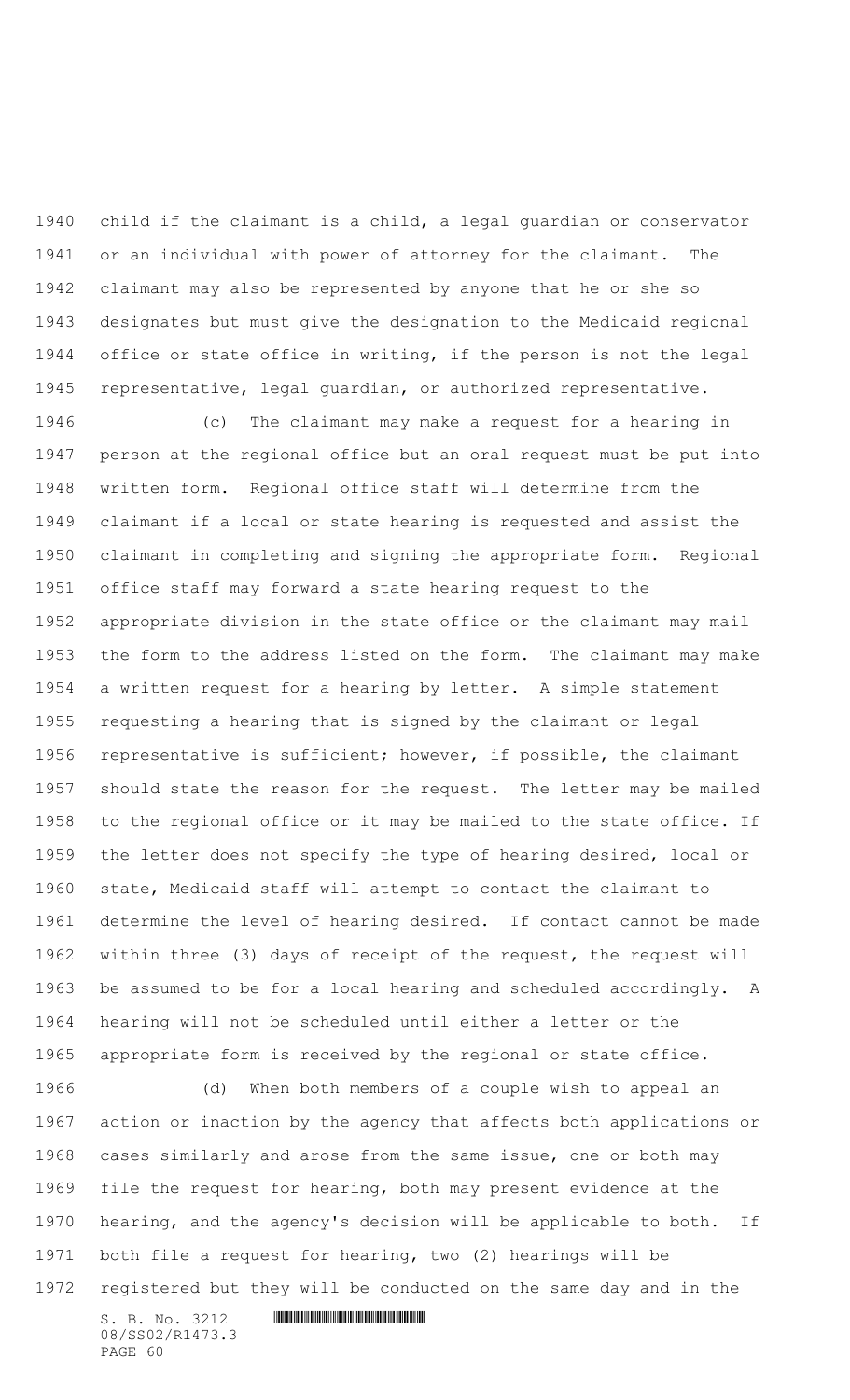same place, either consecutively or jointly, as the couple wishes. If they so desire, only one of the couple need attend the hearing.

 (e) The procedure for administrative hearings shall be as follows:

 (i) The claimant has thirty (30) days from the date the agency mails the appropriate notice to the claimant of its decision regarding eligibility, services, or benefits to request either a state or local hearing. This time period may be extended if the claimant can show good cause for not filing within thirty (30) days. Good cause includes, but may not be limited to, illness, failure to receive the notice, being out of state, or some other reasonable explanation. If good cause can be shown, a late request may be accepted provided the facts in the case remain the same. If a claimant's circumstances have changed or if good cause for filing a request beyond thirty (30) days is not shown, a hearing request will not be accepted. If the claimant wishes to have eligibility reconsidered, he or she may reapply.

 (ii) If a claimant or representative requests a hearing in writing during the advance notice period before benefits are reduced or terminated, benefits must be continued or reinstated to the benefit level in effect before the effective date of the adverse action. Benefits will continue at the original level until the final hearing decision is rendered. Any hearing requested after the advance notice period will not be accepted as a timely request in order for continuation of benefits to apply.

 (iii) Upon receipt of a written request for a hearing, the request will be acknowledged in writing within twenty (20) days and a hearing scheduled. The claimant or representative will be given at least five (5) days' advance notice of the hearing date. The local and/or state level hearings will be held by telephone unless, at the hearing officer's discretion, it is determined that an in-person hearing is necessary. If a local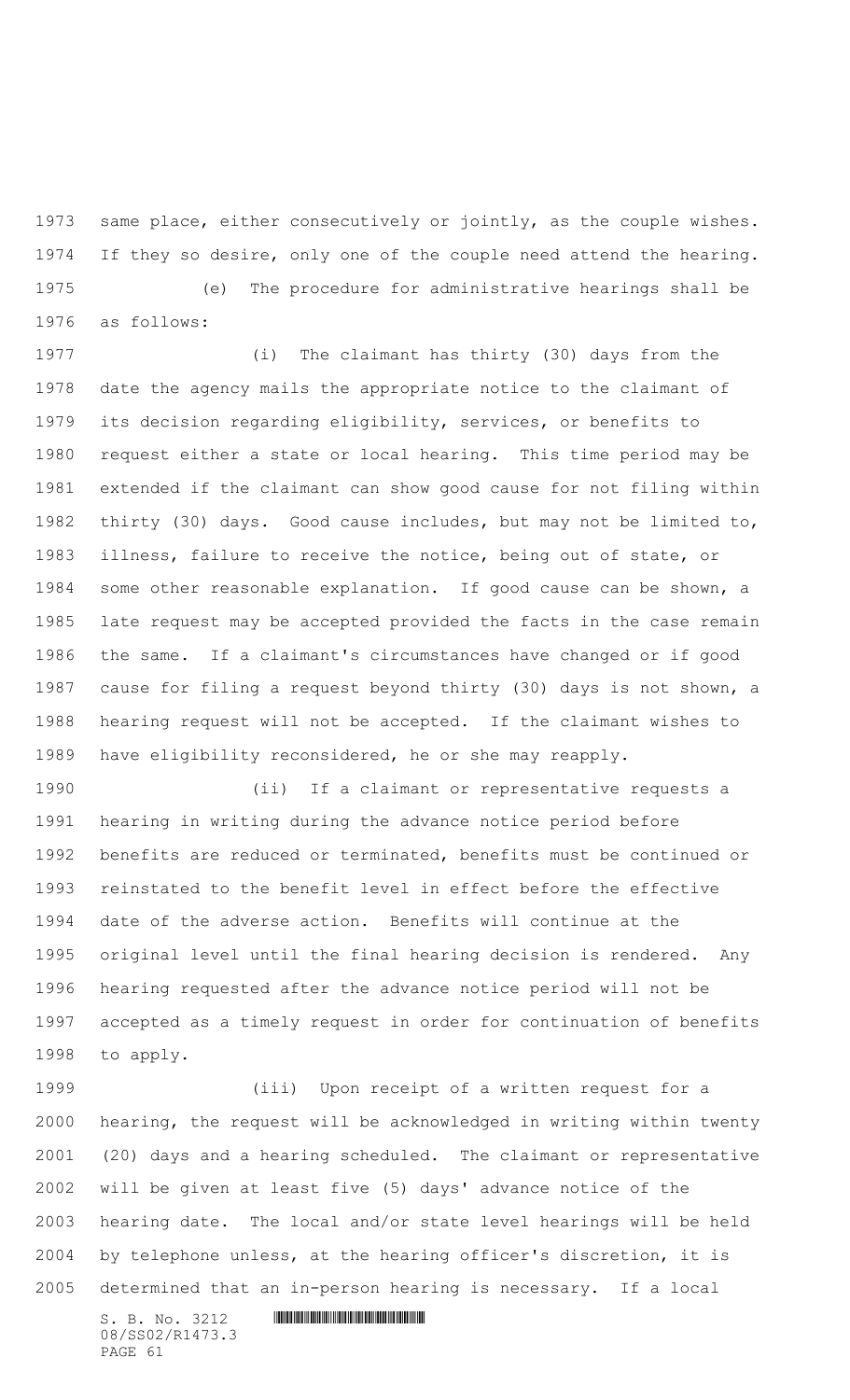hearing is requested, the regional office will notify the claimant or representative in writing of the time of the local hearing. If a state hearing is requested, the state office will notify the claimant or representative in writing of the time of the state hearing. If an in-person hearing is necessary, local hearings will be held at the regional office and state hearings will be held at the state office unless other arrangements are necessitated by the claimant's inability to travel.

 (iv) All persons attending a hearing will attend for the purpose of giving information on behalf of the claimant or 2016 rendering the claimant assistance in some other way, or for the purpose of representing the Division of Medicaid.

 (v) A state or local hearing request may be withdrawn at any time before the scheduled hearing, or after the hearing is held but before a decision is rendered. The withdrawal must be in writing and signed by the claimant or representative. A hearing request will be considered abandoned if the claimant or representative fails to appear at a scheduled hearing without good cause. If no one appears for a hearing, the appropriate office will notify the claimant in writing that the hearing is dismissed unless good cause is shown for not attending. The proposed agency action will be taken on the case following failure to appear for a hearing if the action has not already been effected.

 (vi) The claimant or his representative has the following rights in connection with a local or state hearing:

 (A) The right to examine at a reasonable time before the date of the hearing and during the hearing the content of the claimant's case record;

 (B) The right to have legal representation at the hearing and to bring witnesses;

 (C) The right to produce documentary evidence and establish all facts and circumstances concerning eligibility,

services, or benefits;

 $S. B. No. 3212$  **INNIFICALLY** SUITE **SECTION** 08/SS02/R1473.3 PAGE 62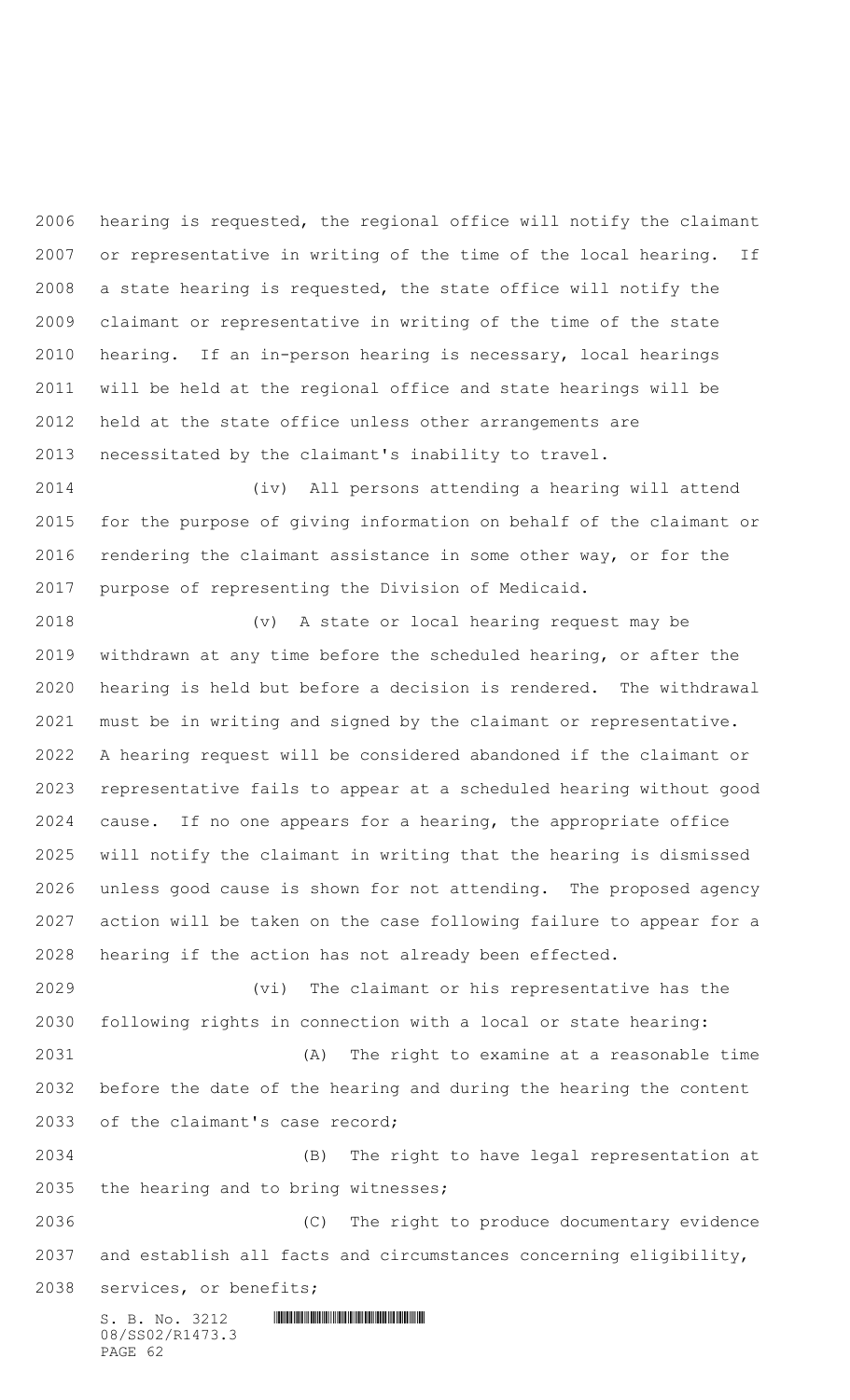(D) The right to present an argument without undue interference;

 (E) The right to question or refute any testimony or evidence including an opportunity to confront and cross-examine adverse witnesses.

 (vii) When a request for a local hearing is received by the regional office or if the regional office is notified by the state office that a local hearing has been requested, the Medicaid specialist supervisor in the regional office will review the case record, reexamine the action taken on the case, and determine if policy and procedures have been followed. If any adjustments or corrections should be made, the Medicaid specialist supervisor will ensure that corrective action is taken. If the request for hearing was timely made such that continuation of benefits applies, the Medicaid specialist supervisor will ensure that benefits continue at the level before the proposed adverse action that is the subject of the appeal. The Medicaid specialist supervisor will also ensure that all needed information, verification, and evidence is in the case record for the hearing.

 (viii) When a state hearing is requested that appeals the action or inaction of a regional office, the regional office will prepare copies of the case record and forward it to the appropriate division in the state office no later than five (5) days after receipt of the request for a state hearing. The original case record will remain in the regional office. Either the original case record in the regional office or the copy forwarded to the state office will be available for inspection by the claimant or claimant's representative a reasonable time before the date of the hearing.

 (ix) The Medicaid specialist supervisor will serve as the hearing officer for a local hearing unless the Medicaid specialist supervisor actually participated in the eligibility,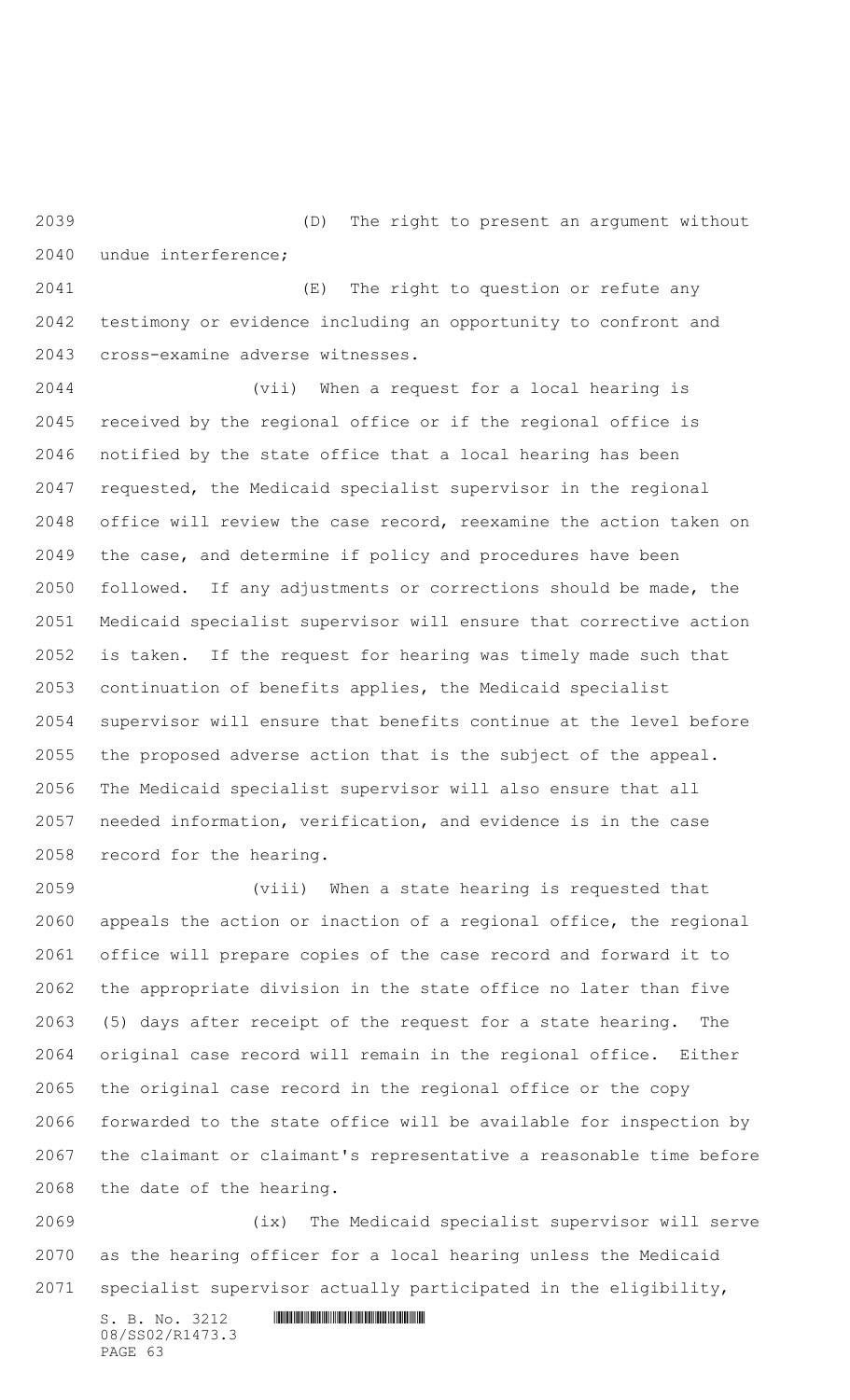benefits, or services decision under appeal, in which case the Medicaid specialist supervisor must appoint a Medicaid specialist in the regional office who did not actually participate in the decision under appeal to serve as hearing officer. The local hearing will be an informal proceeding in which the claimant or representative may present new or additional information, may question the action taken on the client's case, and will hear an explanation from agency staff as to the regulations and requirements that were applied to claimant's case in making the decision.

 (x) After the hearing, the hearing officer will prepare a written summary of the hearing procedure and file it with the case record. The hearing officer will consider the facts presented at the local hearing in reaching a decision. The claimant will be notified of the local hearing decision on the appropriate form that will state clearly the reason for the decision, the policy that governs the decision, the claimant's right to appeal the decision to the state office, and, if the original adverse action is upheld, the new effective date of the reduction or termination of benefits or services if continuation of benefits applied during the hearing process. The new effective date of the reduction or termination of benefits or services must be at the end of the fifteen-day advance notice period from the mailing date of the notice of hearing decision. The notice to claimant will be made part of the case record.

 (xi) The claimant has the right to appeal a local hearing decision by requesting a state hearing in writing within fifteen (15) days of the mailing date of the notice of local hearing decision. The state hearing request should be made to the regional office. If benefits have been continued pending the local hearing process, then benefits will continue throughout the fifteen-day advance notice period for an adverse local hearing decision. If a state hearing is timely requested within the

S. B. No. 3212 \*SS02/R1473.3\* 08/SS02/R1473.3 PAGE 64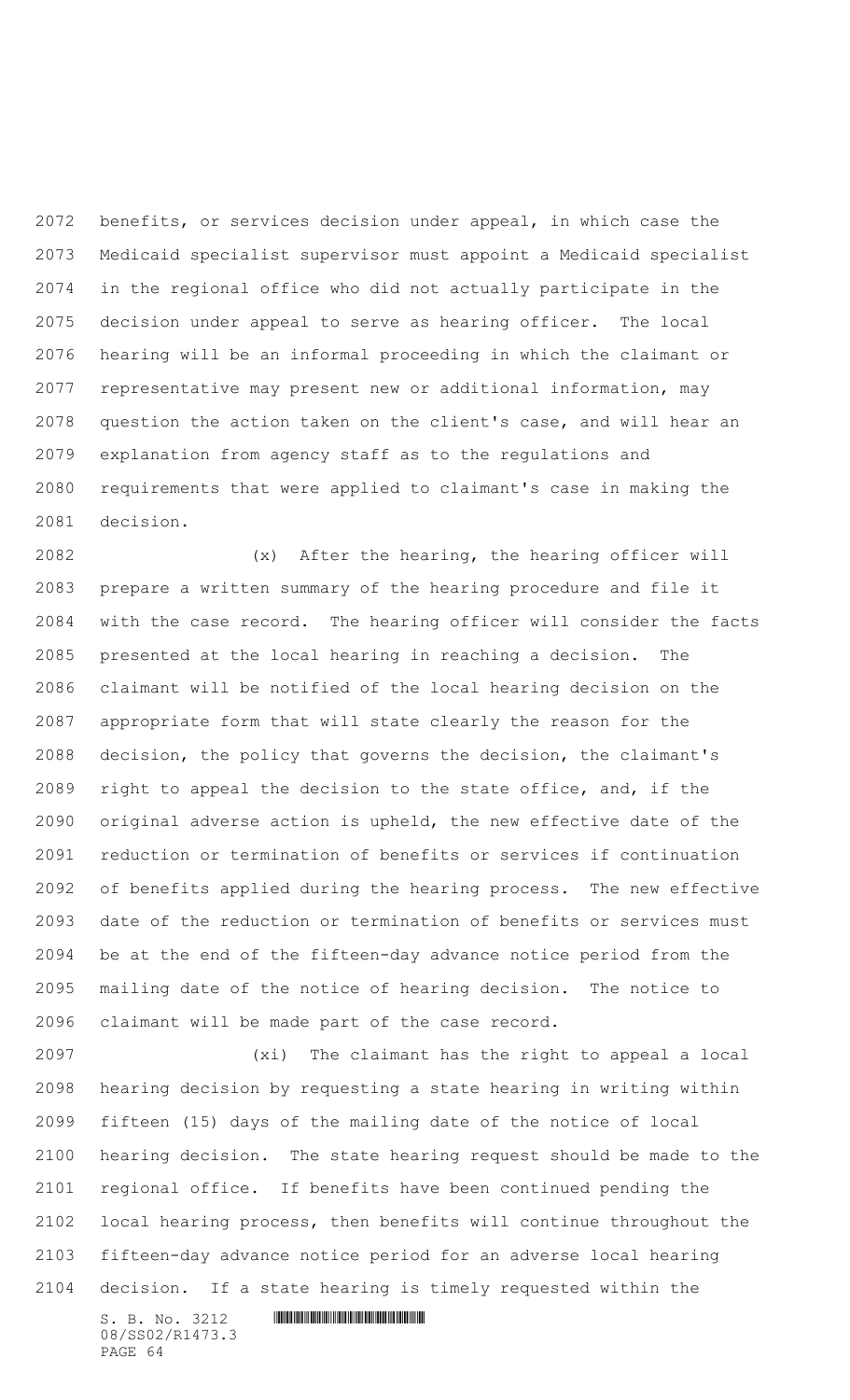fifteen-day period, then benefits will continue pending the state hearing process. State hearings requested after the fifteen-day local hearing advance notice period will not be accepted unless the initial thirty-day period for filing a hearing request has not expired because the local hearing was held early, in which case a state hearing request will be accepted as timely within the number of days remaining of the unexpired initial thirty-day period in addition to the fifteen-day time period. Continuation of benefits during the state hearing process, however, will only apply if the state hearing request is received within the fifteen-day advance notice period.

 (xii) When a request for a state hearing is received in the regional office, the request will be made part of the case record and the regional office will prepare the case record and forward it to the appropriate division in the state office within five (5) days of receipt of the state hearing request. A request for a state hearing received in the state office will be forwarded to the regional office for inclusion in the case record and the regional office will prepare the case record and forward it to the appropriate division in the state office within five (5) days of receipt of the state hearing request.

 (xiii) Upon receipt of the hearing record, an impartial hearing officer will be assigned to hear the case either by the Executive Director of the Division of Medicaid or his or her designee. Hearing officers will be individuals with appropriate expertise employed by the division and who have not been involved in any way with the action or decision on appeal in the case. The hearing officer will review the case record and if the review shows that an error was made in the action of the agency or in the interpretation of policy, or that a change of policy has been made, the hearing officer will discuss these matters with the appropriate agency personnel and request that an

 $S. B. No. 3212$  **IN ALGEBRAY FOR A SET AND A SET AND A** SET AND **RESPONDED A SET AND A** 08/SS02/R1473.3 PAGE 65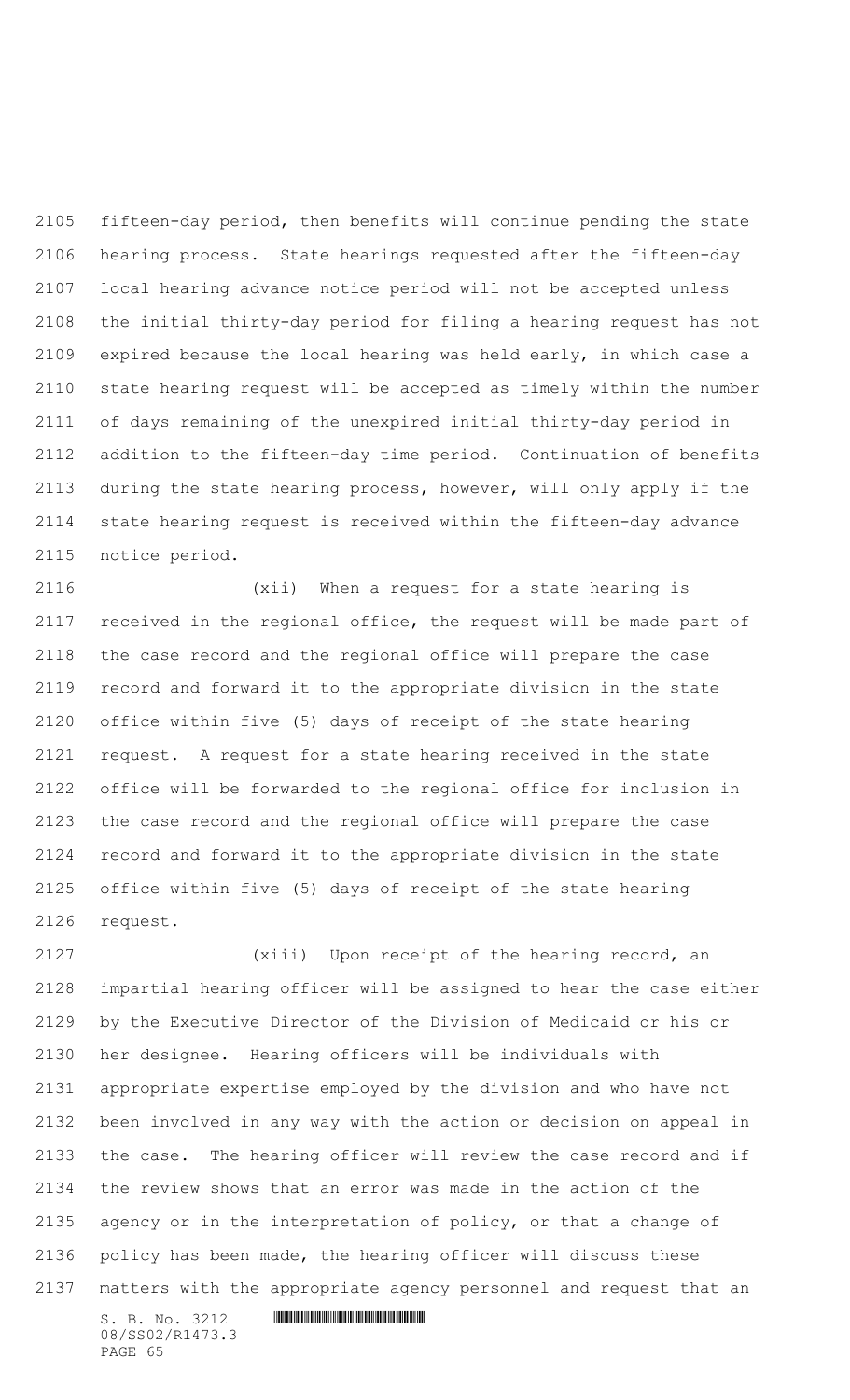$S. B. No. 3212$  **INNIFICALLY AND ALL AND ALL AND ADDRESS** 08/SS02/R1473.3 PAGE 66 appropriate adjustment be made. Appropriate agency personnel will discuss the matter with the claimant and if the claimant is agreeable to the adjustment of the claim, then agency personnel will request in writing dismissal of the hearing and the reason therefor, to be placed in the case record. If the hearing is to go forward, it shall be scheduled by the hearing officer in the manner set forth in subparagraph (iii) of this paragraph (e). (xiv) In conducting the hearing, the state hearing officer will inform those present of the following: (A) That the hearing will be recorded on tape and that a transcript of the proceedings will be typed for the record; (B) The action taken by the agency which prompted the appeal; (C) An explanation of the claimant's rights during the hearing as outlined in subparagraph (vi) of this paragraph (e); (D) That the purpose of the hearing is for the claimant to express dissatisfaction and present additional information or evidence; (E) That the case record is available for review by the claimant or representative during the hearing; (F) That the final hearing decision will be rendered by the Executive Director of the Division of Medicaid on the basis of facts presented at the hearing and the case record and that the claimant will be notified by letter of the final decision. (xv) During the hearing, the claimant and/or representative will be allowed an opportunity to make a full statement concerning the appeal and will be assisted, if necessary, in disclosing all information on which the claim is based. All persons representing the claimant and those representing the Division of Medicaid will have the opportunity to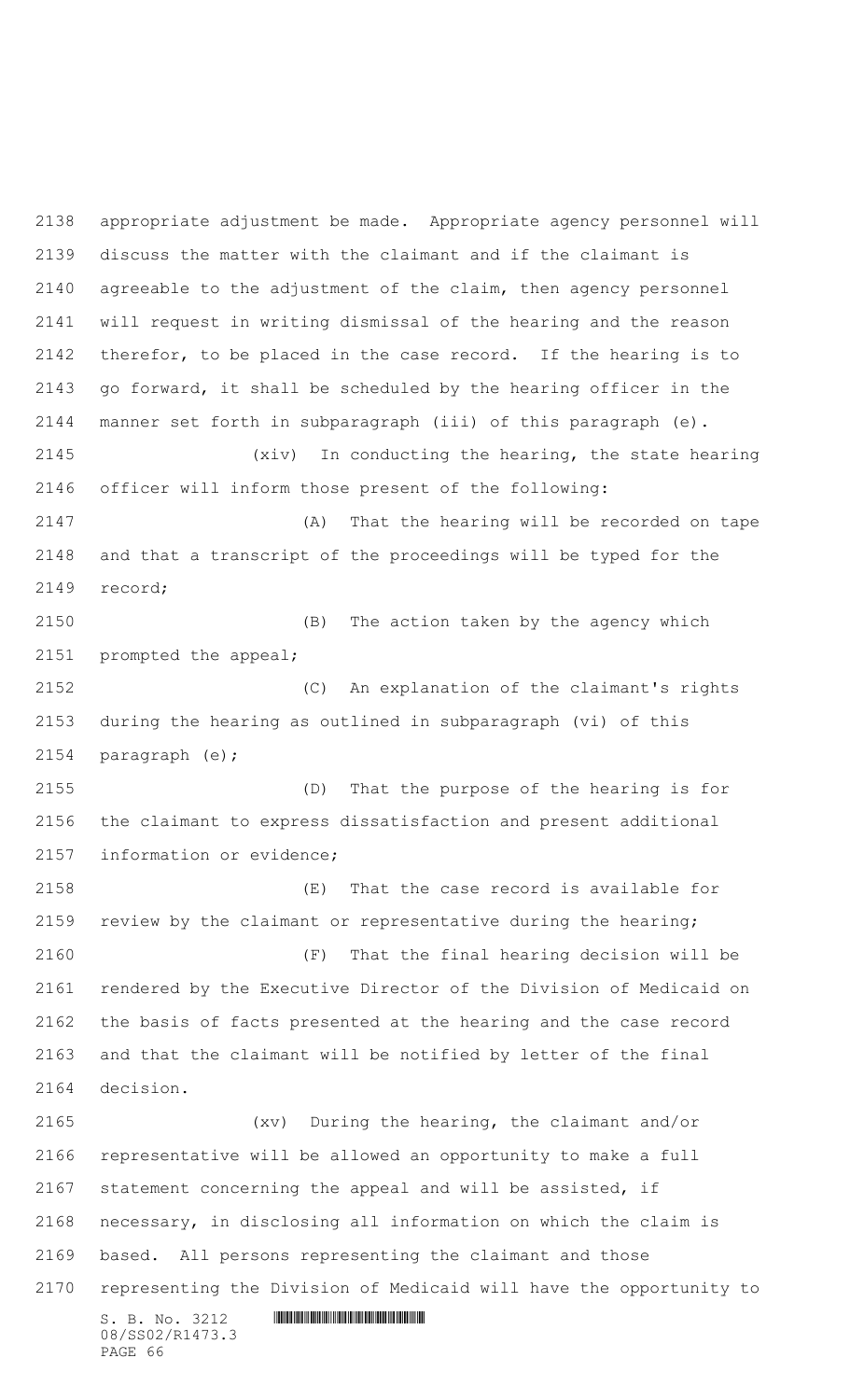state all facts pertinent to the appeal. The hearing officer may recess or continue the hearing for a reasonable time should additional information or facts be required or if some change in the claimant's circumstances occurs during the hearing process which impacts the appeal. When all information has been presented, the hearing officer will close the hearing and stop the recorder.

 (xvi) Immediately following the hearing the hearing tape will be transcribed and a copy of the transcription forwarded to the regional office for filing in the case record. As soon as possible, the hearing officer shall review the evidence and record of the proceedings, testimony, exhibits, and other supporting documents, prepare a written summary of the facts as the hearing officer finds them, and prepare a written recommendation of action to be taken by the agency, citing appropriate policy and regulations that govern the recommendation. The decision cannot be based on any material, oral or written, not available to the claimant before or during the hearing. The hearing officer's recommendation will become part of the case record which will be submitted to the Executive Director of the Division of Medicaid for further review and decision.

 (xvii) The Executive Director of the Division of Medicaid, upon review of the recommendation, proceedings and the record, may sustain the recommendation of the hearing officer, reject the same, or remand the matter to the hearing officer to take additional testimony and evidence, in which case, the hearing officer thereafter shall submit to the executive director a new recommendation. The executive director shall prepare a written decision summarizing the facts and identifying policies and regulations that support the decision, which shall be mailed to the claimant and the representative, with a copy to the regional office if appropriate, as soon as possible after submission of a recommendation by the hearing officer. The decision notice will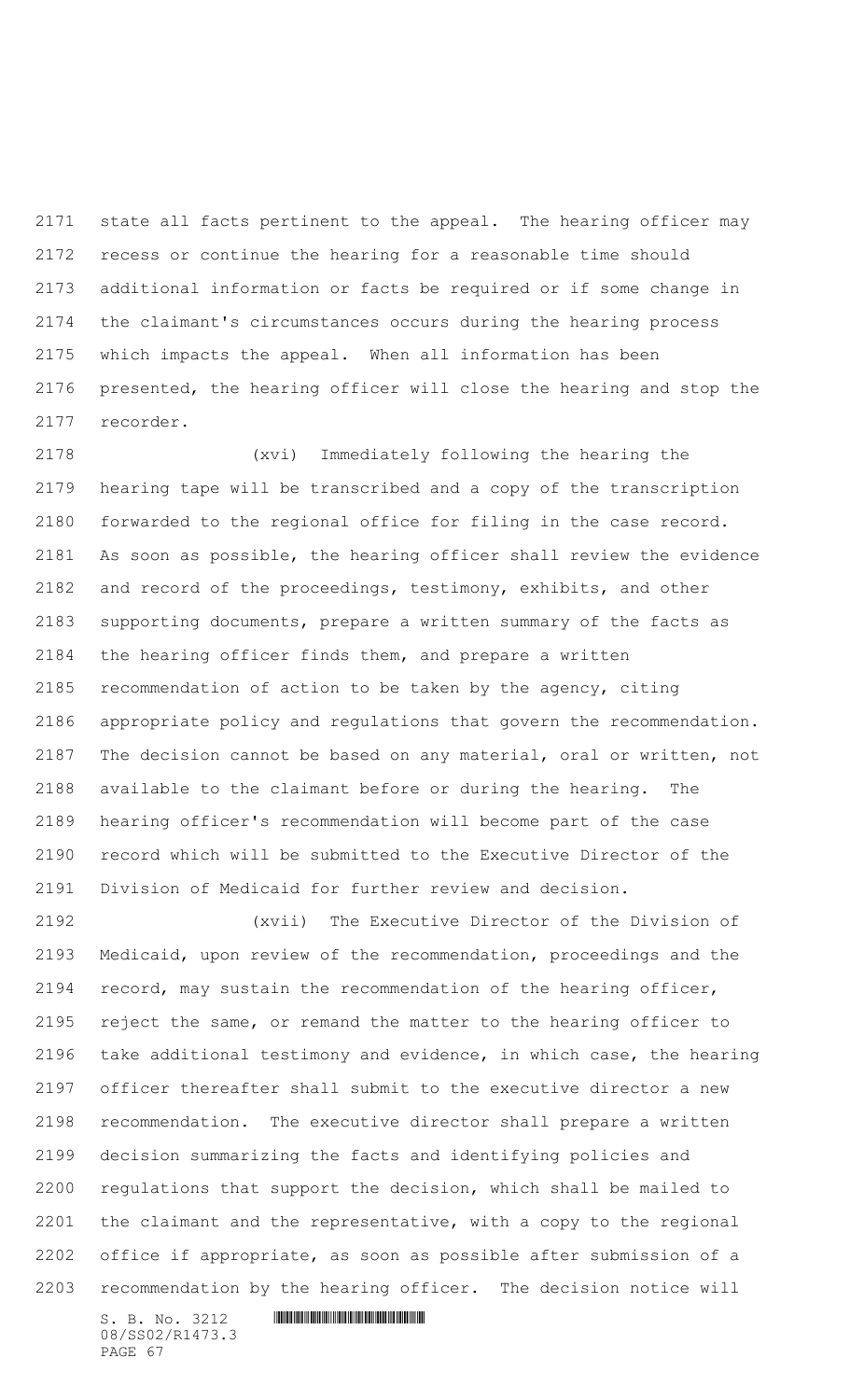specify any action to be taken by the agency, specify any revised eligibility dates or, if continuation of benefits applies, will notify the claimant of the new effective date of reduction or termination of benefits or services, which will be fifteen (15) days from the mailing date of the notice of decision. The decision rendered by the Executive Director of the Division of Medicaid is final and binding. The claimant is entitled to seek judicial review in a court of proper jurisdiction.

 (xviii) The Division of Medicaid must take final administrative action on a hearing, whether state or local, within ninety (90) days from the date of the initial request for a hearing.

 (xix) A group hearing may be held for a number of claimants under the following circumstances:

 (A) The Division of Medicaid may consolidate the cases and conduct a single group hearing when the only issue involved is one (1) of a single law or agency policy;

 (B) The claimants may request a group hearing when there is one (1) issue of agency policy common to all of them.

 In all group hearings, whether initiated by the Division of Medicaid or by the claimants, the policies governing fair hearings must be followed. Each claimant in a group hearing must be permitted to present his or her own case and be represented by his or her own representative, or to withdraw from the group hearing and have his or her appeal heard individually. As in individual hearings, the hearing will be conducted only on the issue being appealed, and each claimant will be expected to keep individual testimony within a reasonable time frame as a matter of consideration to the other claimants involved.

 (xx) Any specific matter necessitating an administrative hearing not otherwise provided under this article or agency policy shall be afforded under the hearing procedures as

 $S. B. No. 3212$  **IN ALGEBRAY FOR A SET AND A SET AND A** SET AND **RESPONDED A SET AND A** 08/SS02/R1473.3 PAGE 68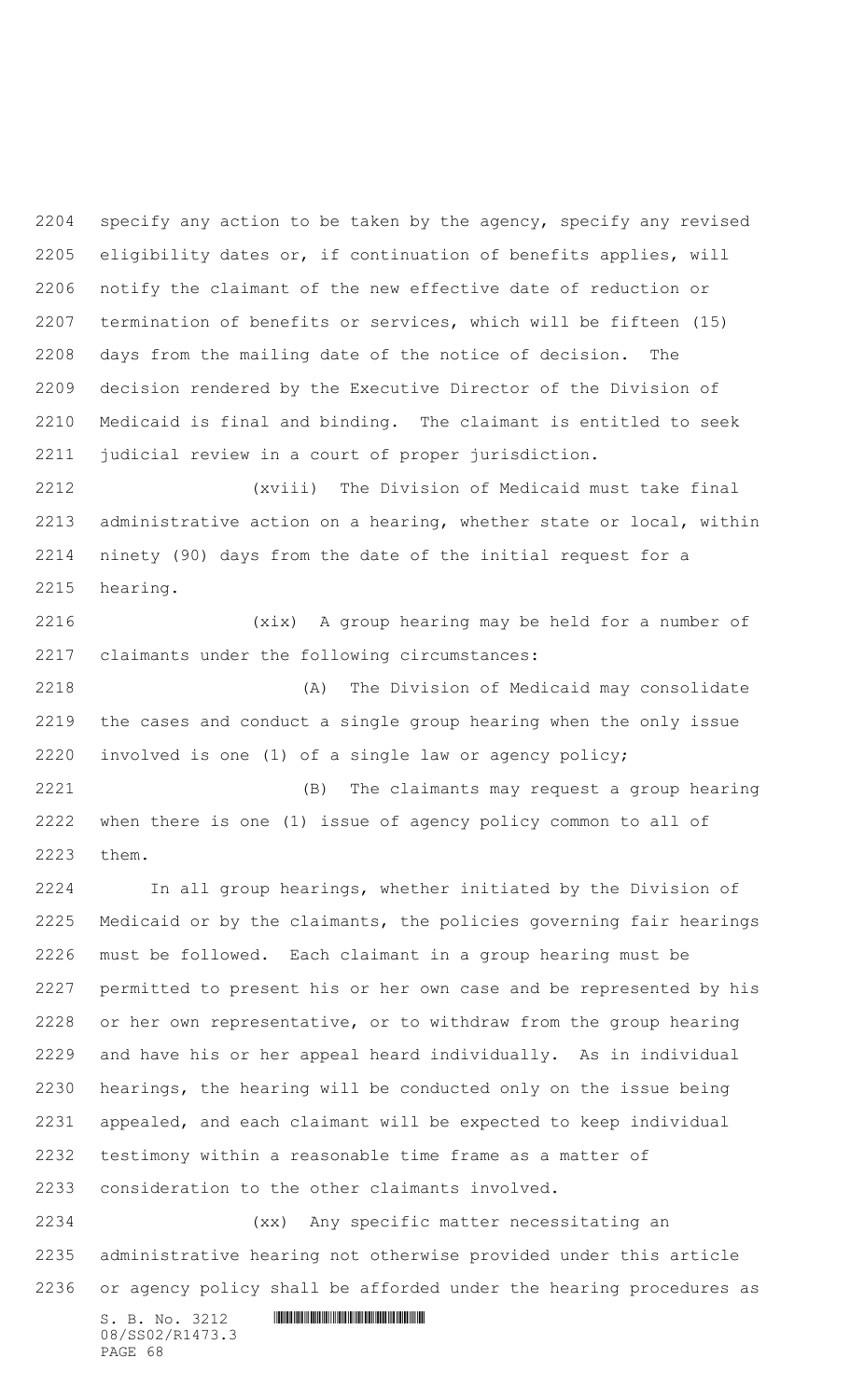outlined above. If the specific time frames of such a unique matter relating to requesting, granting, and concluding of the hearing is contrary to the time frames as set out in the hearing procedures above, the specific time frames will govern over the time frames as set out within these procedures.

 (4) The Executive Director of the Division of Medicaid, with the approval of the Governor, shall be authorized to employ eligibility, technical, clerical and supportive staff as may be required in carrying out and fully implementing the determination of Medicaid eligibility, including conducting quality control reviews and the investigation of the improper receipt of medical assistance. Staffing needs will be set forth in the annual appropriation act for the division. Additional office space as needed in performing eligibility, quality control and investigative functions shall be obtained by the division.

 **SECTION 13.** Section 43-13-117.1, Mississippi Code of 1972, is brought forward as follows:

 43-13-117.1. It is the intent of the Legislature to expand access to Medicaid-funded home- and community-based services for eligible nursing facility residents who choose those services. The Executive Director of the Division of Medicaid is authorized to transfer funds allocated for nursing facility services for eligible residents to cover the cost of services available through the Independent Living Waiver, the Traumatic Brain Injury/Spinal Cord Injury Waiver, the Elderly and Disabled Waiver, and the Assisted Living Waiver programs when eligible residents choose those community services. The amount of funding transferred by the division shall be sufficient to cover the cost of home- and community-based waiver services for each eligible nursing facility resident who chooses those services. The number of nursing facility residents who return to the community and home- and community-based waiver services shall not count against the total number of waiver slots for which the Legislature appropriates

S. B. No. 3212 \*SS02/R1473.3\* 08/SS02/R1473.3 PAGE 69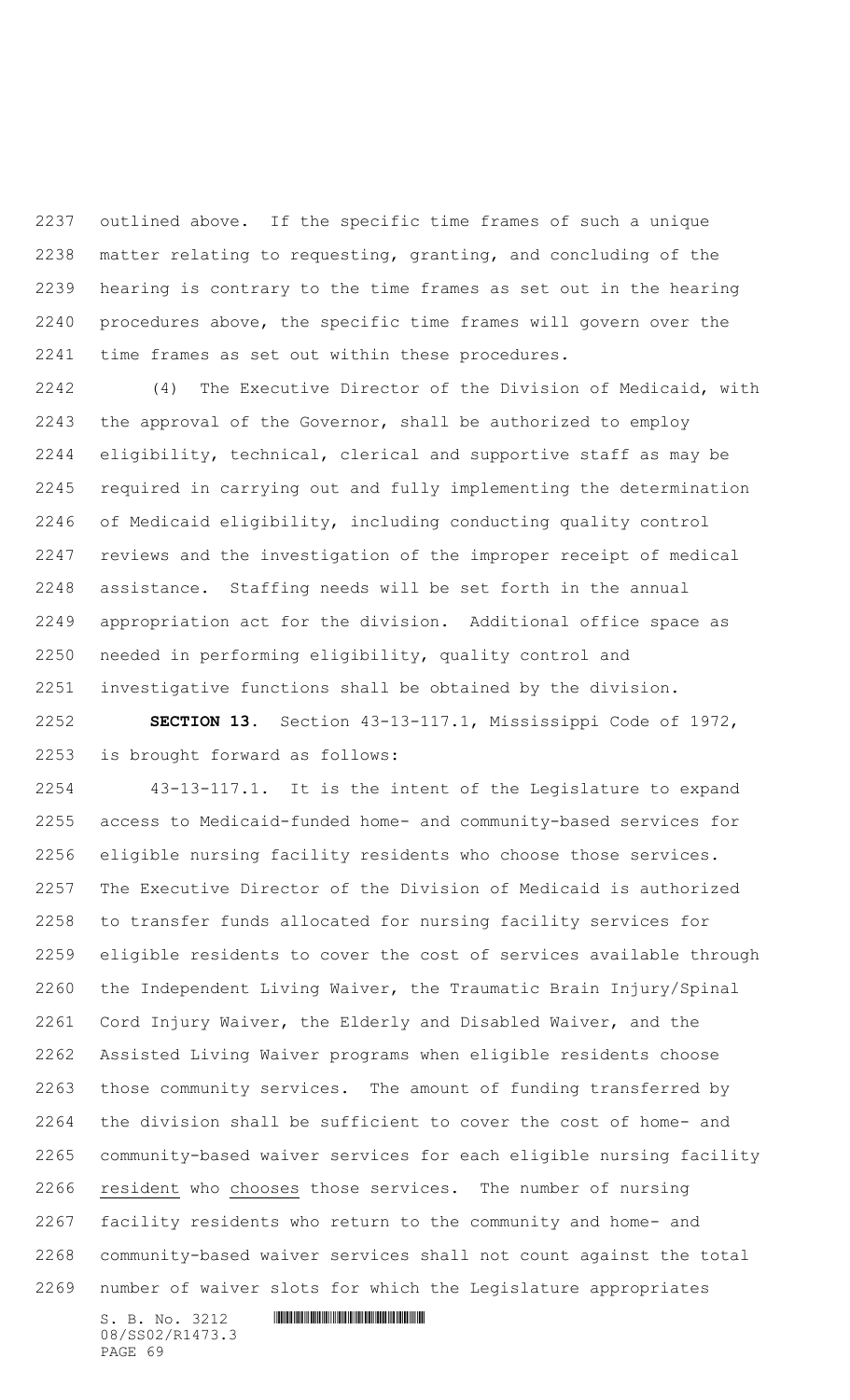funding each year. Any funds remaining in the program when a former nursing facility resident ceases to participate in a home- and community-based waiver program under this provision shall be returned to nursing facility funding.

 **SECTION 14.** Section 43-13-117.2, Mississippi Code of 1972, is brought forward as follows:

 43-13-117.2. The Division of Medicaid is authorized and directed to study the feasibility of implementing a pilot program to provide chronic disease management of chronic obstructive pulmonary disease (COPD) using private sources of funding in an effort to reduce the financial and clinical burden of COPD illness upon the Medicaid program and the citizens of Mississippi. If a pilot program is deemed feasible, such a program shall be implemented and a report of findings and recommendations be prepared and provided to the Office of the Governor and the Chairmen of the House and Senate Public Health and Welfare Committees and the Chairman of the House Medicaid Committee in order to evaluate the effectiveness of the pilot program in reducing costs within the Medicaid program and in providing improved health and well-being of the affected patients.

 **SECTION 15.** Section 43-13-117.3, Mississippi Code of 1972, is brought forward as follows:

 43-13-117.3. The Division of Medicaid, in consultation with the State Department of Health and the State Department of Rehabilitation Services, is authorized and directed to study the feasibility of implementing a pilot program to provide bariatric surgery in the morbidly obese as a treatment option in an effort to reduce the financial and clinical burden of morbid obesity upon the Medicaid program and the citizens of Mississippi. If a pilot program is deemed feasible, such a program shall be implemented and a report of findings and recommendations be prepared and provided to the Office of the Governor and the Chairmen of the House and Senate Public Health and Welfare Committees and the

S. B. No. 3212 \*SS02/R1473.3\* 08/SS02/R1473.3 PAGE 70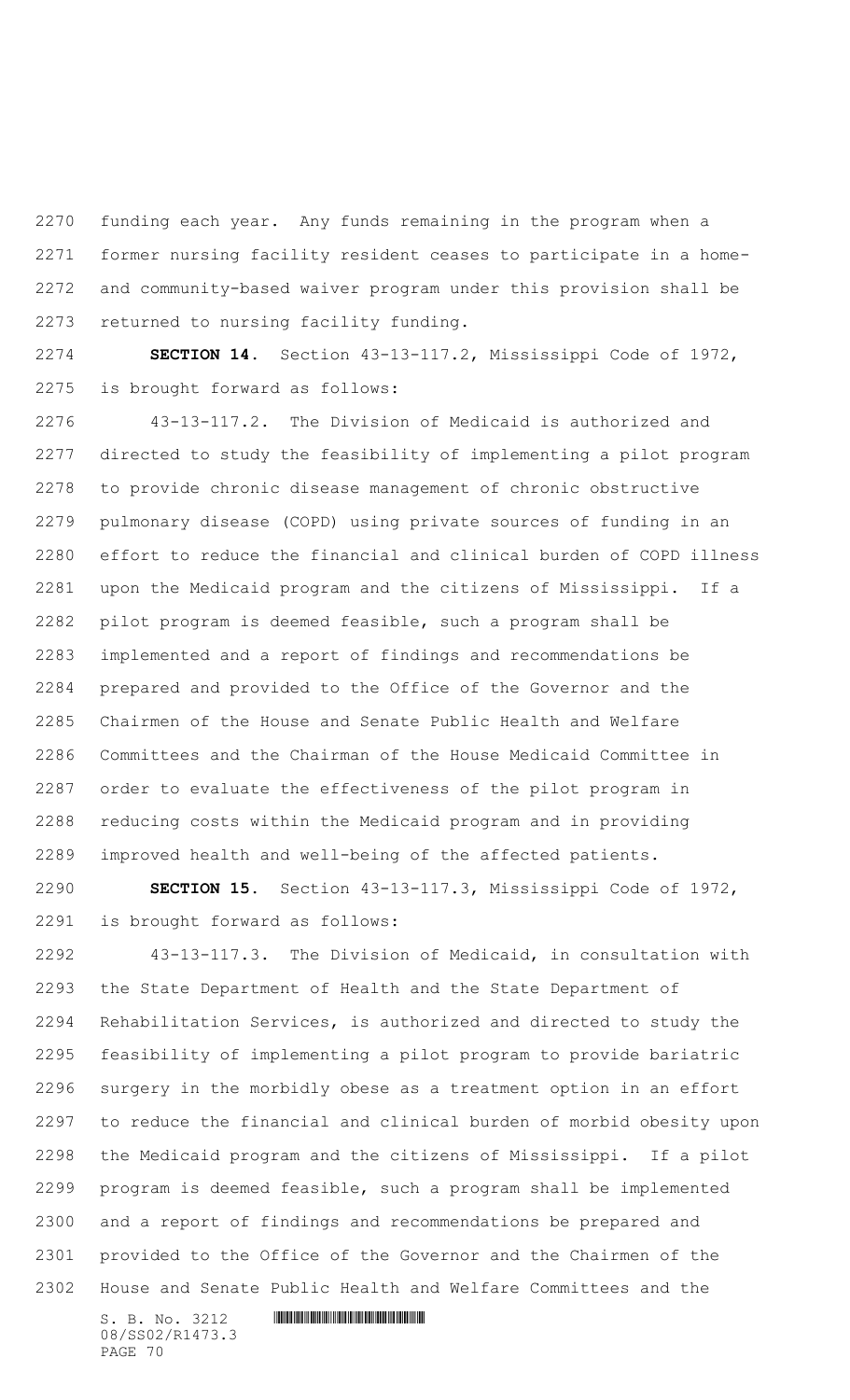Chairman of the House Medicaid Committee in order to evaluate the effectiveness of the pilot program.

 **SECTION 16.** Section 43-13-118, Mississippi Code of 1972, is brought forward as follows:

 43-13-118. It shall be the duty of each provider participating in the medical assistance program to keep and maintain books, documents, and other records as prescribed by the division of Medicaid in substantiation of its claim for services rendered Medicaid recipients, and such books, documents, and other records shall be kept and maintained for a period of five (5) years or for whatever longer period as may be required or prescribed under federal or state statutes and shall be subject to audit by the division. The division shall be entitled to full recoupment of the amount it has paid any provider of medical service who has failed to keep or maintain records as required herein.

 **SECTION 17.** Section 43-13-120, Mississippi Code of 1972, is brought forward as follows:

 43-13-120. (1) Any person who is a Medicaid recipient and is receiving medical assistance for services provided in a long-term care facility under the provisions of Section 43-13-117 from the Division of Medicaid in the Office of the Governor, who dies intestate and leaves no known heirs, shall have deemed, through his acceptance of such medical assistance, the Division of Medicaid as his beneficiary to all such funds in an amount not to exceed Two Hundred Fifty Dollars (\$250.00) which are in his possession at the time of his death. Such funds, together with any accrued interest thereon, shall be reported by the long-term care facility to the State Treasurer in the manner provided in subsection (2).

 (2) The report of such funds shall be verified, shall be on a form prescribed or approved by the Treasurer, and shall include (a) the name of the deceased person and his last known address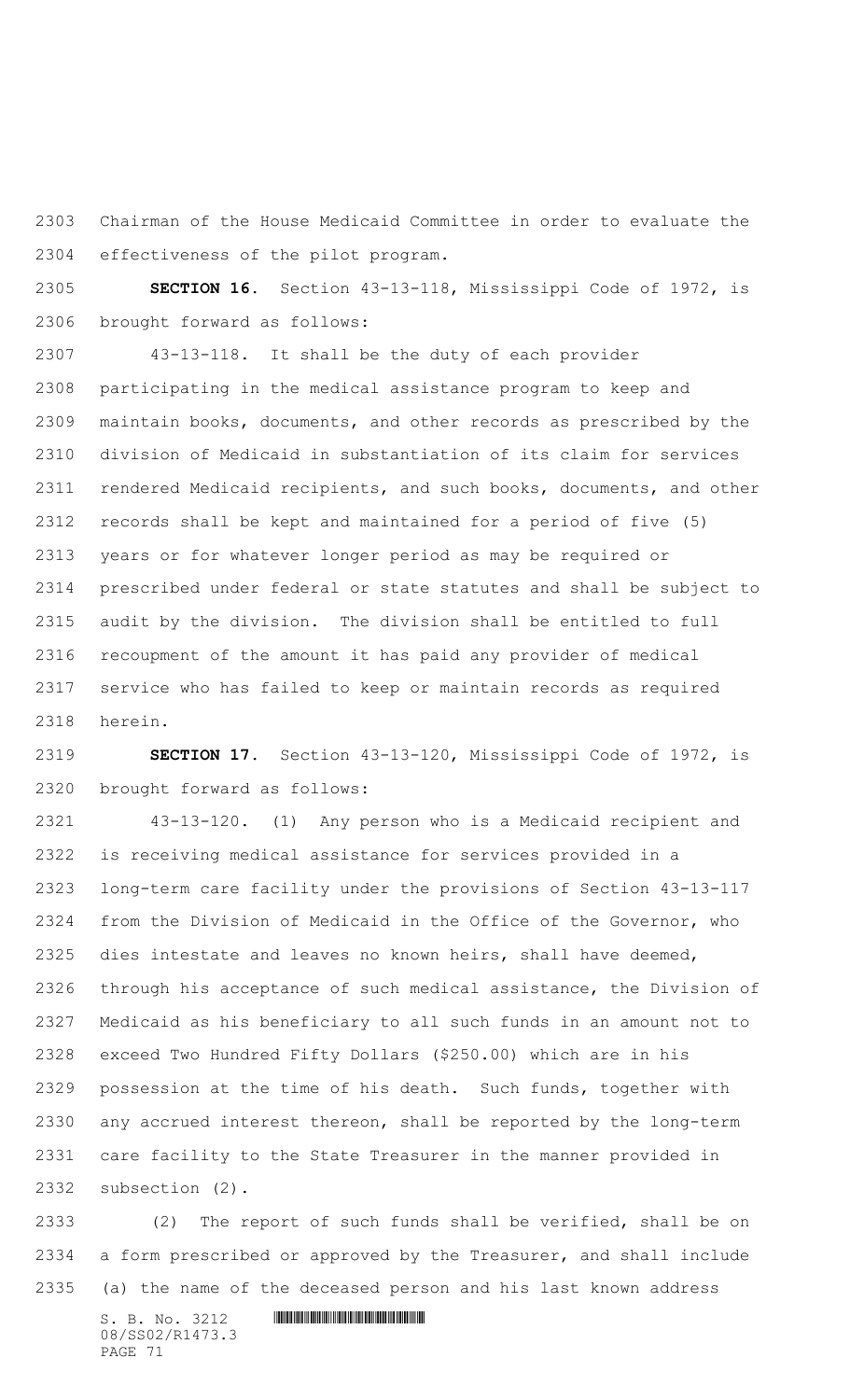prior to entering the long-term care facility; (b) the name and last known address of each person who may possess an interest in such funds; and (c) any other information which the Treasurer prescribes by regulation as necessary for the administration of this section. The report shall be filed with the Treasurer prior to November 1 of each year in which the long-term care facility has provided services to a person or persons having funds to which this section applies.

 (3) Within one hundred twenty (120) days from November 1 of each year in which a report is made pursuant to subsection (2), the Treasurer shall cause notice to be published in a newspaper having general circulation in the county of this state in which is located the last known address of the person or persons named in the report who may possess an interest in such funds, or if no such person is named in the report, in the county in which is located the last known address of the deceased person prior to entering the long-term care facility. If no address is given in the report or if the address is outside of this state, the notice shall be published in a newspaper having general circulation in the county in which the facility is located. The notice shall contain (a) the name of the deceased person; (b) his last known address prior to entering the facility; (c) the name and last known address of each person named in the report who may possess an interest in such funds; and (d) a statement that any person possessing an interest in such funds must make a claim therefor to the Treasurer within ninety (90) days after such publication date or the funds will become the property of the State of Mississippi. In any year in which the Treasurer publishes a notice of abandoned property under Section 89-12-27, the Treasurer may combine the notice required by this section with the notice of abandoned property. The cost to the Treasurer of publishing the notice required by this section shall be paid by the Division of

Medicaid.

08/SS02/R1473.3 PAGE 72

 $S. B. No. 3212$  **INNIFICALLY AND INTERNATIONAL CONTRACT AND INTERNATIONAL CONTRACT AND INTERNATIONAL CONTRACT AND INTERNATIONAL CONTRACT AND INTERNATIONAL CONTRACT AND INTERNATIONAL CONTRACT OF A SECOND AND INTERNATIONAL CO**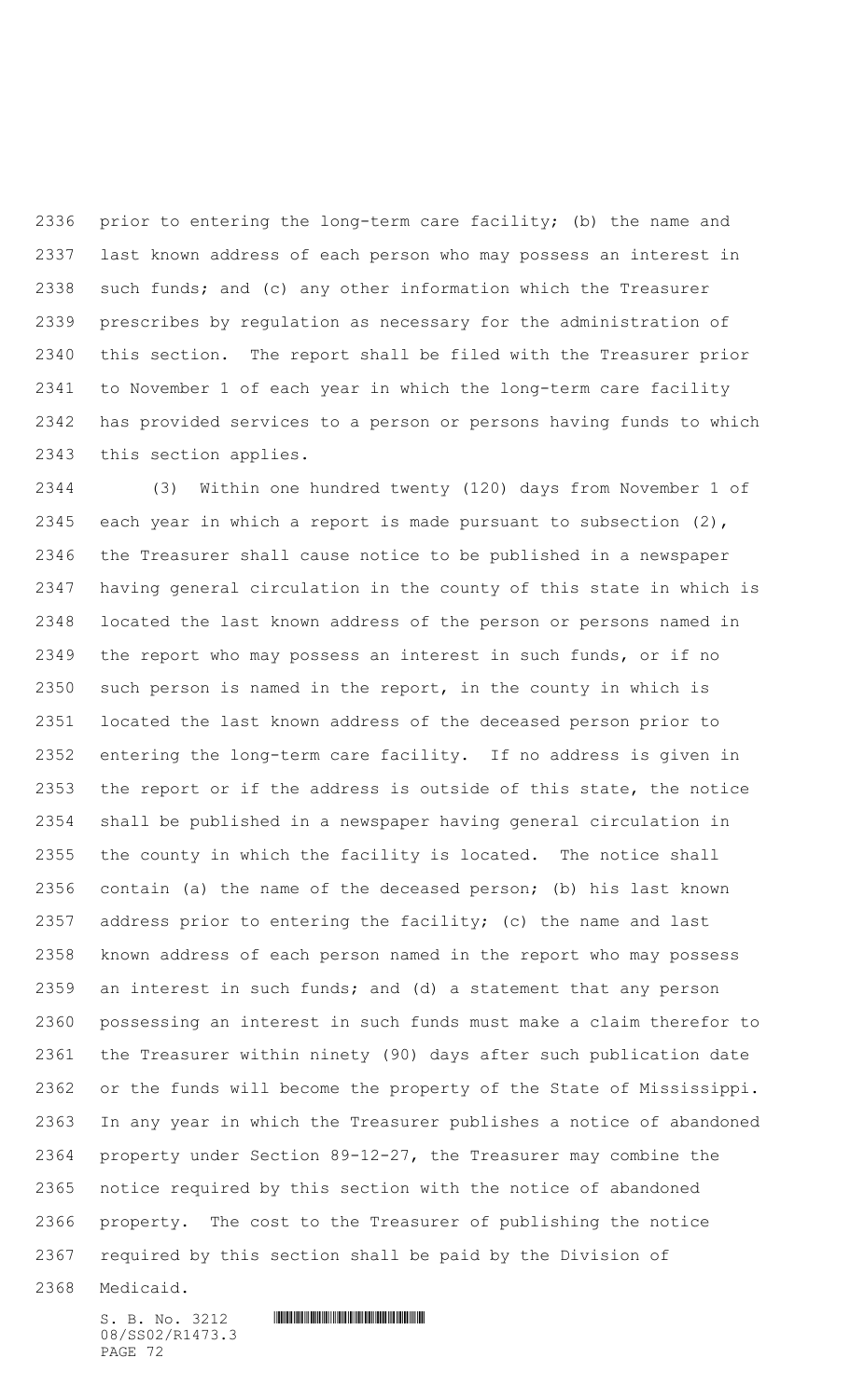(4) Each long-term care facility that makes a report of funds of a deceased person under this section shall pay over and deliver such funds, together with any accrued interest thereon, to the Treasurer not later than ten (10) days after notice of such funds has been published by the Treasurer as provided in subsection (3). If a claim to such funds is not made by any person having an interest therein within ninety (90) days of the published notice, the Treasurer shall place such funds in the special account in the State Treasury to the credit of the "Governor's Office - Division of Medicaid" to be expended by the Division of Medicaid for the purposes provided under Mississippi Medicaid Law.

 (5) This section shall not be applicable to any Medicaid patient in a long-term care facility of a state institution listed in Section 41-7-73, who has a personal deposit fund as provided for in Section 41-7-90.

 **SECTION 18.** Section 43-13-121, Mississippi Code of 1972, is brought forward as follows:

 43-13-121. (1) The division shall administer the Medicaid program under the provisions of this article, and may do the following:

 (a) Adopt and promulgate reasonable rules, regulations and standards, with approval of the Governor, and in accordance with the Administrative Procedures Law, Section 25-43-1 et seq.:

 (i) Establishing methods and procedures as may be necessary for the proper and efficient administration of this article;

S. B. No. 3212 \*SS02/R1473.3\* 08/SS02/R1473.3 PAGE 73 (ii) Providing Medicaid to all qualified recipients under the provisions of this article as the division may determine and within the limits of appropriated funds; (iii) Establishing reasonable fees, charges and rates for medical services and drugs; in doing so, the division shall fix all of those fees, charges and rates at the minimum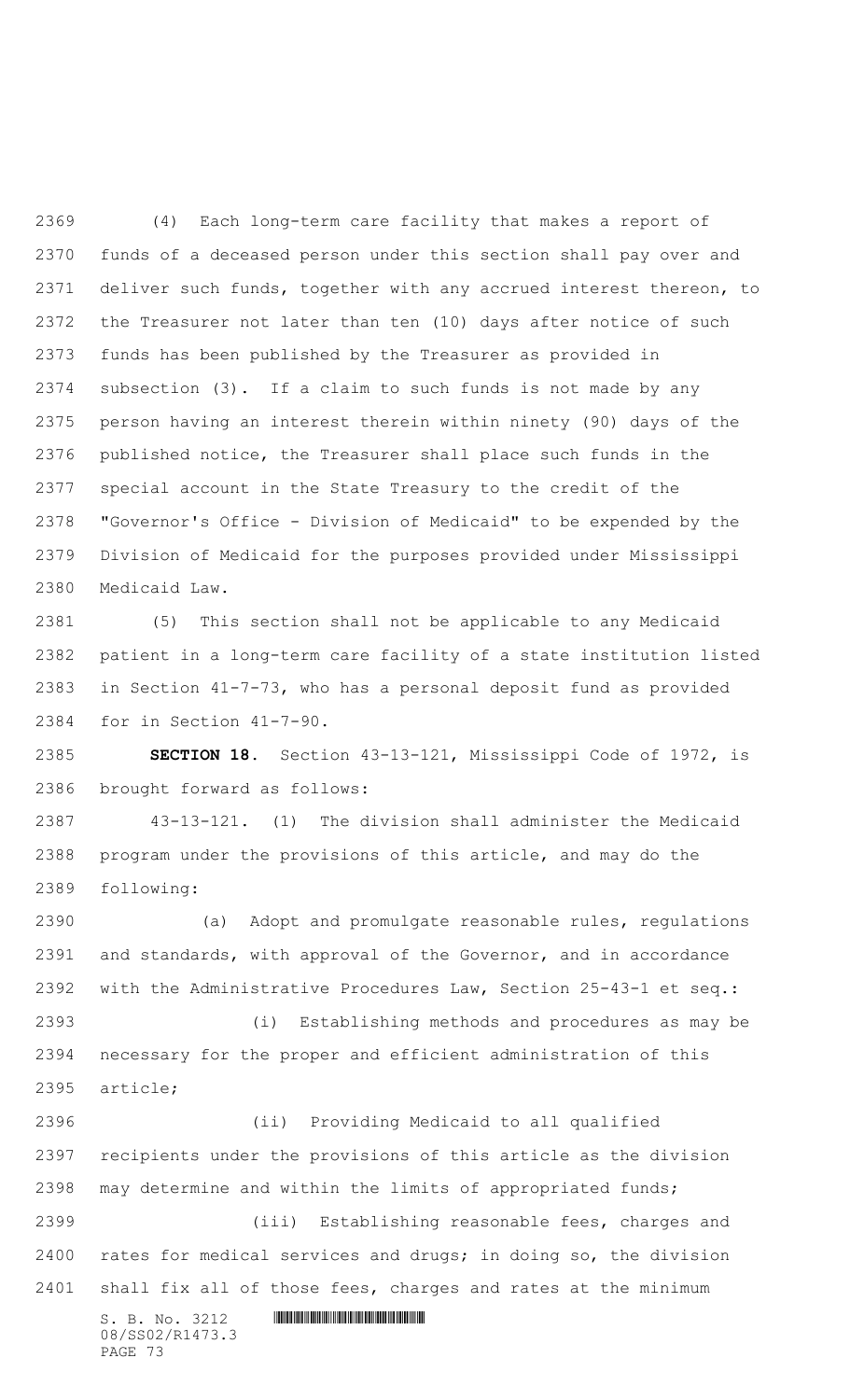levels absolutely necessary to provide the medical assistance authorized by this article, and shall not change any of those fees, charges or rates except as may be authorized in Section 43-13-117;

 (iv) Providing for fair and impartial hearings; (v) Providing safeguards for preserving the confidentiality of records; and

 (vi) For detecting and processing fraudulent practices and abuses of the program;

 (b) Receive and expend state, federal and other funds in accordance with court judgments or settlements and agreements between the State of Mississippi and the federal government, the rules and regulations promulgated by the division, with the approval of the Governor, and within the limitations and restrictions of this article and within the limits of funds available for that purpose;

 (c) Subject to the limits imposed by this article, to submit a Medicaid plan to the United States Department of Health and Human Services for approval under the provisions of the federal Social Security Act, to act for the state in making negotiations relative to the submission and approval of that plan, to make such arrangements, not inconsistent with the law, as may be required by or under federal law to obtain and retain that approval and to secure for the state the benefits of the provisions of that law.

 No agreements, specifically including the general plan for the operation of the Medicaid program in this state, shall be made by and between the division and the United States Department of Health and Human Services unless the Attorney General of the State of Mississippi has reviewed the agreements, specifically including the operational plan, and has certified in writing to the Governor and to the executive director of the division that the agreements,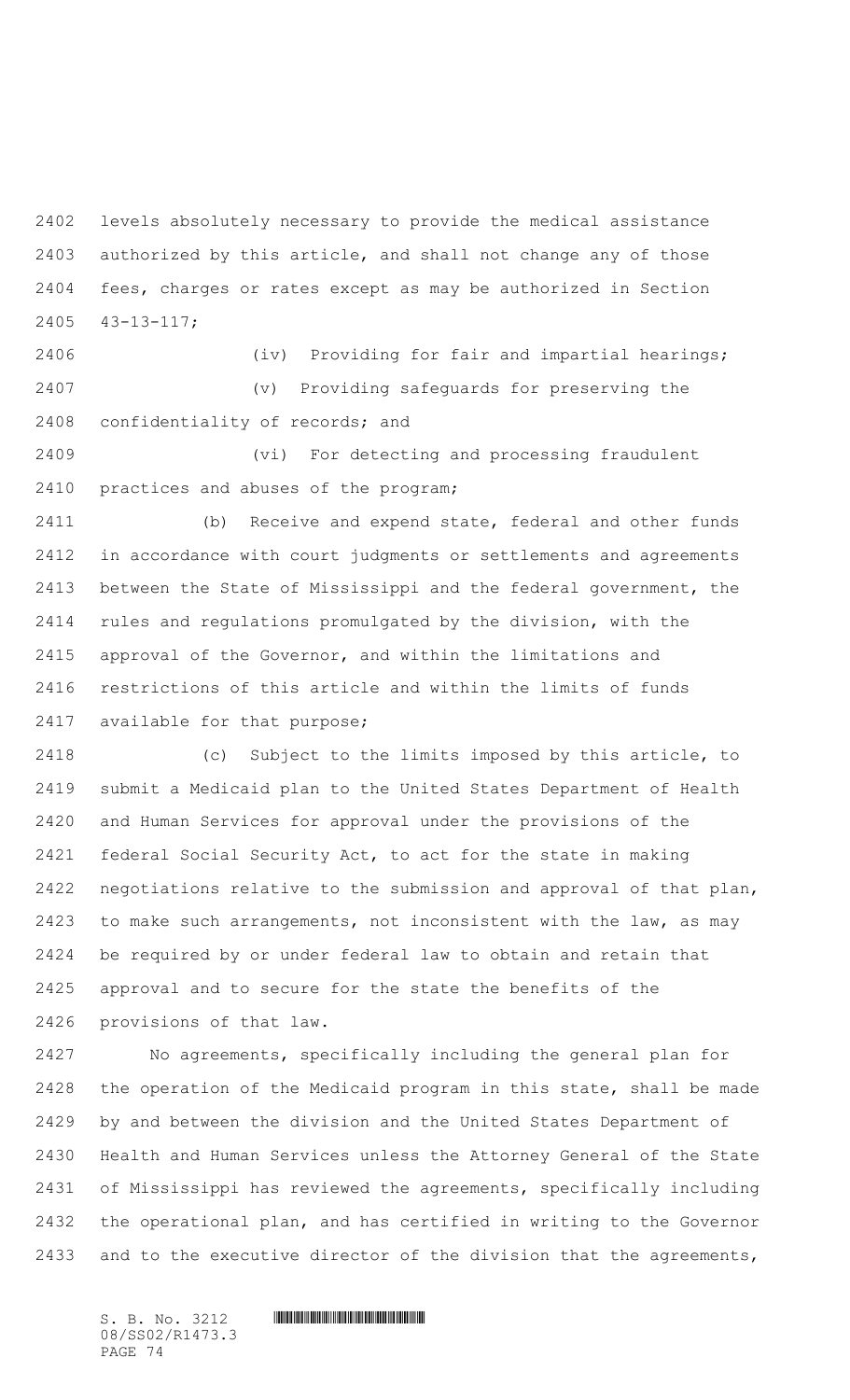including the plan of operation, have been drawn strictly in accordance with the terms and requirements of this article;

 (d) In accordance with the purposes and intent of this article and in compliance with its provisions, provide for aged persons otherwise eligible for the benefits provided under Title XVIII of the federal Social Security Act by expenditure of funds available for those purposes;

 (e) To make reports to the United States Department of Health and Human Services as from time to time may be required by that federal department and to the Mississippi Legislature as provided in this section;

 (f) Define and determine the scope, duration and amount of Medicaid that may be provided in accordance with this article and establish priorities therefor in conformity with this article;

 (g) Cooperate and contract with other state agencies for the purpose of coordinating Medicaid provided under this article and eliminating duplication and inefficiency in the Medicaid program;

 (h) Adopt and use an official seal of the division; (i) Sue in its own name on behalf of the State of Mississippi and employ legal counsel on a contingency basis with the approval of the Attorney General;

 (j) To recover any and all payments incorrectly made by the division to a recipient or provider from the recipient or provider receiving the payments. To recover those payments, the division may use the following methods, in addition to any other methods available to the division:

 (i) The division shall report to the State Tax Commission the name of any current or former Medicaid recipient who has received medical services rendered during a period of established Medicaid ineligibility and who has not reimbursed the division for the related medical service payment(s). The State Tax Commission shall withhold from the state tax refund of the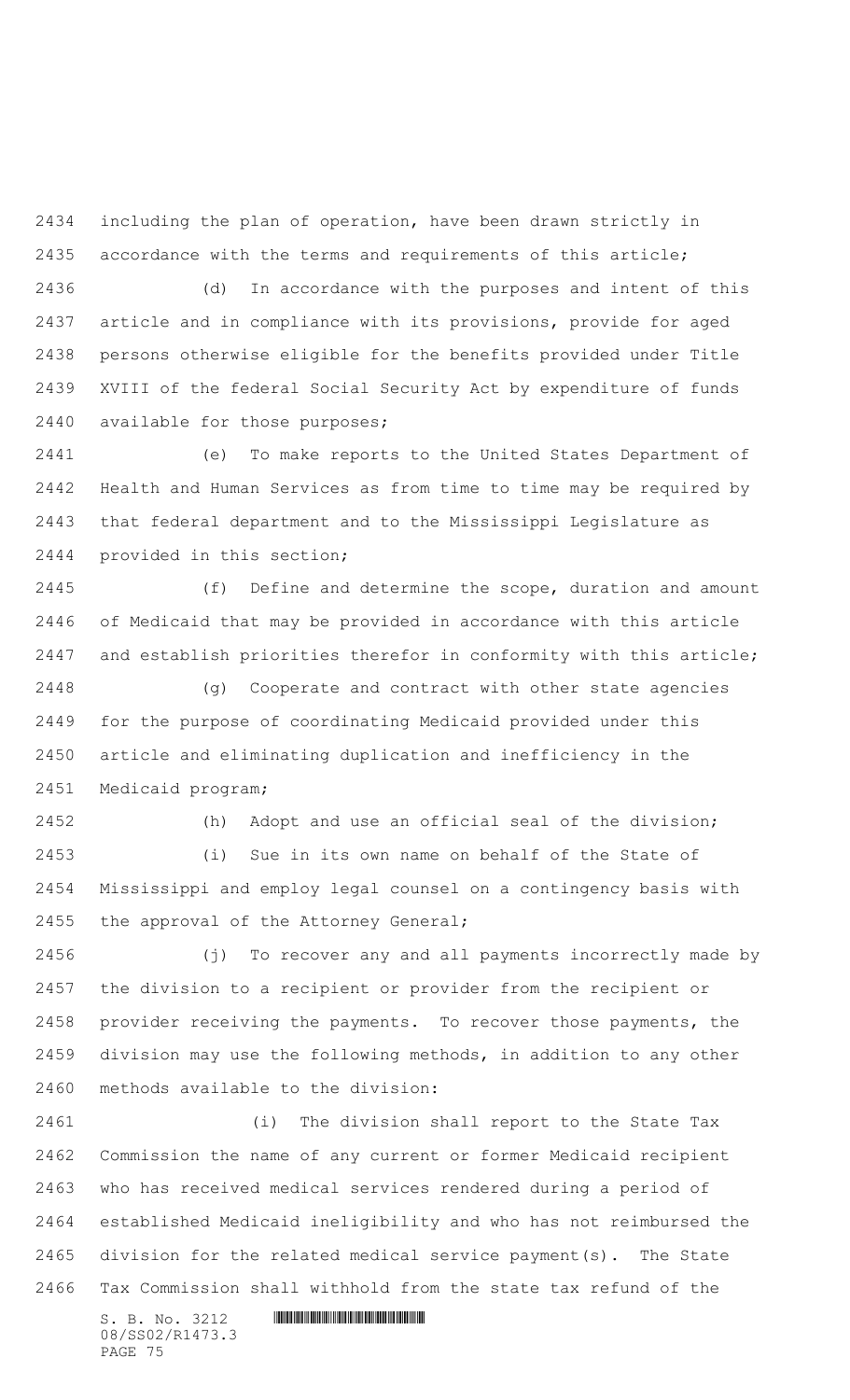individual, and pay to the division, the amount of the payment(s) for medical services rendered to the ineligible individual that have not been reimbursed to the division for the related medical service payment(s).

 (ii) The division shall report to the State Tax Commission the name of any Medicaid provider to whom payments were incorrectly made that the division has not been able to recover by other methods available to the division. The State Tax Commission shall withhold from the state tax refund of the provider, and pay to the division, the amount of the payments that were incorrectly made to the provider that have not been recovered by other available methods;

 (k) To recover any and all payments by the division fraudulently obtained by a recipient or provider. Additionally, if recovery of any payments fraudulently obtained by a recipient or provider is made in any court, then, upon motion of the Governor, the judge of the court may award twice the payments recovered as damages;

 (l) Have full, complete and plenary power and authority to conduct such investigations as it may deem necessary and requisite of alleged or suspected violations or abuses of the provisions of this article or of the regulations adopted under this article, including, but not limited to, fraudulent or unlawful act or deed by applicants for Medicaid or other benefits, or payments made to any person, firm or corporation under the terms, conditions and authority of this article, to suspend or disqualify any provider of services, applicant or recipient for gross abuse, fraudulent or unlawful acts for such periods, including permanently, and under such conditions as the division deems proper and just, including the imposition of a legal rate of interest on the amount improperly or incorrectly paid. Recipients who are found to have misused or abused Medicaid benefits may be locked into one (1) physician and/or one (1) pharmacy of the

08/SS02/R1473.3 PAGE 76

```
S. B. No. 3212 INNIFICALLY AND ALL AND ALL AND ADDRESS
```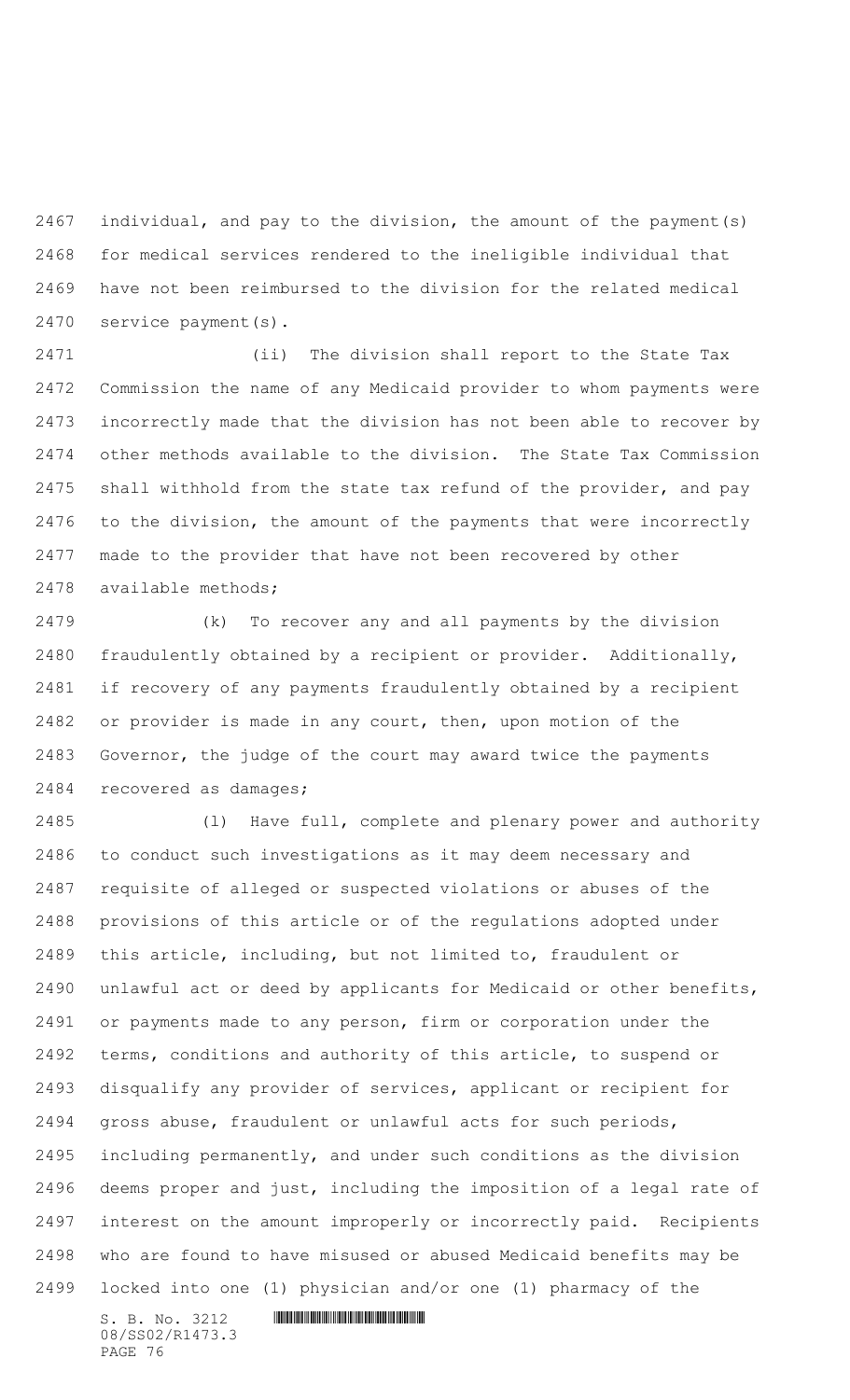recipient's choice for a reasonable amount of time in order to educate and promote appropriate use of medical services, in accordance with federal regulations. If an administrative hearing becomes necessary, the division may, if the provider does not succeed in his or her defense, tax the costs of the administrative hearing, including the costs of the court reporter or stenographer and transcript, to the provider. The convictions of a recipient or a provider in a state or federal court for abuse, fraudulent or unlawful acts under this chapter shall constitute an automatic disqualification of the recipient or automatic disqualification of the provider from participation under the Medicaid program.

 A conviction, for the purposes of this chapter, shall include a judgment entered on a plea of nolo contendere or a nonadjudicated guilty plea and shall have the same force as a judgment entered pursuant to a guilty plea or a conviction following trial. A certified copy of the judgment of the court of competent jurisdiction of the conviction shall constitute prima facie evidence of the conviction for disqualification purposes;

 (m) Establish and provide such methods of administration as may be necessary for the proper and efficient operation of the Medicaid program, fully utilizing computer equipment as may be necessary to oversee and control all current expenditures for purposes of this article, and to closely monitor and supervise all recipient payments and vendors rendering services under this article;

 (n) To cooperate and contract with the federal government for the purpose of providing Medicaid to Vietnamese and Cambodian refugees, under the provisions of Public Law 94-23 and Public Law 94-24, including any amendments to those laws, only to the extent that the Medicaid assistance and the administrative cost related thereto are one hundred percent (100%) reimbursable by the federal government. For the purposes of Section 43-13-117, persons receiving Medicaid under Public Law 94-23 and Public Law

08/SS02/R1473.3 PAGE 77

 $S. B. No. 3212$  **INNIFICALLY AND ALL AND ALL AND ADDRESS**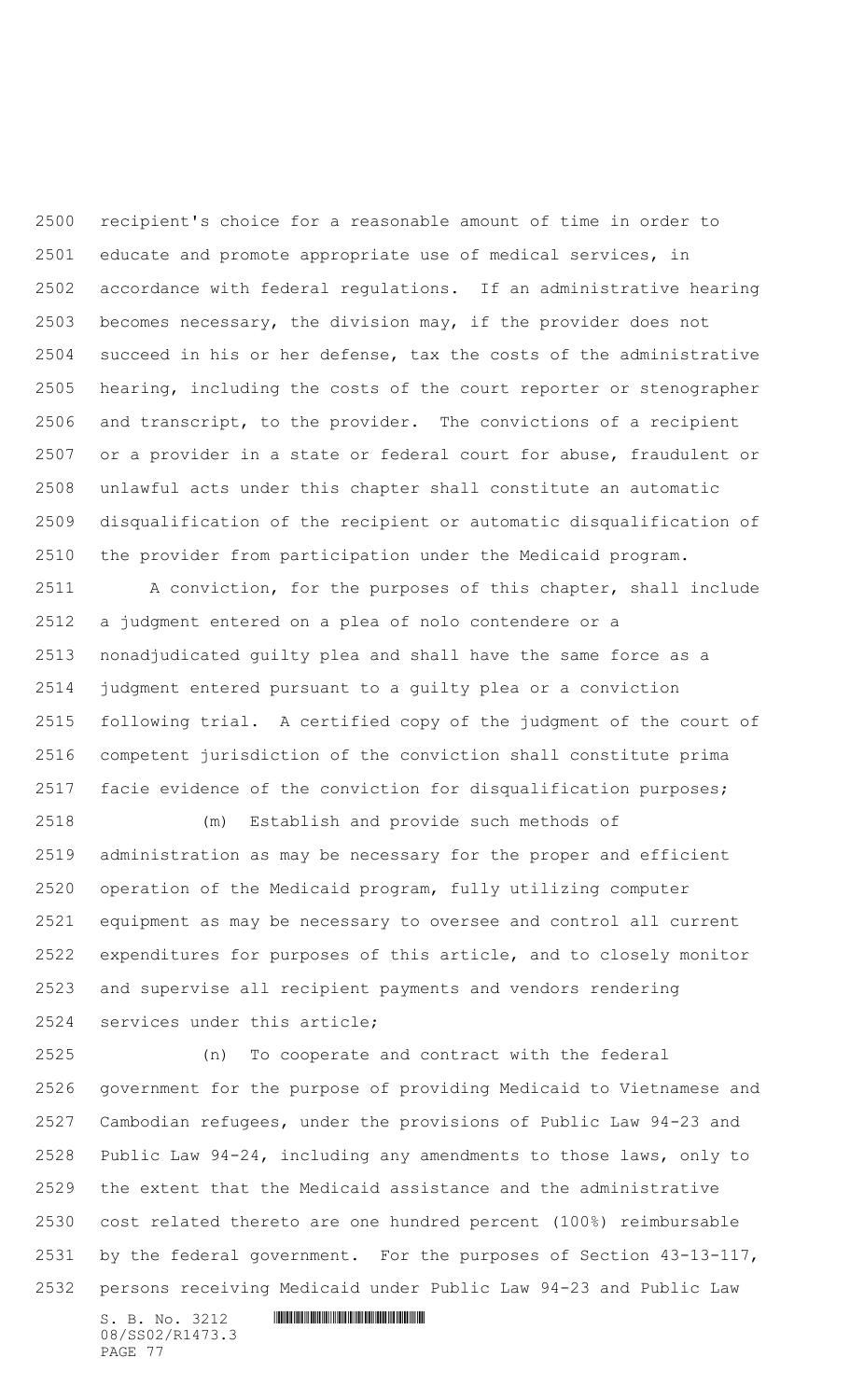94-24, including any amendments to those laws, shall not be considered a new group or category of recipient; and

 (o) The division shall impose penalties upon Medicaid only, Title XIX participating long-term care facilities found to be in noncompliance with division and certification standards in accordance with federal and state regulations, including interest at the same rate calculated by the United States Department of Health and Human Services and/or the Centers for Medicare and Medicaid Services (CMS) under federal regulations.

 (2) The division also shall exercise such additional powers and perform such other duties as may be conferred upon the division by act of the Legislature.

 (3) The division, and the State Department of Health as the agency for licensure of health care facilities and certification and inspection for the Medicaid and/or Medicare programs, shall contract for or otherwise provide for the consolidation of on-site inspections of health care facilities that are necessitated by the respective programs and functions of the division and the department.

 (4) The division and its hearing officers shall have power to preserve and enforce order during hearings; to issue subpoenas for, to administer oaths to and to compel the attendance and testimony of witnesses, or the production of books, papers, documents and other evidence, or the taking of depositions before any designated individual competent to administer oaths; to examine witnesses; and to do all things conformable to law that may be necessary to enable them effectively to discharge the duties of their office. In compelling the attendance and testimony of witnesses, or the production of books, papers, documents and other evidence, or the taking of depositions, as authorized by this section, the division or its hearing officers may designate an individual employed by the division or some other suitable person to execute and return that process, whose action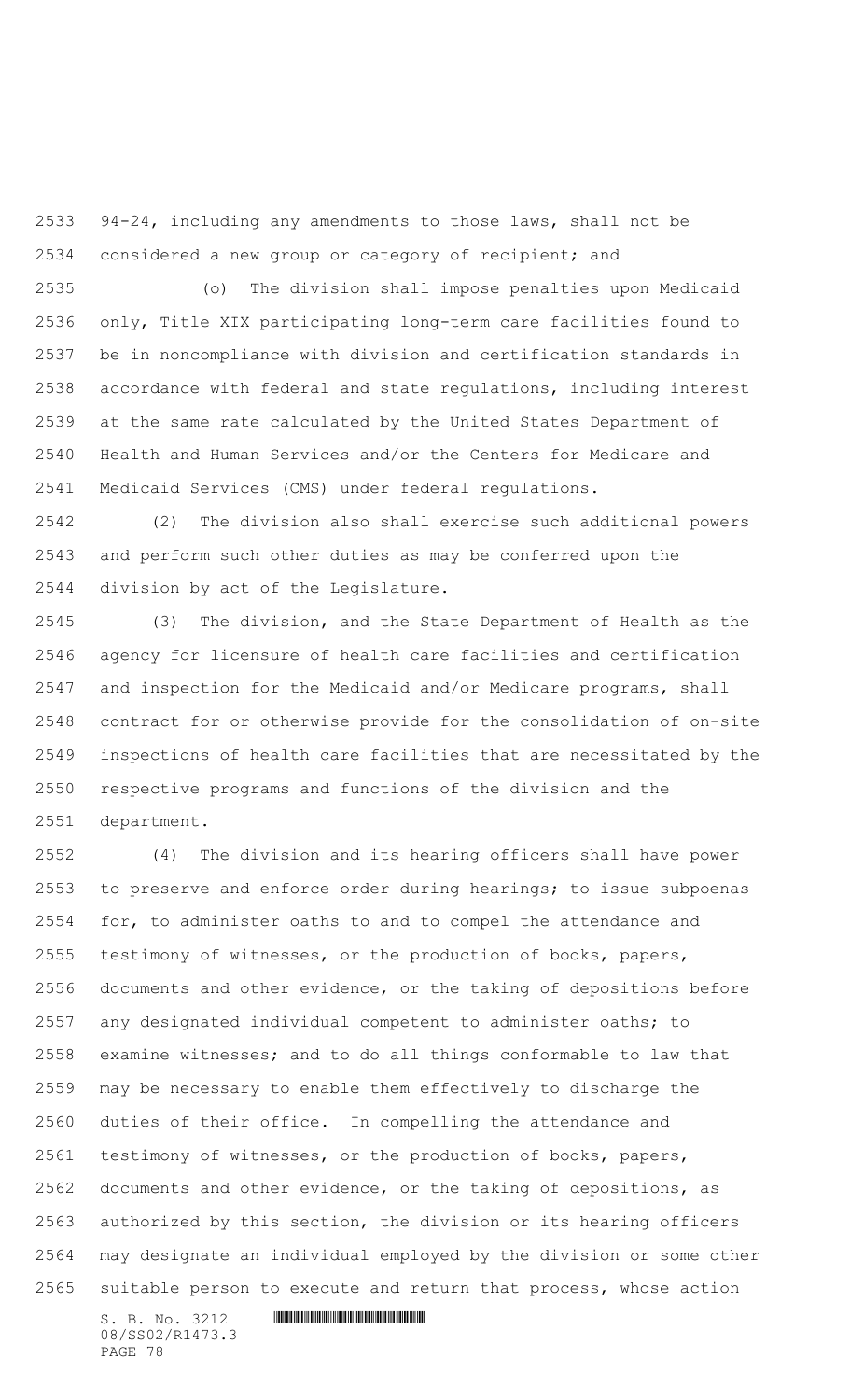in executing and returning that process shall be as lawful as if done by the sheriff or some other proper officer authorized to execute and return process in the county where the witness may reside. In carrying out the investigatory powers under the provisions of this article, the executive director or other designated person or persons may examine, obtain, copy or reproduce the books, papers, documents, medical charts, prescriptions and other records relating to medical care and services furnished by the provider to a recipient or designated recipients of Medicaid services under investigation. In the absence of the voluntary submission of the books, papers, documents, medical charts, prescriptions and other records, the 2578 Governor, the executive director, or other designated person may issue and serve subpoenas instantly upon the provider, his or her agent, servant or employee for the production of the books, papers, documents, medical charts, prescriptions or other records during an audit or investigation of the provider. If any provider or his or her agent, servant or employee refuses to produce the records after being duly subpoenaed, the executive director may certify those facts and institute contempt proceedings in the manner, time and place as authorized by law for administrative proceedings. As an additional remedy, the division may recover all amounts paid to the provider covering the period of the audit or investigation, inclusive of a legal rate of interest and a reasonable attorney's fee and costs of court if suit becomes necessary. Division staff shall have immediate access to the provider's physical location, facilities, records, documents, books, and any other records relating to medical care and services rendered to recipients during regular business hours.

 (5) If any person in proceedings before the division disobeys or resists any lawful order or process, or misbehaves during a hearing or so near the place thereof as to obstruct the hearing, or neglects to produce, after having been ordered to do

 $S. B. No. 3212$  **IN AND AND AND AND AND AND AND AND S** 08/SS02/R1473.3 PAGE 79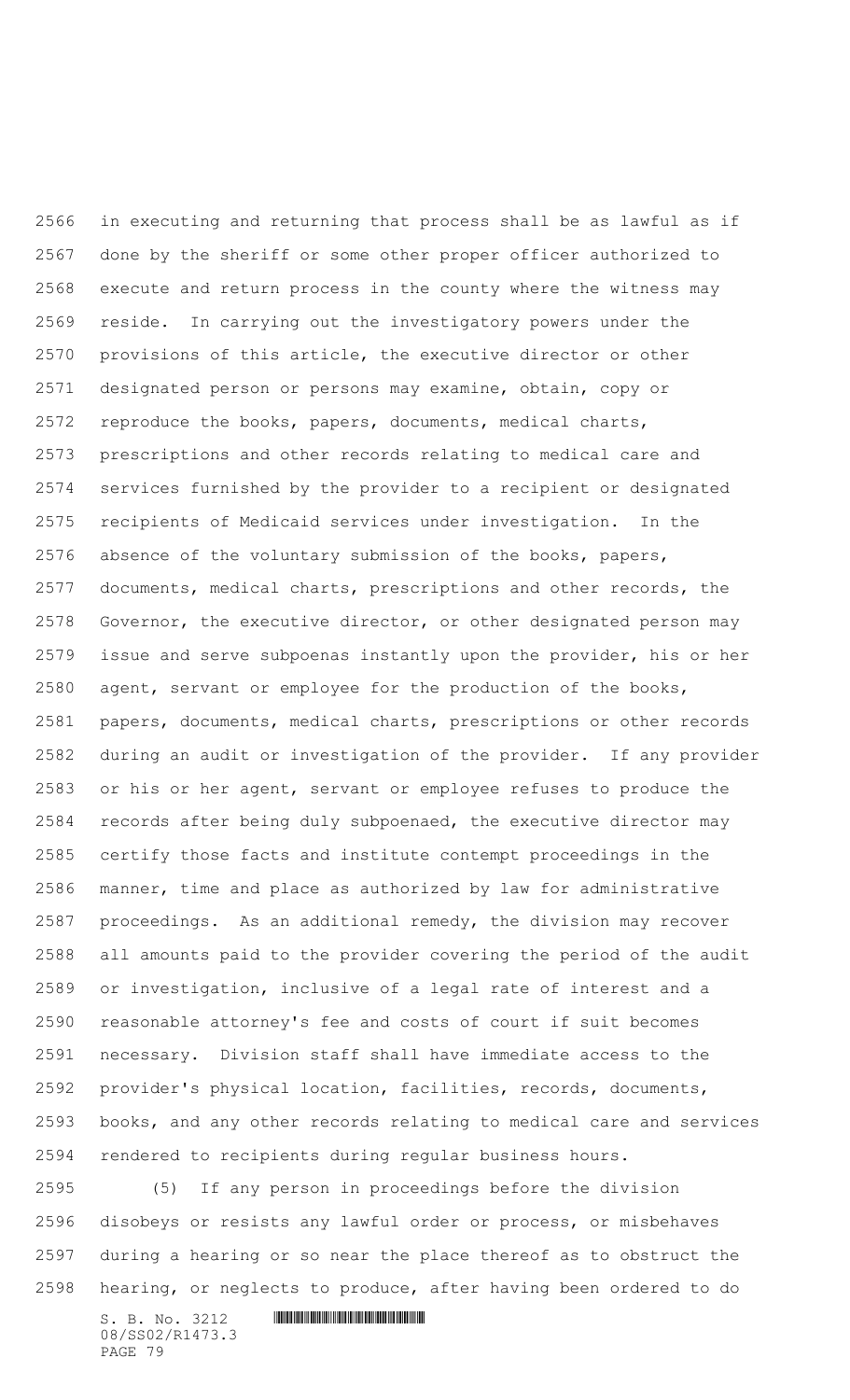so, any pertinent book, paper or document, or refuses to appear after having been subpoenaed, or upon appearing refuses to take the oath as a witness, or after having taken the oath refuses to be examined according to law, the executive director shall certify the facts to any court having jurisdiction in the place in which it is sitting, and the court shall thereupon, in a summary manner, hear the evidence as to the acts complained of, and if the evidence so warrants, punish that person in the same manner and to the same extent as for a contempt committed before the court, or commit that person upon the same condition as if the doing of the forbidden act had occurred with reference to the process of, or in the presence of, the court.

 (6) In suspending or terminating any provider from participation in the Medicaid program, the division shall preclude the provider from submitting claims for payment, either personally or through any clinic, group, corporation or other association to the division or its fiscal agents for any services or supplies provided under the Medicaid program except for those services or supplies provided before the suspension or termination. No clinic, group, corporation or other association that is a provider of services shall submit claims for payment to the division or its fiscal agents for any services or supplies provided by a person within that organization who has been suspended or terminated from participation in the Medicaid program except for those services or supplies provided before the suspension or termination. When this provision is violated by a provider of services that is a clinic, group, corporation or other association, the division may suspend or terminate that organization from participation. Suspension may be applied by the division to all known affiliates of a provider, provided that each decision to include an affiliate is made on a case-by-case basis after giving due regard to all relevant facts and circumstances. The violation, failure or inadequacy of performance may be imputed to a person with whom the provider is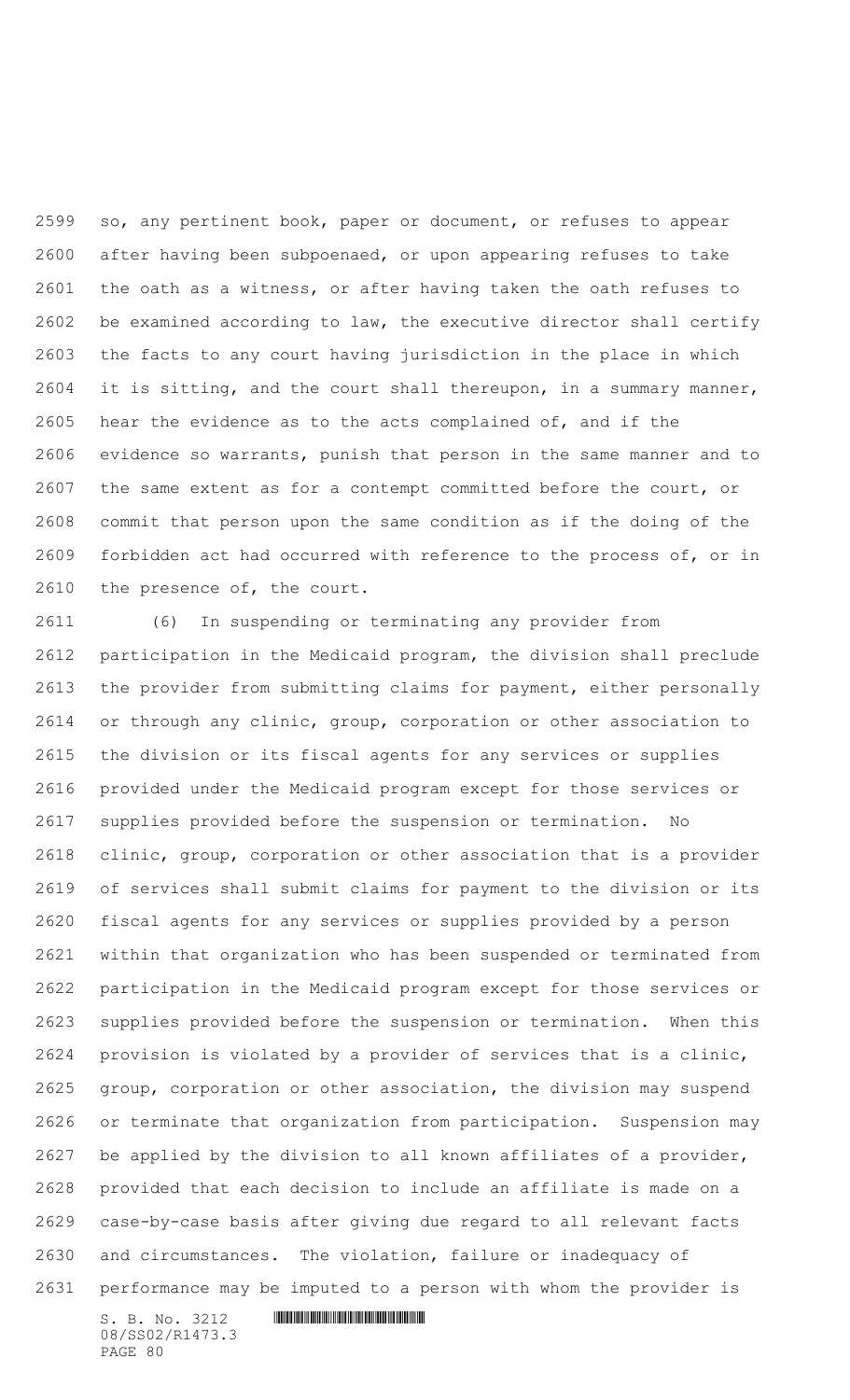affiliated where that conduct was accomplished within the course of his or her official duty or was effectuated by him or her with the knowledge or approval of that person.

 (7) The division may deny or revoke enrollment in the Medicaid program to a provider if any of the following are found to be applicable to the provider, his or her agent, a managing employee or any person having an ownership interest equal to five percent (5%) or greater in the provider:

 (a) Failure to truthfully or fully disclose any and all information required, or the concealment of any and all information required, on a claim, a provider application or a provider agreement, or the making of a false or misleading statement to the division relative to the Medicaid program.

 (b) Previous or current exclusion, suspension, termination from or the involuntary withdrawing from participation in the Medicaid program, any other state's Medicaid program, Medicare or any other public or private health or health insurance program. If the division ascertains that a provider has been convicted of a felony under federal or state law for an offense that the division determines is detrimental to the best interest of the program or of Medicaid beneficiaries, the division may refuse to enter into an agreement with that provider, or may terminate or refuse to renew an existing agreement.

 (c) Conviction under federal or state law of a criminal offense relating to the delivery of any goods, services or supplies, including the performance of management or administrative services relating to the delivery of the goods, services or supplies, under the Medicaid program, any other state's Medicaid program, Medicare or any other public or private health or health insurance program.

 (d) Conviction under federal or state law of a criminal offense relating to the neglect or abuse of a patient in connection with the delivery of any goods, services or supplies.

 $S. B. No. 3212$  **IN ALGEBRAY FOR A SET AND A SET AND A** SET AND **RESPONDED A SET AND A** 08/SS02/R1473.3 PAGE 81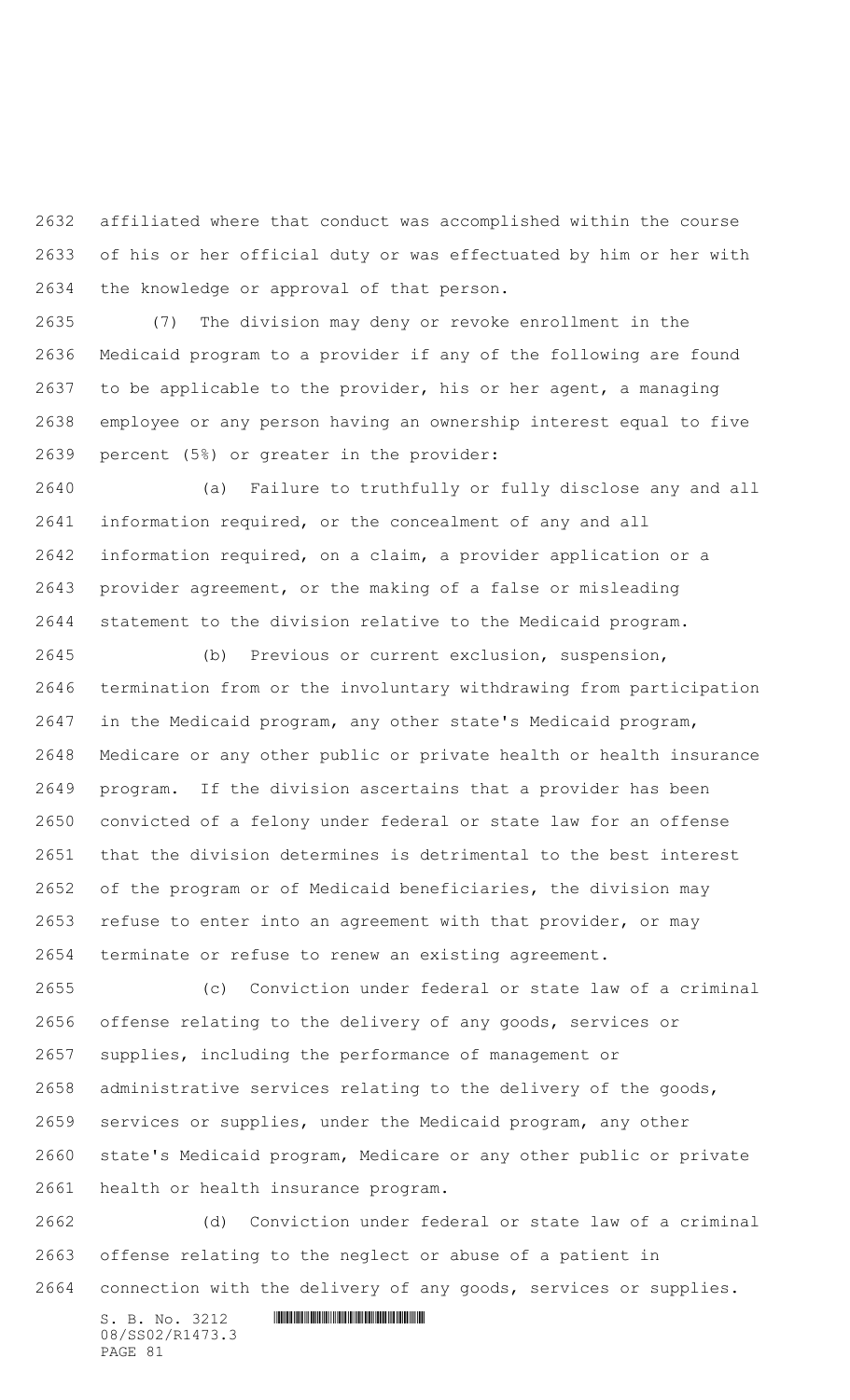(e) Conviction under federal or state law of a criminal offense relating to the unlawful manufacture, distribution, prescription or dispensing of a controlled substance.

 (f) Conviction under federal or state law of a criminal offense relating to fraud, theft, embezzlement, breach of fiduciary responsibility or other financial misconduct.

 (g) Conviction under federal or state law of a criminal offense punishable by imprisonment of a year or more that involves moral turpitude, or acts against the elderly, children or infirm.

 (h) Conviction under federal or state law of a criminal offense in connection with the interference or obstruction of any investigation into any criminal offense listed in paragraphs (c) through (i) of this subsection.

 (i) Sanction for a violation of federal or state laws or rules relative to the Medicaid program, any other state's Medicaid program, Medicare or any other public health care or health insurance program.

(j) Revocation of license or certification.

 (k) Failure to pay recovery properly assessed or pursuant to an approved repayment schedule under the Medicaid program.

 (l) Failure to meet any condition of enrollment. **SECTION 19.** Section 43-13-122, Mississippi Code of 1972, is brought forward as follows:

 43-13-122.(1) The division is authorized to apply to the Center for Medicare and Medicaid Services of the United States Department of Health and Human Services for waivers and research and demonstration grants.

 (2) The division is further authorized to accept and expend any grants, donations or contributions from any public or private organization together with any additional federal matching funds 2696 that may accrue and, including, but not limited to, one hundred percent (100%) federal grant funds or funds from any governmental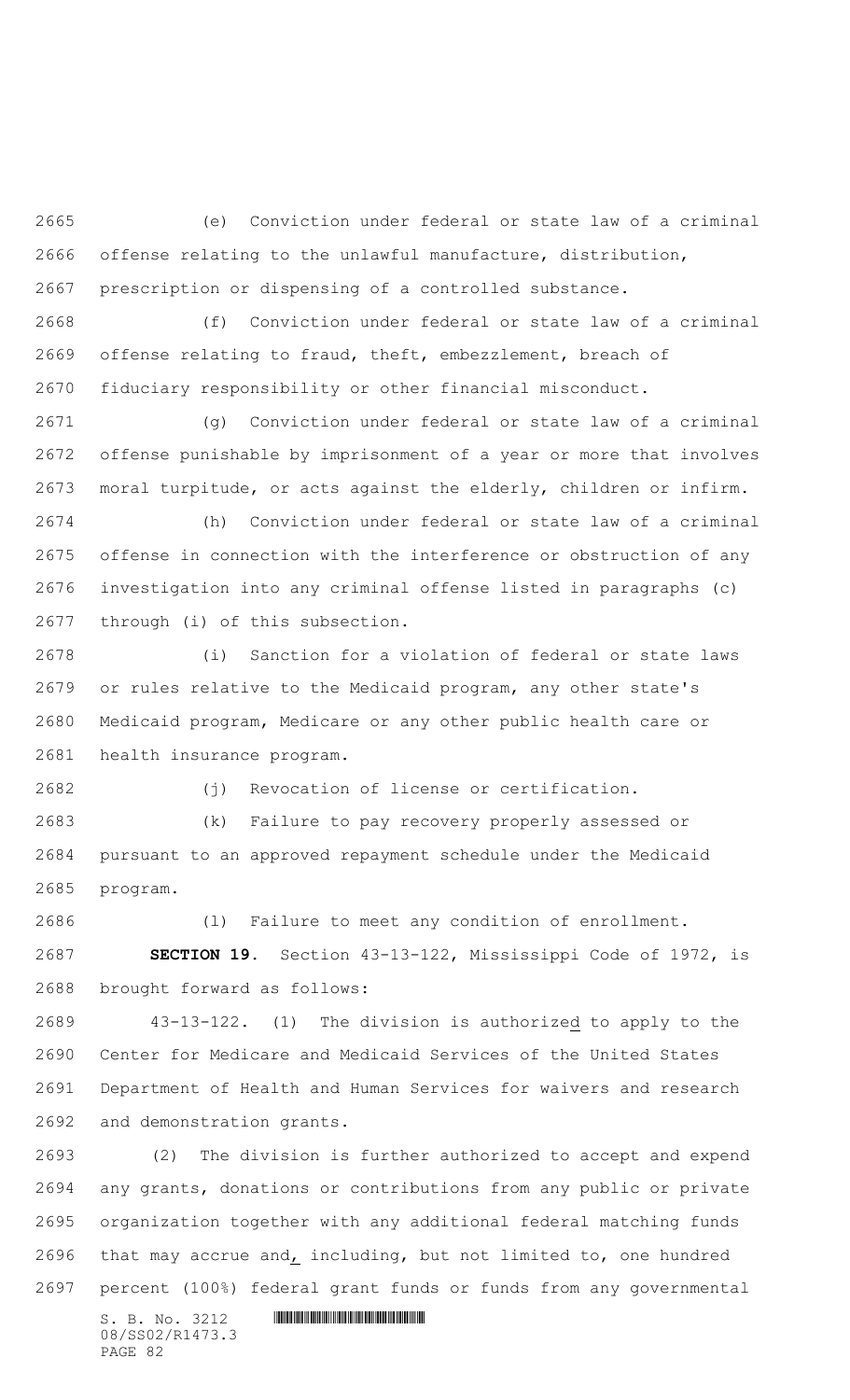entity or instrumentality thereof in furthering the purposes and objectives of the Mississippi Medicaid program, provided that such receipts and expenditures are reported and otherwise handled in accordance with the General Fund Stabilization Act. The Department of Finance and Administration is authorized to transfer monies to the division from special funds in the State Treasury in amounts not exceeding the amounts authorized in the appropriation to the division.

 **SECTION 20.** Section 43-13-123, Mississippi Code of 1972, is brought forward as follows:

 43-13-123. The determination of the method of providing payment of claims under this article shall be made by the division, with approval of the Governor, which methods may be:

 (a) By contract with insurance companies licensed to do business in the State of Mississippi or with nonprofit hospital service corporations, medical or dental service corporations, authorized to do business in Mississippi to underwrite on an insured premium approach, such medical assistance benefits as may be available, and any carrier selected under the provisions of this article is expressly authorized and empowered to undertake the performance of the requirements of that contract.

 (b) By contract with an insurance company licensed to do business in the State of Mississippi or with nonprofit hospital service, medical or dental service organizations, or other organizations including data processing companies, authorized to do business in Mississippi to act as fiscal agent.

 The division shall obtain services to be provided under either of the above-described provisions in accordance with the Personal Service Contract Review Board Procurement Regulations.

 The authorization of the foregoing methods shall not preclude other methods of providing payment of claims through direct operation of the program by the state or its agencies.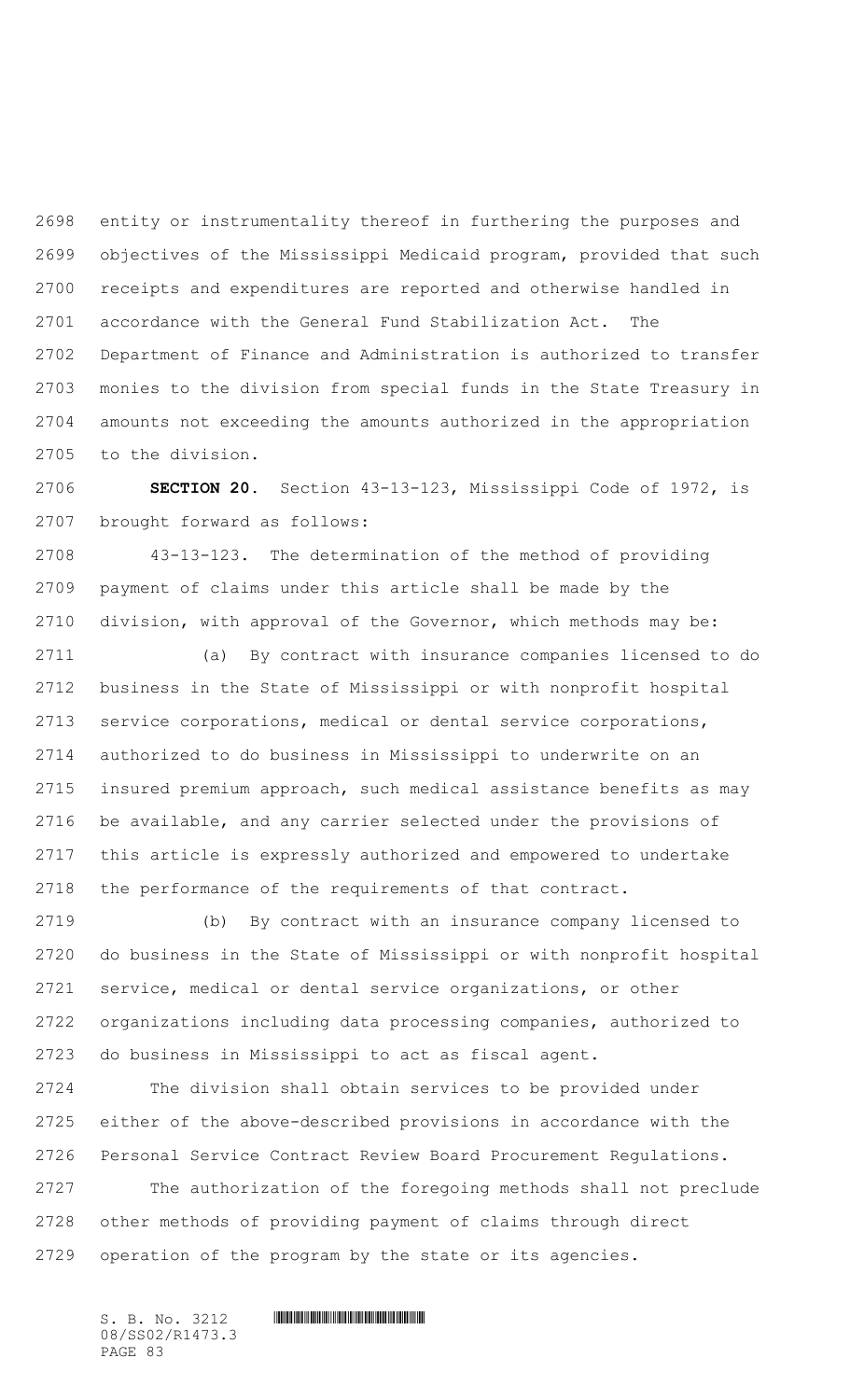**SECTION 21.** Section 43-13-125, Mississippi Code of 1972, is brought forward as follows:

 43-13-125. (1) If Medicaid is provided to a recipient under this article for injuries, disease or sickness caused under circumstances creating a cause of action in favor of the recipient against any person, firm or corporation, then the division shall be entitled to recover the proceeds that may result from the exercise of any rights of recovery that the recipient may have against any such person, firm or corporation to the extent of the Division of Medicaid's interest on behalf of the recipient. The recipient shall execute and deliver instruments and papers to do whatever is necessary to secure those rights and shall do nothing after Medicaid is provided to prejudice the subrogation rights of the division. Court orders or agreements for reimbursement of Medicaid's interest shall direct those payments to the Division of Medicaid, which shall be authorized to endorse any and all, including, but not limited to, multi-payee checks, drafts, money orders, or other negotiable instruments representing Medicaid payment recoveries that are received. In accordance with Section 43-13-305, endorsement of multi-payee checks, drafts, money orders or other negotiable instruments by the Division of Medicaid shall be deemed endorsed by the recipient.

 The division, with the approval of the Governor, may compromise or settle any such claim and execute a release of any claim it has by virtue of this section.

 (2) The acceptance of Medicaid under this article or the making of a claim under this article shall not affect the right of a recipient or his or her legal representative to recover Medicaid's interest as an element of damages in any action at law; however, a copy of the pleadings shall be certified to the division at the time of the institution of suit, and proof of that notice shall be filed of record in that action. The division may, at any time before the trial on the facts, join in that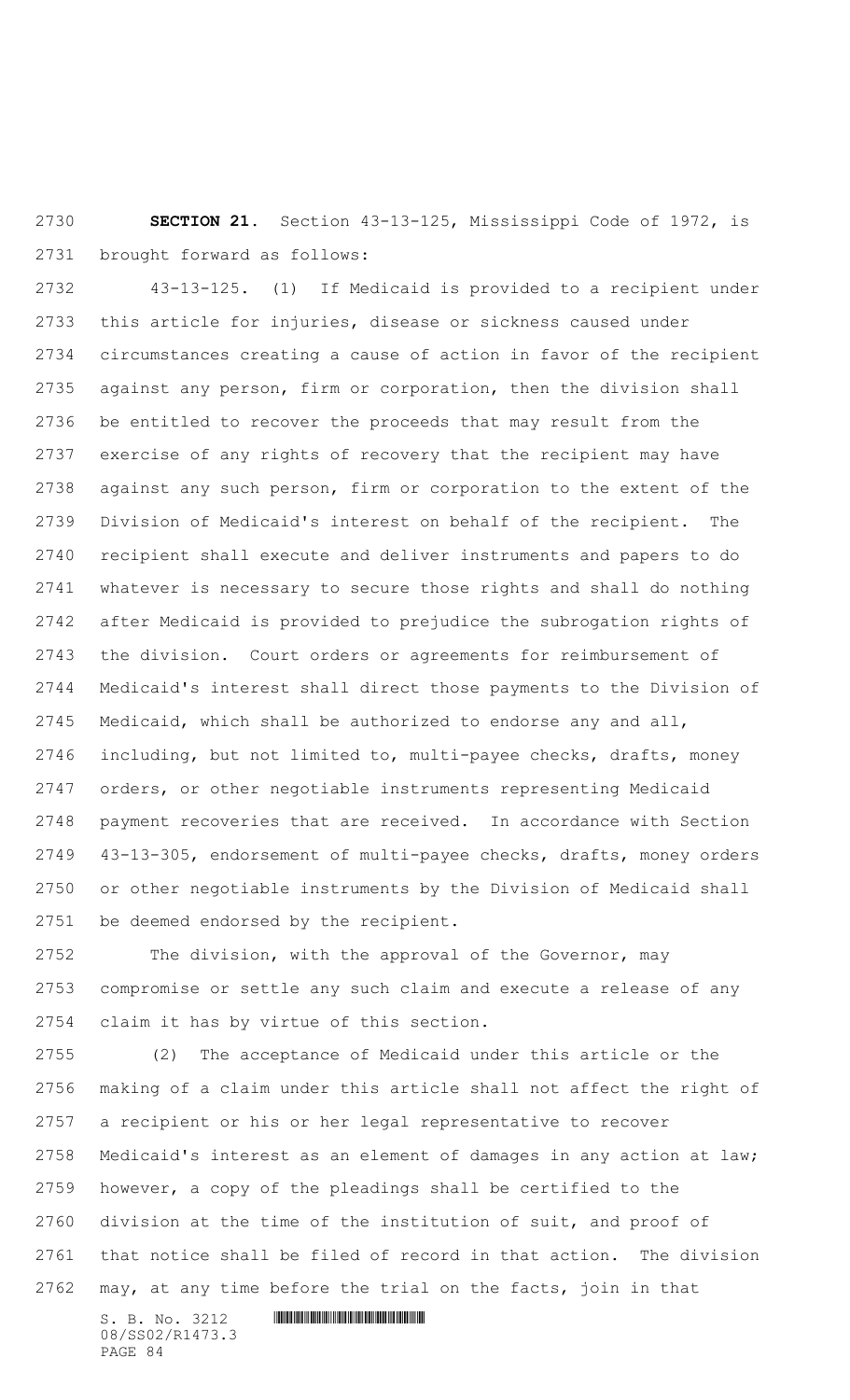action or may intervene in that action. Any amount recovered by a recipient or his or her legal representative shall be applied as follows:

 (a) The reasonable costs of the collection, including attorney's fees, as approved and allowed by the court in which that action is pending, or in case of settlement without suit, by the legal representative of the division;

 (b) The amount of Medicaid's interest on behalf of the recipient; or such pro rata amount as may be arrived at by the legal representative of the division and the recipient's attorney, or as set by the court having jurisdiction; and

 (c) Any excess shall be awarded to the recipient. (3) No compromise of any claim by the recipient or his or her legal representative shall be binding upon or affect the rights of the division against the third party unless the division, with the approval of the Governor, has entered into the compromise. Any compromise effected by the recipient or his or her legal representative with the third party in the absence of advance notification to and approved by the division shall constitute conclusive evidence of the liability of the third party, and the division, in litigating its claim against the third party, shall be required only to prove the amount and correctness of its claim relating to the injury, disease or sickness. If the recipient or his or her legal representative fails to notify the division of the institution of legal proceedings against a third party for which the division has a cause of action, the facts relating to negligence and the liability of the third party, if judgment is rendered for the recipient, shall constitute conclusive evidence of liability in a subsequent action maintained by the division and only the amount and correctness of the division's claim relating to injuries, disease or sickness shall be tried before the court. The division shall be authorized in

08/SS02/R1473.3 PAGE 85

## $S. B. No. 3212$  **INNIFICALLY AND ALL AND ALL AND ADDRESS**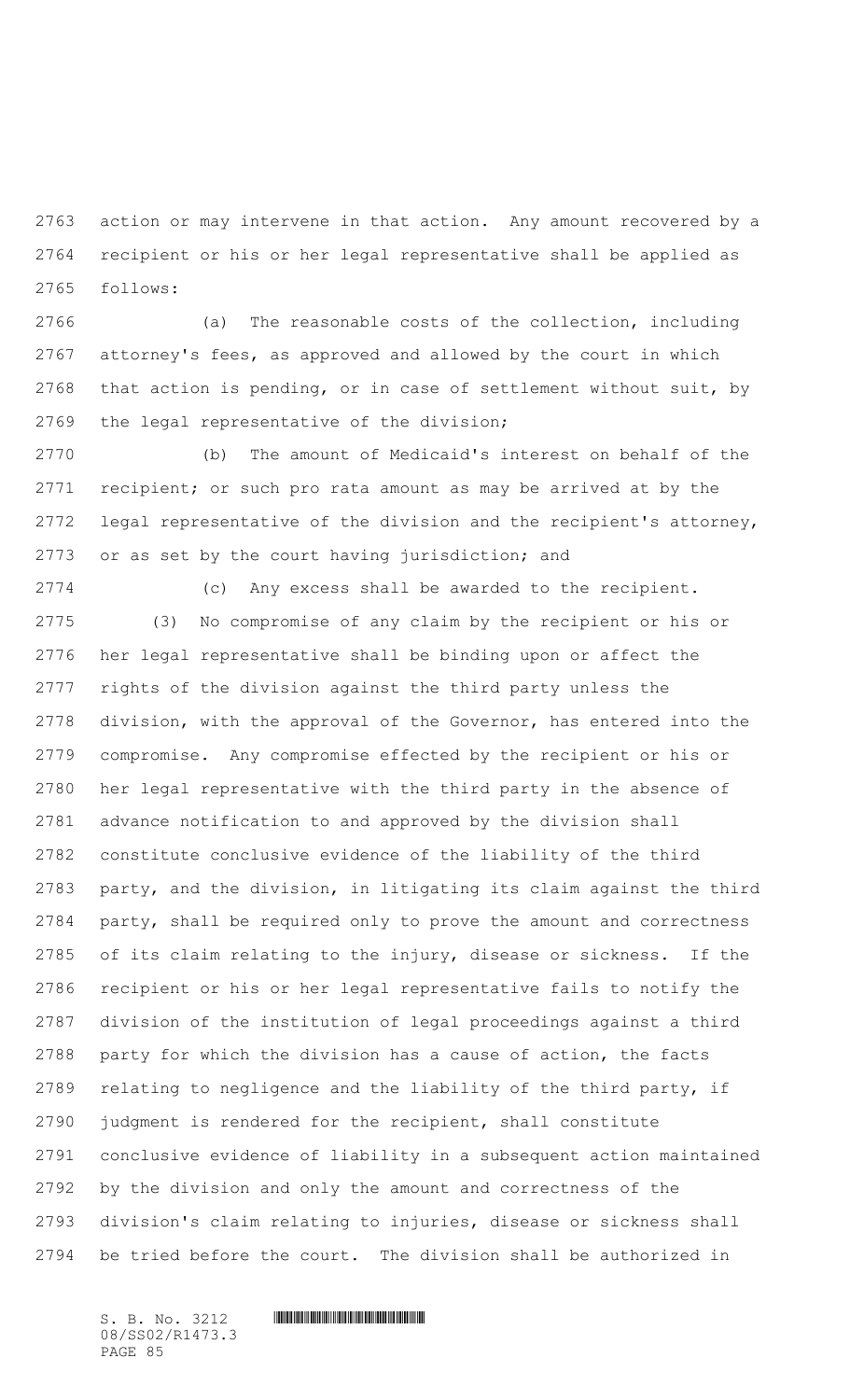bringing that action against the third party and his or her insurer jointly or against the insurer alone.

 (4) Nothing in this section shall be construed to diminish or otherwise restrict the subrogation rights of the Division of Medicaid against a third party for Medicaid provided by the Division of Medicaid to the recipient as a result of injuries, disease or sickness caused under circumstances creating a cause of action in favor of the recipient against such a third party.

 (5) Any amounts recovered by the division under this section shall, by the division, be placed to the credit of the funds appropriated for benefits under this article proportionate to the amounts provided by the state and federal governments respectively.

 **SECTION 22.** Section 43-13-126, Mississippi Code of 1972, is brought forward as follows:

 43-13-126. As a condition of doing business in the state, health insurers, including self-insured plans, group health plans (as defined in Section 607(1) of the Employee Retirement Income Security Act of 1974), service benefit plans, managed care organizations, pharmacy benefit managers, or other parties that are by statute, contract, or agreement, legally responsible for payment of a claim for a health care item or service, are required to:

 (a) Provide, with respect to individuals who are eligible for, or are provided, medical assistance under the state plan, upon the request of the Division of Medicaid, information to determine during what period the individual or their spouses or their dependents may be (or may have been) covered by a health insurer and the nature of the coverage that is or was provided by the health insurer (including the name, address and identifying number of the plan) in a manner prescribed by the Secretary of the Department of Health and Human Services;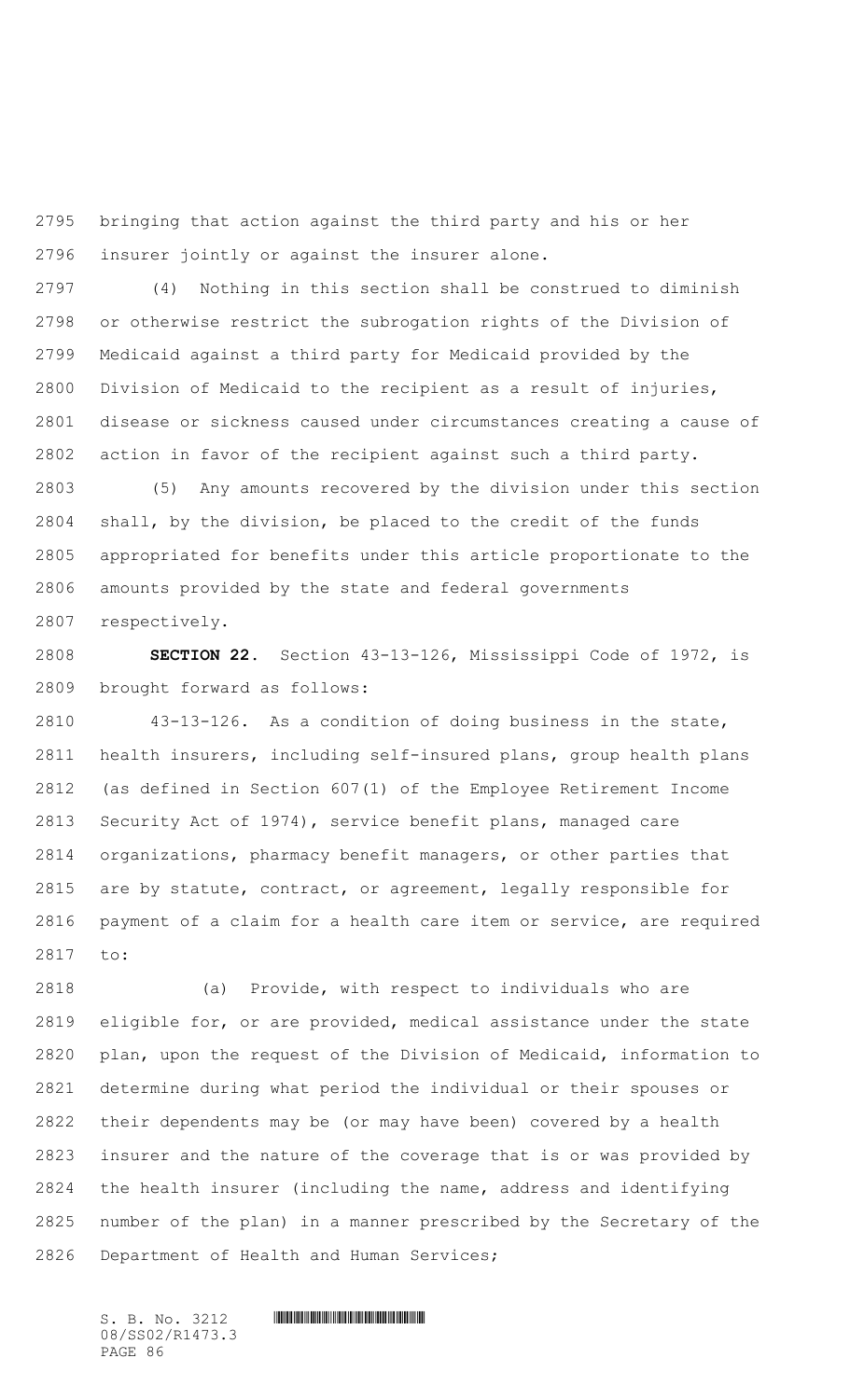(b) Accept the Division of Medicaid's right of recovery and the assignment to the division of any right of an individual or other entity to payment from the party for an item or service for which payment has been made under the state plan;

 (c) Respond to any inquiry by the Division of Medicaid regarding a claim for payment for any health care item or service that is submitted not later than three (3) years after the date of the provision of that health care item or service; and

 (d) Agree not to deny a claim submitted by the Division of Medicaid solely on the basis of the date of submission of the claim, the type or format of the claim form, or a failure to present proper documentation at the point of sale that is the basis of the claim, if:

 (i) The claim is submitted by the division within the three-year period beginning on the date on which the item or service was furnished; and

 (ii) Any action by the division to enforce its rights with respect to the claim is begun within six (6) years of the division's submission of the claim.

 **SECTION 23.** Section 43-13-127, Mississippi Code of 1972, is brought forward as follows:

 43-13-127. (1) Within sixty (60) days after the end of each fiscal year and at each regular session of the Legislature, the division shall make and publish a report to the Governor and to the Legislature, showing for the period of time covered the following:

 (a) The total number of recipients; (b) The total amount paid for medical assistance and care under this article; (c) The total number of applications; (d) The number of applications approved; (e) The number of applications denied;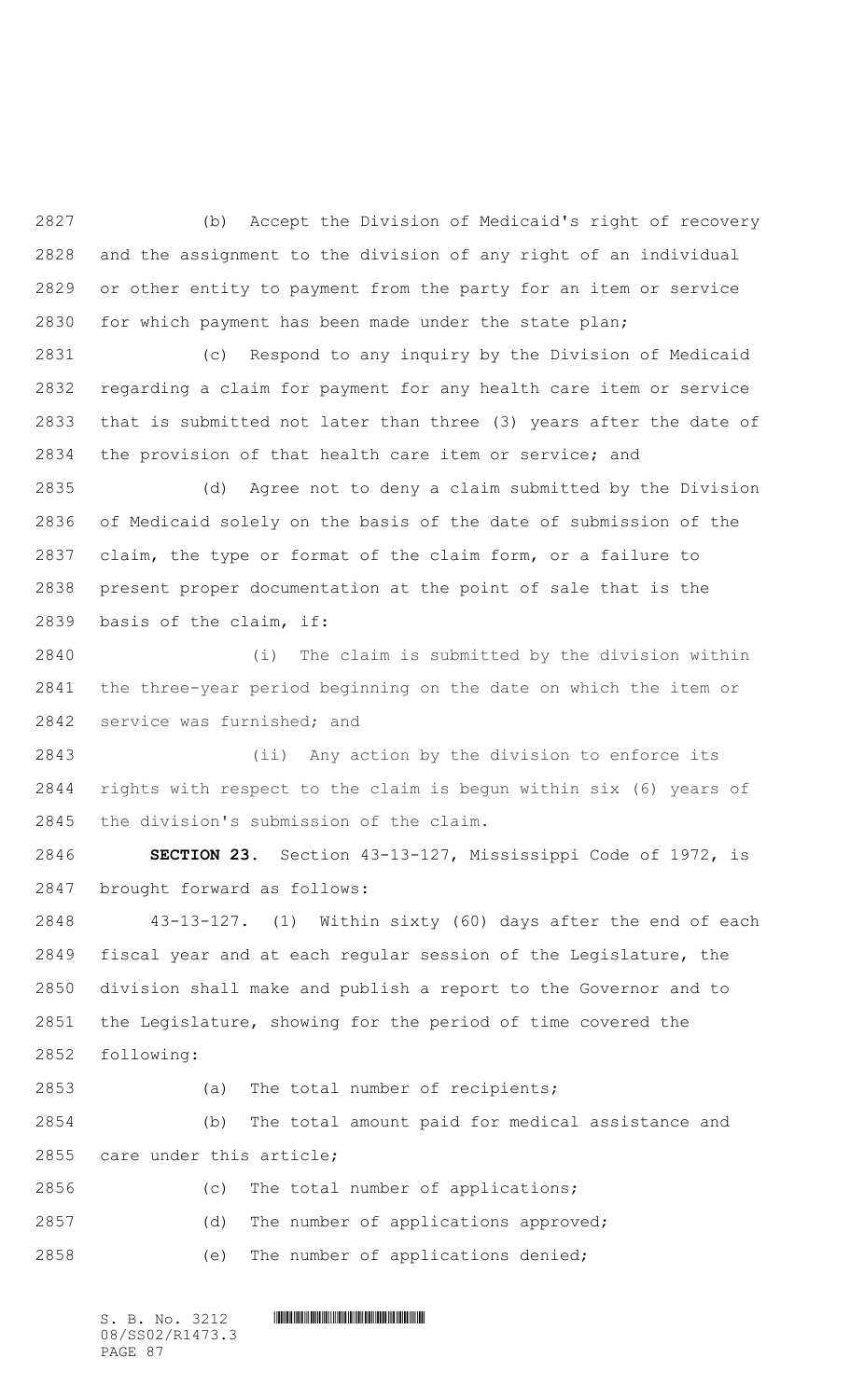(f) The amount expended for administration of the provisions of this article;

 (g) The amount of money received from the federal government, if any;

 (h) The amount of money recovered by reason of collections from third persons by reason of assignment or subrogation, and the disposition of the same;

 (i) The actions and activities of the division in detecting and investigating suspected or alleged fraudulent practices, violations and abuses of the program; and

 (j) Any recommendations it may have as to expanding, enlarging, limiting or restricting the eligibility of persons covered by this article or services provided by this article, to make more effective the basic purposes of this article; to eliminate or curtail fraudulent practices and inequities in the plan or administration thereof; and to continue to participate in receiving federal funds for the furnishing of medical assistance under Title XIX of the Social Security Act or other federal law.

 (2) In addition to the reports required by subsection (1) of this section, the division shall submit a report each month to the Chairmen of the Public Health and Welfare Committees of the Senate and the House of Representatives and to the Joint Legislative Budget Committee that contains the information specified in each paragraph of subsection (1) for the preceding month.

 **SECTION 24.** Section 43-13-129, Mississippi Code of 1972, is brought forward as follows:

 43-13-129. Any person making application for benefits under this article for himself or for another person, and any provider of services, who knowingly makes a false statement or false representation or fails to disclose a material fact to obtain or increase any benefit or payment under this article shall be guilty of a misdemeanor and, upon conviction thereof, shall be punished by a fine not to exceed Five Hundred Dollars (\$500.00) or

 $S. B. No. 3212$  **IN AND AND AND AND AND AND AND AND S** 08/SS02/R1473.3 PAGE 88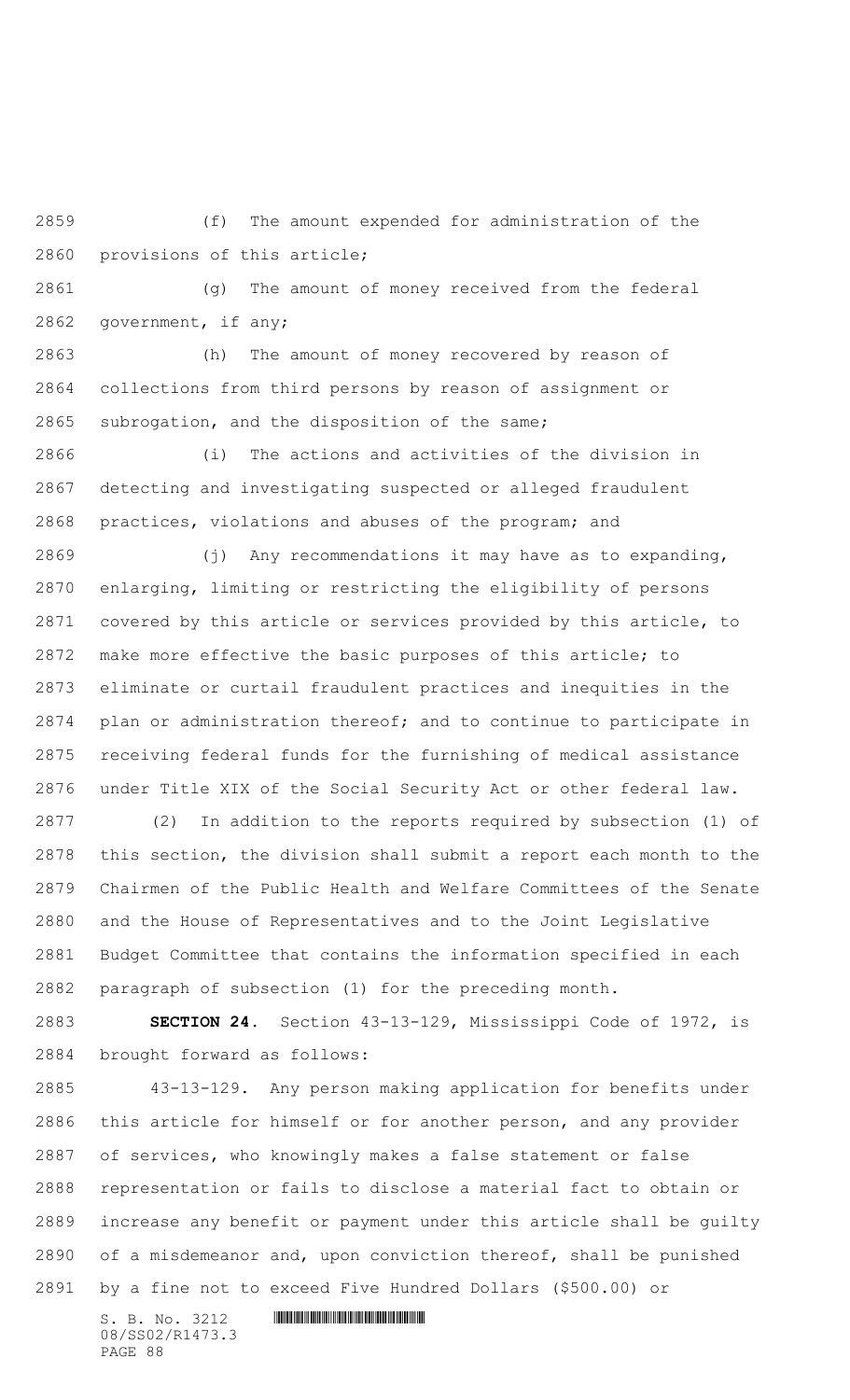imprisoned not to exceed one (1) year, or by both such fine and imprisonment. Each false statement or false representation or failure to disclose a material fact shall constitute a separate offense. This section shall not prohibit prosecution under any other criminal statutes of this state or the United States.

 **SECTION 25.** Section 43-13-131, Mississippi Code of 1972, is brought forward as follows:

 43-13-131. Any person who shall, through intentional misrepresentation, fraud, deceit or unlawful design, either acting individually or in concert with others, influence any recipient to elect any particular provider of services, or any particular type of services, for the purposes and with the intent to obtain or increase any benefit or payment under this article shall be guilty of a misdemeanor and, upon conviction thereof, shall be punished by a fine not exceeding Five Hundred Dollars (\$500.00) or imprisonment not exceeding one (1) year, or by both such fine and imprisonment. This section shall not prohibit prosecution under any other criminal statutes of this state or the United States.

 **SECTION 26.** Section 43-13-133, Mississippi Code of 1972, is brought forward as follows:

 43-13-133. It is the intent of the Legislature that all federal matching funds for medical assistance under Titles V, XVIII and XIX of the federal Social Security Act paid into any state health agency after the passage of this article shall be used exclusively to defray the cost of medical assistance expended under the terms of this article.

 **SECTION 27.** Section 43-13-137, Mississippi Code of 1972, is brought forward as follows:

 43-13-137. The division is an agency as defined under Section 25-43-3 and, therefore, must comply in all respects with the Administrative Procedures Law, Section 25-43-1 et seq.

 **SECTION 28.** Section 43-13-139, Mississippi Code of 1972, is brought forward as follows: